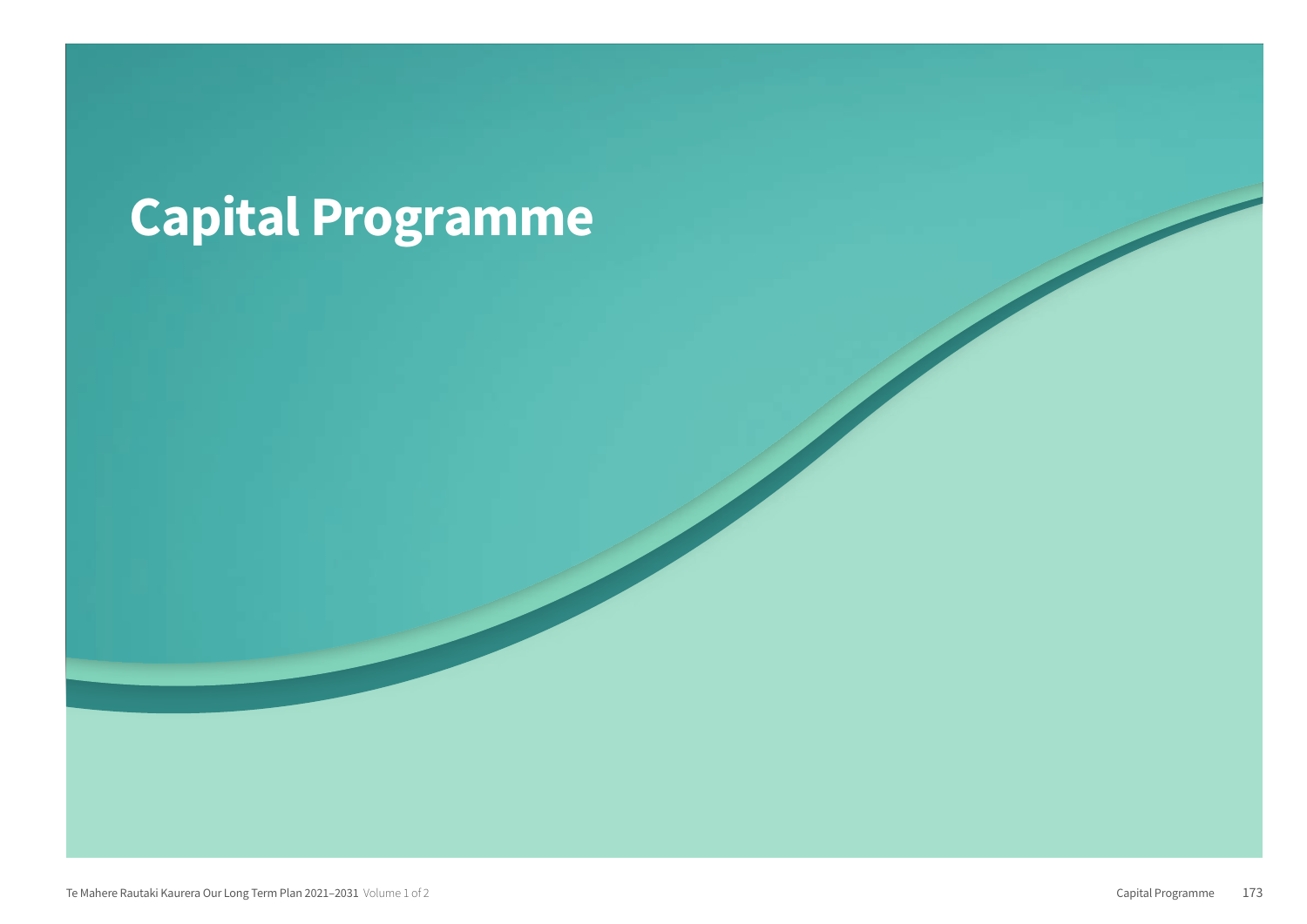| Group of                                |                  |                                                        |         |                |                |         |                |         |         |         |         |         |              |
|-----------------------------------------|------------------|--------------------------------------------------------|---------|----------------|----------------|---------|----------------|---------|---------|---------|---------|---------|--------------|
| <b>Activities</b>                       |                  | <b>Activity Driver</b>                                 | 2021/22 | 2022/23        | 2023/24        | 2024/25 | 2025/26        | 2026/27 | 2027/28 | 2028/29 | 2029/30 | 2030/31 | <b>Total</b> |
| <b>Communities &amp; Citizens</b>       |                  |                                                        |         |                |                |         |                |         |         |         |         |         |              |
|                                         |                  | <b>Canterbury &amp; Akaroa Museums</b>                 |         |                |                |         |                |         |         |         |         |         |              |
|                                         |                  | <b>Asset Renewal</b>                                   | 40      | $\overline{7}$ | $\overline{7}$ | 13      | $\overline{7}$ | 33      | 14      | 18      | 18      | 19      | 176          |
|                                         |                  | <b>Christchurch Art Gallery</b>                        |         |                |                |         |                |         |         |         |         |         |              |
|                                         |                  | <b>Asset Renewal</b>                                   | 710     | 1,049          | 1,103          | 799     | 656            | 3,455   | 644     | 671     | 756     | 697     | 10,540       |
|                                         |                  | Growth                                                 | 370     | 379            | 388            | 397     | 407            | 418     | 429     | 441     | 454     | 466     | 4,149        |
|                                         |                  | Level of Service Improvement                           | 200     |                |                |         |                |         |         |         |         |         | 200          |
|                                         |                  | <b>Civil Defence Emergency Management</b>              |         |                |                |         |                |         |         |         |         |         |              |
|                                         |                  | <b>Asset Renewal</b>                                   | 128     | 131            | 134            | 138     | 141            | 145     | 149     | 149     | 154     | 158     | 1,427        |
|                                         |                  | Level of Service Improvement                           | 1,440   | 1,000          | 1,000          |         |                |         |         |         |         |         | 3,440        |
|                                         |                  | <b>Community Development and Facilities</b>            |         |                |                |         |                |         |         |         |         |         |              |
|                                         |                  | <b>Asset Renewal</b>                                   | 1,581   | 1,311          | 1,492          | 1,648   | 1,787          | 1,991   | 2,127   | 2,319   | 2,788   | 6,156   | 23,200       |
|                                         |                  | Level of Service Improvement                           |         | 1,500          |                |         |                |         |         |         |         |         | 1,500        |
|                                         | <b>Libraries</b> |                                                        |         |                |                |         |                |         |         |         |         |         |              |
|                                         |                  | <b>Asset Renewal</b>                                   | 8,139   | 9,119          | 14,397         | 15,019  | 15,312         | 10,944  | 11,087  | 11,809  | 15,145  | 11,881  | 122,852      |
|                                         |                  | <b>Recreation, Sports, Community Arts &amp; Events</b> |         |                |                |         |                |         |         |         |         |         |              |
|                                         |                  | <b>Asset Renewal</b>                                   | 29,503  | 14,439         | 7,964          | 13,376  | 13,798         | 14,053  | 14,365  | 13,949  | 14,390  | 15,057  | 150,894      |
|                                         |                  | Growth                                                 | 18,182  | 15,246         |                |         |                |         |         |         |         |         | 33,428       |
|                                         |                  | Meeting Current Levels of Service                      | 464     | 409            | 660            | 215     | 121            | 228     | 232     | 417     | 393     | 126     | 3,265        |
|                                         |                  | <b>New Service</b>                                     | 11,501  |                |                |         |                |         |         |         |         |         | 11,501       |
| <b>Communities &amp; Citizens Total</b> |                  |                                                        | 72,258  | 44,590         | 27,145         | 31,605  | 32,229         | 31,267  | 29,047  | 29,773  | 34,098  | 34,560  | 366,572      |
| <b>Corporate Capital</b>                |                  |                                                        |         |                |                |         |                |         |         |         |         |         |              |
|                                         |                  | <b>Corporate Capital</b>                               |         |                |                |         |                |         |         |         |         |         |              |
|                                         |                  | Asset Renewal                                          | 4,312   |                |                |         | 653            | 598     |         |         |         |         | 5,563        |
|                                         |                  | Corporate                                              | 90,000  |                |                |         |                |         |         |         |         |         | 90,000       |
|                                         |                  | Level of Service Improvement                           | 9,583   | 12,809         | 16,870         | 2,000   |                |         |         |         |         |         | 41,262       |
|                                         |                  | Meeting Current Levels of Service                      | 55,875  | 191,014        | 183,300        | 23,920  |                |         |         |         |         |         | 454,109      |
|                                         |                  | <b>Facilities, Property &amp; Planning</b>             |         |                |                |         |                |         |         |         |         |         |              |
|                                         |                  | <b>Asset Renewal</b>                                   | 912     | 1,713          | 1,546          | 2,112   | 1,272          | 4.114   | 2,941   | 1,643   | 1,829   | 1,373   | 19,455       |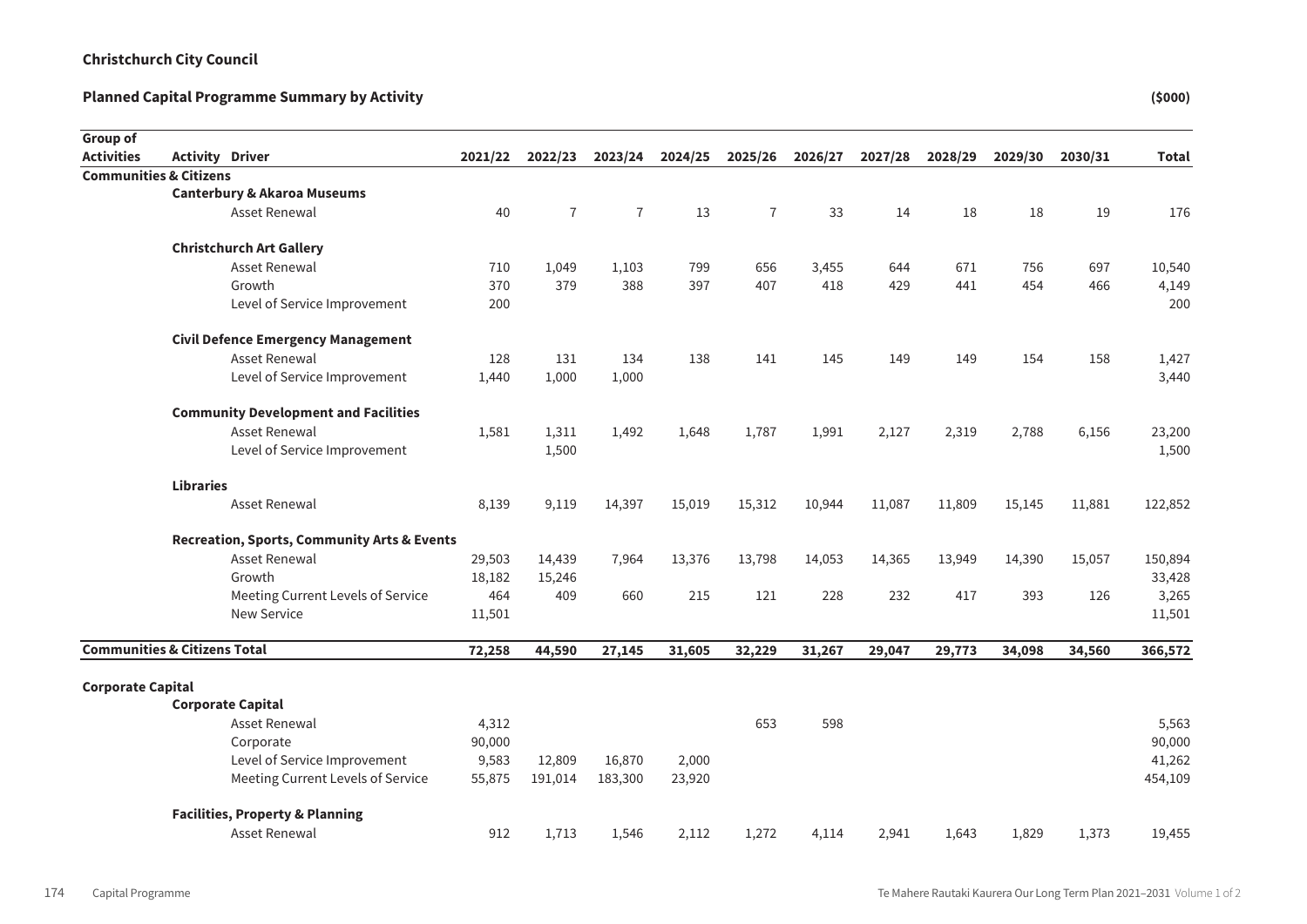| Group of                       |                        |                                                 |         |         |         |         |         |         |         |         |         |         |              |
|--------------------------------|------------------------|-------------------------------------------------|---------|---------|---------|---------|---------|---------|---------|---------|---------|---------|--------------|
| <b>Activities</b>              | <b>Activity Driver</b> |                                                 | 2021/22 | 2022/23 | 2023/24 | 2024/25 | 2025/26 | 2026/27 | 2027/28 | 2028/29 | 2029/30 | 2030/31 | <b>Total</b> |
|                                |                        | Level of Service Improvement                    | 1,233   | 1,957   | 2,130   | 2,868   | 4,477   | 4,757   | 4,837   | 6,561   | 6,725   | 7,068   | 42,613       |
|                                |                        | <b>Information Technology</b>                   |         |         |         |         |         |         |         |         |         |         |              |
|                                |                        | Asset Renewal                                   | 7,907   | 8,069   | 7,276   | 7,458   | 7,644   | 7,842   | 8,054   | 7,864   | 8,092   | 8,311   | 78,517       |
|                                |                        | Level of Service Improvement                    | 7,783   | 13,894  | 10,633  | 9,752   | 9,408   | 9,653   | 9,913   | 10,425  | 10,727  | 11,017  | 103,205      |
|                                |                        | <b>New Service</b>                              | 3,187   |         |         |         |         |         |         |         |         |         | 3,187        |
|                                |                        | <b>Strategic Land Acquisitions</b>              |         |         |         |         |         |         |         |         |         |         |              |
|                                |                        | Growth                                          |         |         | 1,048   | 1,074   |         | 1,129   |         | 2,384   | 2,453   | 1,890   | 9,978        |
|                                |                        | <b>Technical Services &amp; Design</b>          |         |         |         |         |         |         |         |         |         |         |              |
|                                |                        | <b>Asset Renewal</b>                            | 126     | 172     | 150     | 71      | 93      | 72      | 99      | 89      | 92      | 94      | 1,058        |
| <b>Corporate Capital Total</b> |                        |                                                 | 180,918 | 229,628 | 222,953 | 49,255  | 23,547  | 28,165  | 25,844  | 28,966  | 29,918  | 29,753  | 848,947      |
|                                |                        | <b>Flood Protection and Control Works</b>       |         |         |         |         |         |         |         |         |         |         |              |
|                                |                        | <b>Flood Protection</b>                         |         |         |         |         |         |         |         |         |         |         |              |
|                                |                        | <b>Asset Renewal</b>                            | 1,204   | 2,337   | 1,090   | 1,169   | 1,029   | 1,092   | 1,250   | 4,478   | 1,276   | 1,693   | 16,618       |
|                                |                        | Growth                                          | 22,442  | 14,571  | 17,649  | 26,852  | 20,949  | 16,866  | 17,793  | 17,745  | 20,815  | 16,654  | 192,336      |
|                                |                        | Level of Service Improvement                    | 1,949   | 12,139  | 2,619   | 3,758   | 4,843   | 2,823   | 2,319   | 2,384   | 1,227   | 630     | 34,691       |
|                                |                        | Meeting Current Levels of Service               | 18,294  | 9,941   | 9,584   | 13,532  | 23,935  | 23,029  | 21,476  | 21,727  | 21,346  | 29,508  | 192,372      |
|                                |                        | <b>Flood Protection and Control Works Total</b> | 43,889  | 38,988  | 30,942  | 45,311  | 50,756  | 43,810  | 42,838  | 46,334  | 44,664  | 48,485  | 436,017      |
| <b>Housing</b>                 |                        |                                                 |         |         |         |         |         |         |         |         |         |         |              |
|                                |                        | <b>Community Housing</b>                        |         |         |         |         |         |         |         |         |         |         |              |
|                                |                        | Asset Renewal                                   | 5,890   | 5,960   | 4,995   | 5,076   | 5,278   | 6,629   | 6,903   | 6,118   | 7,253   | 7,532   | 61,634       |
| <b>Housing Total</b>           |                        |                                                 | 5,890   | 5,960   | 4,995   | 5,076   | 5,278   | 6,629   | 6,903   | 6,118   | 7,253   | 7,532   | 61,634       |
|                                |                        | Parks, Heritage & Coastal Environment           |         |         |         |         |         |         |         |         |         |         |              |
|                                | Heritage               |                                                 |         |         |         |         |         |         |         |         |         |         |              |
|                                |                        | Asset Renewal                                   | 4,541   | 6,172   | 3,939   | 2,546   | 2,374   | 617     | 20,612  | 1,183   | 749     | 451     | 43,184       |
|                                |                        | Level of Service Improvement                    | 300     | 1,053   | 3,933   | 3,933   | 3,934   |         |         |         |         |         | 13,153       |
|                                |                        | Meeting Current Levels of Service               |         | 6,877   | 5,305   |         |         |         |         |         |         |         | 12,182       |
|                                |                        | <b>Parks &amp; Foreshore</b>                    |         |         |         |         |         |         |         |         |         |         |              |
|                                |                        | Asset Renewal                                   | 12.167  | 19.831  | 26,736  | 29,480  | 21.617  | 21.960  | 23,770  | 20,277  | 18,685  | 20,666  | 215,189      |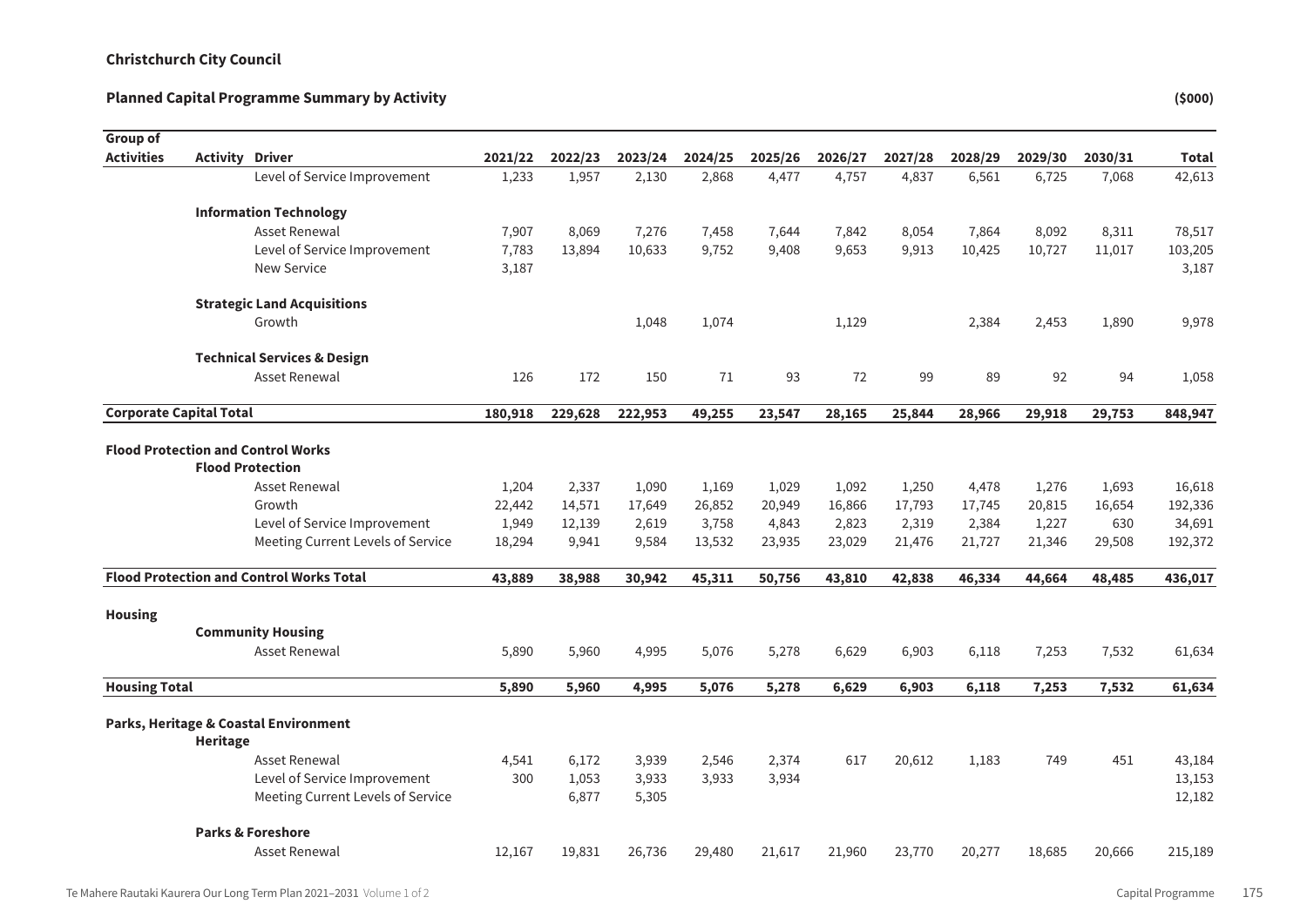| Group of                                     |          |                                                  |         |         |         |         |         |         |         |         |         |         |              |
|----------------------------------------------|----------|--------------------------------------------------|---------|---------|---------|---------|---------|---------|---------|---------|---------|---------|--------------|
| <b>Activities</b>                            | Activity | <b>Driver</b>                                    | 2021/22 | 2022/23 | 2023/24 | 2024/25 | 2025/26 | 2026/27 | 2027/28 | 2028/29 | 2029/30 | 2030/31 | <b>Total</b> |
|                                              |          | Growth                                           | 2,593   | 6,487   | 10,113  | 16,886  | 17,894  | 14,477  | 13,898  | 16,473  | 16,204  | 15,814  | 130,839      |
|                                              |          | Level of Service Improvement                     | 1,783   | 3,089   | 2,222   | 2,321   | 3,708   | 4,642   | 3,463   | 2,142   | 2,506   | 2,087   | 27,963       |
|                                              |          | Meeting Current Levels of Service                | 926     | 2,987   | 5,709   | 3,123   | 1,689   | 1,487   | 6,434   | 4,440   | 2,745   | 2,700   | 32,240       |
|                                              |          | <b>New Service</b>                               | 9,017   | 4,416   | 4,049   | 5,611   | 12,255  | 20,809  | 26,913  | 22,308  | 31,632  | 32,882  | 169,892      |
|                                              |          | Parks, Heritage & Coastal Environment Total      | 31,327  | 50,912  | 62,006  | 63,900  | 63,471  | 63,992  | 95,090  | 66,823  | 72,521  | 74,600  | 644,642      |
| <b>Regulatory &amp; Compliance</b>           |          |                                                  |         |         |         |         |         |         |         |         |         |         |              |
|                                              |          | <b>Regulatory Compliance</b>                     |         |         |         |         |         |         |         |         |         |         |              |
|                                              |          | Asset Renewal                                    | 207     | 134     | 22      | 160     | 72      | 40      | 63      | 54      | 46      |         | 798          |
| <b>Regulatory &amp; Compliance Total</b>     |          |                                                  | 207     | 134     | 22      | 160     | 72      | 40      | 63      | 54      | 46      |         | 798          |
| <b>Solid Waste &amp; Resource Recovery</b>   |          |                                                  |         |         |         |         |         |         |         |         |         |         |              |
|                                              |          | <b>Solid Waste &amp; Resource Recovery</b>       |         |         |         |         |         |         |         |         |         |         |              |
|                                              |          | Asset Renewal                                    | 2,605   | 1,407   | 2,597   | 1,993   | 2,137   | 2,208   | 2,309   | 1,697   | 2,582   | 2,905   | 22,440       |
|                                              |          | Level of Service Improvement                     | 1,043   | 457     |         |         |         |         |         |         |         |         | 1,500        |
|                                              |          | Meeting Current Levels of Service                | 15,948  | 7,912   | 139     | 144     | 1,117   | 2,412   | 2,478   | 1,347   | 160     | 164     | 31,821       |
|                                              |          | <b>New Service</b>                               | 430     | 1,221   | 1,048   |         |         |         |         |         |         |         | 2,699        |
|                                              |          | <b>Solid Waste &amp; Resource Recovery Total</b> | 20,026  | 10,997  | 3,784   | 2,137   | 3,254   | 4,620   | 4,787   | 3,044   | 2,742   | 3,069   | 58,460       |
| <b>Stormwater Drainage</b>                   |          |                                                  |         |         |         |         |         |         |         |         |         |         |              |
|                                              |          | <b>Stormwater Drainage</b>                       |         |         |         |         |         |         |         |         |         |         |              |
|                                              |          | Asset Renewal                                    | 12,320  | 16,259  | 21,106  | 26,445  | 24,431  | 23,267  | 26,585  | 25,785  | 25,252  | 25,932  | 227,382      |
|                                              |          | Growth                                           | 1,823   | 2,125   | 644     | 47      | 46      | 58      | 61      | 56      | 55      | 55      | 4,970        |
|                                              |          | Level of Service Improvement                     | 150     |         |         |         |         |         |         | 60      | 61      | 378     | 649          |
|                                              |          | Meeting Current Levels of Service                | 6,679   | 5,119   | 5,470   | 3,124   | 2,663   | 3,387   | 3,225   | 4,465   | 4,594   | 5,096   | 43,822       |
| <b>Stormwater Drainage Total</b>             |          |                                                  | 20,972  | 23,503  | 27,220  | 29,616  | 27,140  | 26,712  | 29,871  | 30,366  | 29,962  | 31,461  | 276,823      |
| <b>Strategic Planning &amp; Policy</b>       |          |                                                  |         |         |         |         |         |         |         |         |         |         |              |
|                                              |          | <b>Strategic Planning &amp; Policy</b>           |         |         |         |         |         |         |         |         |         |         |              |
|                                              |          | Growth                                           | 300     | 307     | 314     | 322     | 330     | 339     | 348     | 358     | 368     | 378     | 3,364        |
|                                              |          | New Service                                      | 600     | 614     | 629     | 644     | 660     | 678     | 696     | 715     | 736     | 756     | 6,728        |
| <b>Strategic Planning &amp; Policy Total</b> |          |                                                  | 900     | 921     | 943     | 966     | 990     | 1.017   | 1.044   | 1.073   | 1.104   | 1.134   | 10,092       |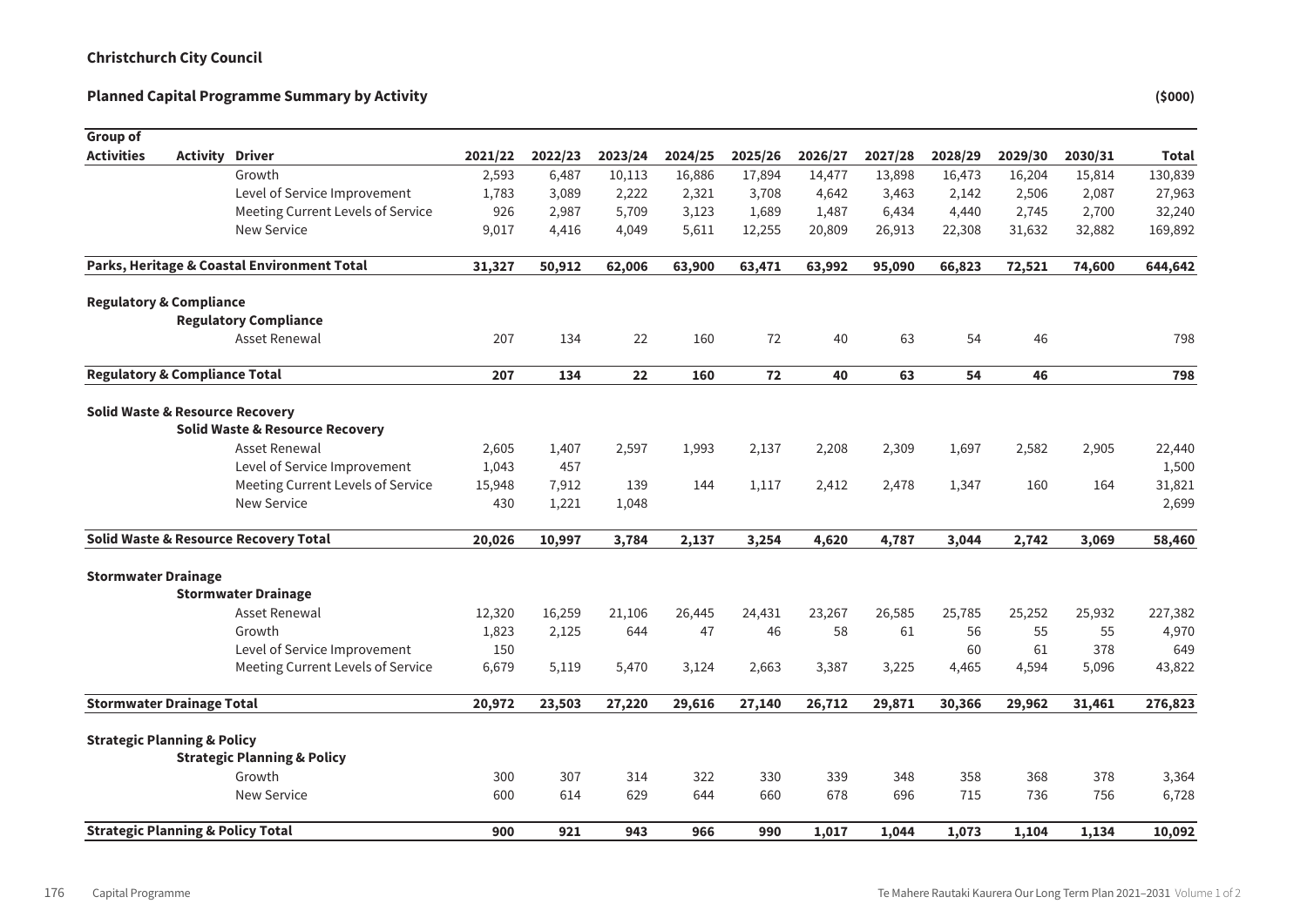| Group of                |                        |                                                        |         |         |         |         |         |         |                 |                |         |         |              |
|-------------------------|------------------------|--------------------------------------------------------|---------|---------|---------|---------|---------|---------|-----------------|----------------|---------|---------|--------------|
| <b>Activities</b>       | <b>Activity Driver</b> |                                                        | 2021/22 | 2022/23 | 2023/24 | 2024/25 | 2025/26 | 2026/27 | 2027/28         | 2028/29        | 2029/30 | 2030/31 | <b>Total</b> |
| <b>Transport</b>        |                        |                                                        |         |         |         |         |         |         |                 |                |         |         |              |
|                         |                        | <b>Transport Access</b>                                |         |         |         |         |         |         |                 |                |         |         |              |
|                         |                        | Asset Renewal                                          | 55,335  | 59,030  | 56,288  | 70,149  | 61,888  | 48,787  | 48,900          | 66,957         | 76,985  | 59,609  | 603,928      |
|                         |                        | Growth                                                 | 8,748   | 21,431  | 14,161  | 3,071   | 8,461   | 4,538   | 13,100          | 12,502         | 10,993  | 14,462  | 111,467      |
|                         |                        | Level of Service Improvement                           | 12,274  | 6,882   | 8,643   | 15,868  | 14,715  | 23,846  | 22,889          | 32,243         | 22,787  | 32,123  | 192,270      |
|                         |                        | New Service                                            | 875     | 512     | 810     | 5,959   |         |         |                 | 566            | 6,563   | 850     | 16,135       |
|                         |                        | <b>Transport Environment</b>                           |         |         |         |         |         |         |                 |                |         |         |              |
|                         |                        | <b>Asset Renewal</b>                                   | 1,219   | 797     | 706     | 1,659   | 1,349   | 1,397   | 1,448           | 1,491          | 1,534   | 1,612   | 13,212       |
|                         |                        | Growth                                                 | 814     | 1,376   | 4,194   | 6,808   | 4,918   | 1,970   | 950             |                | 783     | 805     | 22,618       |
|                         |                        | Level of Service Improvement                           | 28,987  | 31,227  | 32,613  | 21,118  | 26,137  | 37,435  | 40,764          | 1,699          | 4,441   | 12,591  | 237,012      |
|                         |                        | <b>New Service</b>                                     | 3,218   | 3,453   | 3,393   | 4,923   | 4,889   | 4,167   | 11,758          | 5,079          | 17,370  | 20,863  | 79,113       |
|                         |                        | <b>Transport Safety</b>                                |         |         |         |         |         |         |                 |                |         |         |              |
|                         |                        | Asset Renewal                                          | 8,306   | 5,217   | 5,827   | 8,038   | 12,759  | 11,344  | 9,679           | 3,731          | 3,840   | 3,944   | 72,685       |
|                         |                        | Growth                                                 | 1,501   | 5,191   | 2,979   | 108     | 797     |         |                 |                | 513     | 2,632   | 13,721       |
|                         |                        | Level of Service Improvement                           | 14,335  | 8,632   | 8,216   | 6,902   | 6,416   | 6,122   | 8,002           | 6,557          | 6,747   | 6,929   | 78,858       |
|                         |                        | <b>New Service</b>                                     | 384     | 393     | 403     | 730     | 756     | 791     | 817             | 804            | 828     | 850     | 6,756        |
| <b>Transport Total</b>  |                        |                                                        | 135,996 | 144,141 | 138,233 | 145,333 | 143,085 | 140,397 | 158,307         | 131,629        | 153,384 | 157,270 | 1,447,775    |
|                         |                        |                                                        |         |         |         |         |         |         |                 |                |         |         |              |
| Wastewater              |                        | <b>Wastewater Collection, Treatment &amp; Disposal</b> |         |         |         |         |         |         |                 |                |         |         |              |
|                         |                        | <b>Asset Renewal</b>                                   | 44,436  | 51,167  | 54,289  | 61,649  | 64,211  | 75,094  | 71,621          | 76,533         | 66,943  | 61,782  | 627,725      |
|                         |                        | Growth                                                 | 1,927   | 2,973   | 2,726   | 1,633   | 2,126   | 2,300   |                 |                | 3,527   | 3,874   | 28,743       |
|                         |                        | Meeting Current Levels of Service                      | 10,390  | 14,769  | 12,883  | 17,861  | 25,950  | 26,206  | 4,409<br>14,816 | 3,248<br>2,042 | 1,577   | 5,119   | 131,613      |
|                         |                        | <b>New Service</b>                                     |         | 200     |         | 2,867   |         | 113     |                 |                | 491     | 2,394   | 9,809        |
|                         |                        |                                                        |         |         | 2,587   |         | 1,157   |         |                 |                |         |         |              |
| <b>Wastewater Total</b> |                        |                                                        | 56,753  | 69,109  | 72,485  | 84,010  | 93,444  | 103,713 | 90,846          | 81,823         | 72,538  | 73,169  | 797,890      |
| <b>Water Supply</b>     |                        |                                                        |         |         |         |         |         |         |                 |                |         |         |              |
|                         | <b>Water Supply</b>    |                                                        |         |         |         |         |         |         |                 |                |         |         |              |
|                         |                        | <b>Asset Renewal</b>                                   | 54,326  | 51,729  | 64,324  | 63,217  | 65,763  | 67,996  | 67,130          | 66,463         | 65,820  | 66,884  | 633,652      |
|                         |                        | Growth                                                 | 2,366   | 6,134   | 10,274  | 5,081   | 5,059   | 5,373   | 7,320           | 6,843          | 8,416   | 11,702  | 68,568       |
|                         |                        | Level of Service Improvement                           | 492     | 350     | 400     | 258     |         |         |                 |                |         |         | 1,500        |
|                         |                        | Meeting Current Levels of Service                      | 6,361   | 9,478   | 10,337  | 12,839  | 11,420  | 14,353  | 15,072          | 18,269         | 16,745  | 15,839  | 130,713      |
|                         |                        | <b>New Service</b>                                     | 1,300   | 1.227   |         |         |         |         |                 | 298            |         |         | 2,825        |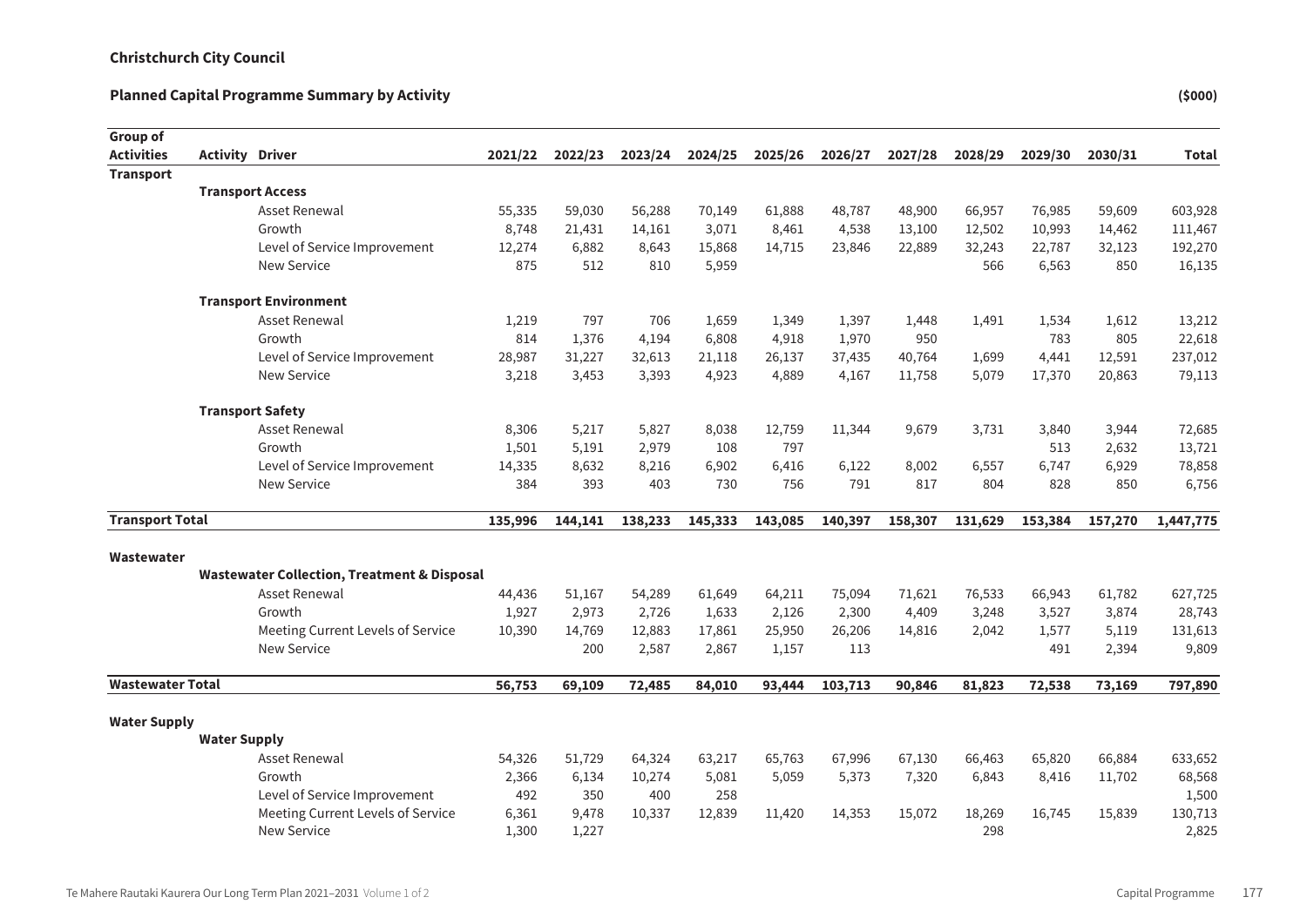Sum of Rounded

| Group of                                    |         |         |         |         |         |         |         |         |         |         |           |
|---------------------------------------------|---------|---------|---------|---------|---------|---------|---------|---------|---------|---------|-----------|
| <b>Activities</b><br><b>Activity Driver</b> | 2021/22 | 2022/23 | 2023/24 | 2024/25 | 2025/26 | 2026/27 | 2027/28 | 2028/29 | 2029/30 | 2030/31 | Total     |
| <b>Water Supply Total</b>                   | 64,845  | 68,918  | 85,335  | 81,395  | 82.242  | 87.722  | 89.522  | 91,873  | 90,981  | 94,425  | 837,258   |
| Total                                       | 633,981 | 687.801 | 676,063 | 538,764 | 525,508 | 538,084 | 574,162 | 517,876 | 539,211 | 555,458 | 5,786,908 |
| Rounding Differences                        |         |         | $-4$    | ь.      | 6       | -8      | $-12$   | -4      | - 1     |         | $-22$     |
| <b>Total Capital Programme Funding</b>      | 633,974 | 687.802 | 676,059 | 538,769 | 525,514 | 538,076 | 574,150 | 517,872 | 539,210 | 555,460 | 5,786,886 |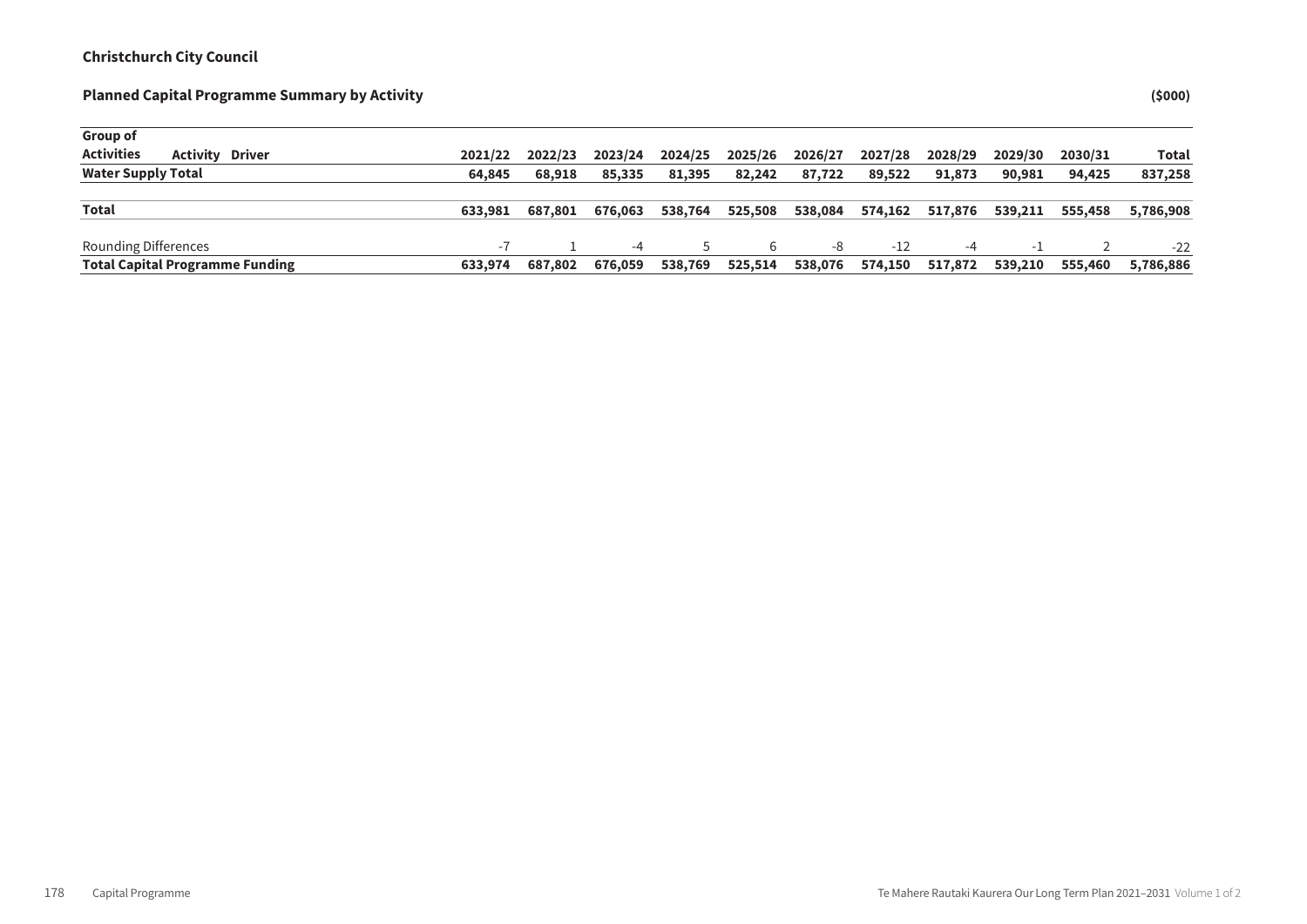| Group of |                                        |                      |    |                                                                                                |                |                |                |     |                |       |     |     |                                                                                 |     |              |
|----------|----------------------------------------|----------------------|----|------------------------------------------------------------------------------------------------|----------------|----------------|----------------|-----|----------------|-------|-----|-----|---------------------------------------------------------------------------------|-----|--------------|
|          | <b>Activities Activity Driver</b>      |                      | ID | <b>Project Name</b>                                                                            |                |                |                |     |                |       |     |     | 2021/22 2022/23 2023/24 2024/25 2025/26 2026/27 2027/28 2028/29 2029/30 2030/31 |     | <b>Total</b> |
|          | <b>Communities &amp; Citizens</b>      |                      |    |                                                                                                |                |                |                |     |                |       |     |     |                                                                                 |     |              |
|          | <b>Canterbury &amp; Akaroa Museums</b> |                      |    |                                                                                                |                |                |                |     |                |       |     |     |                                                                                 |     |              |
|          |                                        | <b>Asset Renewal</b> |    |                                                                                                |                |                |                |     |                |       |     |     |                                                                                 |     |              |
|          |                                        |                      |    | 37270 Akaroa Museum Renewals & Replacements of                                                 | 40             | $\overline{7}$ | $\overline{7}$ | 13  | $\overline{7}$ | 33    | 14  | 18  | 18                                                                              | 19  | 176          |
|          |                                        |                      |    | Roof & Equipment                                                                               |                |                |                |     |                |       |     |     |                                                                                 |     |              |
|          |                                        |                      |    |                                                                                                |                |                |                |     |                |       |     |     |                                                                                 |     |              |
|          | <b>Christchurch Art Gallery</b>        | <b>Asset Renewal</b> |    |                                                                                                |                |                |                |     |                |       |     |     |                                                                                 |     |              |
|          |                                        |                      |    | 2107 Delivery Package - Christchurch Art Gallery                                               |                | 16             |                |     |                |       |     |     |                                                                                 |     |              |
|          |                                        |                      |    | Renewals & Replacements of Exhibition                                                          |                |                |                |     |                |       |     |     |                                                                                 |     | 16           |
|          |                                        |                      |    | Equipment                                                                                      |                |                |                |     |                |       |     |     |                                                                                 |     |              |
|          |                                        |                      |    | 2112 Christchurch Art Gallery Design & Upgrade                                                 | $\overline{7}$ |                | 8              |     | 9              |       | 10  |     | 10                                                                              |     | 44           |
|          |                                        |                      |    | Photography Equipment                                                                          |                |                |                |     |                |       |     |     |                                                                                 |     |              |
|          |                                        |                      |    | 2398 Delivery Package - Christchurch Art Gallery                                               |                | 15             |                |     |                |       |     |     |                                                                                 |     | 15           |
|          |                                        |                      |    | <b>Collection Storage &amp; Fittings</b>                                                       |                |                |                |     |                |       |     |     |                                                                                 |     |              |
|          |                                        |                      |    | 36592 Programme - Christchurch Art Gallery Renewals &                                          | 638            | 952            | 1,034          | 736 | 588            | 3,394 | 572 | 598 | 671                                                                             | 620 | 9,803        |
|          |                                        |                      |    | Replacements                                                                                   |                |                |                |     |                |       |     |     |                                                                                 |     |              |
|          |                                        |                      |    | 36593 Christchurch Art Gallery Renewals &                                                      | 36             | 37             | 34             | 35  | 33             | 34    | 35  | 42  | 43                                                                              | 44  | 373          |
|          |                                        |                      |    | Replacements of Exhibition Equipment                                                           |                |                |                |     |                |       |     |     |                                                                                 |     |              |
|          |                                        |                      |    | 36595 Christchurch Art Gallery Collection Storage &                                            | 29             | 29             | 27             | 28  | 26             | 27    | 27  | 31  | 32                                                                              | 33  | 289          |
|          |                                        |                      |    | Fittings                                                                                       |                |                |                |     |                |       |     |     |                                                                                 |     |              |
|          |                                        | Growth               |    |                                                                                                | 370            |                |                |     | 407            | 418   | 429 | 441 | 454                                                                             |     |              |
|          |                                        |                      |    | 36591 Christchurch Art Gallery Collections Acquisitions<br><b>Level of Service Improvement</b> |                | 379            | 388            | 397 |                |       |     |     |                                                                                 | 466 | 4,149        |
|          |                                        |                      |    | 2 Delivery Package - Christchurch Art Gallery Art in                                           | 200            |                |                |     |                |       |     |     |                                                                                 |     | 200          |
|          |                                        |                      |    | <b>Public Places</b>                                                                           |                |                |                |     |                |       |     |     |                                                                                 |     |              |
|          |                                        |                      |    |                                                                                                |                |                |                |     |                |       |     |     |                                                                                 |     |              |
|          |                                        |                      |    | <b>Civil Defence Emergency Management</b>                                                      |                |                |                |     |                |       |     |     |                                                                                 |     |              |
|          |                                        | <b>Asset Renewal</b> |    |                                                                                                |                |                |                |     |                |       |     |     |                                                                                 |     |              |
|          |                                        |                      |    | 36871 Programme - Civil Defence Replacements &                                                 | 128            | 131            | 134            | 138 | 141            | 145   | 149 | 149 | 154                                                                             | 158 | 1,427        |
|          |                                        |                      |    | Renewals                                                                                       |                |                |                |     |                |       |     |     |                                                                                 |     |              |
|          |                                        |                      |    | <b>Level of Service Improvement</b>                                                            |                |                |                |     |                |       |     |     |                                                                                 |     |              |
|          |                                        |                      |    | 448 Christchurch Justice & Emergency Services                                                  | 440            |                |                |     |                |       |     |     |                                                                                 |     | 440          |
|          |                                        |                      |    | Precinct (Including an Emergency Operations                                                    |                |                |                |     |                |       |     |     |                                                                                 |     |              |
|          |                                        |                      |    | Centre)                                                                                        |                |                |                |     |                |       |     |     |                                                                                 |     |              |
|          |                                        |                      |    | 15704 Tsunami Warning System                                                                   | 1,000          | 1,000          | 1,000          |     |                |       |     |     |                                                                                 |     | 3,000        |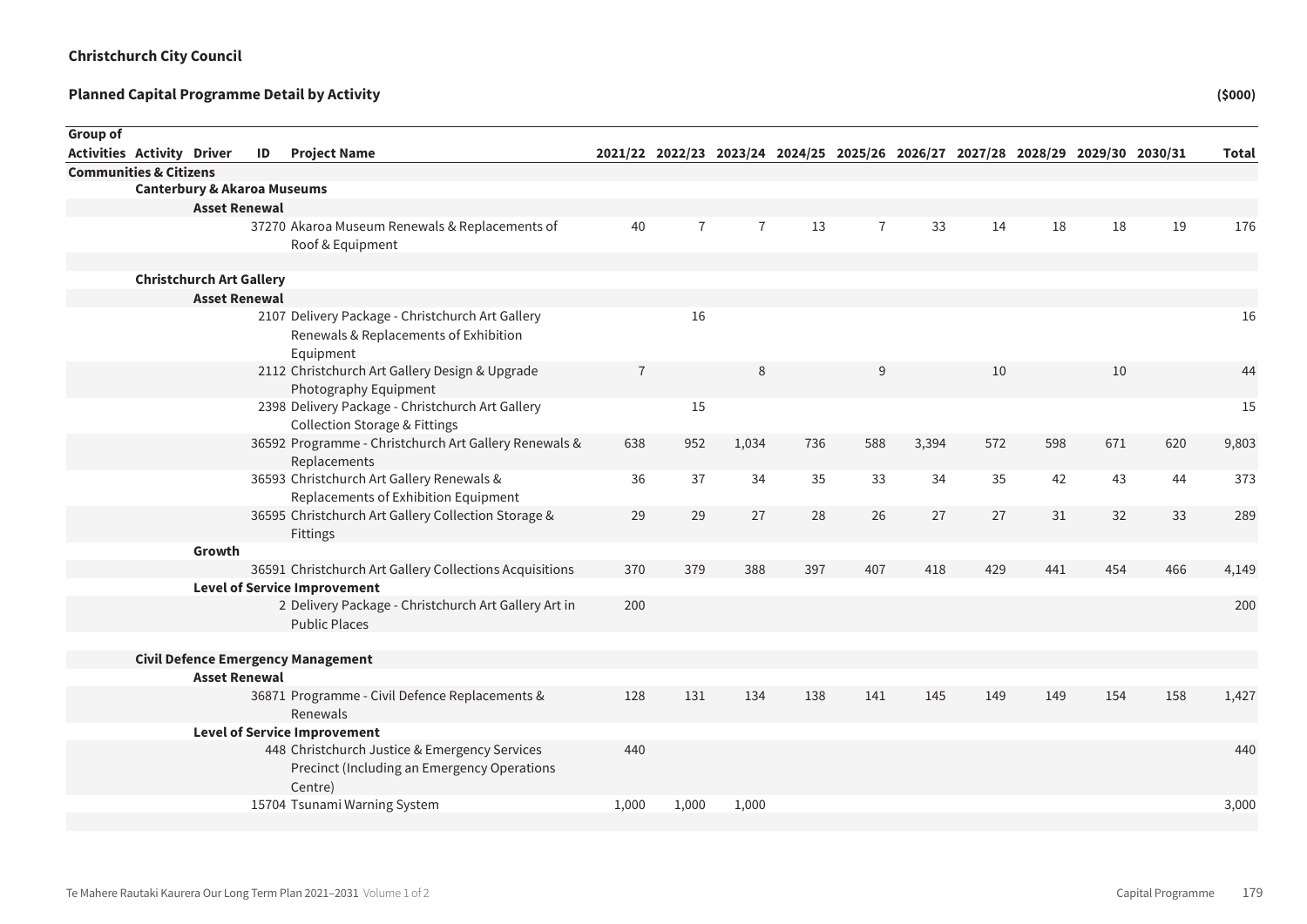| Group of                          |                  |                      |    |                                                                                      |        |       |       |       |                                                                                 |       |       |       |       |       |        |
|-----------------------------------|------------------|----------------------|----|--------------------------------------------------------------------------------------|--------|-------|-------|-------|---------------------------------------------------------------------------------|-------|-------|-------|-------|-------|--------|
| <b>Activities Activity Driver</b> |                  |                      | ID | <b>Project Name</b>                                                                  |        |       |       |       | 2021/22 2022/23 2023/24 2024/25 2025/26 2026/27 2027/28 2028/29 2029/30 2030/31 |       |       |       |       |       | Total  |
|                                   |                  |                      |    | <b>Community Development and Facilities</b>                                          |        |       |       |       |                                                                                 |       |       |       |       |       |        |
|                                   |                  | <b>Asset Renewal</b> |    |                                                                                      |        |       |       |       |                                                                                 |       |       |       |       |       |        |
|                                   |                  |                      |    | 544 Delivery Package - Community Centres Renewals<br>& Replacements                  | 437    |       |       |       |                                                                                 |       |       |       |       |       | 437    |
|                                   |                  |                      |    | 20053 Shirley Community Centre                                                       |        |       |       |       |                                                                                 |       |       |       | 245   | 3,461 | 3,706  |
|                                   |                  |                      |    | 36872 Programme - Community Centres Renewals &<br>Replacements                       | 1,062  | 1,201 | 1,354 | 1,522 | 1,691                                                                           | 1,859 | 2,048 | 2,227 | 2,437 | 2,652 | 18,053 |
|                                   |                  |                      |    | 36873 Programme - Pioneer & Leased Early Learning<br>Centres Renewals & Replacements | 82     | 110   | 138   | 126   | 96                                                                              | 132   | 79    | 92    | 106   | 43    | 1,004  |
|                                   |                  |                      |    | <b>Level of Service Improvement</b>                                                  |        |       |       |       |                                                                                 |       |       |       |       |       |        |
|                                   |                  |                      |    | 56802 Multicultural Recreation and Community Centre                                  |        | 1,500 |       |       |                                                                                 |       |       |       |       |       | 1,500  |
|                                   | <b>Libraries</b> |                      |    |                                                                                      |        |       |       |       |                                                                                 |       |       |       |       |       |        |
|                                   |                  | <b>Asset Renewal</b> |    |                                                                                      |        |       |       |       |                                                                                 |       |       |       |       |       |        |
|                                   |                  |                      |    | 473 Delivery Package - Library Resources (Books,<br>Serials, AV, Electronic)         | 5,934  |       |       |       |                                                                                 |       |       |       |       |       | 5,934  |
|                                   |                  |                      |    | 531 Digital Library Equipment Renewals &<br>Replacements                             | 547    | 568   | 1,616 | 449   | 825                                                                             | 847   | 986   | 775   | 797   | 945   | 8,355  |
|                                   |                  |                      |    | 532 Delivery Package - Library Resources Restricted<br>Assets                        | 388    |       |       |       |                                                                                 |       |       |       |       |       | 388    |
|                                   |                  |                      |    | 20836 South Library & Service Centre Earthquake<br>Repairs                           | 640    |       | 4,340 | 4,367 | 3,250                                                                           |       |       |       |       |       | 12,597 |
|                                   |                  |                      |    | 36877 Programme - Library Built Asset Renewals &<br>Replacements                     | 478    | 2,139 | 1,751 | 3,205 | 3,452                                                                           | 1,954 | 1,574 | 1,787 | 4,599 | 1,365 | 22,304 |
|                                   |                  |                      |    | 36882 Programme - Library Resources Restricted Assets                                |        | 404   | 422   | 420   | 437                                                                             | 458   | 480   | 494   | 518   | 543   | 4,176  |
|                                   |                  |                      |    | 36884 Programme - Library Resources                                                  |        | 5,835 | 6,061 | 6,360 | 7,122                                                                           | 7,453 | 7,806 | 8,505 | 8,973 | 8,763 | 66,878 |
|                                   |                  |                      |    | 36885 Programme - Library Furniture & Equipment<br>Renewals & Replacements           | 152    | 173   | 207   | 218   | 226                                                                             | 232   | 241   | 248   | 258   | 265   | 2,220  |
|                                   |                  |                      |    |                                                                                      |        |       |       |       |                                                                                 |       |       |       |       |       |        |
|                                   |                  |                      |    | <b>Recreation, Sports, Comm Arts &amp; Events</b>                                    |        |       |       |       |                                                                                 |       |       |       |       |       |        |
|                                   |                  | <b>Asset Renewal</b> |    |                                                                                      |        |       |       |       |                                                                                 |       |       |       |       |       |        |
|                                   |                  |                      |    | 1017 Parakiore Recreation and Sports Centre (Metro<br>Sport Facility)                | 21,064 |       |       |       |                                                                                 |       |       |       |       |       | 21,064 |
|                                   |                  |                      |    | 27102 Jellie Park and Pioneer Recreation & Sports<br>Centres Earthquake Renewals     | 590    | 4,867 | 1,000 |       |                                                                                 |       |       |       |       |       | 6,457  |
|                                   |                  |                      |    | 56414 Pioneer Pool Earthquake Renewals and Cycle<br>Shutdown                         | 330    | 2,327 |       |       |                                                                                 |       |       |       |       |       | 2,657  |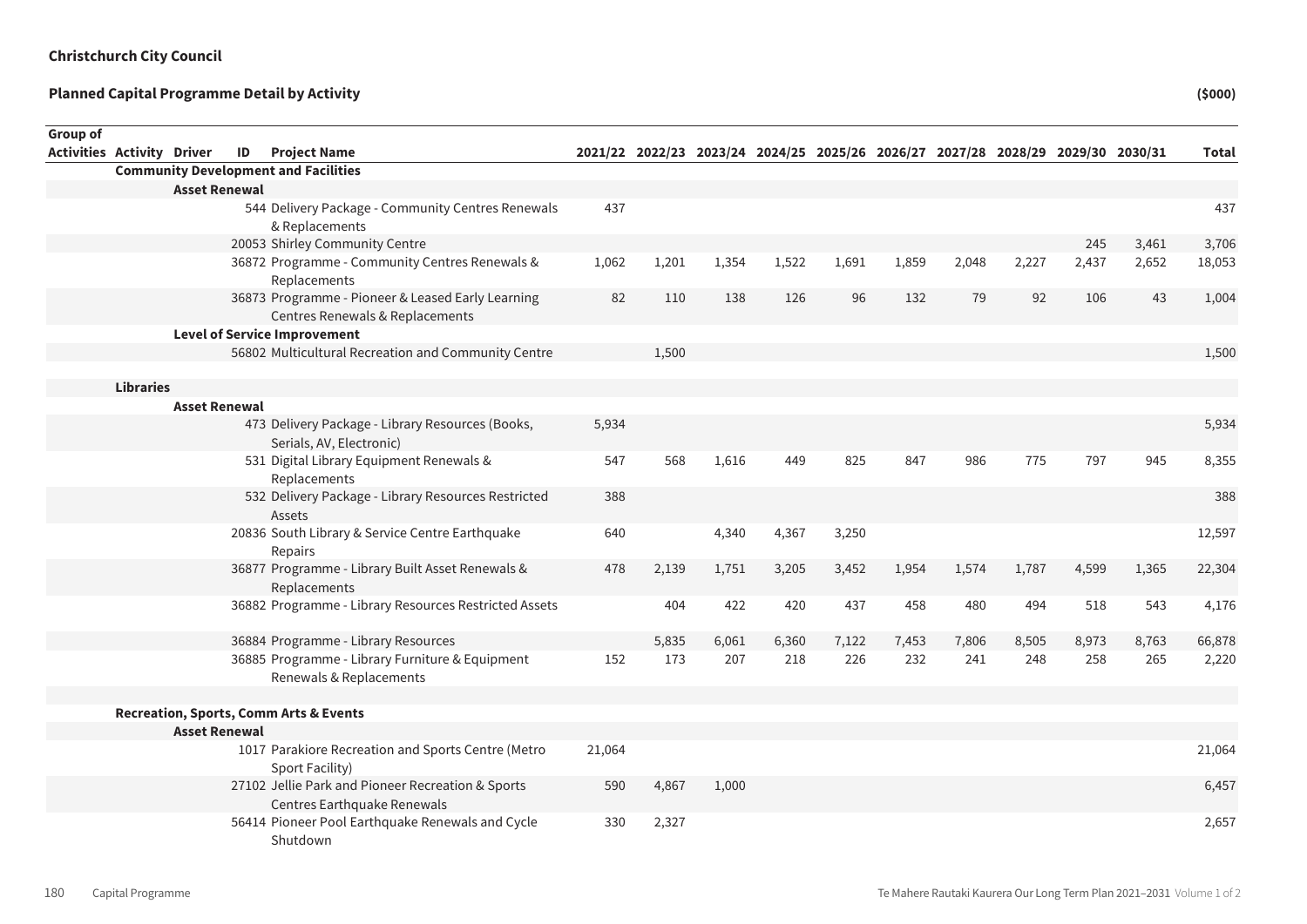Sum of Rounded

| Group of                   |  |    |                                                                                                |       |       |       |                |                                                                                 |                |       |        |        |        |              |
|----------------------------|--|----|------------------------------------------------------------------------------------------------|-------|-------|-------|----------------|---------------------------------------------------------------------------------|----------------|-------|--------|--------|--------|--------------|
| Activities Activity Driver |  | ID | <b>Project Name</b>                                                                            |       |       |       |                | 2021/22 2022/23 2023/24 2024/25 2025/26 2026/27 2027/28 2028/29 2029/30 2030/31 |                |       |        |        |        | <b>Total</b> |
|                            |  |    | 59922 Programme - Recreation & Sport Centres                                                   |       | 4,155 | 4,056 | 9,458          | 9,467                                                                           | 10,056         | 9,612 | 10,004 | 10,596 | 11,070 | 78,474       |
|                            |  |    | Renewals & Replacements                                                                        |       |       |       |                |                                                                                 |                |       |        |        |        |              |
|                            |  |    | 59924 Programme - Outdoor Pools Renewals &<br>Replacements                                     |       | 387   | 570   | 641            | 728                                                                             | 718            | 943   | 952    | 1,013  | 1,026  | 6,978        |
|                            |  |    | 59927 Programme - Paddling Pools Renewals &<br>Replacements                                    |       | 72    | 74    | 97             | 99                                                                              | 102            | 105   | 107    | 111    | 114    | 881          |
|                            |  |    | 59929 Programme - Camping Grounds Renewals &<br>Replacements                                   |       | 599   | 281   | 465            | 698                                                                             | 392            | 462   | 860    | 410    | 486    | 4,653        |
|                            |  |    | 59931 Programme - Specialised Recreation & Sport<br>Facilities Renewals & Replacements         |       | 1,665 | 1,717 | 2,708          | 2,716                                                                           | 2,778          | 3,095 | 2,015  | 2,246  | 2,306  | 21,246       |
|                            |  |    | 59937 Programme - Community Events & Arts Renewals<br>& Replacements                           |       | 154   | 46    | $\overline{7}$ | 90                                                                              | $\overline{7}$ | 148   | 11     | 14     | 55     | 532          |
|                            |  |    | 60008 Recreation and Sport Centres - Reactive Renewals<br>& Replacements                       | 100   | 102   | 105   |                |                                                                                 |                |       |        |        |        | 307          |
|                            |  |    | 60009 Outdoor Pools - Reactive Renewals &<br>Replacements                                      | 20    | 20    | 21    |                |                                                                                 |                |       |        |        |        | 61           |
|                            |  |    | 60010 Paddling Pools - Reactive Renewals &<br>Replacements                                     | 20    | 20    | 21    |                |                                                                                 |                |       |        |        |        | 61           |
|                            |  |    | 60011 Camping Grounds - Reactive Replacements &<br>Renewals                                    | 20    | 20    | 21    |                |                                                                                 |                |       |        |        |        | 61           |
|                            |  |    | 60012 Specialised Recreation & Sport Facilities Reactive<br>Renewals & Replacements            | 50    | 51    | 52    |                |                                                                                 |                |       |        |        |        | 153          |
|                            |  |    | 60050 Recreation and Sport Centres Equipment Planned<br>Renewals & Replacements                | 515   |       |       |                |                                                                                 |                |       |        |        |        | 515          |
|                            |  |    | 60051 Fitness Equipment Renewals & Replacements                                                | 524   |       |       |                |                                                                                 |                |       |        |        |        | 524          |
|                            |  |    | 60053 Delivery Package - Community Events Renewals &<br>Replacements                           | 46    |       |       |                |                                                                                 |                |       |        |        |        | 46           |
|                            |  |    | 60063 Camping Grounds Equipment Planned Renewals<br>& Replacements                             | 171   |       |       |                |                                                                                 |                |       |        |        |        | 171          |
|                            |  |    | 60064 Specialised Recreation and Sport Facilities<br>Equipment Planned Renewals & Replacements | 817   |       |       |                |                                                                                 |                |       |        |        |        | 817          |
|                            |  |    | 60065 Outdoor Pools Equipment Planned Renewals &<br>Replacements                               | 91    |       |       |                |                                                                                 |                |       |        |        |        | 91           |
|                            |  |    | 60067 Paddling Pools Planned Renewals &<br>Replacements                                        | 53    |       |       |                |                                                                                 |                |       |        |        |        | 53           |
|                            |  |    | 60069 Cowles Stadium Renewals & Replacements                                                   | 1,518 |       |       |                |                                                                                 |                |       |        |        |        | 1,518        |
|                            |  |    | 60070 Cuthberts Green Softball Renewals &<br>Replacements                                      | 98    |       |       |                |                                                                                 |                |       |        |        |        | 98           |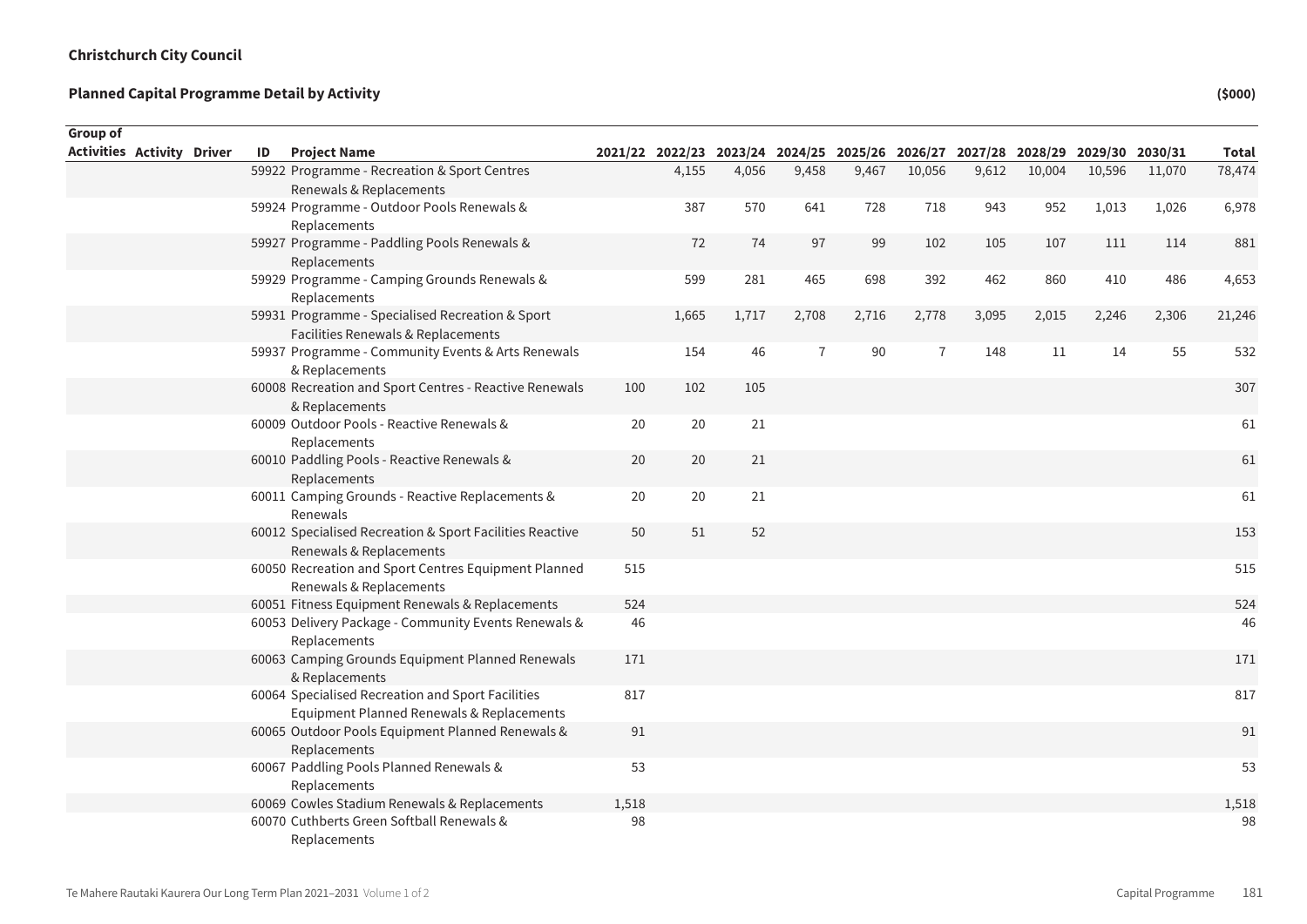| Group of                          |        |    |                                                                                   |        |        |     |     |     |     |     |     |     |                                                                                 |              |
|-----------------------------------|--------|----|-----------------------------------------------------------------------------------|--------|--------|-----|-----|-----|-----|-----|-----|-----|---------------------------------------------------------------------------------|--------------|
| <b>Activities Activity Driver</b> |        | ID | <b>Project Name</b>                                                               |        |        |     |     |     |     |     |     |     | 2021/22 2022/23 2023/24 2024/25 2025/26 2026/27 2027/28 2028/29 2029/30 2030/31 | <b>Total</b> |
|                                   |        |    | 60075 Wigram Gym Renewals & Replacements                                          | 91     |        |     |     |     |     |     |     |     |                                                                                 | 91           |
|                                   |        |    | 60076 Delivery Package - Spencer Beach Holiday Park                               | 244    |        |     |     |     |     |     |     |     |                                                                                 | 244          |
|                                   |        |    | Renewals & Replacements                                                           |        |        |     |     |     |     |     |     |     |                                                                                 |              |
|                                   |        |    | 60101 Taiora QEII Renewals & Replacements                                         | 46     |        |     |     |     |     |     |     |     |                                                                                 | 46           |
|                                   |        |    | 60107 Pioneer Renewals & Replacements                                             | 1,830  |        |     |     |     |     |     |     |     |                                                                                 | 1,830        |
|                                   |        |    | 60109 Jellie Park Renewals & Replacements                                         | 110    |        |     |     |     |     |     |     |     |                                                                                 | 110          |
|                                   |        |    | 60110 Graham Condon Renewals & Replacements                                       | 631    |        |     |     |     |     |     |     |     |                                                                                 | 631          |
|                                   |        |    | 60112 Te Hāpua Pool Renewals & Replacements                                       | 227    |        |     |     |     |     |     |     |     |                                                                                 | 227          |
|                                   |        |    | 60148 Outdoor Pools Waltham Renewals &<br>Replacements                            | 188    |        |     |     |     |     |     |     |     |                                                                                 | 188          |
|                                   |        |    | 60151 Delivery Package - Outdoor Pools Renewals &<br>Replacements                 | 109    |        |     |     |     |     |     |     |     |                                                                                 | 109          |
|                                   | Growth |    |                                                                                   |        |        |     |     |     |     |     |     |     |                                                                                 |              |
|                                   |        |    | 862 Hornby Library, Customer Services & South West<br>Leisure Centre              | 18,182 | 13,405 |     |     |     |     |     |     |     |                                                                                 | 31,587       |
|                                   |        |    | 63027 Hornby Development Contributions                                            |        | 1,841  |     |     |     |     |     |     |     |                                                                                 | 1,841        |
|                                   |        |    | <b>Meeting Current Levels of Service</b>                                          |        |        |     |     |     |     |     |     |     |                                                                                 |              |
|                                   |        |    | 59923 Programme - Recreation & Sport Centres<br>Development                       |        | 256    | 524 | 107 | 110 | 56  | 232 | 238 | 245 | 63                                                                              | 1,831        |
|                                   |        |    | 59926 Programme - Outdoor Pools Development                                       |        | 51     |     | 54  |     | 56  |     | 179 |     | 63                                                                              | 403          |
|                                   |        |    | 59932 Programme - Specialised Recreation & Sport<br><b>Facilities Development</b> |        |        | 105 |     |     | 113 |     |     | 123 |                                                                                 | 341          |
|                                   |        |    | 59936 Programme - Community Events & Arts<br>Development                          |        | 102    | 31  | 54  | 11  | 3   |     |     | 25  |                                                                                 | 226          |
|                                   |        |    | 60049 Recreation & Sport Centres Equipment<br>Acquisitions                        | 26     |        |     |     |     |     |     |     |     |                                                                                 | 26           |
|                                   |        |    | 60052 Delivery Package - Community Events<br>Acquisitions                         | 61     |        |     |     |     |     |     |     |     |                                                                                 | 61           |
|                                   |        |    | 60066 Outdoor Pools Equipment Acquisitions                                        | 26     |        |     |     |     |     |     |     |     |                                                                                 | 26           |
|                                   |        |    | 60103 Taiora QEII Development                                                     | 26     |        |     |     |     |     |     |     |     |                                                                                 | 26           |
|                                   |        |    | 60149 Outdoor Pools Waltham Development                                           | 325    |        |     |     |     |     |     |     |     |                                                                                 | 325          |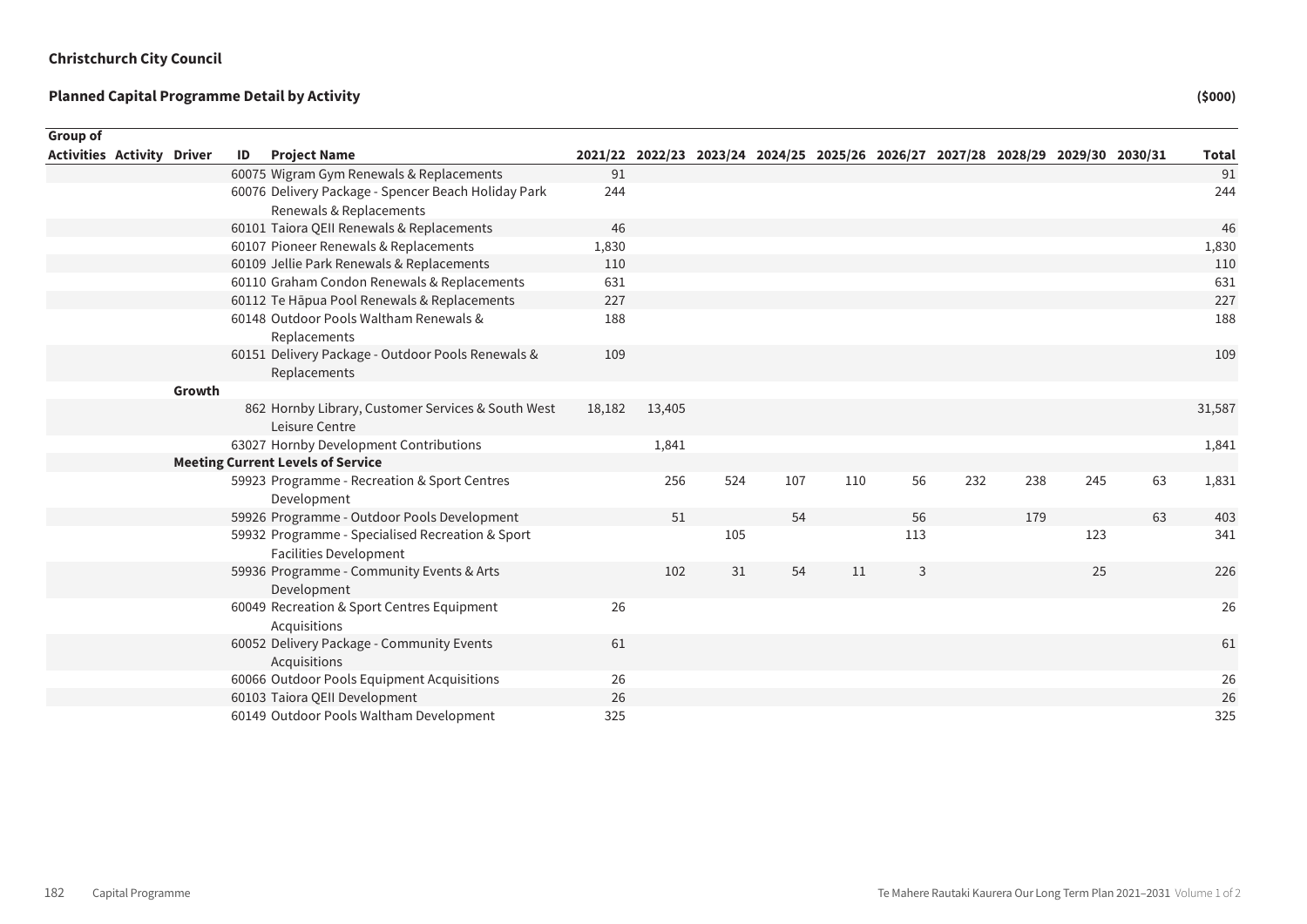| Group of                                |                                            |    |                                                     |        |        |                 |        |                                                                                 |        |        |        |        |        |         |
|-----------------------------------------|--------------------------------------------|----|-----------------------------------------------------|--------|--------|-----------------|--------|---------------------------------------------------------------------------------|--------|--------|--------|--------|--------|---------|
| <b>Activities Activity Driver</b>       |                                            | ID | <b>Project Name</b>                                 |        |        |                 |        | 2021/22 2022/23 2023/24 2024/25 2025/26 2026/27 2027/28 2028/29 2029/30 2030/31 |        |        |        |        |        | Total   |
|                                         | <b>New Service</b>                         |    |                                                     |        |        |                 |        |                                                                                 |        |        |        |        |        |         |
|                                         |                                            |    | 21129 Te Pou Toetoe Linwood Pool                    | 8,323  |        |                 |        |                                                                                 |        |        |        |        |        | 8,323   |
|                                         |                                            |    | 42333 Parakiore Recreation and Sports Centre        | 3,164  |        |                 |        |                                                                                 |        |        |        |        |        | 3,164   |
|                                         |                                            |    | Equipment                                           |        |        |                 |        |                                                                                 |        |        |        |        |        |         |
|                                         |                                            |    | 57029 Ngā Puna Wai Sports Hub - Athletics Indoor    | 14     |        |                 |        |                                                                                 |        |        |        |        |        | 14      |
|                                         |                                            |    | <b>Training Facility</b>                            |        |        |                 |        |                                                                                 |        |        |        |        |        |         |
|                                         |                                            |    |                                                     |        |        |                 |        |                                                                                 |        |        |        |        |        |         |
| <b>Communities &amp; Citizens Total</b> |                                            |    |                                                     | 72,258 | 44,590 | 27,145          | 31,605 | 32,229                                                                          | 31,267 | 29,047 | 29,773 | 34,098 | 34,560 | 366,572 |
| <b>Corporate Capital</b>                |                                            |    |                                                     |        |        |                 |        |                                                                                 |        |        |        |        |        |         |
|                                         | <b>Corporate Capital</b>                   |    |                                                     |        |        |                 |        |                                                                                 |        |        |        |        |        |         |
|                                         | <b>Asset Renewal</b>                       |    |                                                     |        |        |                 |        |                                                                                 |        |        |        |        |        |         |
|                                         |                                            |    | 1024 Town Hall Rebuild                              | 3,410  |        |                 |        |                                                                                 |        |        |        |        |        | 3,410   |
|                                         |                                            |    | 27269 Programme - Community Facilities Tranche 2    | 121    |        |                 |        | 653                                                                             | 598    |        |        |        |        | 1,372   |
|                                         |                                            |    | 50182 Pages Road Depot Buildings Repair             | 781    |        |                 |        |                                                                                 |        |        |        |        |        | 781     |
|                                         | Corporate                                  |    |                                                     |        |        |                 |        |                                                                                 |        |        |        |        |        |         |
|                                         |                                            |    | 1011 Capital Carry Forward Adjustment               | 90,000 |        |                 |        |                                                                                 |        |        |        |        |        | 90,000  |
|                                         |                                            |    | <b>Level of Service Improvement</b>                 |        |        |                 |        |                                                                                 |        |        |        |        |        |         |
|                                         |                                            |    | 1012 Corporate Investments                          | 2,000  | 1,000  | 1,000           | 1,000  |                                                                                 |        |        |        |        |        | 5,000   |
|                                         |                                            |    | 59849 Performing Arts Precinct Public Realm         |        | 1,500  |                 |        |                                                                                 |        |        |        |        |        | 1,500   |
|                                         |                                            |    | 64048 Performing Arts Precinct                      | 7,583  | 10,309 | 15,870          | 1,000  |                                                                                 |        |        |        |        |        | 34,762  |
|                                         |                                            |    | <b>Meeting Current Levels of Service</b>            |        |        |                 |        |                                                                                 |        |        |        |        |        |         |
|                                         |                                            |    | 1026 Canterbury Multi Use Arena (CMUA)              | 55,875 |        | 191,014 183,300 | 23,920 |                                                                                 |        |        |        |        |        | 454,109 |
|                                         | <b>Facilities, Property &amp; Planning</b> |    |                                                     |        |        |                 |        |                                                                                 |        |        |        |        |        |         |
|                                         | <b>Asset Renewal</b>                       |    |                                                     |        |        |                 |        |                                                                                 |        |        |        |        |        |         |
|                                         |                                            |    | 829 Aerial Photography                              |        | 273    |                 | 287    |                                                                                 | 295    |        | 311    |        | 329    | 1,495   |
|                                         |                                            |    | 36939 Programme - Corporate Property Replacements & | 745    | 1,269  | 1,391           | 1,666  | 1,113                                                                           | 3,655  | 2,773  | 1,159  | 1,651  | 862    | 16,284  |
|                                         |                                            |    | Renewals                                            |        |        |                 |        |                                                                                 |        |        |        |        |        |         |
|                                         |                                            |    | 36940 Programme - Surplus Property Development      | 167    | 171    | 155             | 159    | 159                                                                             | 164    | 168    | 173    | 178    | 182    | 1,676   |
|                                         |                                            |    | <b>Level of Service Improvement</b>                 |        |        |                 |        |                                                                                 |        |        |        |        |        |         |
|                                         |                                            |    | 60462 Programme - Carbon Neutral by 2031 Fleet &    | 1,233  | 1,957  | 2,130           | 2,868  | 4,477                                                                           | 4,757  | 4,837  | 6,561  | 6,725  | 7,068  | 42,613  |
|                                         |                                            |    | <b>Plant Asset Purchases</b>                        |        |        |                 |        |                                                                                 |        |        |        |        |        |         |
|                                         | <b>Information Technology</b>              |    |                                                     |        |        |                 |        |                                                                                 |        |        |        |        |        |         |
|                                         | <b>Asset Renewal</b>                       |    |                                                     |        |        |                 |        |                                                                                 |        |        |        |        |        |         |
|                                         |                                            |    | 436 Programme - Technology Systems Replacements     | 6,865  | 8,069  | 7,276           | 7,458  | 7,644                                                                           | 7,842  | 8,054  | 7,864  | 8,092  | 8,311  | 77,475  |
|                                         |                                            |    | & Renewals                                          |        |        |                 |        |                                                                                 |        |        |        |        |        |         |
|                                         |                                            |    |                                                     |        |        |                 |        |                                                                                 |        |        |        |        |        |         |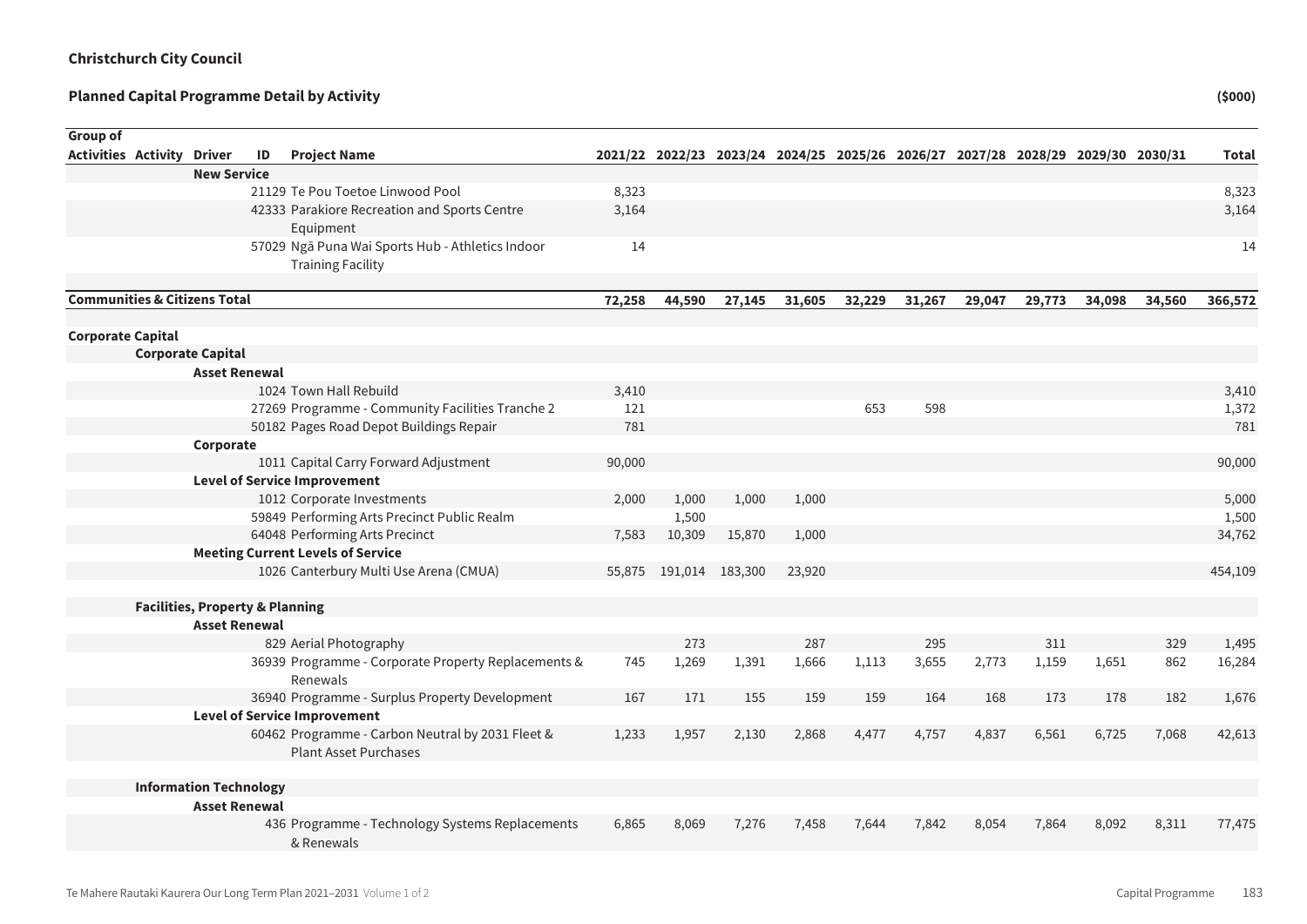| <b>Group of</b> |                                   |                                        |    |                                                      |       |       |                                                                                 |       |       |       |       |       |       |       |              |
|-----------------|-----------------------------------|----------------------------------------|----|------------------------------------------------------|-------|-------|---------------------------------------------------------------------------------|-------|-------|-------|-------|-------|-------|-------|--------------|
|                 | <b>Activities Activity Driver</b> |                                        | ID | <b>Project Name</b>                                  |       |       | 2021/22 2022/23 2023/24 2024/25 2025/26 2026/27 2027/28 2028/29 2029/30 2030/31 |       |       |       |       |       |       |       | <b>Total</b> |
|                 |                                   |                                        |    | 62017 Windows Server OS Upgrades                     | 442   |       |                                                                                 |       |       |       |       |       |       |       | 442          |
|                 |                                   |                                        |    | 62025 Audio-visual at Community Boardrooms           | 20    |       |                                                                                 |       |       |       |       |       |       |       | 20           |
|                 |                                   |                                        |    | 62028 ParagonIQ Replacement - Snapshot Capital       | 25    |       |                                                                                 |       |       |       |       |       |       |       | 25           |
|                 |                                   |                                        |    | Reporting Tool (PowerBI)                             |       |       |                                                                                 |       |       |       |       |       |       |       |              |
|                 |                                   |                                        |    | 62029 Managed Print Services Implementation          | 200   |       |                                                                                 |       |       |       |       |       |       |       | 200          |
|                 |                                   |                                        |    | 62771 Funding and Grants Management System           | 230   |       |                                                                                 |       |       |       |       |       |       |       | 230          |
|                 |                                   |                                        |    | Replacement                                          |       |       |                                                                                 |       |       |       |       |       |       |       |              |
|                 |                                   |                                        |    | 63371 InfoCouncil Integration and Website Upgrade    | 55    |       |                                                                                 |       |       |       |       |       |       |       | 55           |
|                 |                                   |                                        |    | 63618 M365 - SharePoint Online Migration             | 70    |       |                                                                                 |       |       |       |       |       |       |       | 70           |
|                 |                                   |                                        |    | <b>Level of Service Improvement</b>                  |       |       |                                                                                 |       |       |       |       |       |       |       |              |
|                 |                                   |                                        |    | 434 Programme - Business Technology Solutions        | 1,945 | 7,987 | 6,156                                                                           | 6,310 | 5,880 | 6,033 | 6,196 | 6,401 | 6,587 | 6,765 | 60,260       |
|                 |                                   |                                        |    | 435 Programme - Continuous Improvement<br>Technology | 3,467 | 5,907 | 4,477                                                                           | 3,442 | 3,528 | 3,620 | 3,717 | 4,024 | 4,140 | 4,252 | 40,574       |
|                 |                                   |                                        |    | 20972 Standardisation of CCC invoicing processes     | 100   |       |                                                                                 |       |       |       |       |       |       |       | 100          |
|                 |                                   |                                        |    | 34954 Get Off GEMS                                   | 2,130 |       |                                                                                 |       |       |       |       |       |       |       | 2,130        |
|                 |                                   |                                        |    | 56721 Backflow Prevention                            | 25    |       |                                                                                 |       |       |       |       |       |       |       | 25           |
|                 |                                   |                                        |    | 59286 Migrate .NET Services to Windows 2019 Server   | 66    |       |                                                                                 |       |       |       |       |       |       |       | 66           |
|                 |                                   |                                        |    | 62016 Consenting and Compliance Regulatory &         | 50    |       |                                                                                 |       |       |       |       |       |       |       | 50           |
|                 |                                   |                                        |    | Legislative Bundle FY21                              |       |       |                                                                                 |       |       |       |       |       |       |       |              |
|                 |                                   | <b>New Service</b>                     |    |                                                      |       |       |                                                                                 |       |       |       |       |       |       |       |              |
|                 |                                   |                                        |    | 62013 Holidays Act Corrections                       | 1,791 |       |                                                                                 |       |       |       |       |       |       |       | 1,791        |
|                 |                                   |                                        |    | 62021 M365 Modern Workplace - Exchange Online        | 140   |       |                                                                                 |       |       |       |       |       |       |       | 140          |
|                 |                                   |                                        |    | 62552 Robotic Process Automation (RPA)               | 169   |       |                                                                                 |       |       |       |       |       |       |       | 169          |
|                 |                                   |                                        |    | 63987 Excess Water Use (IT Project)                  | 480   |       |                                                                                 |       |       |       |       |       |       |       | 480          |
|                 |                                   |                                        |    | 64361 Information Management Data Ingestion          | 107   |       |                                                                                 |       |       |       |       |       |       |       | 107          |
|                 |                                   |                                        |    | 64449 Modern Desktop Management - End Point          | 200   |       |                                                                                 |       |       |       |       |       |       |       | 200          |
|                 |                                   |                                        |    | 64452 IAAS Transition to Cloud                       | 250   |       |                                                                                 |       |       |       |       |       |       |       | 250          |
|                 |                                   |                                        |    | 64536 Christchurch Free Wifi                         | 50    |       |                                                                                 |       |       |       |       |       |       |       | 50           |
|                 |                                   |                                        |    |                                                      |       |       |                                                                                 |       |       |       |       |       |       |       |              |
|                 |                                   | <b>Strategic Land Acquisitions</b>     |    |                                                      |       |       |                                                                                 |       |       |       |       |       |       |       |              |
|                 |                                   | Growth                                 |    |                                                      |       |       |                                                                                 |       |       |       |       |       |       |       |              |
|                 |                                   |                                        |    | 67 Strategic Land Acquisitions                       |       |       | 1,048                                                                           | 1,074 |       | 1,129 |       | 2,384 | 2,453 | 1,890 | 9,978        |
|                 |                                   | <b>Technical Services &amp; Design</b> |    |                                                      |       |       |                                                                                 |       |       |       |       |       |       |       |              |
|                 |                                   | <b>Asset Renewal</b>                   |    |                                                      |       |       |                                                                                 |       |       |       |       |       |       |       |              |
|                 |                                   |                                        |    | 446 Delivery Package - Digital Survey Equipment      | 72    | 86    | 150                                                                             |       |       |       |       |       |       |       | 308          |
|                 |                                   |                                        |    | Replacements & Renewals                              |       |       |                                                                                 |       |       |       |       |       |       |       |              |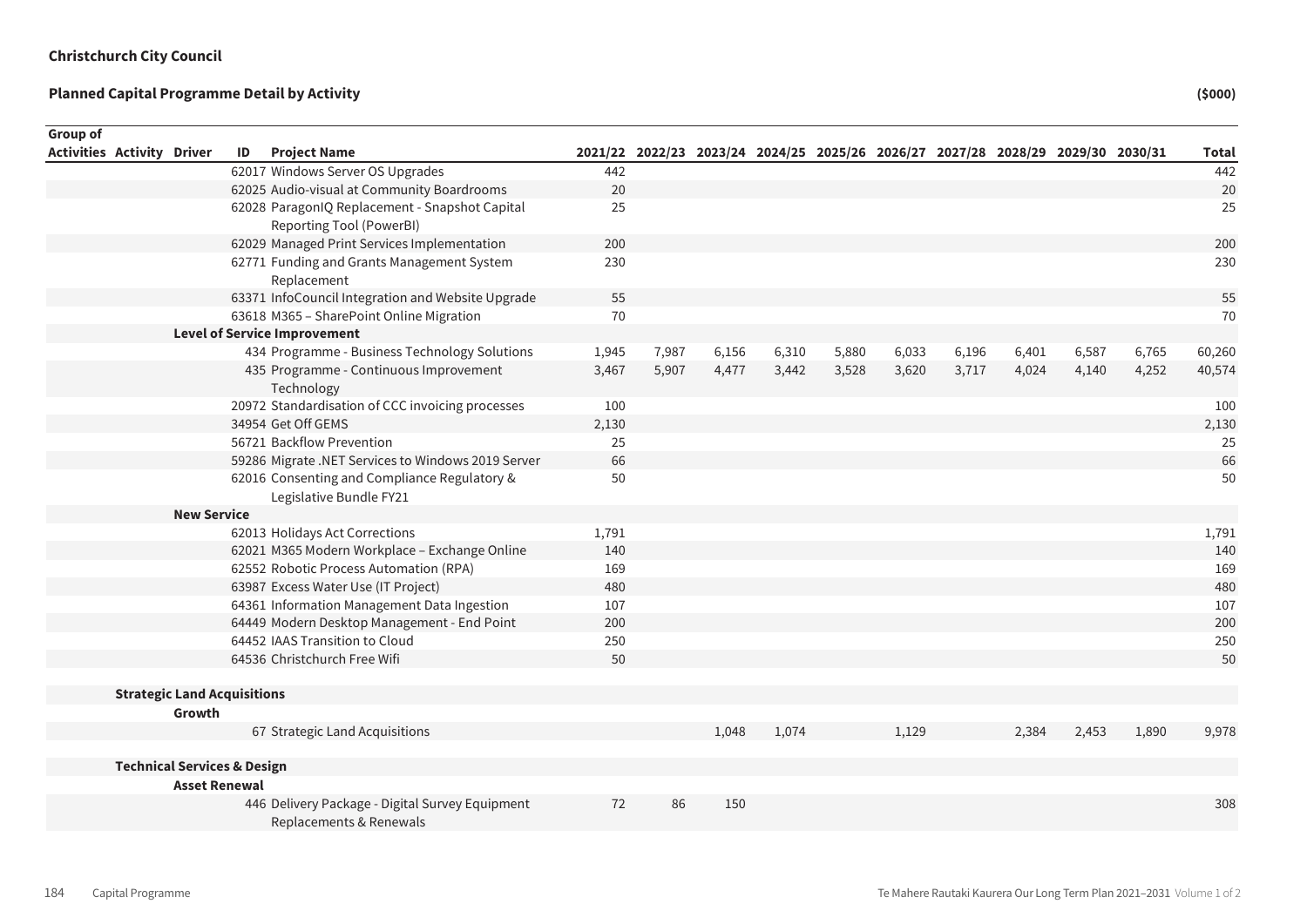| Group of                                  |                         |    |                                                                                                   |     |                         |     |        |                                                                                 |        |        |        |        |        |              |
|-------------------------------------------|-------------------------|----|---------------------------------------------------------------------------------------------------|-----|-------------------------|-----|--------|---------------------------------------------------------------------------------|--------|--------|--------|--------|--------|--------------|
| <b>Activities Activity Driver</b>         |                         | ID | <b>Project Name</b>                                                                               |     |                         |     |        | 2021/22 2022/23 2023/24 2024/25 2025/26 2026/27 2027/28 2028/29 2029/30 2030/31 |        |        |        |        |        | <b>Total</b> |
|                                           |                         |    | 36935 Programme - Digital Survey Equipment                                                        |     |                         |     | 71     | 93                                                                              | 72     | 99     | 89     | 92     | 94     | 610          |
|                                           |                         |    | Replacements & Renewals                                                                           |     |                         |     |        |                                                                                 |        |        |        |        |        |              |
|                                           |                         |    | 61634 Technical Services & Design - Vehicles &                                                    | 54  | 86                      |     |        |                                                                                 |        |        |        |        |        | 140          |
|                                           |                         |    | <b>Equipment Replacements</b>                                                                     |     |                         |     |        |                                                                                 |        |        |        |        |        |              |
| <b>Corporate Capital Total</b>            |                         |    |                                                                                                   |     | 180,918 229,628 222,953 |     | 49,255 | 23,547                                                                          | 28,165 | 25,844 | 28,966 | 29,918 | 29,753 | 848,947      |
| <b>Flood Protection and Control Works</b> |                         |    |                                                                                                   |     |                         |     |        |                                                                                 |        |        |        |        |        |              |
|                                           | <b>Flood Protection</b> |    |                                                                                                   |     |                         |     |        |                                                                                 |        |        |        |        |        |              |
|                                           | <b>Asset Renewal</b>    |    |                                                                                                   |     |                         |     |        |                                                                                 |        |        |        |        |        |              |
|                                           |                         |    | 336 SW Pump Station Reactive Renewals                                                             | 131 | 135                     | 138 |        |                                                                                 |        |        |        |        |        | 404          |
|                                           |                         |    | 510 Programme - SW Treatment & Storage Facility<br>Renewals                                       |     |                         | 226 | 483    | 495                                                                             | 508    | 522    | 536    | 552    | 567    | 3,889        |
|                                           |                         |    | 37843 Programme - SW Pump & Storage Reactive<br>Renewals                                          |     |                         |     | 71     | 75                                                                              | 96     | 107    | 110    | 103    | 103    | 665          |
|                                           |                         |    | 41868 Programme - SW Pumping & Storage Civils &<br><b>Structures Renewals</b>                     |     |                         |     |        |                                                                                 |        |        | 1,659  | 10     |        | 1,669        |
|                                           |                         |    | 41869 Programme - SW Pumping & Storage<br>Instrumentation, Control & Automation Renewals<br>(ICA) |     | 699                     |     |        |                                                                                 |        |        |        |        |        | 699          |
|                                           |                         |    | 41870 Programme - SW Pumping & Storage Electrical<br>Renewals                                     |     |                         |     |        |                                                                                 |        |        | 1,659  | 10     |        | 1,669        |
|                                           |                         |    | 41871 Programme - SW Pumping & Storage Mechanical<br>Renewals                                     |     |                         |     |        |                                                                                 |        | 114    |        | 80     | 491    | 685          |
|                                           |                         |    | 48908 SW Health & Safety Renewals                                                                 | 16  | 5                       | 5   | 3      | 3                                                                               | 5      | 6      | 5      | 5      | 5      | 58           |
|                                           |                         |    | 49963 SW Flood Protection Structure                                                               | 175 | 158                     | 81  | 83     | 85                                                                              | 87     | 89     | 88     | 91     | 93     | 1,030        |
|                                           |                         |    | 50349 SW Reactive Flood Protection Asset Renewals<br>(excl PS's)                                  |     | 134                     | 68  | 70     | 72                                                                              | 74     | 76     | 75     | 77     | 79     | 725          |
|                                           |                         |    | 60214 SW Mackinder Drainage Basin Renewal (Wigram<br>Road)                                        |     | 266                     |     |        |                                                                                 |        |        |        |        |        | 266          |
|                                           |                         |    | 60327 Programme - SW Treatment Renewals                                                           |     | 52                      | 54  | 50     | 53                                                                              | 69     | 77     | 79     | 74     | 73     | 581          |
|                                           |                         |    | 60376 Programme - SW Quantity Modelling                                                           | 254 | 268                     | 518 | 409    | 246                                                                             | 253    | 259    | 267    | 274    | 282    | 3,030        |
|                                           |                         |    | 61639 SW Dudley Creek Earthquake Damaged Drain<br>Linings                                         | 628 | 620                     |     |        |                                                                                 |        |        |        |        |        | 1,248        |
|                                           | Growth                  |    |                                                                                                   |     |                         |     |        |                                                                                 |        |        |        |        |        |              |
|                                           |                         |    | 369 Programme - SW Piped Systems - New Pipe Drains                                                |     |                         | 177 | 537    | 550                                                                             | 565    | 580    | 596    | 613    | 630    | 4,248        |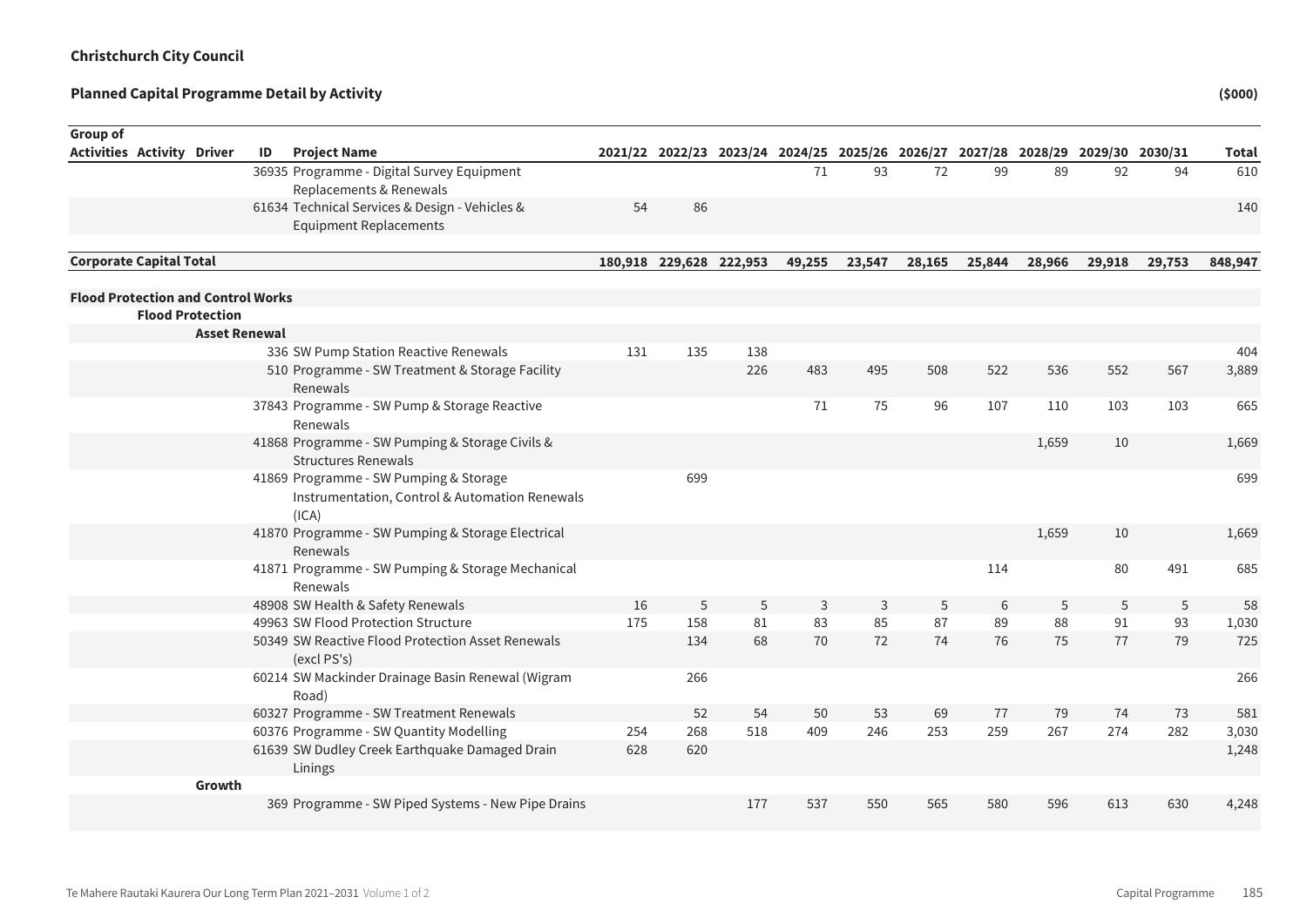Sum of Rounded

| Group of<br><b>Activities Activity Driver</b> | ID | <b>Project Name</b>                                                             |        |       |       | 2021/22 2022/23 2023/24 2024/25 2025/26 2026/27 2027/28 2028/29 2029/30 2030/31 |       |       |       |        |        |        | Total  |
|-----------------------------------------------|----|---------------------------------------------------------------------------------|--------|-------|-------|---------------------------------------------------------------------------------|-------|-------|-------|--------|--------|--------|--------|
|                                               |    | 973 Programme - SW South West Waterways                                         |        |       |       |                                                                                 | 426   | 1,204 | 3,660 | 3,219  | 3,114  | 630    | 12,253 |
|                                               |    | <b>Detention &amp; Treatment Facilities</b>                                     |        |       |       |                                                                                 |       |       |       |        |        |        |        |
|                                               |    | 990 Programme - SW Open Water Systems - Open                                    |        | 205   | 210   | 235                                                                             | 241   | 519   | 533   | 525    | 540    | 630    | 3,638  |
|                                               |    | <b>Drains Reactive Works</b>                                                    |        |       |       |                                                                                 |       |       |       |        |        |        |        |
|                                               |    | 2415 Programme - SW Management Plan on                                          | 5      | 5     | 5     | 5                                                                               | 426   | 1,782 | 6,980 | 11,041 | 14,990 | 12,908 | 48,147 |
|                                               |    | Pūharakekenui - Styx Waterway Detention &                                       |        |       |       |                                                                                 |       |       |       |        |        |        |        |
|                                               |    | <b>Treatment Facilities</b>                                                     |        |       |       |                                                                                 |       |       |       |        |        |        |        |
|                                               |    | 2679 SW Prestons & Clare Park                                                   | 804    |       |       |                                                                                 |       |       |       |        |        |        | 804    |
|                                               |    | 32243 SW Eastman Sutherland and Hoon Hay Wetlands                               | 11,278 | 4,720 | 3,430 |                                                                                 |       |       |       |        |        |        | 19,428 |
|                                               |    |                                                                                 |        |       |       |                                                                                 |       |       |       |        |        |        |        |
|                                               |    | 33975 SW Spreydon Lodge Infrastructure Provision                                | 5      | 220   | 2,500 | 3,703                                                                           | 1,180 |       |       |        |        |        | 7,608  |
|                                               |    | Agreement (IPA)                                                                 |        |       |       |                                                                                 |       |       |       |        |        |        |        |
|                                               |    | 33976 SW Rossendale Infrastructure Provision                                    | 842    | 512   | 1,048 | 1,804                                                                           |       |       |       |        |        |        | 4,206  |
|                                               |    | Agreement (IPA)                                                                 |        |       |       |                                                                                 |       |       |       |        |        |        |        |
|                                               |    | 33980 SW Owaka Basin                                                            | 249    |       |       |                                                                                 |       |       |       |        |        |        | 249    |
|                                               |    | 36063 SW Coxs - Quaifes Facility                                                | 250    | 563   |       |                                                                                 |       |       |       |        |        |        | 813    |
|                                               |    | 37343 SW Highsted Land Purchase & Construction of                               | 2,446  |       |       |                                                                                 |       |       |       |        |        |        | 2,446  |
|                                               |    | Waterways, Basins & Wetlands                                                    |        |       |       |                                                                                 |       |       |       |        |        |        |        |
|                                               |    | 38022 SW Blakes Road Stormwater Facility (Works 1)                              | 3,000  | 1,046 | 1,432 | 1,233                                                                           |       |       |       |        |        |        | 6,711  |
|                                               |    | 38088 SW Gardiners Stormwater Facility                                          | 1,481  | 1,328 |       |                                                                                 |       |       |       |        |        |        | 2,809  |
|                                               |    | 38090 SW Greens Stormwater Facility                                             | 5      | 46    | 1,100 | 5,257                                                                           | 4,790 | 3,783 |       |        |        |        | 14,981 |
|                                               |    | 38091 SW Otukaikino Stormwater Facility                                         | 5      | 5     | 5     | 5                                                                               | 1,175 | 3,103 | 4,639 |        |        |        | 8,937  |
|                                               |    | 41896 SW Styx Centre Cost Share                                                 | 500    | 1,023 | 1,048 |                                                                                 |       |       |       |        |        |        | 2,571  |
|                                               |    | 41900 SW Creamery Ponds                                                         |        |       |       |                                                                                 |       |       | 204   | 1,284  |        |        | 1,488  |
|                                               |    | 41999 Programme - SW Outer Christchurch Ōtukaikino                              |        |       | 5     | 26                                                                              | 58    | 118   | 24    | 186    | 638    | 911    | 1,966  |
|                                               |    | Waterways Detention & Treatment Facilities<br>44417 SW Guthries Thompson Basins |        |       |       |                                                                                 | 157   | 377   | 303   |        |        |        | 837    |
|                                               |    | 44421 SW Kainga Basins                                                          |        | 51    | 524   | 4,475                                                                           | 3,624 | 2,258 |       |        |        |        | 10,932 |
|                                               |    | 44577 SW Highsted Styx Mill Reserve Wetland                                     | 105    | 563   | 1,258 | 3,084                                                                           | 5,503 | 2,310 |       |        |        |        | 12,823 |
|                                               |    | 44585 SW Highsted Wetland, Highams Basin &                                      | 1,050  | 3,637 | 2,874 | 4,958                                                                           | 1,994 |       |       |        |        |        | 14,513 |
|                                               |    | Pūharakekenui - Styx Stream                                                     |        |       |       |                                                                                 |       |       |       |        |        |        |        |
|                                               |    | 51269 SW Highfield Northwest Basins Infrastructure                              | 109    |       |       |                                                                                 |       |       |       |        |        |        | 109    |
|                                               |    | Provision Agreement (IPA)                                                       |        |       |       |                                                                                 |       |       |       |        |        |        |        |
|                                               |    | 53890 SW Copper Ridge Private Development                                       | 5      | 5     | 241   |                                                                                 |       |       |       |        |        |        | 251    |
|                                               |    | Agreement (PDA)                                                                 |        |       |       |                                                                                 |       |       |       |        |        |        |        |
|                                               |    | 56116 SW Snellings Drain Enhancement at Prestons                                | 5      | 326   | 1,121 |                                                                                 |       |       |       |        |        |        | 1,452  |
|                                               |    | South                                                                           |        |       |       |                                                                                 |       |       |       |        |        |        |        |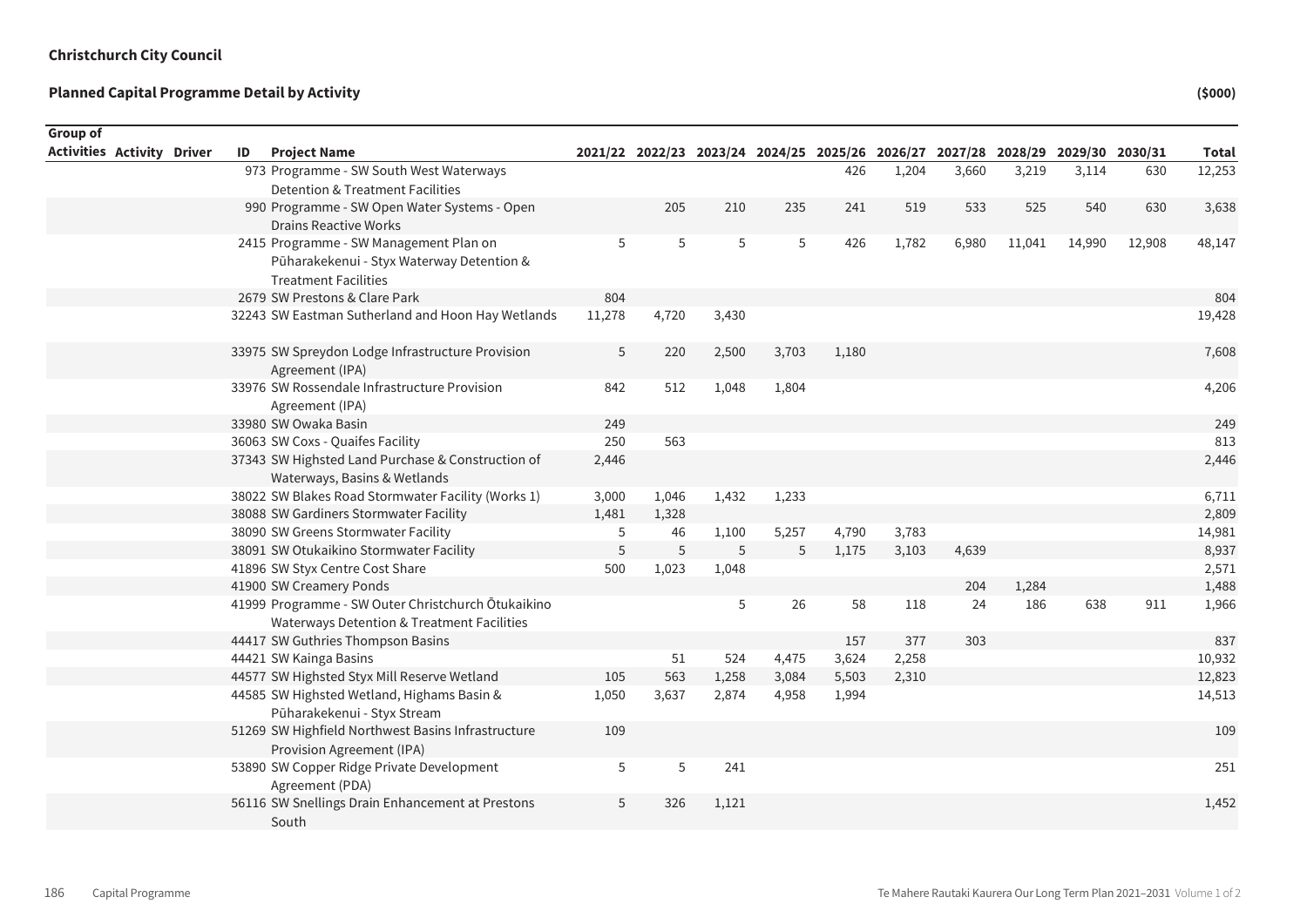Sum of Rounded

| Group of                          |  |    |                                                                                                |       |                                                                                 |       |       |       |       |       |       |       |       |              |
|-----------------------------------|--|----|------------------------------------------------------------------------------------------------|-------|---------------------------------------------------------------------------------|-------|-------|-------|-------|-------|-------|-------|-------|--------------|
| <b>Activities Activity Driver</b> |  | ID | <b>Project Name</b>                                                                            |       | 2021/22 2022/23 2023/24 2024/25 2025/26 2026/27 2027/28 2028/29 2029/30 2030/31 |       |       |       |       |       |       |       |       | <b>Total</b> |
|                                   |  |    | 56179 SW Waterways & Wetlands Land Purchases                                                   | 298   | 316                                                                             | 619   | 805   | 825   | 847   | 870   | 894   | 920   | 945   | 7,339        |
|                                   |  |    | <b>Reactive Works</b>                                                                          |       |                                                                                 |       |       |       |       |       |       |       |       |              |
|                                   |  |    | 60265 SW Quaifes Murphys Extended Detention Basin                                              |       |                                                                                 | 52    | 725   |       |       |       |       |       |       | 777          |
|                                   |  |    | <b>Level of Service Improvement</b>                                                            |       |                                                                                 |       |       |       |       |       |       |       |       |              |
|                                   |  |    | 56950 SW South New Brighton Set-Back Bund (Bridge                                              | 349   | 104                                                                             |       |       |       |       |       |       |       |       | 453          |
|                                   |  |    | Street to Jetty)                                                                               |       |                                                                                 |       |       |       |       |       |       |       |       |              |
|                                   |  |    | 63038 Programme Flood and Stormwater Priority Works<br>(OARC)                                  | 1,600 | 12,035                                                                          | 2,619 | 3,758 | 4,843 | 2,823 | 2,319 | 2,384 | 1,227 | 630   | 34,238       |
|                                   |  |    | <b>Meeting Current Levels of Service</b>                                                       |       |                                                                                 |       |       |       |       |       |       |       |       |              |
|                                   |  |    | 2416 Programme - SW Ōtākaro - Avon Waterway<br><b>Detention &amp; Treatment Facilities</b>     |       |                                                                                 |       |       | 209   | 3,105 | 4,353 | 3,576 | 5,508 | 8,786 | 25,537       |
|                                   |  |    | 19398 Programme - SW Ōpāwaho - Heathcote                                                       |       |                                                                                 |       | 420   | 858   | 3,473 | 4,784 | 5,495 | 5,429 | 6,142 | 26,601       |
|                                   |  |    | Waterways Detention & Treatment Facilities                                                     |       |                                                                                 |       |       |       |       |       |       |       |       |              |
|                                   |  |    | 33259 SW Wairarapa, Wai-iti & Tributaries (LDRP 510)                                           |       |                                                                                 | 478   | 757   | 1,764 | 1,694 |       |       |       |       | 4,693        |
|                                   |  |    | 35140 SW Mid Heathcote Bank Stabilisation (LDRP 518)                                           | 25    | 53                                                                              |       |       |       |       |       |       |       |       | 78           |
|                                   |  |    | 41638 SW Upper Ōtākaro - Avon (LDRP 511)                                                       |       |                                                                                 |       | 192   | 1,214 | 979   |       |       |       |       | 2,385        |
|                                   |  |    | 41899 SW Carrs Corridor (Stage 2)                                                              | 150   |                                                                                 |       |       |       |       | 624   |       |       |       | 774          |
|                                   |  |    | 41987 SW Addington Brook & Riccarton Drain Filtration<br><b>Devices</b>                        | 5     | 1,023                                                                           | 629   | 483   | 1,969 | 1,062 | 58    | 119   | 1,681 | 4,372 | 11,401       |
|                                   |  |    | 41998 Programme - SW Estuary & Coastal Waterways                                               |       |                                                                                 | 5     | 5     | 1,234 | 5,162 | 6,229 | 5,821 | 5,608 | 4,499 | 28,563       |
|                                   |  |    | Detention & Treatment Facilities                                                               |       |                                                                                 |       |       |       |       |       |       |       |       |              |
|                                   |  |    | 42000 Programme - SW Banks Peninsula Settlements<br>Waterways Detention & Treatment Facilities |       |                                                                                 | 5     | 5     | 58    | 118   | 121   | 1,249 | 1,648 | 1,512 | 4,716        |
|                                   |  |    | 42008 Programme - SW Lyttelton Stormwater<br>Improvements                                      |       |                                                                                 | 273   | 449   | 920   | 1,014 |       |       |       |       | 2,656        |
|                                   |  |    | 44056 SW Knights Drain Ponds (LDRP 509)                                                        | 3,500 | 2,046                                                                           | 589   |       |       |       |       |       |       |       | 6,135        |
|                                   |  |    | 45166 SW Southshore Emergency Bund (LDRP 525)                                                  | 6     |                                                                                 |       |       |       |       |       |       |       |       |              |
|                                   |  |    | 45455 SW Curletts Flood Storage (LDRP 526)                                                     | 587   |                                                                                 |       |       |       |       |       |       |       |       | 587          |
|                                   |  |    | 46181 SW Heathcote Dredging (LDRP 527)                                                         | 366   | 8                                                                               |       |       |       |       |       |       |       |       | 374          |
|                                   |  |    | 48359 SW Hereford Street Pipe Renewals (Oxford                                                 | 55    |                                                                                 |       |       |       |       |       |       |       |       | 55           |
|                                   |  |    | Terrace to Colombo)                                                                            |       |                                                                                 |       |       |       |       |       |       |       |       |              |
|                                   |  |    | 48918 SW Upper Heathcote Storage Optimisation (LDRP<br>530)                                    | 1,153 | 532                                                                             | 524   | 537   | 550   | 565   | 580   | 596   | 613   | 630   | 6,280        |
|                                   |  |    | 54802 SW Carrs Corridor Infrastructure Provision<br>Agreement (Stage 1)                        | 65    |                                                                                 |       |       |       |       |       |       |       |       | 65           |
|                                   |  |    | 56166 SW Waikākāriki - Horseshoe Lake Stormwater                                               | 5     | 848                                                                             | 1,867 | 3,477 | 4,648 | 2,349 |       |       |       |       | 13,194       |
|                                   |  |    | Treatment Facility (OARC) (Stage 1)                                                            |       |                                                                                 |       |       |       |       |       |       |       |       |              |
|                                   |  |    | 56168 SW Open Drains Reactive Works                                                            | 49    | 51                                                                              | 52    |       |       |       |       |       |       |       | 152          |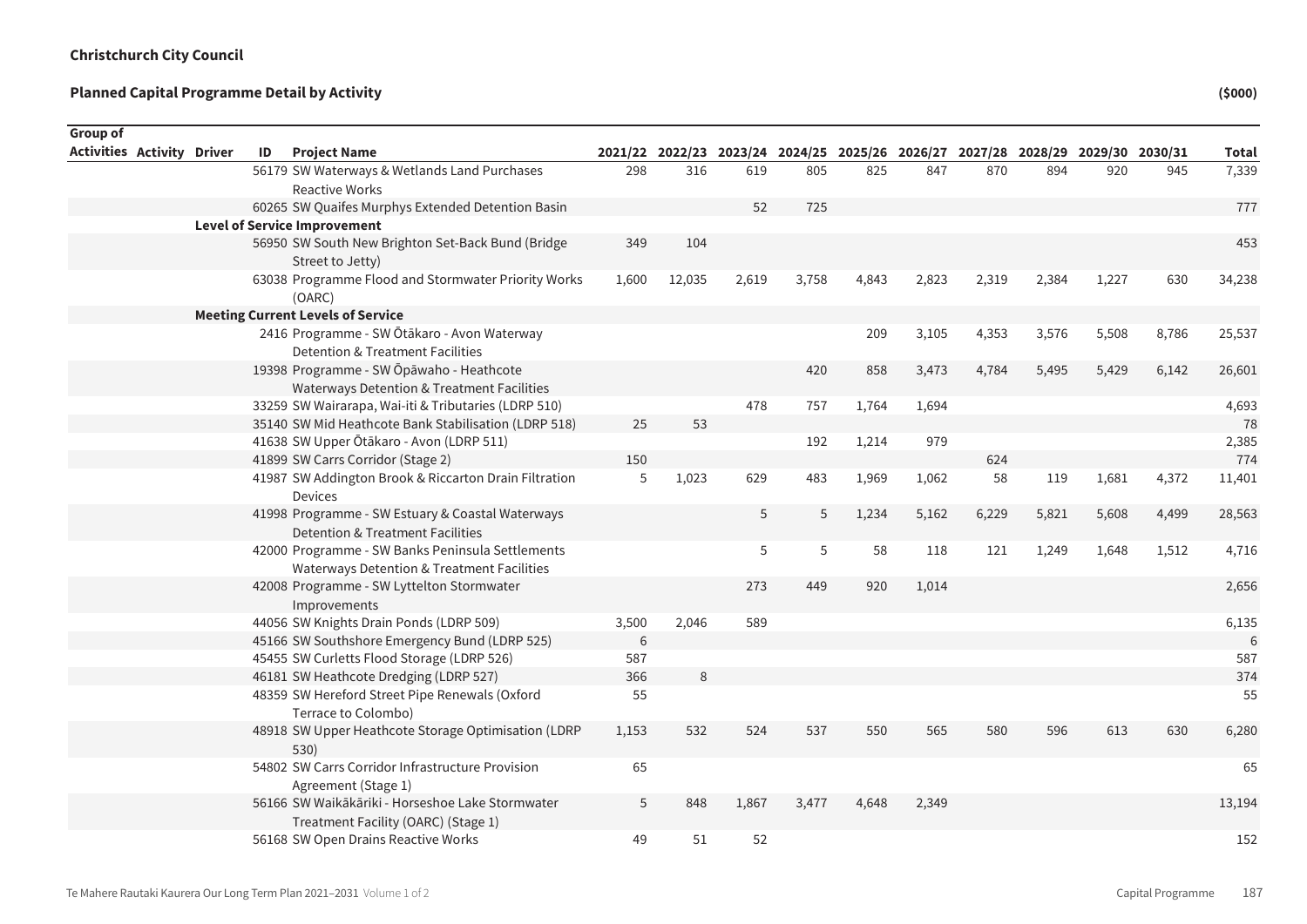| <b>Group of</b><br><b>Activities Activity Driver</b> | ID<br><b>Project Name</b>                                                        |        |        |        | 2021/22 2022/23 2023/24 2024/25 2025/26 2026/27 2027/28 2028/29 2029/30 2030/31 |        |        |        |        |        |        | <b>Total</b> |
|------------------------------------------------------|----------------------------------------------------------------------------------|--------|--------|--------|---------------------------------------------------------------------------------|--------|--------|--------|--------|--------|--------|--------------|
|                                                      | 56178 SW Piped Systems Reactive Works                                            | 49     | 51     | 52     |                                                                                 |        |        |        |        |        |        | 152          |
|                                                      | 57718 SW Waikākāriki - Horseshoe Lake Stormwater                                 |        | 5      | 47     | 1,074                                                                           | 1,651  | 1,694  | 4,674  | 4,769  |        |        | 13,914       |
|                                                      | Treatment Facility (OARC) (Stage 2)                                              |        |        |        |                                                                                 |        |        |        |        |        |        |              |
|                                                      | 60036 SW Horners Kruses Land Purchase                                            | 4,316  | 358    | 52     | 54                                                                              | 2,239  |        |        |        |        |        | 7,019        |
|                                                      | 60235 SW Bishopdale Flood Management                                             |        |        |        | 295                                                                             | 4,312  | 1,129  | 29     | 30     |        |        | 5,795        |
|                                                      | 60241 SW Paparua Stream Flood Management                                         |        |        |        |                                                                                 | 165    | 652    | 12     | 12     |        |        | 841          |
|                                                      | 60242 SW Riccarton Main Drain Flood Management                                   |        |        |        |                                                                                 |        |        |        |        | 184    |        | 184          |
|                                                      | 60243 SW McCormacks Bay Flood Management                                         |        |        | 26     | 752                                                                             | 11     | 11     |        |        |        |        | 800          |
|                                                      | 60246 SW Lower Heathcote Valley Flood Management                                 |        |        |        | 107                                                                             | 768    | 11     | 12     |        |        |        | 898          |
|                                                      | 60247 SW Weir Place Flood Management                                             |        |        | 128    | 11                                                                              | 11     |        |        |        |        |        | 150          |
|                                                      | 60249 SW Greenpark Flood Management                                              |        |        |        | 460                                                                             | 11     | 11     |        |        |        |        | 482          |
|                                                      | 60251 SW Hillsborough Flood Management                                           |        |        |        |                                                                                 |        |        |        | 60     | 307    | 1,663  | 2,030        |
|                                                      | 60252 SW Marion Street Flood Management                                          |        |        |        |                                                                                 |        |        |        |        | 61     | 1,071  | 1,132        |
|                                                      | 60254 SW Briggs Road Flood Management                                            |        |        |        |                                                                                 |        |        |        |        |        | 329    | 329          |
|                                                      | 60255 SW Remuera Avenue Flood Management                                         |        |        |        | 353                                                                             | 22     |        |        |        |        |        | 375          |
|                                                      | 60256 SW Redcliffs North Flood Management                                        |        |        |        |                                                                                 |        |        |        |        |        | 189    | 189          |
|                                                      | 60355 Programme - SW Coastal Flood Management                                    |        |        |        |                                                                                 |        |        |        |        | 307    | 315    | 622          |
|                                                      | 60386 SW FM Flood model build Styx and Citywide<br>renewals                      | 100    | 161    | 189    | 305                                                                             |        |        |        |        |        |        | 755          |
|                                                      | 61615 SW South New Brighton & Southshore Estuary<br><b>Edge Flood Mitigation</b> | 500    | 818    | 2,095  | 1,718                                                                           | 1,321  |        |        |        |        |        | 6,452        |
|                                                      | 62924 SW Flood Management Avon River Flood<br>Modelling (OARC)                   | 828    | 211    | 713    | 66                                                                              |        |        |        |        |        |        | 1,818        |
|                                                      | 62925 SW Flood Management LDRP 521 Stage 1 Waitaki<br>Street (OARC)              | 3,312  | 3,534  | 1,467  | 2,012                                                                           |        |        |        |        |        |        | 10,325       |
|                                                      | 63671 Hoon Hay Basin Outlet and Cashmere Stream                                  | 3,223  | 242    | 393    |                                                                                 |        |        |        |        |        |        | 3,858        |
|                                                      | Control Structure (Eastman Sutherlands)                                          |        |        |        |                                                                                 |        |        |        |        |        |        |              |
|                                                      |                                                                                  |        |        |        |                                                                                 |        |        |        |        |        |        |              |
| <b>Flood Protection and Control Works Total</b>      |                                                                                  | 43,889 | 38,988 | 30,942 | 45,311                                                                          | 50,756 | 43,810 | 42,838 | 46,334 | 44,664 | 48,485 | 436,017      |
| <b>Housing</b>                                       |                                                                                  |        |        |        |                                                                                 |        |        |        |        |        |        |              |
| <b>Community Housing</b>                             |                                                                                  |        |        |        |                                                                                 |        |        |        |        |        |        |              |
|                                                      | <b>Asset Renewal</b>                                                             |        |        |        |                                                                                 |        |        |        |        |        |        |              |
|                                                      | 452 Owner Occupier Housing - Purchase Back                                       | 240    | 123    |        |                                                                                 |        |        |        |        |        |        | 363          |
|                                                      | 36886 Programme - Housing                                                        | 5,650  | 5,837  | 4,995  | 5,076                                                                           | 5,278  | 6,629  | 6,903  | 6,118  | 7,253  | 7,532  | 61,271       |
| <b>Housing Total</b>                                 |                                                                                  | 5,890  | 5,960  | 4.995  | 5,076                                                                           | 5,278  | 6,629  | 6,903  | 6,118  | 7,253  | 7.532  | 61,634       |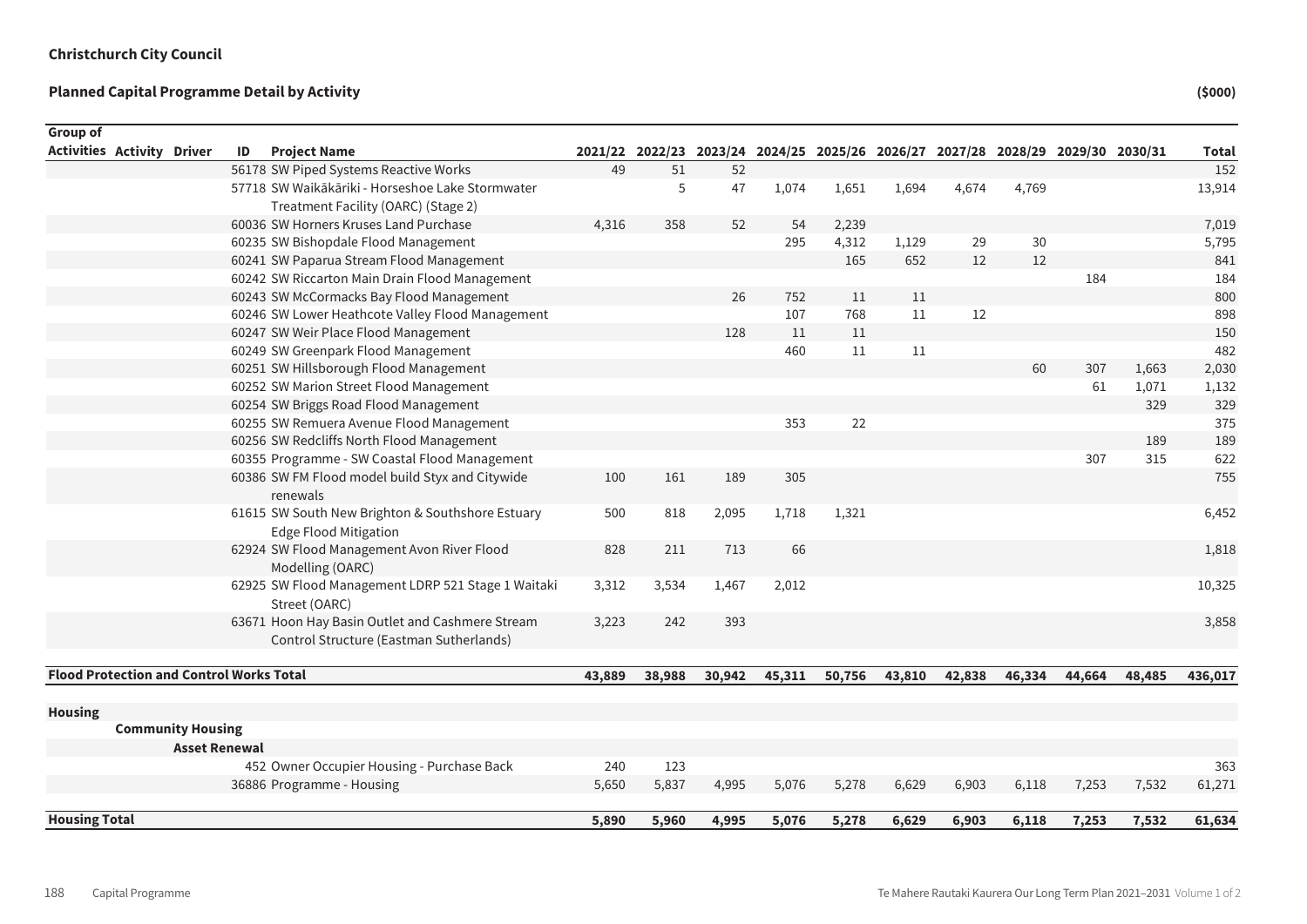| <b>Group of</b>                       |          |                              |                                                                                     |       |       |       |        |                |       |        |       |                                                                                 |       |              |
|---------------------------------------|----------|------------------------------|-------------------------------------------------------------------------------------|-------|-------|-------|--------|----------------|-------|--------|-------|---------------------------------------------------------------------------------|-------|--------------|
| <b>Activities Activity Driver</b>     |          |                              | <b>ID</b> Project Name                                                              |       |       |       |        |                |       |        |       | 2021/22 2022/23 2023/24 2024/25 2025/26 2026/27 2027/28 2028/29 2029/30 2030/31 |       | <b>Total</b> |
| Parks, Heritage & Coastal Environment |          |                              |                                                                                     |       |       |       |        |                |       |        |       |                                                                                 |       |              |
|                                       | Heritage |                              |                                                                                     |       |       |       |        |                |       |        |       |                                                                                 |       |              |
|                                       |          | <b>Asset Renewal</b>         |                                                                                     |       |       |       |        |                |       |        |       |                                                                                 |       |              |
|                                       |          |                              | 3368 Mona Vale Bathhouse                                                            |       |       |       |        |                |       |        | 626   |                                                                                 |       | 626          |
|                                       |          |                              | 3373 Old Municipal Chambers                                                         | 3,738 | 4,800 |       |        |                |       |        |       |                                                                                 |       | 8,538        |
|                                       |          |                              | 22167 Canterbury Provincial Chambers Works (Stage 1)                                | 113   |       |       |        |                |       | 20,000 |       |                                                                                 |       | 20,113       |
|                                       |          |                              | 61691 Heritage Buildings Reactive Renewals                                          | 150   | 153   | 79    | 64     | 66             | 68    | 70     | 72    | 74                                                                              | 76    | 872          |
|                                       |          |                              | 61692 Programme - Heritage Buildings Planned<br>Renewals                            | 123   | 270   | 691   | 490    | 286            | 169   | 209    | 179   | 368                                                                             | 189   | 2,974        |
|                                       |          |                              | 61693 Programme - Public Artworks, Monuments &<br>Artefacts Planned Renewals (PAMA) | 417   | 233   | 655   | 489    | 638            | 380   | 333    | 306   | 307                                                                             | 126   | 3,884        |
|                                       |          |                              | 61709 Parks Heritage Metropolitan Project (Former<br>Council Stables)               |       |       |       |        |                |       |        |       |                                                                                 | 60    | 60           |
|                                       |          |                              | 61821 Cunningham House Building Renewals (Heritage)                                 |       | 716   | 2,514 | 1,503  | 1,384          |       |        |       |                                                                                 |       | 6,117        |
|                                       |          |                              | <b>Level of Service Improvement</b>                                                 |       |       |       |        |                |       |        |       |                                                                                 |       |              |
|                                       |          |                              | 1469 Robert McDougall Gallery Weathertightness                                      |       | 1,053 |       |        |                |       |        |       |                                                                                 |       | 1,053        |
|                                       |          |                              | 61694 Monuments, Sculptures & Artworks Acquisition<br>(PAMA)                        | 300   |       |       |        |                |       |        |       |                                                                                 |       | 300          |
|                                       |          |                              | 65641 Robert MacDougall Gallery - Base Isolation                                    |       |       | 3,933 | 3,933  | 3,934          |       |        |       |                                                                                 |       | 11,800       |
|                                       |          |                              | <b>Meeting Current Levels of Service</b>                                            |       |       |       |        |                |       |        |       |                                                                                 |       |              |
|                                       |          |                              | 45164 Robert McDougall Gallery Strengthening                                        |       | 6,877 | 5,305 |        |                |       |        |       |                                                                                 |       | 12,182       |
|                                       |          | <b>Parks &amp; Foreshore</b> |                                                                                     |       |       |       |        |                |       |        |       |                                                                                 |       |              |
|                                       |          | <b>Asset Renewal</b>         |                                                                                     |       |       |       |        |                |       |        |       |                                                                                 |       |              |
|                                       |          |                              | 357 Naval Point Development Plan                                                    | 621   | 578   | 837   | 2,340  | 4,810          | 5,138 | 4,581  | 2,623 | 2,760                                                                           | 2,537 | 26,825       |
|                                       |          |                              | 423 Okains Bay Renewal                                                              | 47    |       |       |        |                |       |        |       |                                                                                 |       | 47           |
|                                       |          |                              | 1410 Mid Heathcote Masterplan Implementation                                        |       | 6     | 252   | 130    |                |       | 3      |       |                                                                                 |       | 391          |
|                                       |          |                              | 2302 Risingholme Park Playground Renewal                                            | 206   |       |       |        |                |       |        |       |                                                                                 |       | 206          |
|                                       |          |                              | 2356 Akaroa Wharf Renewal                                                           | 300   | 1,552 | 6,495 | 10,737 |                |       |        |       |                                                                                 |       | 19,084       |
|                                       |          |                              | 3199 Hagley Park Tree Renewals                                                      | 85    | 61    | 63    | 97     | 99             | 102   | 104    | 107   |                                                                                 |       | 718          |
|                                       |          |                              | 3355 Former Council Stables                                                         |       |       |       |        |                |       | 16     |       |                                                                                 |       | 16           |
|                                       |          |                              | 3366 Little River Coronation Library                                                | 171   | 563   |       |        |                |       |        |       |                                                                                 |       | 734          |
|                                       |          |                              | 11382 Waikākāriki - Horseshoe Lake Reserve Boardwalks<br>& Track Repairs (Stage 2)  | 19    | 110   | 59    | 289    | $\overline{7}$ |       |        |       |                                                                                 |       | 484          |
|                                       |          |                              | 16133 Lancaster Park War Memorial Entrance Gates<br>(Capex)                         | 500   |       |       |        |                |       |        |       |                                                                                 |       | 500          |
|                                       |          |                              | 17916 Port Levy Toilet Block Renewal                                                | 146   | 61    |       |        |                |       |        |       |                                                                                 |       | 207          |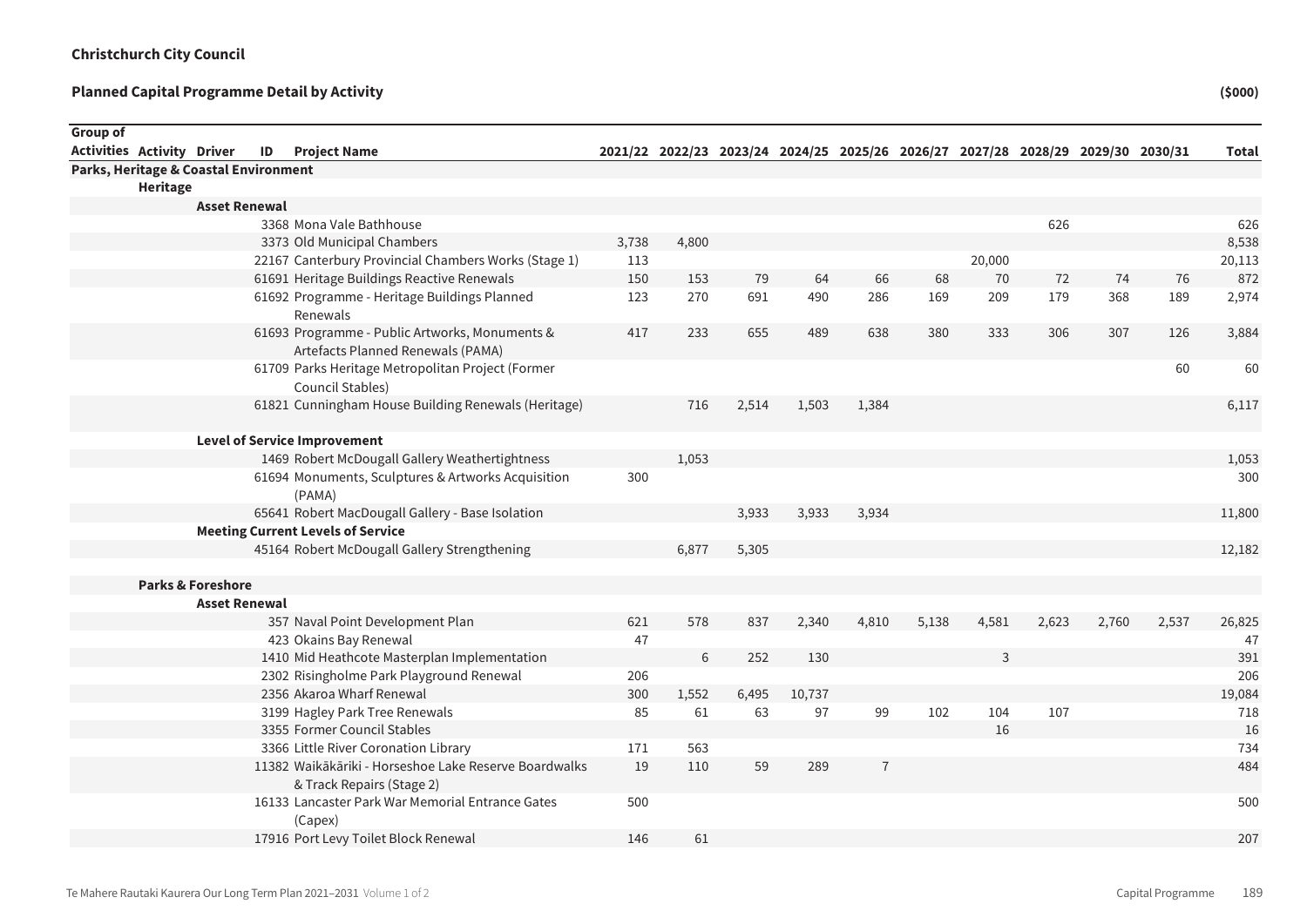| Group of                          |    |                                                                                         |                |                                                                                 |       |     |     |       |       |       |       |       |       |
|-----------------------------------|----|-----------------------------------------------------------------------------------------|----------------|---------------------------------------------------------------------------------|-------|-----|-----|-------|-------|-------|-------|-------|-------|
| <b>Activities Activity Driver</b> | ID | <b>Project Name</b>                                                                     |                | 2021/22 2022/23 2023/24 2024/25 2025/26 2026/27 2027/28 2028/29 2029/30 2030/31 |       |     |     |       |       |       |       |       | Total |
|                                   |    | 32202 Cathedral Square Public Toilets Rebuild                                           | $\overline{7}$ | 656                                                                             |       |     |     |       |       |       |       |       | 663   |
|                                   |    | 36875 Fire Fighting Equipment for Rural Fire Authority                                  | 9              | 10                                                                              | 10    | 10  |     |       |       |       |       |       | 39    |
|                                   |    | 41913 Programme - Residential Redzone Buildings &                                       | 405            | 512                                                                             | 262   |     |     |       |       |       |       |       | 1,179 |
|                                   |    | Assets New Development (OARC)                                                           |                |                                                                                 |       |     |     |       |       |       |       |       |       |
|                                   |    | 41949 Marine Structures Planned Renewals                                                | 398            | 358                                                                             | 419   | 483 | 605 | 734   | 754   | 775   | 981   | 1,008 | 6,515 |
|                                   |    | 41950 Marine Seawall Planned Renewals                                                   | 328            | 394                                                                             | 367   | 376 | 440 | 395   | 464   | 477   | 491   | 504   | 4,236 |
|                                   |    | 41951 Head to Head Governors Bay to Allandale Planned<br>Seawall Renewals               | 50             | 200                                                                             | 443   |     |     |       |       |       |       |       | 693   |
|                                   |    | 42067 Port Hills & Banks Peninsula Planned Renewals                                     | 25             |                                                                                 |       |     |     |       |       |       |       |       | 25    |
|                                   |    | 42068 Regional Parks Tree Renewals                                                      | 28             |                                                                                 |       |     |     |       |       |       |       |       | 28    |
|                                   |    | 43686 Community Parks Hard Surface Renewals                                             |                | 435                                                                             | 1,845 | 805 | 825 | 1,073 | 1,102 | 1,133 | 1,165 | 1,197 | 9,580 |
|                                   |    | 43687 Community Parks Planned Green Assets Renewals                                     |                | 719                                                                             | 726   | 644 | 715 | 734   | 754   | 894   | 920   | 945   | 7,051 |
|                                   |    | 43697 Recreational Surface Renewals                                                     | 79             | 92                                                                              |       | 91  | 94  | 199   | 441   | 393   | 294   | 107   | 1,790 |
|                                   |    | 43716 Botanic Gardens Planned Buildings Renewals                                        | 516            | 470                                                                             | 261   |     |     |       |       |       |       |       | 1,247 |
|                                   |    | 50154 Te Papa Kura Redcliffs Park Development                                           | 366            |                                                                                 |       |     |     |       |       |       |       |       | 366   |
|                                   |    | 50797 Coronation Hall Repairs                                                           | 50             | 581                                                                             |       |     |     |       |       |       |       |       | 631   |
|                                   |    | 51775 Regency Reserve, Norrie Park and Momorangi<br>Reserve Play Space Renewal          | 20             |                                                                                 |       |     |     |       |       |       |       |       | 20    |
|                                   |    | 54276 Diamond Harbour Wharf Renewal                                                     | 253            |                                                                                 |       |     |     |       |       |       |       | 1,448 | 1,701 |
|                                   |    | 55278 Park Maintenance Facility Planned Renewals                                        | 735            |                                                                                 |       |     |     |       |       |       |       |       | 735   |
|                                   |    | 56898 QEII Park Master Plan Car Park Development                                        |                |                                                                                 |       |     |     |       | 620   |       |       |       | 620   |
|                                   |    | 56899 QEII Park Master Plan Sports Field Repositioning<br>& Stormwater Development      |                |                                                                                 | 181   | 351 |     | 56    | 3,399 | 1,788 |       |       | 5,775 |
|                                   |    | 58911 QEII Park Master Plan Sports Pavilion                                             |                |                                                                                 |       |     | 924 |       |       |       |       |       | 924   |
|                                   |    | 61699 Botanic Gardens Planned Renewals                                                  | 140            |                                                                                 |       | 172 | 176 | 678   | 707   |       |       |       | 1,873 |
|                                   |    | 61700 Botanic Gardens Planned Services Renewals                                         | 50             | 604                                                                             | 853   | 542 | 473 | 486   | 406   | 417   | 429   | 535   | 4,795 |
|                                   |    | 61701 Botanic Gardens Planned Hard Surfaces Renewals                                    |                |                                                                                 |       |     |     |       | 87    | 298   | 307   |       | 692   |
|                                   |    | 61703 Botanic Gardens Planned Displays, Visitor<br>Information & Signage Renewals       | 20             | 20                                                                              | 21    | 21  | 22  | 723   | 23    | 24    | 25    | 25    | 924   |
|                                   |    | 61704 Botanic Gardens Planned Irrigation & Turf<br>Renewals                             | 85             | 87                                                                              | 105   | 59  | 61  | 62    | 64    | 66    | 67    | 69    | 725   |
|                                   |    | 61705 Botanic Gardens Planned Furniture, Structures &<br><b>Support Assets Renewals</b> | 90             | 92                                                                              | 94    | 97  | 99  | 102   | 104   | 107   | 110   | 113   | 1,008 |
|                                   |    | 61706 Botanic Gardens Planned Collections Renewals                                      | 50             | 51                                                                              | 52    | 107 | 110 | 113   | 116   | 119   | 123   | 126   | 967   |
|                                   |    | 61707 Botanic Gardens Planned Tree Renewals                                             | 70             | 72                                                                              | 73    | 75  | 77  | 79    | 81    | 83    | 86    | 88    | 784   |
|                                   |    | 61713 Hagley Park Planned Buildings Renewals                                            |                |                                                                                 | 21    | 880 | 880 |       |       |       |       | 441   | 2,222 |
|                                   |    |                                                                                         |                |                                                                                 |       |     |     |       |       |       |       |       |       |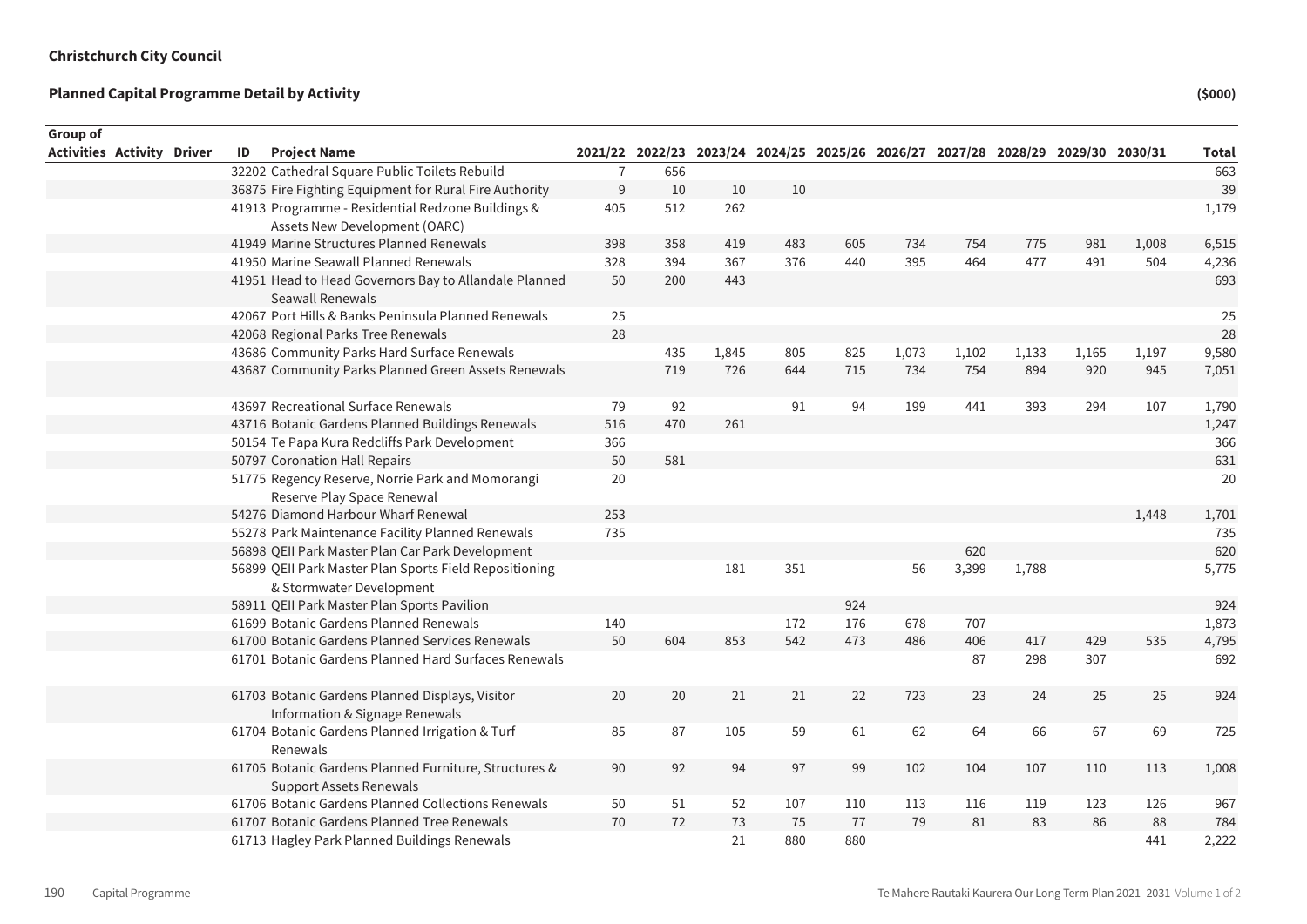Sum of Rounded

| Group of                          |  |    |                                                                                          |     |                                                                                 |     |     |     |     |     |     |       |     |              |
|-----------------------------------|--|----|------------------------------------------------------------------------------------------|-----|---------------------------------------------------------------------------------|-----|-----|-----|-----|-----|-----|-------|-----|--------------|
| <b>Activities Activity Driver</b> |  | ID | <b>Project Name</b>                                                                      |     | 2021/22 2022/23 2023/24 2024/25 2025/26 2026/27 2027/28 2028/29 2029/30 2030/31 |     |     |     |     |     |     |       |     | <b>Total</b> |
|                                   |  |    | 61714 Hagley Park Planned Fields & Grounds Renewals                                      | 50  | 153                                                                             | 367 | 537 |     | 56  |     |     |       |     | 1,163        |
|                                   |  |    | 61715 Hagley Park Planned Furniture, Structures,                                         | 80  | 77                                                                              | 47  | 32  | 33  | 271 | 253 | 60  | 76    | 389 | 1,318        |
|                                   |  |    | Recreation & Green Asset Renewals                                                        |     |                                                                                 |     |     |     |     |     |     |       |     |              |
|                                   |  |    | 61716 Hagley Park Planned Hard Surfaces Renewals                                         | 350 | 870                                                                             | 524 |     |     |     |     |     |       |     | 1,744        |
|                                   |  |    | 61721 Regeneration Red Zone Planned Parks Asset<br>Renewals                              | 50  | 256                                                                             | 262 | 254 | 55  | 56  | 58  | 119 | 123   | 126 | 1,359        |
|                                   |  |    | 61724 Coastal Land Protection Revegetation & Amenity<br>Planting                         | 35  | 36                                                                              | 37  | 38  | 39  | 40  | 41  | 42  | 43    | 44  | 395          |
|                                   |  |    | 61728 Marine Slipway and Jetty Planned Renewals                                          |     |                                                                                 | 52  | 537 | 22  | 226 |     |     |       |     | 837          |
|                                   |  |    | 61738 Operating Plant & Equipment Renewals for<br><b>Council Parks</b>                   | 200 | 205                                                                             | 210 | 268 | 275 | 395 | 406 | 417 | 429   | 441 | 3,246        |
|                                   |  |    | 61739 Operating Plant & Equipment Renewals for<br><b>Regional Parks</b>                  | 50  | 51                                                                              | 52  | 54  | 55  | 56  | 58  | 60  | 61    | 63  | 560          |
|                                   |  |    | 61741 Programme - Regional Parks Planned Buildings<br>Renewals                           | 380 | 184                                                                             | 534 | 891 | 715 | 553 | 475 | 274 | 1,043 | 227 | 5,276        |
|                                   |  |    | 61746 Programme - Regional Parks Coastal & Plains<br><b>Planned Assets Renewals</b>      |     |                                                                                 |     | 664 | 495 | 508 | 522 | 536 | 552   | 567 | 3,844        |
|                                   |  |    | 61747 Regional Parks Planned Displays, Visitor<br>information & Signage Renewals         | 65  | 102                                                                             | 105 | 75  | 72  | 113 | 133 | 72  | 74    |     | 811          |
|                                   |  |    | 61748 Regional Parks Planned Access and Carparks<br>Renewals                             |     | 96                                                                              | 98  | 93  | 95  | 96  | 99  | 101 | 104   | 107 | 889          |
|                                   |  |    | 61749 Regional Parks Building Reactive Renewals                                          | 95  | 97                                                                              | 100 | 86  | 88  | 90  | 93  | 60  | 61    | 63  | 833          |
|                                   |  |    | 61750 Regional Parks Planned Operational<br><b>Communication Equipment Renewals</b>      | 100 | 82                                                                              | 52  | 54  | 55  | 68  | 70  | 72  | 74    | 101 | 728          |
|                                   |  |    | 61753 Regional Parks Planned Mutual Boundary Fence<br><b>Renewals</b>                    | 30  | 31                                                                              | 31  | 32  | 33  | 34  | 35  | 36  | 37    | 38  | 337          |
|                                   |  |    | 61756 Regional Parks Play & Recreation Planned Asset<br>Renewals                         |     | 113                                                                             | 180 | 64  | 138 | 79  | 17  | 298 |       | 31  | 920          |
|                                   |  |    | 61757 Programme - Regional Parks Port Hills & Banks<br>Peninsula Planned Assets Renewals | 116 | 294                                                                             | 141 | 483 | 495 | 508 | 522 | 536 | 552   | 567 | 4,214        |
|                                   |  |    | 61758 Regional Parks Asset Reactive Renewals                                             | 50  | 51                                                                              | 52  | 54  | 55  | 56  | 58  | 60  | 61    | 63  | 560          |
|                                   |  |    | 61759 Regional Parks Tree Renewals                                                       | 60  | 61                                                                              | 63  | 64  | 66  | 124 | 70  | 72  | 74    | 76  | 730          |
|                                   |  |    | 61760 Programme - Cemeteries Planned Building<br>Renewals                                | 100 | 262                                                                             | 571 | 54  | 22  | 56  | 81  | 179 | 25    | 63  | 1,413        |
|                                   |  |    | 61761 Cemeteries Asset Reactive Renewals                                                 | 20  | 20                                                                              | 21  | 21  | 22  | 23  | 23  | 24  | 25    | 25  | 224          |
|                                   |  |    | 61762 Cemeteries Building Reactive Renewals                                              | 50  | 51                                                                              | 52  | 54  | 11  | 11  | 58  | 298 | 12    | 13  | 610          |
|                                   |  |    | 61763 Cemeteries Planned Asset Renewals                                                  |     | 133                                                                             | 126 | 129 | 110 | 136 | 128 | 83  | 86    | 88  | 1,019        |
|                                   |  |    | 61764 Ruru Cemetery Burial Beam Renewal                                                  |     | 113                                                                             | 115 | 140 | 143 | 147 | 151 | 155 | 159   | 164 | 1,287        |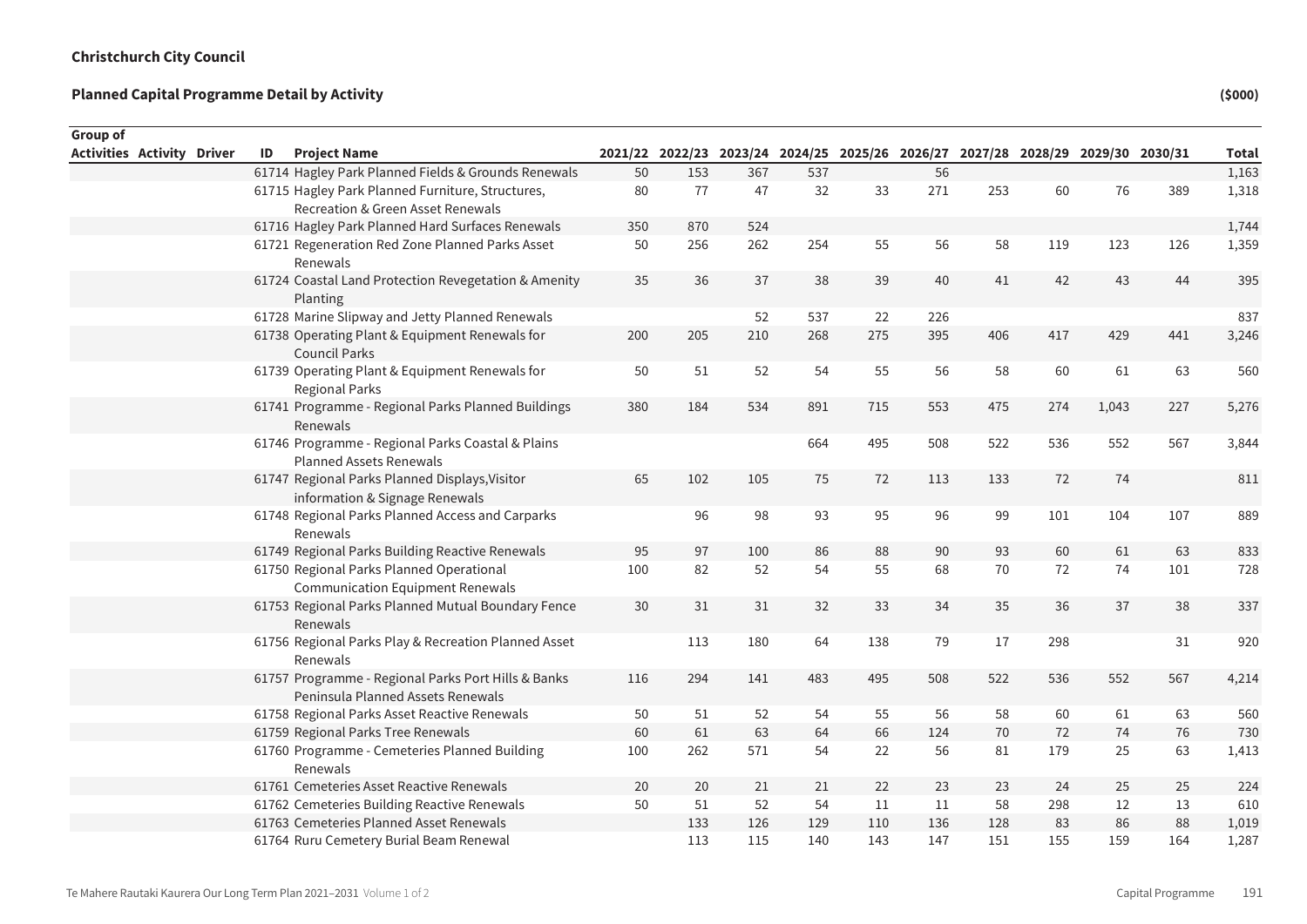| Group of                          |    |                                                                                                  |     |                                                                                 |       |       |       |       |       |       |       |       |        |
|-----------------------------------|----|--------------------------------------------------------------------------------------------------|-----|---------------------------------------------------------------------------------|-------|-------|-------|-------|-------|-------|-------|-------|--------|
| <b>Activities Activity Driver</b> | ID | <b>Project Name</b>                                                                              |     | 2021/22 2022/23 2023/24 2024/25 2025/26 2026/27 2027/28 2028/29 2029/30 2030/31 |       |       |       |       |       |       |       |       | Total  |
|                                   |    | 61765 Cemeteries Planned Tree Renewals                                                           | 75  | 77                                                                              | 79    | 81    | 83    | 85    | 87    | 72    | 74    | 76    | 789    |
|                                   |    | 61766 Cemeteries Mutual Boundary Planned Fence                                                   | 10  | 10                                                                              | 10    | 11    | 11    | 11    | 12    | 12    | 12    | 13    | 112    |
|                                   |    | Renewals                                                                                         |     |                                                                                 |       |       |       |       |       |       |       |       |        |
|                                   |    | 61777 Programme - Community Parks Planned Play                                                   | 456 | 1,413                                                                           | 1,371 | 2,097 | 2,329 | 2,768 | 2,522 | 2,551 | 2,282 | 2,740 | 20,529 |
|                                   |    | Spaces Renewals                                                                                  |     |                                                                                 |       |       |       |       |       |       |       |       |        |
|                                   |    | 61779 Margaret Mahy Playground Planned Asset<br>Renewals                                         | 85  | 87                                                                              | 89    | 91    | 334   | 90    | 93    | 250   | 258   | 398   | 1,775  |
|                                   |    | 61780 Community Parks Play Items Reactive Renewals                                               | 75  | 77                                                                              | 79    | 81    | 83    | 56    | 58    | 72    | 74    | 101   | 756    |
|                                   |    | 61793 Programme - Community Parks Planned Buildings<br>Renewals                                  | 418 | 454                                                                             | 1,388 | 1,149 | 1,514 | 1,287 | 800   | 1,262 | 1,454 | 1,858 | 11,584 |
|                                   |    | 61794 Programme - Community Parks Planned                                                        | 10  | 72                                                                              | 52    | 429   | 1,172 | 62    | 407   | 552   | 489   | 253   | 3,498  |
|                                   |    | <b>Recreation Spaces Renewals</b>                                                                |     |                                                                                 |       |       |       |       |       |       |       |       |        |
|                                   |    | 61795 Heritage Parks Planned Hard Surfaces Renewals                                              | 110 | 210                                                                             | 141   | 306   | 385   | 678   | 290   | 101   | 245   | 296   | 2,762  |
|                                   |    | 61796 Programme - Community Parks Planned Asset<br>Renewals                                      | 190 | 328                                                                             | 330   | 70    | 66    | 68    | 70    | 36    | 37    | 165   | 1,360  |
|                                   |    | 61808 City Parks Planned Major Structures Component<br>Renewals                                  | 50  | 228                                                                             | 191   | 118   | 105   | 169   | 151   | 107   | 110   | 113   | 1,342  |
|                                   |    | 61809 Community Parks Planned Furniture, Structures &<br>Water Supply Asset Renewals             | 150 | 460                                                                             | 467   | 322   | 330   | 395   | 348   | 417   | 411   | 441   | 3,741  |
|                                   |    | 61811 Heritage Parks Planned Green Asset Collections<br>Renewals                                 | 170 | 174                                                                             | 272   | 274   | 297   | 271   | 215   | 173   | 141   | 126   | 2,113  |
|                                   |    | 61812 Community Parks Building Reactive Renewals                                                 | 150 | 102                                                                             | 157   | 161   | 165   | 169   | 174   | 334   | 287   | 252   | 1,951  |
|                                   |    | 61813 Central City Precinct Parks Reactive Renewals                                              | 80  | 66                                                                              | 84    | 81    | 66    | 85    | 70    | 101   | 104   | 76    | 813    |
|                                   |    | 61814 Community Parks Asset Reactive Renewals                                                    | 100 | 102                                                                             | 105   | 107   | 110   | 113   | 116   | 155   | 159   | 164   | 1,231  |
|                                   |    | 61815 Community Parks Planned Tree Renewals                                                      | 250 | 256                                                                             | 262   | 268   | 385   | 395   | 406   | 417   | 184   | 189   | 3,012  |
|                                   |    | 61816 Community Parks Planned Irrigation System<br>renewals                                      | 40  | 243                                                                             | 147   | 107   | 110   | 113   | 116   | 119   | 123   | 126   | 1,244  |
|                                   |    | 61817 Community Parks Planned Mutual Boundary<br><b>Fence Renewals</b>                           | 75  | 77                                                                              | 79    | 81    | 83    | 85    | 87    | 89    | 92    | 94    | 842    |
|                                   |    | 61818 Community Parks Planned Sports Fields<br>Renewals                                          | 252 | 365                                                                             | 536   | 608   | 423   | 628   | 513   | 539   | 659   | 723   | 5,246  |
|                                   |    | 61956 Harewood Plant Nursery Planned Renewals                                                    | 50  | 51                                                                              | 52    | 54    | 55    | 56    | 58    | 60    | 61    | 63    | 560    |
|                                   |    | 62147 Linwood Park - Village Remediation                                                         | 103 | 150                                                                             |       |       |       |       |       |       |       |       | 253    |
|                                   |    | 62549 Red Zone Regeneration-Southshore and South<br>New Brighton Estuary Edge Erosion Management | 400 | 2,353                                                                           | 2,933 |       |       |       |       |       |       |       | 5,686  |
|                                   |    | 62806 Lyttelton Public Amenities Renewals                                                        | 118 | 424                                                                             |       |       |       |       |       |       |       |       | 542    |
|                                   |    | 63028 Park Rubbish Bin Replacement                                                               | 600 |                                                                                 |       |       |       |       |       |       |       |       | 600    |
|                                   |    |                                                                                                  |     |                                                                                 |       |       |       |       |       |       |       |       |        |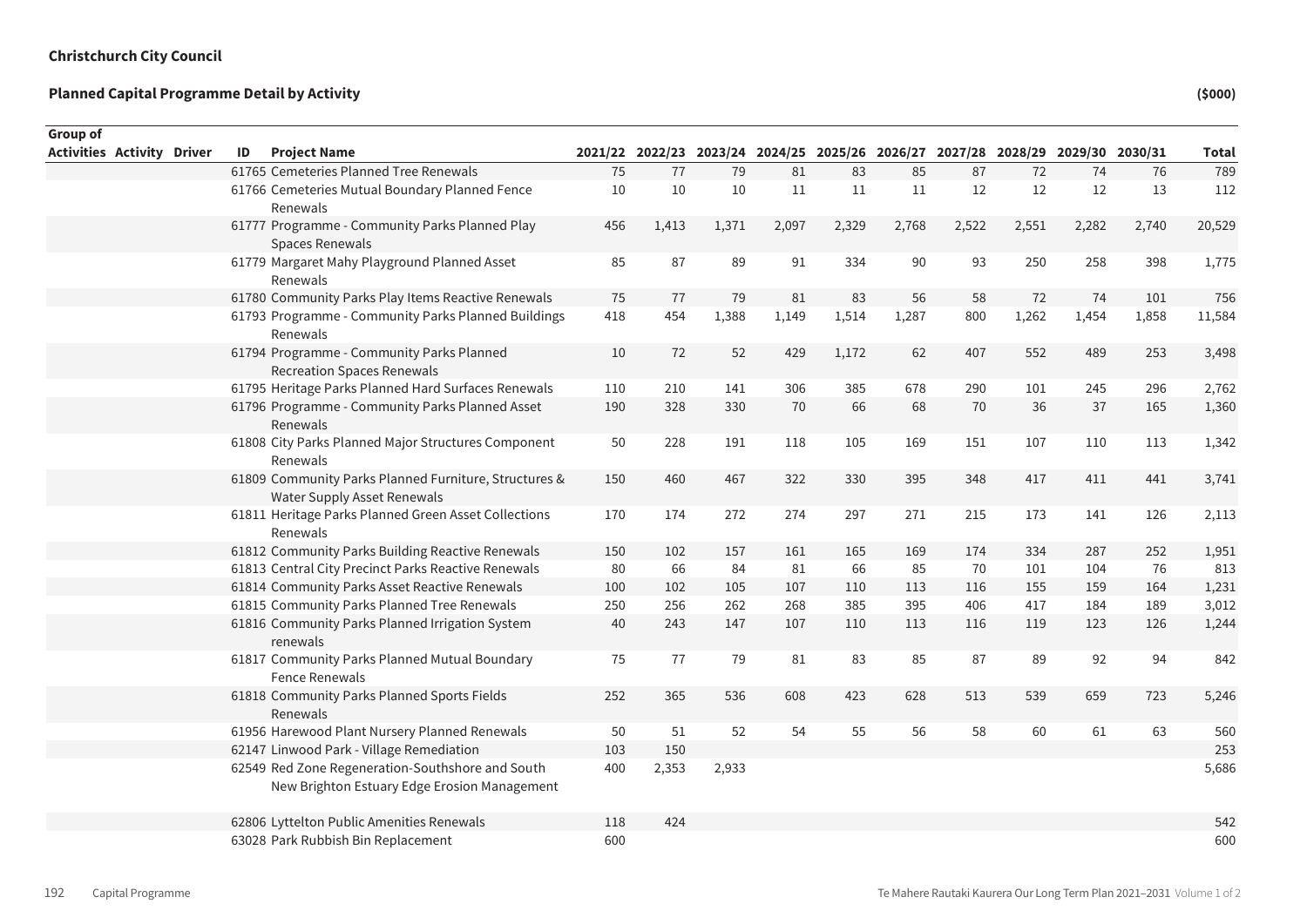| Group of                          |        |    |                                                                                     |     |       |       |       |                                                                                 |       |       |       |       |       |              |
|-----------------------------------|--------|----|-------------------------------------------------------------------------------------|-----|-------|-------|-------|---------------------------------------------------------------------------------|-------|-------|-------|-------|-------|--------------|
| <b>Activities Activity Driver</b> |        | ID | <b>Project Name</b>                                                                 |     |       |       |       | 2021/22 2022/23 2023/24 2024/25 2025/26 2026/27 2027/28 2028/29 2029/30 2030/31 |       |       |       |       |       | <b>Total</b> |
|                                   |        |    | 65203 Coastal and Plains Regional Parks Structure and<br><b>Furniture Renewals</b>  | 100 | 100   | 221   |       |                                                                                 |       |       |       |       |       | 421          |
|                                   |        |    | 65204 Coastal and Plains Regional Parks Hard Surface<br>Renewals                    | 240 | 270   | 400   |       |                                                                                 |       |       |       |       |       | 910          |
|                                   |        |    | 65205 Coastal and Plains Regional Parks Green Asset<br>Renewals                     | 60  | 60    | 60    |       |                                                                                 |       |       |       |       |       | 180          |
|                                   | Growth |    |                                                                                     |     |       |       |       |                                                                                 |       |       |       |       |       |              |
|                                   |        |    | 2397 Buchan Playground Remodel                                                      | 259 |       |       |       |                                                                                 |       |       |       |       |       | 259          |
|                                   |        |    | 3177 Land Development Neighbourhood Parks<br>(Catchment 3 Greenfields)              |     | 1,023 | 1,456 | 2,953 | 3,027                                                                           | 3,105 | 3,247 | 4,322 | 4,447 | 4,724 | 28,304       |
|                                   |        |    | 41930 Templeton Cemetery Development                                                |     |       |       | 268   | 1,101                                                                           | 1,976 | 1,862 | 2,146 | 1,910 | 2,016 | 11,279       |
|                                   |        |    | 42034 Groynes, Roto Kohatu & Ōtukaikino Development                                 |     |       | 105   | 235   | 237                                                                             | 226   | 249   |       |       |       | 1,052        |
|                                   |        |    | 43714 Botanic Gardens Buildings Development                                         | 80  | 132   |       |       |                                                                                 |       |       |       |       |       | 212          |
|                                   |        |    | 43715 Botanic Gardens Access & Carpark Development                                  | 33  | 317   |       |       |                                                                                 |       |       |       |       |       | 350          |
|                                   |        |    | 51451 Green Assets Port Hills Regional Parks                                        | 117 |       |       |       |                                                                                 |       |       |       |       |       | 117          |
|                                   |        |    | 56896 QEII Park Master Plan Play Space Development                                  |     |       | 19    |       |                                                                                 |       |       |       |       |       | 19           |
|                                   |        |    | 61695 Programme - Botanic Gardens New Access &<br>Carparks Development              | 30  | 512   | 744   | 537   | 330                                                                             | 398   | 1,303 | 608   |       |       | 4,462        |
|                                   |        |    | 61698 Programme - Botanic Gardens Planned New<br>Services Development               |     | 153   | 569   | 215   | 352                                                                             | 339   | 580   | 596   | 981   | 252   | 4,037        |
|                                   |        |    | 61729 Programme - Community Parks Land<br>Development & Acquisition for City Parks  |     |       | 1,197 | 1,185 | 2,256                                                                           | 1,359 | 1,160 | 1,192 |       |       | 8,349        |
|                                   |        |    | 61730 Land Dev-DC funded-Neighbourhood Parks-<br>Catchment 1-Central                |     | 256   | 267   | 698   | 770                                                                             | 847   | 406   | 1,550 | 1,104 | 1,197 | 7,095        |
|                                   |        |    | 61731 Land Dev-DC funded-Neighbourhood Parks-<br>Catchment 2-Suburban               |     | 256   | 838   | 1,181 | 1,211                                                                           | 1,242 | 406   | 1,550 | 2,024 | 1,386 | 10,094       |
|                                   |        |    | 61733 Land Dev-DC funded-Neighbourhood Parks-<br>Catchment 4-BP                     |     | 256   | 314   | 322   | 330                                                                             | 339   | 348   | 358   | 368   | 378   | 3,013        |
|                                   |        |    | 61734 Land Dev-DC funded-Neighbourhood Parks-<br>Catchment 2 Suburban-Infill Growth |     | 512   | 786   | 966   | 1,211                                                                           | 1,242 | 406   | 1,550 | 2,024 | 1,386 | 10,083       |
|                                   |        |    | 61735 Operating Plant & Equipment Acquisitions for<br><b>Council Parks</b>          | 100 | 205   | 310   | 107   | 110                                                                             | 113   | 116   | 119   | 123   | 126   | 1,429        |
|                                   |        |    | 61737 Operating Plant & Equipment Acquisitions for<br><b>Regional Parks</b>         | 95  | 97    | 100   | 97    | 99                                                                              | 102   | 104   | 107   | 110   | 113   | 1,024        |
|                                   |        |    | 61751 Ferrymead Park Regional Development                                           | 15  | 92    | 126   | 75    | 165                                                                             | 226   | 174   | 310   | 166   | 94    | 1,443        |
|                                   |        |    | 61767 Cemeteries Development of New Assets                                          | 95  | 97    | 100   | 102   | 105                                                                             | 107   | 110   | 113   | 117   | 157   | 1,103        |
|                                   |        |    | 61768 Cemeteries Burial Beams Development                                           |     |       | 262   | 268   | 275                                                                             | 282   | 290   | 298   | 307   | 315   | 2,297        |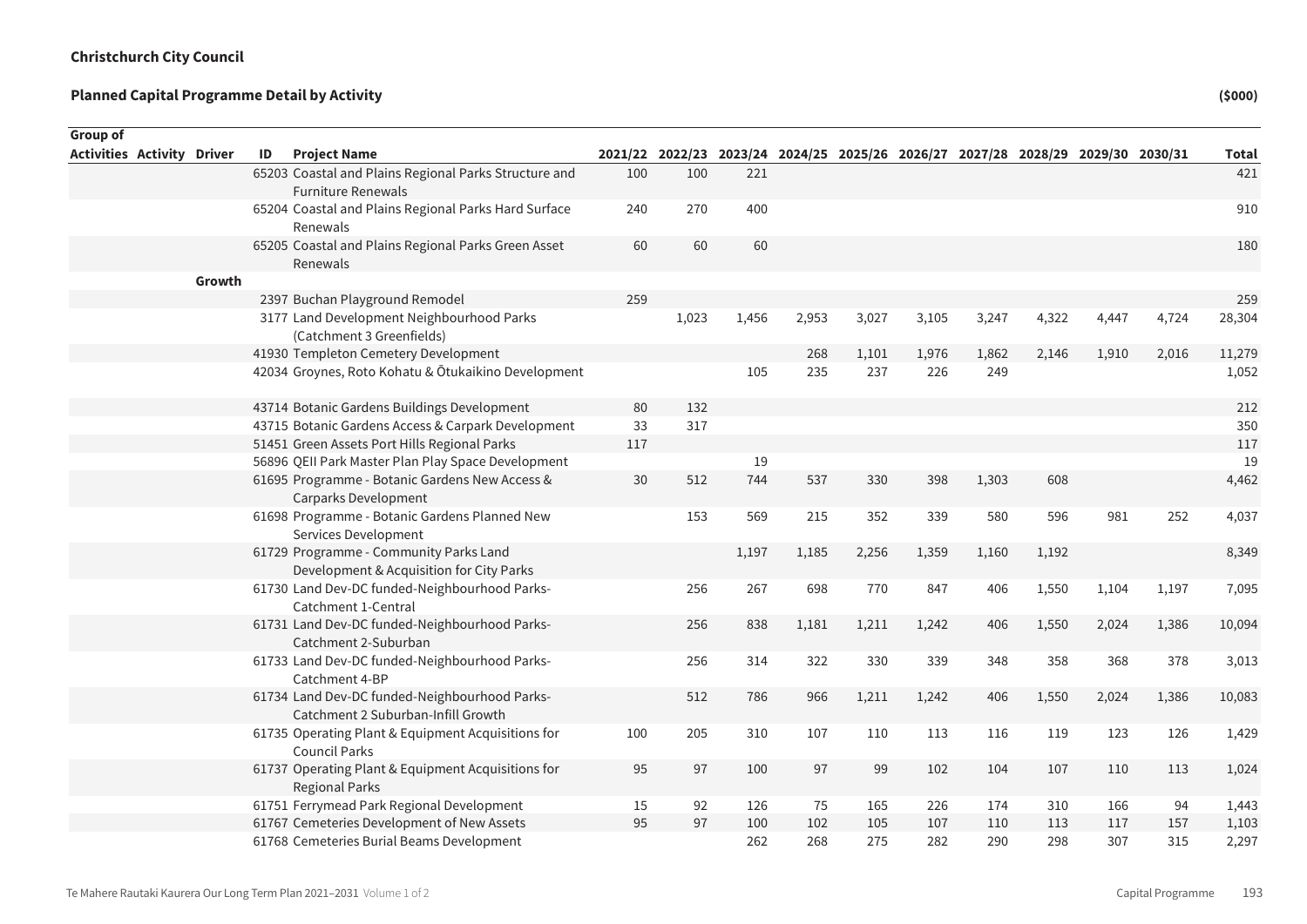| Group of                          |    |                                                                                               |     |       |       |       |                                                                                 |       |       |     |       |       |              |
|-----------------------------------|----|-----------------------------------------------------------------------------------------------|-----|-------|-------|-------|---------------------------------------------------------------------------------|-------|-------|-----|-------|-------|--------------|
| <b>Activities Activity Driver</b> | ID | <b>Project Name</b>                                                                           |     |       |       |       | 2021/22 2022/23 2023/24 2024/25 2025/26 2026/27 2027/28 2028/29 2029/30 2030/31 |       |       |     |       |       | <b>Total</b> |
|                                   |    | 61769 Belfast Cemetery Extension Development                                                  |     |       | 314   | 672   | 722                                                                             |       |       |     |       |       | 1,708        |
|                                   |    | 61770 Diamond Harbour Cemetery Development                                                    | 100 |       |       | 215   |                                                                                 |       |       |     |       |       | 315          |
|                                   |    | 61771 Duvauchelle Cemetery Development                                                        |     |       |       | 215   | 220                                                                             |       |       |     |       |       | 435          |
|                                   |    | 61772 Lyttleton Catholic Cemetery Extension                                                   |     |       |       |       | 335                                                                             |       |       |     |       |       | 335          |
|                                   |    | Development                                                                                   |     |       |       |       |                                                                                 |       |       |     |       |       |              |
|                                   |    | 61773 Memorial Cemetery Development                                                           | 200 | 205   |       |       | 370                                                                             | 339   |       | 358 |       |       | 1,472        |
|                                   |    | 61775 Land Purchases for Cemeteries Development                                               |     |       |       |       | 220                                                                             | 1,242 | 1,856 |     | 1,533 | 2,205 | 7,056        |
|                                   |    | 61783 Programme - Community Parks Buildings New<br>Development                                |     |       |       | 43    | 550                                                                             |       | 23    | 322 | 25    | 378   | 1,341        |
|                                   |    | 61785 Community Parks Sports Field Development                                                | 845 | 1,567 | 995   | 383   | 1,075                                                                           | 993   | 1,258 | 974 | 965   | 1,087 | 10,142       |
|                                   |    | 61789 Carrs Reserve Club Relocation                                                           |     |       |       | 3,948 |                                                                                 |       |       |     |       |       | 3,948        |
|                                   |    | 61801 Lancaster Park Redevelopment                                                            | 624 | 807   | 1,611 | 2,201 | 2,823                                                                           |       |       |     |       |       | 8,066        |
|                                   |    | <b>Level of Service Improvement</b>                                                           |     |       |       |       |                                                                                 |       |       |     |       |       |              |
|                                   |    | 408 Head to Head Walkway                                                                      | 70  | 153   | 230   | 161   | 165                                                                             | 169   | 174   | 179 | 184   | 189   | 1,674        |
|                                   |    | 30588 Estuary Green Edge Pathway                                                              | 26  | 70    |       |       |                                                                                 |       |       |     |       |       | 96           |
|                                   |    | 61696 Programme - Botanic Gardens Planned New<br>Exhibitions, Collections & Signs Development | 215 | 205   | 105   | 107   | 281                                                                             | 254   | 220   | 167 | 172   | 176   | 1,902        |
|                                   |    | 61697 Programme - Botanic Gardens Planned New<br><b>Buildings Development</b>                 | 30  | 189   | 100   | 32    | 33                                                                              | 1,112 |       |     | 417   |       | 1,913        |
|                                   |    | 61702 Botanic Gardens Gondwana Land and Childrens<br>Garden Development Project               |     |       | 39    | 179   | 1,370                                                                           | 1,074 | 1,160 |     |       |       | 3,822        |
|                                   |    | 61718 Hagley Park New Services Development                                                    | 90  | 133   | 10    |       |                                                                                 |       |       |     |       |       | 233          |
|                                   |    | 61744 Programme - Regional Parks Port Hills & Banks<br>Peninsula New Development              | 655 | 702   | 524   | 1,112 | 781                                                                             | 853   | 516   | 685 | 610   | 664   | 7,102        |
|                                   |    | 61745 Programme - Regional Parks Coastal & Plains New<br>Development                          |     |       |       | 268   | 550                                                                             | 786   | 929   | 693 | 565   | 510   | 4,301        |
|                                   |    | 61754 Regional Parks Planned New Operational<br><b>Equipment Acquisitions</b>                 | 100 | 51    | 105   | 54    | 110                                                                             | 56    | 116   | 60  | 123   | 63    | 838          |
|                                   |    | 61791 Citywide Forest Planting                                                                |     |       |       |       |                                                                                 | 113   | 116   | 119 | 184   | 189   | 721          |
|                                   |    | 61800 Ferrymead Punt Landing Development                                                      |     |       |       |       |                                                                                 |       |       |     | 6     | 44    | 50           |
|                                   |    | 61806 Sports Fields Irrigation Systems Development                                            |     |       |       | 161   | 165                                                                             | 169   | 174   | 179 | 184   | 189   | 1,221        |
|                                   |    | 61957 Plant Nursery Developments                                                              | 140 | 457   | 304   | 247   | 253                                                                             | 56    | 58    | 60  | 61    | 63    | 1,699        |
|                                   |    | 65207 Travis Wetland Restoration Development                                                  | 70  | 70    | 70    |       |                                                                                 |       |       |     |       |       | 210          |
|                                   |    | 65209 Styx River Puharakekenui Regional Parks<br><b>Restoration Development</b>               | 50  | 50    | 50    |       |                                                                                 |       |       |     |       |       | 150          |
|                                   |    | 65238 Coastal and Plains Regional Parks Threatened<br>Species and Habitat Management          | 30  | 30    | 19    |       |                                                                                 |       |       |     |       |       | 79           |
|                                   |    |                                                                                               |     |       |       |       |                                                                                 |       |       |     |       |       |              |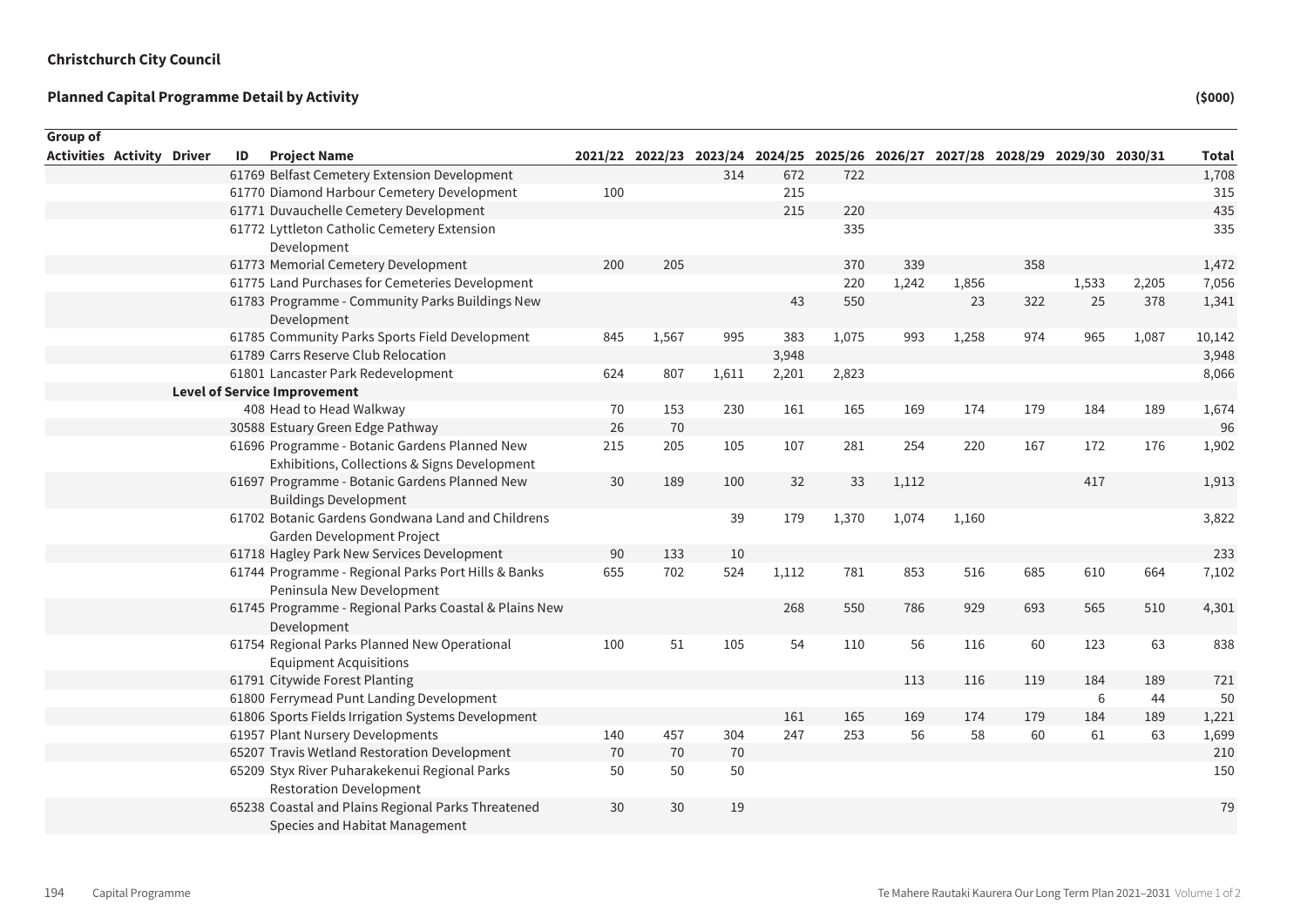| 65239 Seafield Park/ Brooklands Te Riu O Te Aika Kawa<br>40<br>100<br>100<br>Lagoon Restoration<br>65241 Roto Kohatu Development<br>200<br>400<br>50<br>65268 New Developments And Prioritised Projects Coast<br>512<br>50<br>and Plains Regional Parks<br>65960 Regional Parks Ecological Recovery<br>167<br>167<br>166<br><b>Meeting Current Levels of Service</b><br>1436 Takapūneke Reserve Planned Renewals<br>23<br>43671 South New Brighton Reserves Development<br>96<br>166<br>838<br>859<br>66<br>71<br>79<br>72<br>25<br>76<br>43678 Little River Play and Recreation Development<br>32<br>270<br>61719 Hagley Park Planned New Tree Development<br>12<br>19<br>12<br>18<br>61781 Community Parks Access & Carparks<br>283<br>245<br>Development<br>61782 Programme - Community Parks New<br>955<br>297<br>2,097<br>3,425<br>526<br>782<br>869<br>2,081<br>2,046<br>2,258<br>Development<br>12<br>61784 Community Parks Development New Signage<br>61<br>11<br>12<br>12<br>13<br>10<br>10<br>64<br>66<br>Assets<br>61787 QEII Park Development<br>45<br>226<br>3,537<br>1,609<br>368<br>283<br>150<br>330<br>76<br>61788 Bexley Park Development<br>62<br>64<br>66<br>43<br>357<br>54<br>116<br>44<br>61798 Bays Skate & Scooter Park Development<br>418<br>61799 Dog Parks Development<br>25<br>61802 Linwood Park Development<br>63<br>132<br>23<br>23<br>83<br>86<br>11<br>175<br>202<br>61803 Community Parks Development of New Assets<br>50<br>272<br>167<br>171<br>180<br>185<br>191<br>196<br>61804 Community Parks Recreation Spaces<br>45<br>441<br>66<br>797<br>22<br>Development<br>61805 Parks Maintenance Depots Development<br>629<br>1,288<br><b>New Service</b><br>43478 Port Hills Fire Recovery<br>72 | Total   | 2021/22 2022/23 2023/24 2024/25 2025/26 2026/27 2027/28 2028/29 2029/30 2030/31 |  |  |  |     |    | <b>Project Name</b><br>ID                         | Group of<br><b>Activities Activity Driver</b> |
|-------------------------------------------------------------------------------------------------------------------------------------------------------------------------------------------------------------------------------------------------------------------------------------------------------------------------------------------------------------------------------------------------------------------------------------------------------------------------------------------------------------------------------------------------------------------------------------------------------------------------------------------------------------------------------------------------------------------------------------------------------------------------------------------------------------------------------------------------------------------------------------------------------------------------------------------------------------------------------------------------------------------------------------------------------------------------------------------------------------------------------------------------------------------------------------------------------------------------------------------------------------------------------------------------------------------------------------------------------------------------------------------------------------------------------------------------------------------------------------------------------------------------------------------------------------------------------------------------------------------------------------------------------------------------------------------------------------------------------------|---------|---------------------------------------------------------------------------------|--|--|--|-----|----|---------------------------------------------------|-----------------------------------------------|
|                                                                                                                                                                                                                                                                                                                                                                                                                                                                                                                                                                                                                                                                                                                                                                                                                                                                                                                                                                                                                                                                                                                                                                                                                                                                                                                                                                                                                                                                                                                                                                                                                                                                                                                                     | 240     |                                                                                 |  |  |  |     |    |                                                   |                                               |
|                                                                                                                                                                                                                                                                                                                                                                                                                                                                                                                                                                                                                                                                                                                                                                                                                                                                                                                                                                                                                                                                                                                                                                                                                                                                                                                                                                                                                                                                                                                                                                                                                                                                                                                                     |         |                                                                                 |  |  |  |     |    |                                                   |                                               |
|                                                                                                                                                                                                                                                                                                                                                                                                                                                                                                                                                                                                                                                                                                                                                                                                                                                                                                                                                                                                                                                                                                                                                                                                                                                                                                                                                                                                                                                                                                                                                                                                                                                                                                                                     | 650     |                                                                                 |  |  |  |     |    |                                                   |                                               |
|                                                                                                                                                                                                                                                                                                                                                                                                                                                                                                                                                                                                                                                                                                                                                                                                                                                                                                                                                                                                                                                                                                                                                                                                                                                                                                                                                                                                                                                                                                                                                                                                                                                                                                                                     | 562     |                                                                                 |  |  |  |     |    |                                                   |                                               |
|                                                                                                                                                                                                                                                                                                                                                                                                                                                                                                                                                                                                                                                                                                                                                                                                                                                                                                                                                                                                                                                                                                                                                                                                                                                                                                                                                                                                                                                                                                                                                                                                                                                                                                                                     |         |                                                                                 |  |  |  |     |    |                                                   |                                               |
|                                                                                                                                                                                                                                                                                                                                                                                                                                                                                                                                                                                                                                                                                                                                                                                                                                                                                                                                                                                                                                                                                                                                                                                                                                                                                                                                                                                                                                                                                                                                                                                                                                                                                                                                     | 500     |                                                                                 |  |  |  |     |    |                                                   |                                               |
|                                                                                                                                                                                                                                                                                                                                                                                                                                                                                                                                                                                                                                                                                                                                                                                                                                                                                                                                                                                                                                                                                                                                                                                                                                                                                                                                                                                                                                                                                                                                                                                                                                                                                                                                     |         |                                                                                 |  |  |  |     |    |                                                   |                                               |
|                                                                                                                                                                                                                                                                                                                                                                                                                                                                                                                                                                                                                                                                                                                                                                                                                                                                                                                                                                                                                                                                                                                                                                                                                                                                                                                                                                                                                                                                                                                                                                                                                                                                                                                                     | 23      |                                                                                 |  |  |  |     |    |                                                   |                                               |
|                                                                                                                                                                                                                                                                                                                                                                                                                                                                                                                                                                                                                                                                                                                                                                                                                                                                                                                                                                                                                                                                                                                                                                                                                                                                                                                                                                                                                                                                                                                                                                                                                                                                                                                                     | 2,348   |                                                                                 |  |  |  |     |    |                                                   |                                               |
|                                                                                                                                                                                                                                                                                                                                                                                                                                                                                                                                                                                                                                                                                                                                                                                                                                                                                                                                                                                                                                                                                                                                                                                                                                                                                                                                                                                                                                                                                                                                                                                                                                                                                                                                     | 302     |                                                                                 |  |  |  |     |    |                                                   |                                               |
|                                                                                                                                                                                                                                                                                                                                                                                                                                                                                                                                                                                                                                                                                                                                                                                                                                                                                                                                                                                                                                                                                                                                                                                                                                                                                                                                                                                                                                                                                                                                                                                                                                                                                                                                     | 61      |                                                                                 |  |  |  |     |    |                                                   |                                               |
|                                                                                                                                                                                                                                                                                                                                                                                                                                                                                                                                                                                                                                                                                                                                                                                                                                                                                                                                                                                                                                                                                                                                                                                                                                                                                                                                                                                                                                                                                                                                                                                                                                                                                                                                     | 528     |                                                                                 |  |  |  |     |    |                                                   |                                               |
|                                                                                                                                                                                                                                                                                                                                                                                                                                                                                                                                                                                                                                                                                                                                                                                                                                                                                                                                                                                                                                                                                                                                                                                                                                                                                                                                                                                                                                                                                                                                                                                                                                                                                                                                     |         |                                                                                 |  |  |  |     |    |                                                   |                                               |
|                                                                                                                                                                                                                                                                                                                                                                                                                                                                                                                                                                                                                                                                                                                                                                                                                                                                                                                                                                                                                                                                                                                                                                                                                                                                                                                                                                                                                                                                                                                                                                                                                                                                                                                                     | 15,336  |                                                                                 |  |  |  |     |    |                                                   |                                               |
|                                                                                                                                                                                                                                                                                                                                                                                                                                                                                                                                                                                                                                                                                                                                                                                                                                                                                                                                                                                                                                                                                                                                                                                                                                                                                                                                                                                                                                                                                                                                                                                                                                                                                                                                     | 271     |                                                                                 |  |  |  |     |    |                                                   |                                               |
|                                                                                                                                                                                                                                                                                                                                                                                                                                                                                                                                                                                                                                                                                                                                                                                                                                                                                                                                                                                                                                                                                                                                                                                                                                                                                                                                                                                                                                                                                                                                                                                                                                                                                                                                     | 6,548   |                                                                                 |  |  |  |     |    |                                                   |                                               |
|                                                                                                                                                                                                                                                                                                                                                                                                                                                                                                                                                                                                                                                                                                                                                                                                                                                                                                                                                                                                                                                                                                                                                                                                                                                                                                                                                                                                                                                                                                                                                                                                                                                                                                                                     | 882     |                                                                                 |  |  |  |     |    |                                                   |                                               |
|                                                                                                                                                                                                                                                                                                                                                                                                                                                                                                                                                                                                                                                                                                                                                                                                                                                                                                                                                                                                                                                                                                                                                                                                                                                                                                                                                                                                                                                                                                                                                                                                                                                                                                                                     | 418     |                                                                                 |  |  |  |     |    |                                                   |                                               |
|                                                                                                                                                                                                                                                                                                                                                                                                                                                                                                                                                                                                                                                                                                                                                                                                                                                                                                                                                                                                                                                                                                                                                                                                                                                                                                                                                                                                                                                                                                                                                                                                                                                                                                                                     | 25      |                                                                                 |  |  |  |     |    |                                                   |                                               |
|                                                                                                                                                                                                                                                                                                                                                                                                                                                                                                                                                                                                                                                                                                                                                                                                                                                                                                                                                                                                                                                                                                                                                                                                                                                                                                                                                                                                                                                                                                                                                                                                                                                                                                                                     | 421     |                                                                                 |  |  |  |     |    |                                                   |                                               |
|                                                                                                                                                                                                                                                                                                                                                                                                                                                                                                                                                                                                                                                                                                                                                                                                                                                                                                                                                                                                                                                                                                                                                                                                                                                                                                                                                                                                                                                                                                                                                                                                                                                                                                                                     | 1,789   |                                                                                 |  |  |  |     |    |                                                   |                                               |
|                                                                                                                                                                                                                                                                                                                                                                                                                                                                                                                                                                                                                                                                                                                                                                                                                                                                                                                                                                                                                                                                                                                                                                                                                                                                                                                                                                                                                                                                                                                                                                                                                                                                                                                                     | 1,371   |                                                                                 |  |  |  |     |    |                                                   |                                               |
|                                                                                                                                                                                                                                                                                                                                                                                                                                                                                                                                                                                                                                                                                                                                                                                                                                                                                                                                                                                                                                                                                                                                                                                                                                                                                                                                                                                                                                                                                                                                                                                                                                                                                                                                     | 1,917   |                                                                                 |  |  |  |     |    |                                                   |                                               |
|                                                                                                                                                                                                                                                                                                                                                                                                                                                                                                                                                                                                                                                                                                                                                                                                                                                                                                                                                                                                                                                                                                                                                                                                                                                                                                                                                                                                                                                                                                                                                                                                                                                                                                                                     |         |                                                                                 |  |  |  |     |    |                                                   |                                               |
|                                                                                                                                                                                                                                                                                                                                                                                                                                                                                                                                                                                                                                                                                                                                                                                                                                                                                                                                                                                                                                                                                                                                                                                                                                                                                                                                                                                                                                                                                                                                                                                                                                                                                                                                     | 72      |                                                                                 |  |  |  |     |    |                                                   |                                               |
| Renewal                                                                                                                                                                                                                                                                                                                                                                                                                                                                                                                                                                                                                                                                                                                                                                                                                                                                                                                                                                                                                                                                                                                                                                                                                                                                                                                                                                                                                                                                                                                                                                                                                                                                                                                             | 491     |                                                                                 |  |  |  | 462 | 29 | 43711 Botanic Gardens - Ground/Air Source Heating |                                               |
| 51094 Sumner Changing Rooms Project<br>66                                                                                                                                                                                                                                                                                                                                                                                                                                                                                                                                                                                                                                                                                                                                                                                                                                                                                                                                                                                                                                                                                                                                                                                                                                                                                                                                                                                                                                                                                                                                                                                                                                                                                           | 66      |                                                                                 |  |  |  |     |    |                                                   |                                               |
| 58672 Ōtākaro-Avon River Corridor (OARC)<br>3,954<br>3,983<br>5,074<br>5,101<br>5,000<br>4,995<br>4,902<br>8,916<br>4,644                                                                                                                                                                                                                                                                                                                                                                                                                                                                                                                                                                                                                                                                                                                                                                                                                                                                                                                                                                                                                                                                                                                                                                                                                                                                                                                                                                                                                                                                                                                                                                                                           | 46,569  |                                                                                 |  |  |  |     |    |                                                   |                                               |
| 61723 Programme - Red Zone Regeneration Red Zone<br>537<br>7,154<br>15,809<br>21,918<br>17,406<br>26,988<br>32,882<br>Parks New Development                                                                                                                                                                                                                                                                                                                                                                                                                                                                                                                                                                                                                                                                                                                                                                                                                                                                                                                                                                                                                                                                                                                                                                                                                                                                                                                                                                                                                                                                                                                                                                                         | 122,694 |                                                                                 |  |  |  |     |    |                                                   |                                               |
| Parks, Heritage & Coastal Environment Total<br>31,327<br>63,900<br>63,471<br>63,992<br>95,090<br>72,521<br>50,912<br>62,006<br>66,823<br>74,600                                                                                                                                                                                                                                                                                                                                                                                                                                                                                                                                                                                                                                                                                                                                                                                                                                                                                                                                                                                                                                                                                                                                                                                                                                                                                                                                                                                                                                                                                                                                                                                     | 644,642 |                                                                                 |  |  |  |     |    |                                                   |                                               |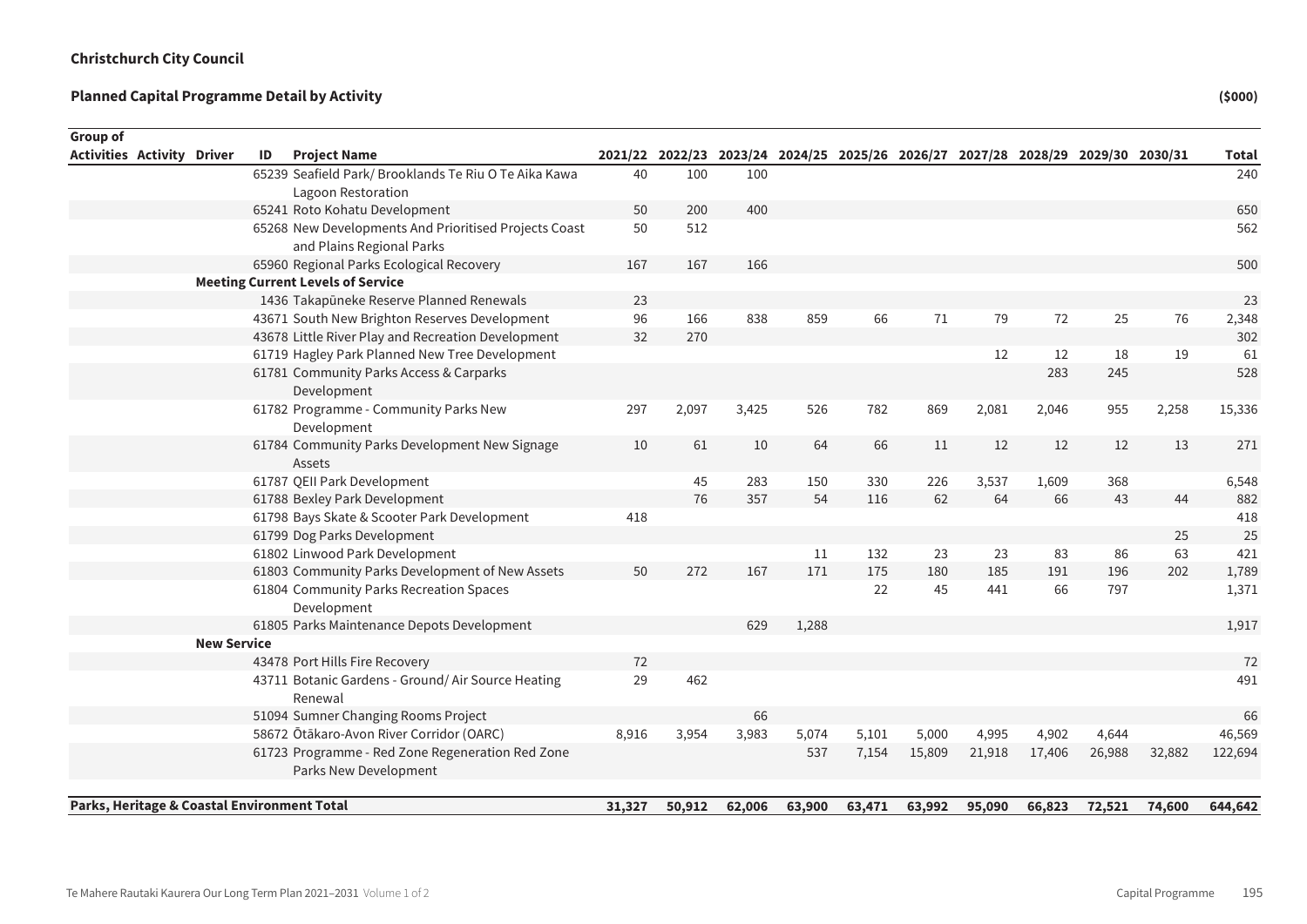| Group of |                                            |                                            |    |                                                                             |     |            |            |                                                                                 |       |       |       |       |       |       |       |
|----------|--------------------------------------------|--------------------------------------------|----|-----------------------------------------------------------------------------|-----|------------|------------|---------------------------------------------------------------------------------|-------|-------|-------|-------|-------|-------|-------|
|          | <b>Activities Activity Driver</b>          |                                            | ID | <b>Project Name</b>                                                         |     |            |            | 2021/22 2022/23 2023/24 2024/25 2025/26 2026/27 2027/28 2028/29 2029/30 2030/31 |       |       |       |       |       |       | Total |
|          | <b>Regulatory &amp; Compliance</b>         |                                            |    |                                                                             |     |            |            |                                                                                 |       |       |       |       |       |       |       |
|          |                                            | <b>Regulatory Compliance</b>               |    |                                                                             |     |            |            |                                                                                 |       |       |       |       |       |       |       |
|          |                                            | <b>Asset Renewal</b>                       |    |                                                                             |     |            |            |                                                                                 |       |       |       |       |       |       |       |
|          |                                            |                                            |    | 36876 Compliance Equipment Renewals                                         | 207 | 134        | 22         | 160                                                                             | 72    | 40    | 63    | 54    | 46    |       | 798   |
|          | <b>Regulatory &amp; Compliance Total</b>   |                                            |    |                                                                             | 207 | 134        | 22         | 160                                                                             | 72    | 40    | 63    | 54    | 46    |       | 798   |
|          |                                            |                                            |    |                                                                             |     |            |            |                                                                                 |       |       |       |       |       |       |       |
|          | <b>Solid Waste &amp; Resource Recovery</b> |                                            |    |                                                                             |     |            |            |                                                                                 |       |       |       |       |       |       |       |
|          |                                            | <b>Solid Waste &amp; Resource Recovery</b> |    |                                                                             |     |            |            |                                                                                 |       |       |       |       |       |       |       |
|          |                                            | <b>Asset Renewal</b>                       |    |                                                                             |     | 375        | 784        |                                                                                 |       |       |       |       |       |       |       |
|          |                                            |                                            |    | 106 Waste Transfer Stations Renewals and                                    | 700 |            |            |                                                                                 |       |       |       |       |       |       | 1,859 |
|          |                                            |                                            |    | Replacements<br>109 Solid Waste Renewals                                    | 494 |            | 290        |                                                                                 |       |       |       |       |       |       | 957   |
|          |                                            |                                            |    | 161 Closed Landfills Aftercare                                              | 450 | 173<br>470 |            | 495                                                                             | 507   | 521   | 535   | 550   | 579   | 610   | 5,200 |
|          |                                            |                                            |    | 162 Closed Landfill Aftercare Burwood                                       | 511 | 338        | 483<br>535 | 58                                                                              | 112   | 58    | 59    | 61    | 64    | 135   | 1,931 |
|          |                                            |                                            |    | 2598 Burwood Gas Treatment Plant Renewals                                   | 450 |            | 96         |                                                                                 |       |       |       |       |       |       | 546   |
|          |                                            |                                            |    | 37828 Programme - Waste Transfer Stations Renewals                          |     |            |            | 863                                                                             | 882   | 906   | 931   | 241   | 1,008 | 1,061 | 5,892 |
|          |                                            |                                            |    | 37830 Programme - Solid Waste Renewals                                      |     |            |            | 100                                                                             | 110   | 121   | 131   | 141   | 155   | 170   | 928   |
|          |                                            |                                            |    | 60432 Materials Recovery Facility Building & Fixed Plant<br>Renewals        |     |            | 102        | 126                                                                             | 151   | 201   | 226   | 252   | 285   | 319   | 1,662 |
|          |                                            |                                            |    | 60433 Organics Processing Plant Building and Fixed<br><b>Plant Renewals</b> |     |            | 307        | 351                                                                             | 375   | 401   | 427   | 452   | 491   | 610   | 3,414 |
|          |                                            |                                            |    | 60434 Community Collection Point Renewals                                   |     | 51         |            |                                                                                 |       |       |       |       |       |       | 51    |
|          |                                            |                                            |    | <b>Level of Service Improvement</b>                                         |     |            |            |                                                                                 |       |       |       |       |       |       |       |
|          |                                            |                                            |    | 65530 Onuku Bay Landfill Remediation                                        | 750 | 250        |            |                                                                                 |       |       |       |       |       |       | 1,000 |
|          |                                            |                                            |    | 65531 Barrys Bay Landfill Remediation                                       | 250 |            |            |                                                                                 |       |       |       |       |       |       | 250   |
|          |                                            |                                            |    | 65532 Banks Peninsula Landfill Remediation                                  | 43  | 207        |            |                                                                                 |       |       |       |       |       |       | 250   |
|          |                                            |                                            |    | <b>Meeting Current Levels of Service</b>                                    |     |            |            |                                                                                 |       |       |       |       |       |       |       |
|          |                                            |                                            |    | 111 Solid Waste New Equipment                                               | 31  | 32         | 34         |                                                                                 |       |       |       |       |       |       | 97    |
|          |                                            |                                            |    | 37831 Programme - Solid Waste New Equipment                                 |     |            |            | 37                                                                              | 1,007 | 2,299 | 2,362 | 1,228 | 37    | 38    | 7,008 |
|          |                                            |                                            |    | 59935 Bexley Closed Landfill Foreshore Remediation<br>Project               | 457 |            |            |                                                                                 |       |       |       |       |       |       | 457   |
|          |                                            |                                            |    | 60426 Programme - Waste Transfer Station<br>Improvements                    |     | 102        | 105        | 107                                                                             | 110   | 113   | 116   | 119   | 123   | 126   | 1,021 |
|          |                                            |                                            |    | 60427 Transfer Station Site Redevelopments                                  |     | 921        |            |                                                                                 |       |       |       |       |       |       | 921   |
|          |                                            |                                            |    | 60428 Transfer Station Stormwater Treatment                                 | 256 |            |            |                                                                                 |       |       |       |       |       |       | 256   |
|          |                                            |                                            |    | 60429 Transfer Station Odour Mitigation                                     | 204 |            |            |                                                                                 |       |       |       |       |       |       | 204   |
|          |                                            |                                            |    | 60430 Barrys Bay Site Redevelopment                                         |     | 307        |            |                                                                                 |       |       |       |       |       |       | 307   |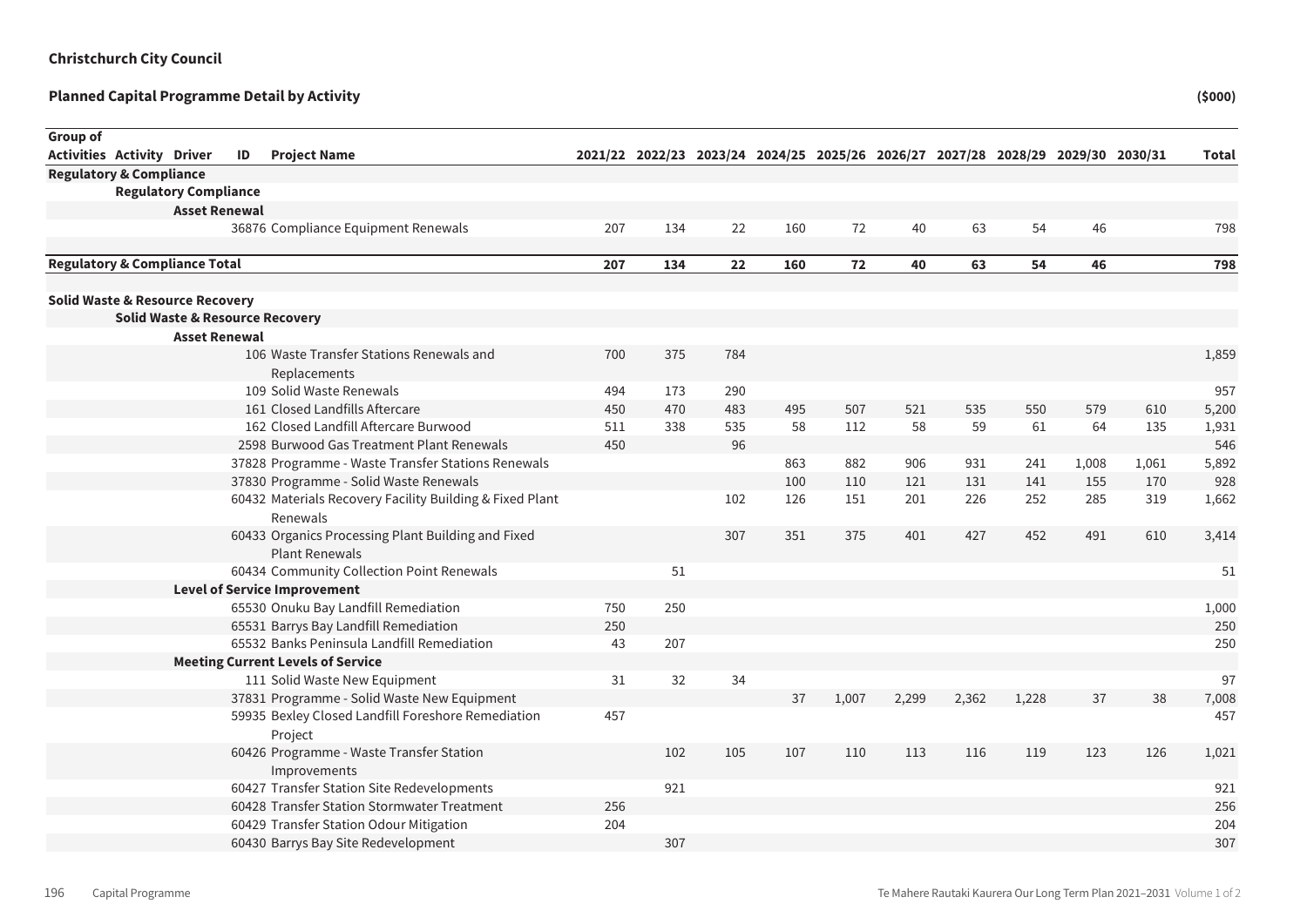| Group of                              |                            |    |                                                                                                               |        |        |       |       |                                                                                 |        |        |        |        |        |              |
|---------------------------------------|----------------------------|----|---------------------------------------------------------------------------------------------------------------|--------|--------|-------|-------|---------------------------------------------------------------------------------|--------|--------|--------|--------|--------|--------------|
| <b>Activities Activity Driver</b>     |                            | ID | <b>Project Name</b>                                                                                           |        |        |       |       | 2021/22 2022/23 2023/24 2024/25 2025/26 2026/27 2027/28 2028/29 2029/30 2030/31 |        |        |        |        |        | <b>Total</b> |
|                                       |                            |    | 60431 Organics Processing Plant Development                                                                   | 15,000 | 6,550  |       |       |                                                                                 |        |        |        |        |        | 21,550       |
|                                       | <b>New Service</b>         |    |                                                                                                               |        |        |       |       |                                                                                 |        |        |        |        |        |              |
|                                       |                            |    | 50264 Inner City Waste Collection System                                                                      | 430    | 1,221  | 1,048 |       |                                                                                 |        |        |        |        |        | 2,699        |
| Solid Waste & Resource Recovery Total |                            |    |                                                                                                               | 20,026 | 10,997 | 3,784 | 2,137 | 3,254                                                                           | 4,620  | 4,787  | 3,044  | 2,742  | 3,069  | 58,460       |
|                                       |                            |    |                                                                                                               |        |        |       |       |                                                                                 |        |        |        |        |        |              |
| <b>Stormwater Drainage</b>            |                            |    |                                                                                                               |        |        |       |       |                                                                                 |        |        |        |        |        |              |
|                                       | <b>Stormwater Drainage</b> |    |                                                                                                               |        |        |       |       |                                                                                 |        |        |        |        |        |              |
|                                       | <b>Asset Renewal</b>       |    |                                                                                                               |        |        |       |       |                                                                                 |        |        |        |        |        |              |
|                                       |                            |    | 324 Programme - SW Reticulation Renewals                                                                      |        | 1,074  | 3,143 | 5,906 | 8,805                                                                           | 10,163 | 12,177 | 12,518 | 12,881 | 13,228 | 79,895       |
|                                       |                            |    | 327 SW Technical Equipment Renewal                                                                            | 60     | 61     | 61    | 47    | 46                                                                              | 53     | 56     | 56     | 55     | 55     | 550          |
|                                       |                            |    | 388 Programme - SW Open Waterway Renewals                                                                     |        |        | 114   | 498   | 690                                                                             | 708    | 1,635  | 894    | 920    | 945    | 6,404        |
|                                       |                            |    | 481 Programme - SW Waterway Structure Renewals                                                                |        |        |       | 280   | 287                                                                             | 295    | 303    | 298    | 307    | 315    | 2,085        |
|                                       |                            |    | 984 Programme - SW Waterway Lining Renewals                                                                   |        |        | 811   | 4,592 | 9,480                                                                           | 9,948  | 10,495 | 10,789 | 9,875  | 10,142 | 66,132       |
|                                       |                            |    | 33828 SW Timber Lining Renewal - Marshland Road<br>Canal Reserve Drain (Stage 1)                              | 10     | 2,121  | 1,765 | 2,541 |                                                                                 |        |        |        |        |        | 6,437        |
|                                       |                            |    | 34025 SW Cressy Terrace Pump Station Reticulation<br>Renewal (PS601)                                          | 11     |        |       |       |                                                                                 |        |        |        |        |        | 11           |
|                                       |                            |    | 37305 SW Lyttelton Reticulation Renewals (Brick Barrel)                                                       | 1,500  | 1,545  | 1,091 |       |                                                                                 |        |        |        |        |        | 4,136        |
|                                       |                            |    | 37306 SW Jacksons Creek Reticulation Renewal (Brick<br>Barrel) (Near Selwyn St - Brougham St<br>Intersection) | 1,550  | 36     |       |       |                                                                                 |        |        |        |        |        | 1,586        |
|                                       |                            |    | 41866 Programme - SW Stormwater Drainage Reactive<br>Renewals                                                 |        |        |       | 550   | 563                                                                             | 578    | 594    | 584    | 601    | 617    | 4,087        |
|                                       |                            |    | 48551 SW Manchester Street Drain Reticulation Renewal<br>(Brick Barrels) (Purchas Street to Bealey Ave)       |        |        |       | 515   | 981                                                                             |        |        |        |        |        | 1,496        |
|                                       |                            |    | 49028 SW Little River Reticulation Renewals                                                                   | 695    |        |       |       |                                                                                 |        |        |        |        |        | 695          |
|                                       |                            |    | 49030 SW Jacksons Creek Upper Reticulation Renewal<br>(Brick Barrel) (Ward Street)                            | 50     |        |       |       |                                                                                 |        |        |        |        |        | 50           |
|                                       |                            |    | 49031 SW Roche Avenue Pipe Renewal (95m SwPipe-<br>26936)                                                     | 100    |        |       |       |                                                                                 |        |        |        |        |        | 100          |
|                                       |                            |    | 49093 SW Corsair Bay Pipeline Renewal (From Park<br>Terrace Inlet to Coastal Outfall)                         |        | 1,763  |       |       |                                                                                 |        |        |        |        |        | 1,763        |
|                                       |                            |    | 49716 SW Mairehau Drain Timber Lining Renewal<br>(Westminister to Crosby)                                     | 2,737  | 300    |       |       |                                                                                 |        |        |        |        |        | 3,037        |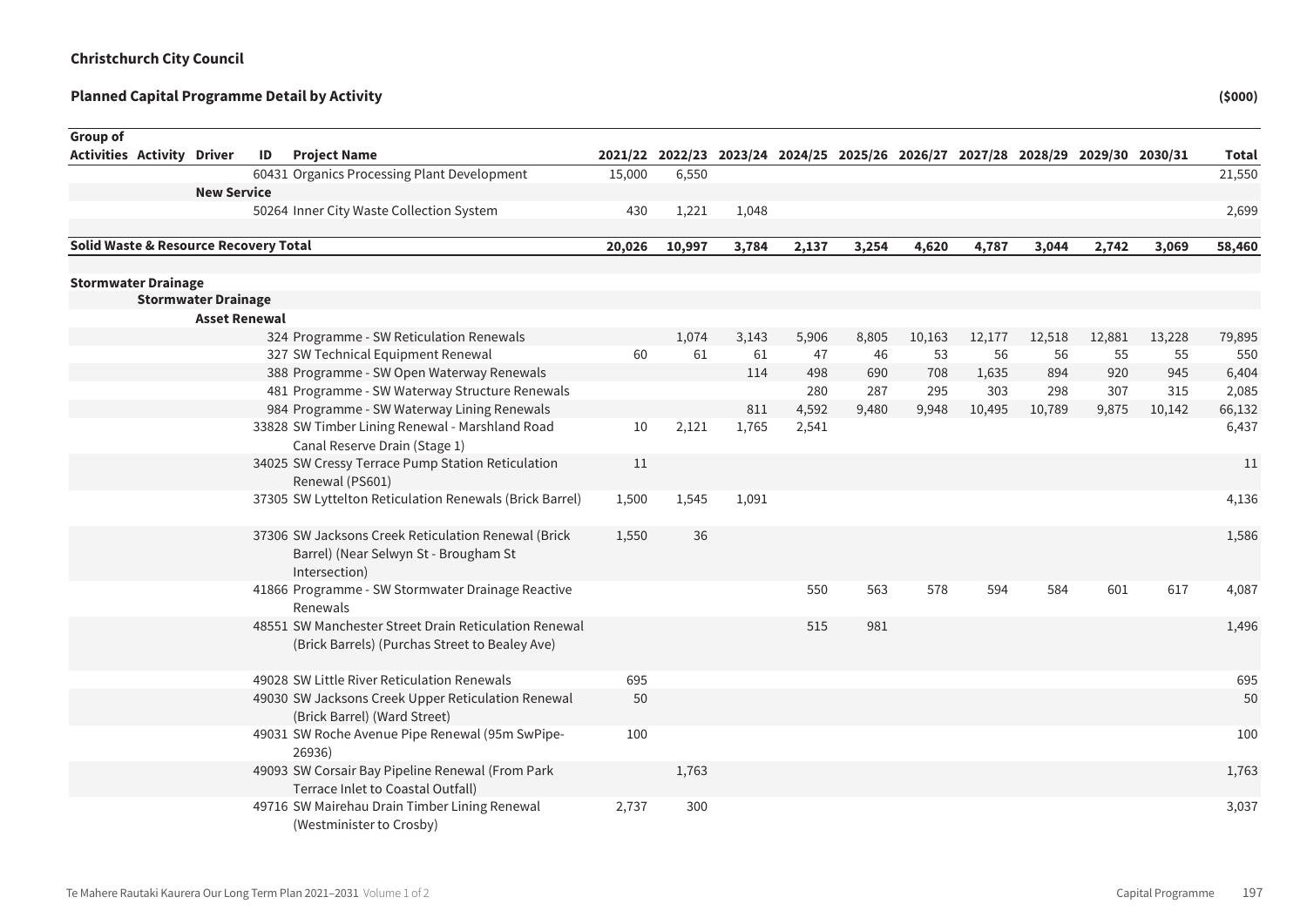| Group of                          |  |    |                                                                                                          |     |       |       |       |                                                                                 |     |     |     |     |     |              |
|-----------------------------------|--|----|----------------------------------------------------------------------------------------------------------|-----|-------|-------|-------|---------------------------------------------------------------------------------|-----|-----|-----|-----|-----|--------------|
| <b>Activities Activity Driver</b> |  | ID | <b>Project Name</b>                                                                                      |     |       |       |       | 2021/22 2022/23 2023/24 2024/25 2025/26 2026/27 2027/28 2028/29 2029/30 2030/31 |     |     |     |     |     | <b>Total</b> |
|                                   |  |    | 49778 Delivery Package - SW Waterway Structures<br>Renewal                                               | 391 | 267   | 274   |       |                                                                                 |     |     |     |     |     | 932          |
|                                   |  |    | 49868 SW Okeover Stream Grill Renewal (Newbridge<br>Place)                                               | 60  |       |       |       |                                                                                 |     |     |     |     |     | 60           |
|                                   |  |    | 49964 SW Sissons Drain Timber Lining Renewal (Hoani<br>Street to Langdons Road) (105m)                   | 85  |       |       |       |                                                                                 |     |     |     |     |     | 85           |
|                                   |  |    | 50348 Delivery Package - SW Reactive Drainage Asset<br>Renewals                                          | 512 | 524   | 536   |       |                                                                                 |     |     |     |     |     | 1,572        |
|                                   |  |    | 50366 SW Mains Renewals Affiliated With Roading Works                                                    | 250 | 767   | 524   | 537   | 550                                                                             | 565 | 580 | 596 | 613 | 630 | 5,612        |
|                                   |  |    | 55065 SW Jacksons Creek Reticulation Renewal (Brick<br>Barrel) (Brougham to Barrie)<br>(SWPipe ID 17624) | 230 | 1,139 |       |       |                                                                                 |     |     |     |     |     | 1,369        |
|                                   |  |    | 55073 SW Tennyson Street Reticulation Renewal (Brick<br>Barrel)                                          | 443 |       |       |       |                                                                                 |     |     |     |     |     | 443          |
|                                   |  |    | 55103 SW Dudley Creek Waterway Lining Renewal<br>(Scotston Avenue)                                       | 730 |       |       |       |                                                                                 |     |     |     |     |     | 730          |
|                                   |  |    | 55105 SW Papanui Creek Waterway Lining Renewal<br>(Paparoa Street)                                       | 624 |       |       |       |                                                                                 |     |     |     |     |     | 624          |
|                                   |  |    | 55112 SW Dudley Creek Waterway lining Renewal<br>(Paparoa Street to PS219)                               | 391 | 1,099 | 1,099 |       |                                                                                 |     |     |     |     |     | 2,589        |
|                                   |  |    | 56034 SW Spencerville Road Pipeline Realignment &<br><b>General Repairs</b>                              |     | 75    | 425   |       |                                                                                 |     |     |     |     |     | 500          |
|                                   |  |    | 60215 SW Jacksons Creek Lower Water Course Renewals                                                      |     | 128   | 978   | 1,002 | 1,027                                                                           | 113 |     |     |     |     | 3,248        |
|                                   |  |    | 60217 SW Dudley Creek Timber Lining Renewals (Ranger<br>Street)                                          |     | 500   | 500   | 130   |                                                                                 |     |     |     |     |     | 1,130        |
|                                   |  |    | 60218 SW Dudley Creek Timber Lining Renewals (Harris<br>Crescent, Papanui)                               |     | 180   | 10    |       |                                                                                 |     |     |     |     |     | 190          |
|                                   |  |    | 60231 SW No 2 Drain Rural Renewal                                                                        |     | 830   | 743   | 743   | 743                                                                             | 744 | 745 | 50  |     |     | 4,598        |
|                                   |  |    | 60289 SW St Albans Creek Timber Lining Renewals<br>(Innes Road)                                          |     | 150   | 25    |       |                                                                                 |     |     |     |     |     | 175          |
|                                   |  |    | 60290 SW - St Albans Creek Timber Lining Renewals<br>(Knowles to Innes)                                  | 455 | 98    |       |       |                                                                                 |     |     |     |     |     | 553          |
|                                   |  |    | 60291 Delivery Package - SW Waimairi & Fendalton<br>Stream Lining & Enhancement                          | 489 | 293   | 15    |       |                                                                                 |     |     |     |     |     | 797          |
|                                   |  |    | 60292 SW Harbour Road Drain Over Pūharakekenui -<br>Styx River (Brooklands)                              |     | 120   | 20    |       |                                                                                 |     |     |     |     |     | 140          |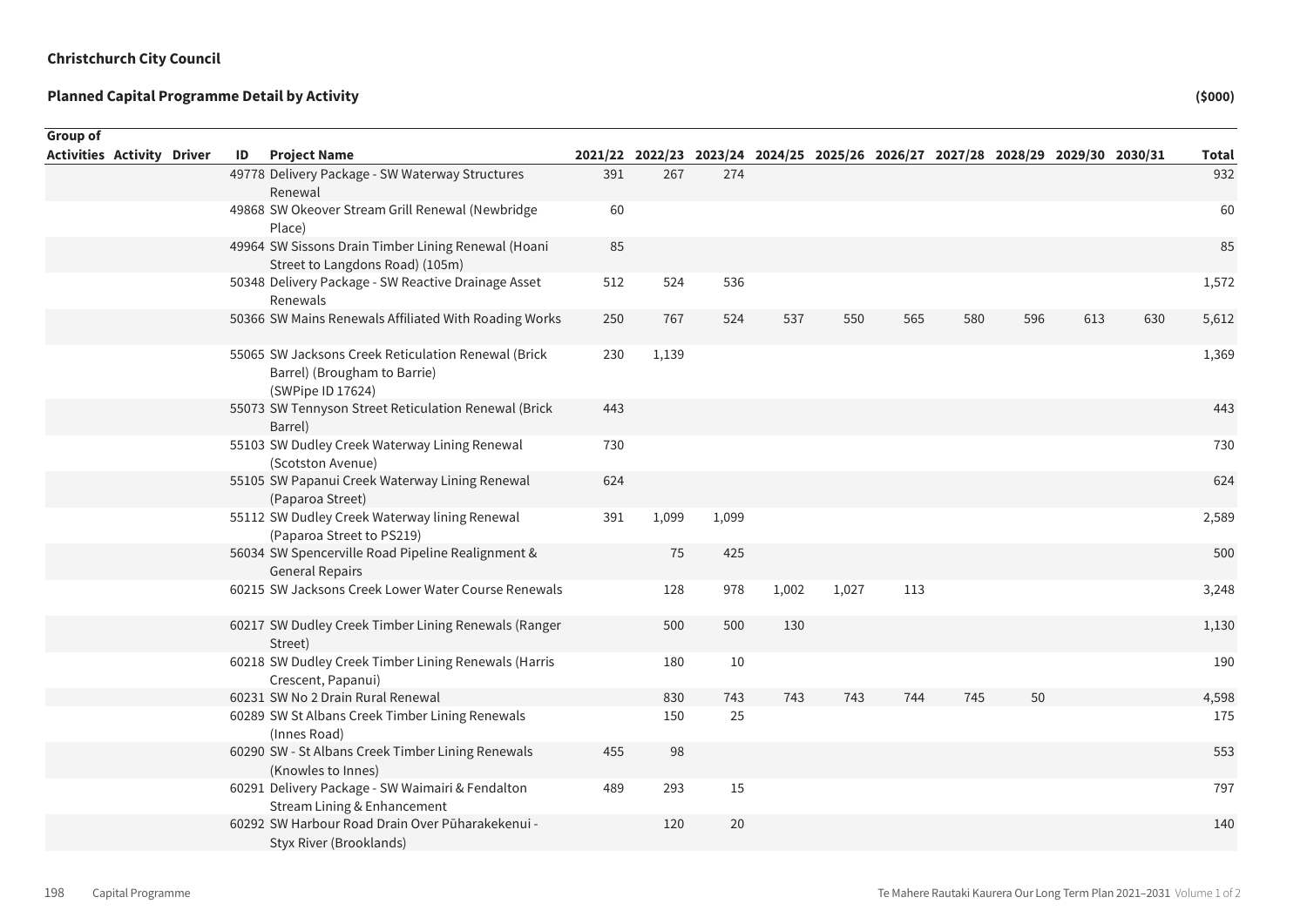| Group of                          |    |                                                                               |     |     |       |       |       |     |                                                                                 |  |              |
|-----------------------------------|----|-------------------------------------------------------------------------------|-----|-----|-------|-------|-------|-----|---------------------------------------------------------------------------------|--|--------------|
| <b>Activities Activity Driver</b> | ID | <b>Project Name</b>                                                           |     |     |       |       |       |     | 2021/22 2022/23 2023/24 2024/25 2025/26 2026/27 2027/28 2028/29 2029/30 2030/31 |  | <b>Total</b> |
|                                   |    | 60335 SW Waimari Stream (Straven to Rochdale)                                 |     | 100 | 245   | 20    |       |     |                                                                                 |  | 365          |
|                                   |    | 60336 SW Goodmans Drain Timber Lining Renewal                                 |     | 70  | 721   | 20    |       |     |                                                                                 |  | 811          |
|                                   |    | (Prestons to Marshland Road)                                                  |     |     |       |       |       |     |                                                                                 |  |              |
|                                   |    | 60337 SW Jardines Drain from Nuttall Drive to Ōpāwaho -                       |     | 200 | 1,501 | 501   | 50    |     |                                                                                 |  | 2,252        |
|                                   |    | <b>Heathcote River Drain Renewal</b>                                          |     |     |       |       |       |     |                                                                                 |  |              |
|                                   |    | 60338 SW Faulls Drain Lining Renewal (Hills to Walters,<br>Marshland)         |     | 150 | 2,683 | 50    |       |     |                                                                                 |  | 2,883        |
|                                   |    | 60339 SW Addington Brook to Hagley Park South Timber<br>Lining Renewal        |     | 78  | 500   | 4,509 | 1,109 | 100 |                                                                                 |  | 6,296        |
|                                   |    | 60340 SW Arran Drain Realignment (Ferry Road,<br>Linwood)                     | 360 |     |       |       |       |     |                                                                                 |  | 360          |
|                                   |    | 60342 SW Dry Stream - Victory Branch Drain Lining<br>Renewal (St Martins)     | 587 | 371 |       |       |       |     |                                                                                 |  | 958          |
|                                   |    | 61929 SW - Hays Bay Drain No 2 Renewal, Black Rock                            |     | 10  |       |       |       |     |                                                                                 |  | 10           |
|                                   |    | 61942 SW Treleavens Drain Timber Lining Renewal<br>(Lower Styx Road)          |     | 400 | 30    |       |       |     |                                                                                 |  | 430          |
|                                   |    | 62242 SW - Opara Stream Naturalisation Renewal Works,<br>Okains Bay           |     | 102 |       |       |       |     |                                                                                 |  | 102          |
|                                   |    | 62243 SW - Steamwharf Stream, Palinurus to Dyers Bank<br>Renewal Works        |     | 102 | 52    |       |       |     |                                                                                 |  | 154          |
|                                   |    | 62244 SW - Avon River, 85 Avonhead Road Bank<br><b>Renewal Works</b>          |     | 51  | 147   | 54    |       |     |                                                                                 |  | 252          |
|                                   |    | 62245 SW - Smacks Creek, 30R Wilkinsons Road Renewal<br>Works                 |     | 51  | 195   | 54    |       |     |                                                                                 |  | 300          |
|                                   |    | 62246 SW - Kaputone Creek, 26 Springwater Avenue<br><b>Bank Renewal Works</b> |     | 32  | 110   |       |       |     |                                                                                 |  | 142          |
|                                   |    | 65142 SW Papanui Creek at Tulloch Place Invert<br>Renewal                     |     | 200 | 150   |       |       |     |                                                                                 |  | 350          |
|                                   |    | 65143 SW Riccarton Main Drain Timber Renewals<br>(Riccarton To Wharenui Road) |     | 200 | 589   | 50    |       |     |                                                                                 |  | 839          |
|                                   |    | 65144 SW Popes Drain Lining Renewal (Centaurus Road)                          |     | 75  | 201   | 20    |       |     |                                                                                 |  | 296          |
|                                   |    | 65145 SW Jacksons Creek (Upper) Lining Renewals                               |     | 250 | 500   | 1,500 | 50    |     |                                                                                 |  | 2,300        |
|                                   |    | 65146 SW St Albans Creek (St Albans School) Lining<br>Renewal                 |     | 150 | 210   | 20    |       |     |                                                                                 |  | 380          |
|                                   |    | 65147 SW McSaveneys Road Drain Timber Lining<br>Renewal                       |     | 119 | 500   | 2,131 | 50    |     |                                                                                 |  | 2,800        |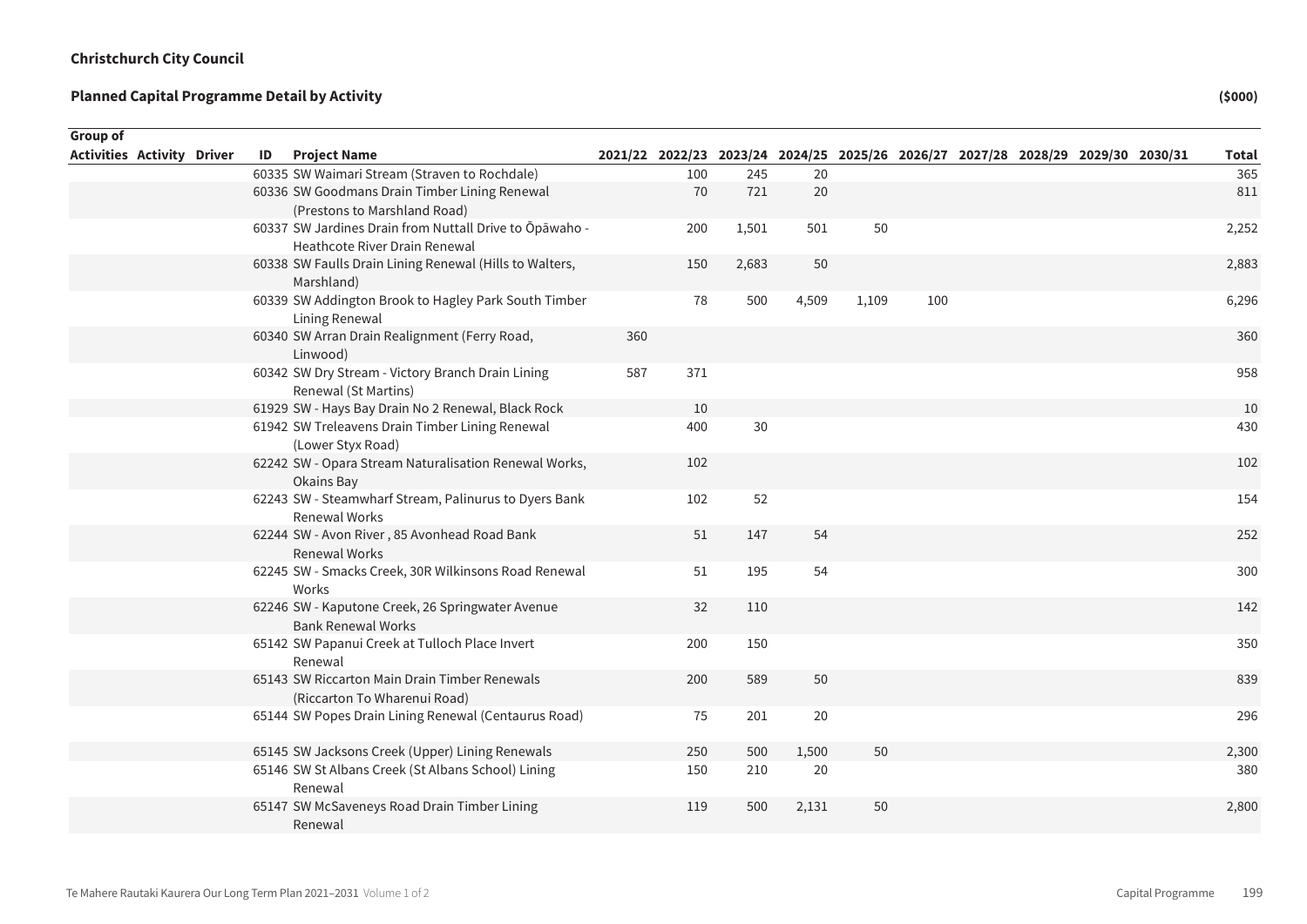| Group of                          |        |    |                                                                                             |       |       |       |     |       |       |       |       |                                                                                 |       |              |
|-----------------------------------|--------|----|---------------------------------------------------------------------------------------------|-------|-------|-------|-----|-------|-------|-------|-------|---------------------------------------------------------------------------------|-------|--------------|
| <b>Activities Activity Driver</b> |        | ID | <b>Project Name</b>                                                                         |       |       |       |     |       |       |       |       | 2021/22 2022/23 2023/24 2024/25 2025/26 2026/27 2027/28 2028/29 2029/30 2030/31 |       | <b>Total</b> |
|                                   |        |    | 65148 SW Kā Pūtahi (Kaputone) Creek Bank Renewal                                            |       | 45    | 150   | 75  |       |       |       |       |                                                                                 |       | 270          |
|                                   |        |    | (Englefield Reserve)                                                                        |       |       |       |     |       |       |       |       |                                                                                 |       |              |
|                                   |        |    | 65149 SW Waimairi Stream Bank Renewal (Fendalton<br>Park)                                   |       | 45    | 135   | 40  |       |       |       |       |                                                                                 |       | 220          |
|                                   |        |    | 65150 SW Wairarapa Stream Bank Renewal (Wairarapa<br>Terrace)                               |       | 45    | 95    | 40  |       |       |       |       |                                                                                 |       | 180          |
|                                   |        |    | 65151 SW Cross Stream Bank Renewal (Elwood Park)                                            |       | 36    | 65    | 20  |       |       |       |       |                                                                                 |       | 121          |
|                                   |        |    | 65152 SW Feltham Basin Renewal (Akaroa)                                                     |       | 50    | 125   |     |       |       |       |       |                                                                                 |       | 175          |
|                                   |        |    | 65153 SW Charlesworth Pond Renewal (Ferrymead)                                              |       | 107   | 68    |     |       |       |       |       |                                                                                 |       | 175          |
|                                   |        |    | 65154 SW Lighthouse Lane Sand Filter Conversion<br>(Governers Bay)                          |       | 150   |       |     |       |       |       |       |                                                                                 |       | 150          |
|                                   | Growth |    |                                                                                             |       |       |       |     |       |       |       |       |                                                                                 |       |              |
|                                   |        |    | 329 SW New Technical Equipment                                                              | 60    | 62    | 61    | 47  | 46    | 58    | 61    | 56    | 55                                                                              | 55    | 561          |
|                                   |        |    | 56115 SW Sutherlands Road Waterway Enhancements<br>Infrastructure Provision Agreement (IPA) | 230   | 10    |       |     |       |       |       |       |                                                                                 |       | 240          |
|                                   |        |    | 56318 SW Cashmere Stream Enhancement (Cashmere<br>Road)                                     | 445   | 755   | 350   |     |       |       |       |       |                                                                                 |       | 1,550        |
|                                   |        |    | 56343 SW Quarry Road Drain Conveyance Improvements<br>& Sutherlands Road Culverts           | 1,088 | 1,298 | 233   |     |       |       |       |       |                                                                                 |       | 2,619        |
|                                   |        |    | <b>Level of Service Improvement</b>                                                         |       |       |       |     |       |       |       |       |                                                                                 |       |              |
|                                   |        |    | 60458 SW WE Brittans Drain Naturalisation                                                   |       |       |       |     |       |       |       | 60    | 61                                                                              | 378   | 499          |
|                                   |        |    | 65807 Ilam Stream Improvements                                                              | 150   |       |       |     |       |       |       |       |                                                                                 |       | 150          |
|                                   |        |    | <b>Meeting Current Levels of Service</b>                                                    |       |       |       |     |       |       |       |       |                                                                                 |       |              |
|                                   |        |    | 26599 SW Cashmere Worsleys Flood Storage (LDRP 500)                                         | 2,549 | 1,362 | 1,015 | 537 |       |       |       |       |                                                                                 |       | 5,463        |
|                                   |        |    | 26891 SW Estuary Drain (LDRP 515)                                                           | 469   |       |       |     |       |       |       |       |                                                                                 |       | 469          |
|                                   |        |    | 28742 SW Temporary Stop Bank Management (LDRP<br>507)                                       | 190   |       |       |     |       |       |       |       |                                                                                 |       | 190          |
|                                   |        |    | 29076 SW Charlesworth Drain (LDRP 531)                                                      | 188   | 728   | 1,379 |     |       |       |       |       |                                                                                 |       | 2,295        |
|                                   |        |    | 35900 SW Pump Station Earthquake Repairs (LDRP 513)<br>(PS205)                              | 1,875 | 1,623 |       |     |       |       |       |       |                                                                                 |       | 3,498        |
|                                   |        |    | 44457 Programme - SW Open Water Systems Utility<br>Drain Improvements                       |       |       |       | 561 | 1,437 | 1,474 | 1,260 | 2,146 | 2,208                                                                           | 2,268 | 11,354       |
|                                   |        |    | 50664 Delivery Package - SW Natural Waterways                                               | 447   | 418   | 407   |     |       |       |       |       |                                                                                 |       | 1,272        |
|                                   |        |    | 55592 SW Halswell Modelling (LDRP 533)                                                      | 727   | 40    |       |     |       |       |       |       |                                                                                 |       | 767          |
|                                   |        |    | 57329 SW St Albans Creek (Slater to Hills) (LDRP 534)                                       | 127   | 3     |       |     |       |       |       |       |                                                                                 |       | 130          |
|                                   |        |    | 60183 SW Hempleman Drive Asset Improvements<br>(Akaroa)                                     |       |       | 1,006 | 107 |       |       |       |       |                                                                                 |       | 1,113        |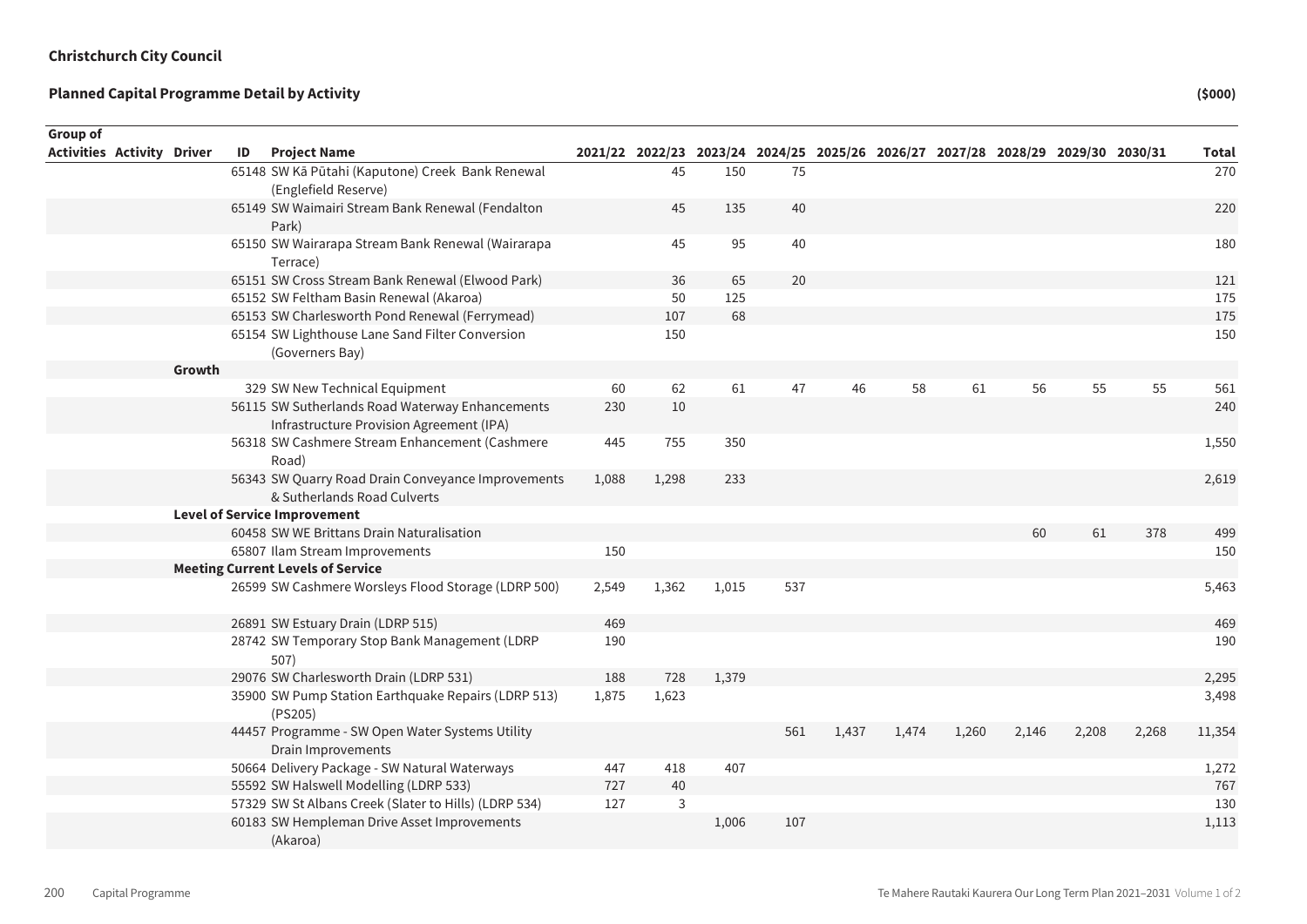| Group of                                     |                                        |    |                                                                    |        |                                                                                 |        |        |        |        |        |        |        |        |              |
|----------------------------------------------|----------------------------------------|----|--------------------------------------------------------------------|--------|---------------------------------------------------------------------------------|--------|--------|--------|--------|--------|--------|--------|--------|--------------|
| <b>Activities Activity Driver</b>            |                                        | ID | <b>Project Name</b>                                                |        | 2021/22 2022/23 2023/24 2024/25 2025/26 2026/27 2027/28 2028/29 2029/30 2030/31 |        |        |        |        |        |        |        |        | <b>Total</b> |
|                                              |                                        |    | 60209 SW Stevensons Steep Network Renewals                         |        |                                                                                 | 726    | 744    | 55     |        |        |        |        |        | 1,525        |
|                                              |                                        |    | (Lyttelton)                                                        |        |                                                                                 |        |        |        |        |        |        |        |        |              |
|                                              |                                        |    | 60356 Programme - SW Port Hills and Lyttelton Harbour              |        | 205                                                                             | 314    | 429    | 440    | 452    | 464    | 477    | 491    | 504    | 3,776        |
|                                              |                                        |    | Erosion & Sediment                                                 |        |                                                                                 |        |        |        |        |        |        |        |        |              |
|                                              |                                        |    | 60378 Programme - SW Stormwater Modelling (Quality &<br>Treatment) | 107    | 75                                                                              | 99     | 101    | 104    | 106    | 109    | 112    | 116    | 119    | 1,048        |
|                                              |                                        |    | 60436 Programme - SW Fish Passage Barrier<br>Remediation           |        | 665                                                                             | 524    | 537    | 275    | 282    | 290    | 298    | 307    | 315    | 3,493        |
|                                              |                                        |    | 60455 SW WE St Albans Creek Naturalisation                         |        |                                                                                 |        | 54     | 165    | 339    | 348    | 358    | 368    | 378    | 2,010        |
|                                              |                                        |    | 60456 SW WE Upper Dudley Creek Naturalisation                      |        |                                                                                 |        |        | 55     | 339    | 348    | 358    | 368    | 756    | 2,224        |
|                                              |                                        |    | 60457 SW WE Jacksons Creek Naturalisation                          |        |                                                                                 |        |        |        | 56     | 58     | 358    | 368    | 378    | 1,218        |
|                                              |                                        |    | 60460 SW WE Styx River Tributaries Naturalisation                  |        |                                                                                 |        | 54     | 132    | 339    | 348    | 358    | 368    | 378    | 1,977        |
| <b>Stormwater Drainage Total</b>             |                                        |    |                                                                    | 20,972 | 23,503                                                                          | 27,220 | 29,616 | 27,140 | 26,712 | 29,871 | 30,366 | 29,962 | 31,461 | 276,823      |
|                                              |                                        |    |                                                                    |        |                                                                                 |        |        |        |        |        |        |        |        |              |
| <b>Strategic Planning &amp; Policy</b>       |                                        |    |                                                                    |        |                                                                                 |        |        |        |        |        |        |        |        |              |
|                                              | <b>Strategic Planning &amp; Policy</b> |    |                                                                    |        |                                                                                 |        |        |        |        |        |        |        |        |              |
|                                              | Growth                                 |    |                                                                    |        |                                                                                 |        |        |        |        |        |        |        |        |              |
|                                              |                                        |    | 36874 Programme - Enliven Places                                   | 300    | 307                                                                             | 314    | 322    | 330    | 339    | 348    | 358    | 368    | 378    | 3,364        |
|                                              | <b>New Service</b>                     |    |                                                                    |        |                                                                                 |        |        |        |        |        |        |        |        |              |
|                                              |                                        |    | 40552 Smart Cities Innovation                                      | 600    | 614                                                                             | 629    | 644    | 660    | 678    | 696    | 715    | 736    | 756    | 6,728        |
| <b>Strategic Planning &amp; Policy Total</b> |                                        |    |                                                                    | 900    | 921                                                                             | 943    | 966    | 990    | 1,017  | 1,044  | 1,073  | 1,104  | 1,134  | 10,092       |
|                                              |                                        |    |                                                                    |        |                                                                                 |        |        |        |        |        |        |        |        |              |
| <b>Transport</b>                             |                                        |    |                                                                    |        |                                                                                 |        |        |        |        |        |        |        |        |              |
|                                              | <b>Transport Access</b>                |    |                                                                    |        |                                                                                 |        |        |        |        |        |        |        |        |              |
|                                              | <b>Asset Renewal</b>                   |    |                                                                    |        |                                                                                 |        |        |        |        |        |        |        |        |              |
|                                              |                                        |    | 163 Carriageway Smoothing Surfacing of Streets                     | 4,032  | 4,858                                                                           | 4,340  |        |        |        |        |        |        |        | 13,230       |
|                                              |                                        |    | 164 Delivery Package - Footpath Renewals                           | 1,880  | 4,274                                                                           | 4,916  | 1,074  |        |        |        |        |        |        | 12,144       |
|                                              |                                        |    | 166 Programme - Retaining Walls Renewals                           |        |                                                                                 |        | 1,052  | 1,243  | 1,316  | 1,397  | 1,192  | 1,227  | 1,260  | 8,687        |
|                                              |                                        |    | 181 Carriageway Reseals - Chipseal                                 | 12,998 | 11,609                                                                          | 11,888 |        |        |        |        |        |        |        | 36,495       |
|                                              |                                        |    | 185 Road Pavement Renewals                                         | 1,966  | 2,182                                                                           | 2,235  | 1,074  | 2,201  |        |        |        |        |        | 9,658        |
|                                              |                                        |    | 205 Programme - Kerb & Channel Renewal (Category<br>1)             |        |                                                                                 |        | 4,683  | 7,731  | 8,469  | 8,118  | 8,345  | 8,587  | 8,819  | 54,752       |
|                                              |                                        |    | 214 Programme - Landscaping Renewals                               |        |                                                                                 |        | 280    | 287    | 295    | 303    | 417    | 429    | 441    | 2,452        |
|                                              |                                        |    | 215 Programme - Berms Renewals                                     |        |                                                                                 |        | 112    | 115    | 118    | 121    | 161    | 166    | 170    | 963          |
|                                              |                                        |    | 240 Delivery Package - Road Metalling Renewals                     | 874    | 1,325                                                                           | 1,128  |        |        |        |        |        |        |        | 3,327        |
|                                              |                                        |    | 257 Programme - Street Tree Renewals                               |        |                                                                                 |        | 593    | 690    | 708    | 727    | 954    | 981    | 1,008  | 5,661        |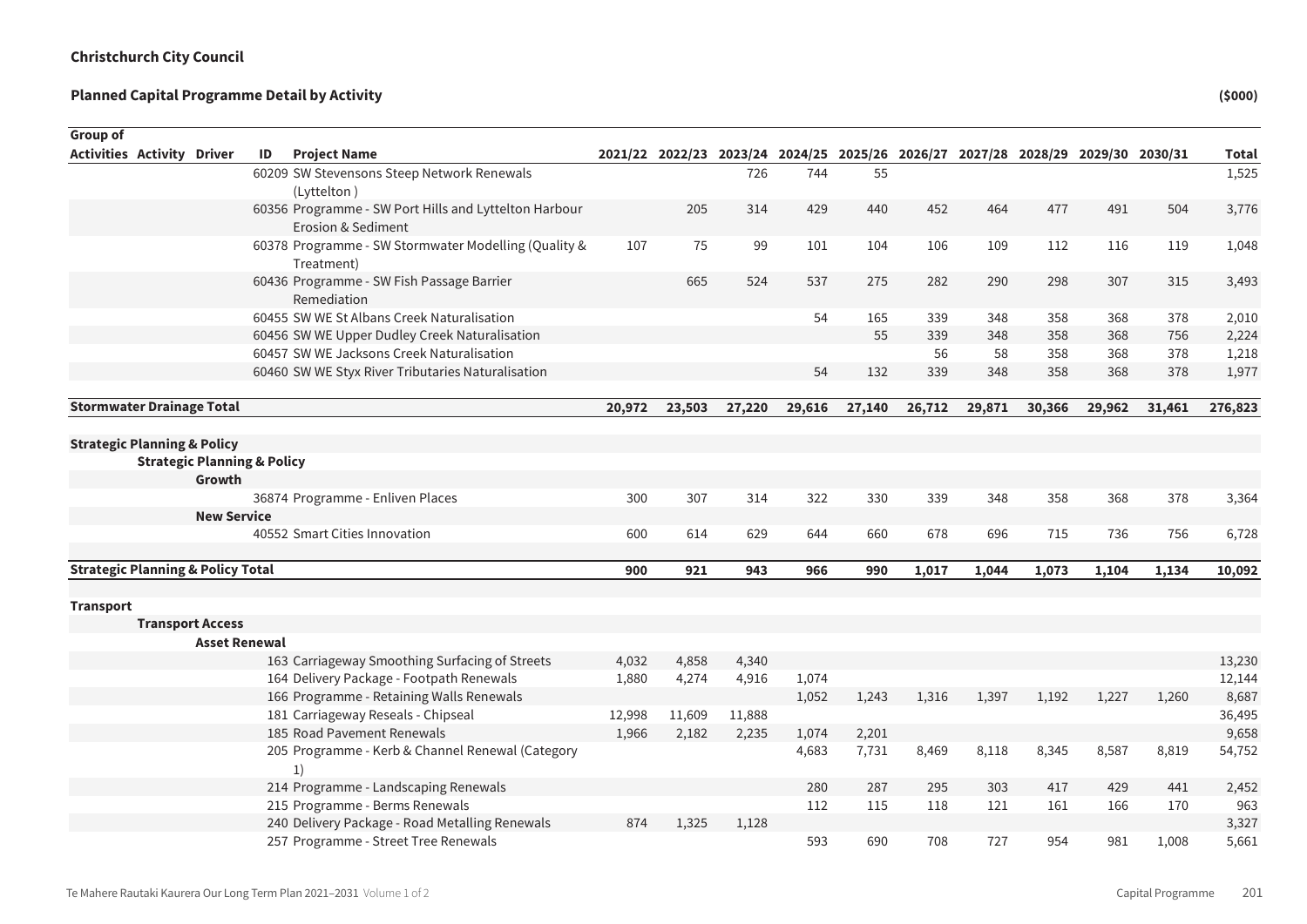| Group of                          |    |                                                                                   |       |       |       |        |                                                                                 |        |        |        |        |        |              |
|-----------------------------------|----|-----------------------------------------------------------------------------------|-------|-------|-------|--------|---------------------------------------------------------------------------------|--------|--------|--------|--------|--------|--------------|
| <b>Activities Activity Driver</b> | ID | <b>Project Name</b>                                                               |       |       |       |        | 2021/22 2022/23 2023/24 2024/25 2025/26 2026/27 2027/28 2028/29 2029/30 2030/31 |        |        |        |        |        | <b>Total</b> |
|                                   |    | 275 Tram Base & Tram Overhead Renewals                                            | 50    | 51    | 52    | 54     | 110                                                                             | 56     | 58     | 60     | 61     | 63     | 615          |
|                                   |    | 283 Programme - Bridge Renewals                                                   |       |       |       | 619    | 597                                                                             | 571    | 541    | 835    | 859    | 882    | 4,904        |
|                                   |    | 471 Delivery Package - Parking Renewals Off Street                                | 203   | 273   | 265   | 474    |                                                                                 |        |        |        |        |        | 1,215        |
|                                   |    | 833 Programme - Parking Renewals On Street                                        |       |       |       | 361    | 305                                                                             | 313    | 321    | 328    | 337    | 346    | 2,311        |
|                                   |    | 913 Marshland Road Bridge Renewal                                                 | 3,665 | 2,385 |       |        |                                                                                 |        |        |        |        |        | 6,050        |
|                                   |    | 1022 Parking Building Replacement                                                 |       |       | 1,418 | 2,369  | 4,402                                                                           |        |        |        |        |        | 8,189        |
|                                   |    | 2143 Programme - Road Metalling Renewals                                          |       |       |       | 798    | 1,131                                                                           | 1,172  | 1,215  | 3,608  | 3,738  | 3,865  | 15,527       |
|                                   |    | 2735 The Square & Surrounds                                                       | 370   | 3,003 | 2,095 | 1,619  |                                                                                 |        |        |        |        |        | 7,087        |
|                                   |    | 3107 Programme - Road Lighting Renewals                                           |       |       |       | 2,190  | 2,968                                                                           | 1,994  | 2,131  | 3,032  | 3,067  | 3,150  | 18,532       |
|                                   |    | 14700 Sumner Road Rockfall Mitigation (Zone 3B) (HI<br>CSA funded)                | 304   | 513   | 500   | 500    |                                                                                 |        |        |        |        |        | 1,817        |
|                                   |    | 23877 Palmers Road (Bowhill-New Brighton)                                         | 385   |       |       |        |                                                                                 |        |        |        |        |        | 385          |
|                                   |    | 24014 Griffiths Avenue Renewal                                                    | 391   |       |       |        |                                                                                 |        |        |        |        |        | 391          |
|                                   |    | 27273 Pages Road Bridge Renewal (OARC)                                            | 324   | 2,426 | 7,123 | 11,274 |                                                                                 |        |        |        |        |        | 21,147       |
|                                   |    | 29100 Nicholls Street Renewal                                                     | 78    | 1,432 |       |        |                                                                                 |        |        |        |        |        | 1,510        |
|                                   |    | 35145 Delivery Package - Parking Renewals On Street                               | 295   | 430   | 458   | 128    |                                                                                 |        |        |        |        |        | 1,311        |
|                                   |    | 37102 Delivery Package - Bridge Renewals                                          | 920   | 963   | 639   |        |                                                                                 |        |        |        |        |        | 2,522        |
|                                   |    | 37117 Delivery Package - Retaining Walls Renewals                                 | 1,051 | 1,539 | 1,032 |        |                                                                                 |        |        |        |        |        | 3,622        |
|                                   |    | 37221 Delivery Package - Advanced Direction Signage                               | 96    | 101   | 99    |        |                                                                                 |        |        |        |        |        | 296          |
|                                   |    | 37437 Programme - Carriageway Smoothing                                           |       |       |       | 4,471  | 4,605                                                                           | 4,749  | 4,901  | 4,848  | 5,014  | 5,165  | 33,753       |
|                                   |    | 37438 Programme - Footpath Renewals                                               |       |       |       | 5,832  | 5,589                                                                           | 6,058  | 5,958  | 7,749  | 7,974  | 8,189  | 47,349       |
|                                   |    | 37439 Programme - Carriageway Sealing & Surfacing                                 |       |       |       | 12,374 | 14,783                                                                          | 14,784 | 13,978 | 14,126 | 14,609 | 15,078 | 99,732       |
|                                   |    | 37441 Programme - Road Pavement Renewals &<br>Replacements                        |       |       |       | 3,365  | 3,449                                                                           | 3,538  | 4,239  | 5,290  | 5,443  | 5,618  | 30,942       |
|                                   |    | 37443 Delivery Package - Landscaping Renewals                                     | 261   | 267   | 274   |        |                                                                                 |        |        |        |        |        | 802          |
|                                   |    | 37444 Delivery Package - Berms Renewals                                           | 104   | 107   | 109   |        |                                                                                 |        |        |        |        |        | 320          |
|                                   |    | 37446 Delivery Package - Road Lighting Reactive<br>Renewals                       | 248   | 251   | 254   |        |                                                                                 |        |        |        |        |        | 753          |
|                                   |    | 37448 Road Lighting LED Installation                                              | 7,820 | 180   |       |        |                                                                                 |        |        |        |        |        | 8,000        |
|                                   |    | 37449 Delivery Package - Road Lighting Safety                                     | 291   | 297   | 194   |        |                                                                                 |        |        |        |        |        | 782          |
|                                   |    | 37742 Rural Roads Drainage Renewals                                               | 400   | 409   | 419   | 429    | 440                                                                             | 452    | 464    | 477    | 491    | 504    | 4,485        |
|                                   |    | 37743 Delivery Package - Street Tree Renewals                                     | 408   | 433   | 564   |        |                                                                                 |        |        |        |        |        | 1,405        |
|                                   |    | 37873 Programme - Parking Renewals Off Street                                     |       |       |       | 279    | 236                                                                             | 242    | 248    | 513    | 527    | 542    | 2,587        |
|                                   |    | 42407 Central City Projects - Fitzgerald Ave Twin Bridge<br>Renewal (OARC) (R109) |       |       |       |        |                                                                                 |        | 121    | 10,849 | 19,181 |        | 30,151       |
|                                   |    | 51514 Delivery Package - Road Lighting Renewals                                   | 1,933 | 1,023 | 2,318 |        |                                                                                 |        |        |        |        |        | 5,274        |
|                                   |    | 54020 Hereford Street Bridge Surface Replacement                                  | 684   |       |       |        |                                                                                 |        |        |        |        |        | 684          |
|                                   |    | 54021 Town Hall Footpath & Curbing Works                                          |       | 128   |       |        |                                                                                 |        |        |        |        |        | 128          |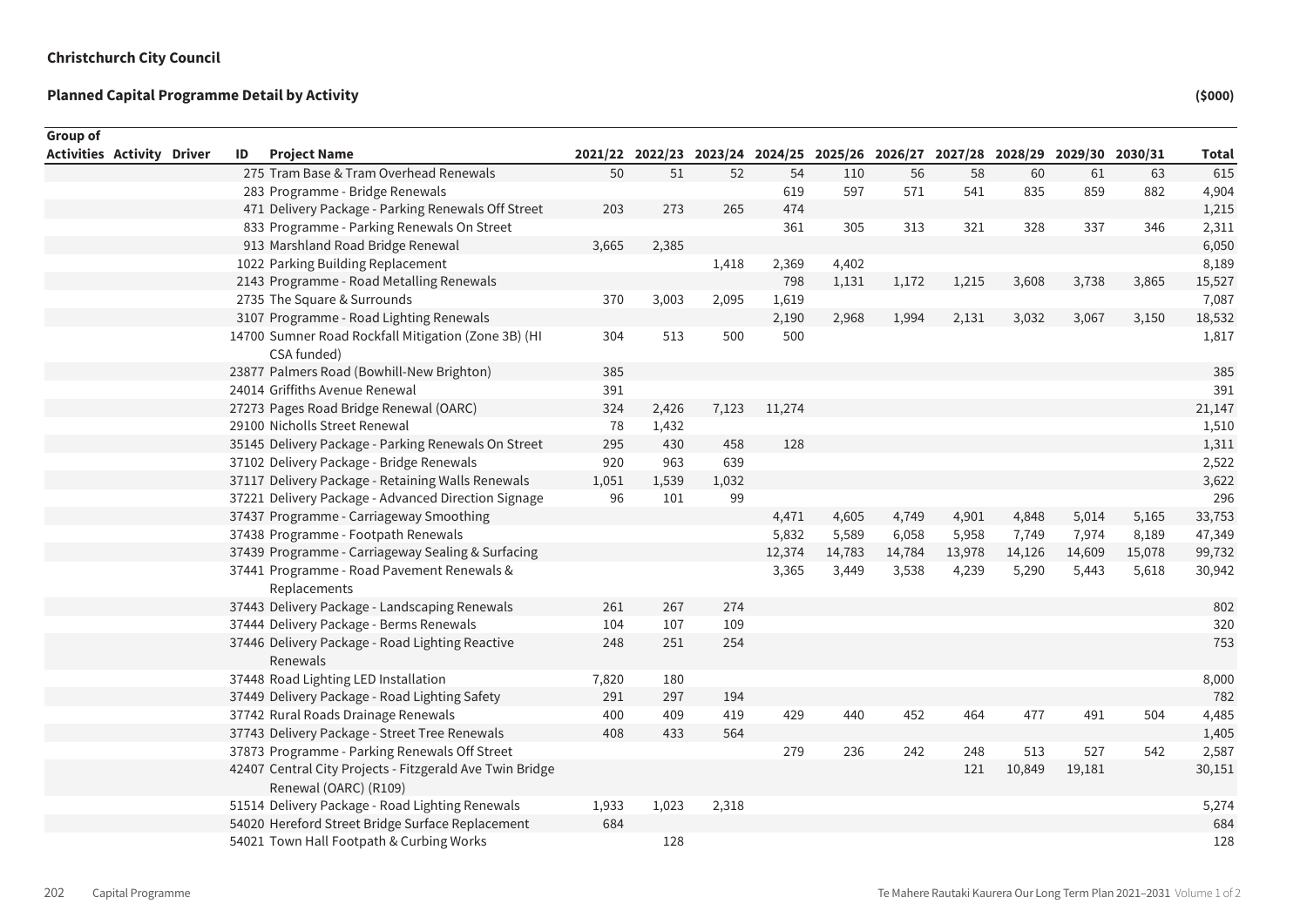| Group of                          |        |    |                                                                                                     |       |       |       |       |                                                                                 |       |       |       |       |       |              |
|-----------------------------------|--------|----|-----------------------------------------------------------------------------------------------------|-------|-------|-------|-------|---------------------------------------------------------------------------------|-------|-------|-------|-------|-------|--------------|
| <b>Activities Activity Driver</b> |        | ID | <b>Project Name</b>                                                                                 |       |       |       |       | 2021/22 2022/23 2023/24 2024/25 2025/26 2026/27 2027/28 2028/29 2029/30 2030/31 |       |       |       |       |       | <b>Total</b> |
|                                   |        |    | 54387 Delivery Package - Kerb & Channel Renewals -<br>Minor Works                                   | 277   | 3,532 | 3,196 | 3,221 | 1,101                                                                           |       |       |       |       |       | 11,327       |
|                                   |        |    | 56185 Warden Street Renewals (Hills to Chancellor)                                                  | 965   |       |       |       |                                                                                 |       |       |       |       |       | 965          |
|                                   |        |    | 56187 Petrie Street Renewals (North Avon to Randall)                                                | 428   | 563   |       |       |                                                                                 |       |       |       |       |       | 991          |
|                                   |        |    | 56188 Chrystal Street Renewals (North Avon to Randall)                                              | 428   | 563   |       |       |                                                                                 |       |       |       |       |       | 991          |
|                                   |        |    | 56189 Dudley Street Renewals (Slater to Stapletons)                                                 | 172   | 1,074 |       |       |                                                                                 |       |       |       |       |       | 1,246        |
|                                   |        |    | 56190 Stapletons Road Renewals (Warden to Shirley)                                                  | 179   | 745   |       |       |                                                                                 |       |       |       |       |       | 924          |
|                                   |        |    | 59738 Programme - Capital Regeneration Acceleration<br>Fund (CRAF)                                  | 1,096 | 6,522 | 6,582 | 6,629 | 5,503                                                                           |       |       |       |       |       | 26,332       |
|                                   |        |    | 59940 Programme - Street Renewals                                                                   | 300   | 4,092 | 4,190 | 4,295 | 4,402                                                                           | 3,952 | 4,059 | 4,173 | 4,294 | 4,409 | 38,166       |
|                                   |        |    | 60267 Bishopdale Village Mall Revitalisation - Safer<br>Pedestrian Access & Paving Renewals         |       |       |       |       |                                                                                 |       |       |       |       | 25    | 25           |
|                                   |        |    | 60268 Bishopdale Village Mall Revitalisation - Car<br>Parking Reconfiguration & Intersection Safety |       |       |       |       |                                                                                 |       |       |       |       | 25    | 25           |
|                                   |        |    | 60269 Käinga Ora Regeneration Projects                                                              |       |       |       |       |                                                                                 |       |       |       |       | 25    | 25           |
|                                   |        |    | 60271 Cashel Mall Upgrade                                                                           |       |       |       |       |                                                                                 |       |       |       |       | 25    | 25           |
|                                   |        |    | 61020 Linwood and Woolston Roading & Transport<br>Improvements (CRAF)                               | 1,814 |       |       |       |                                                                                 |       |       |       |       |       | 1,814        |
|                                   |        |    | 61030 New Brighton Roading & Transport Improvements<br>(CRAF)                                       | 1,814 | 42    |       |       |                                                                                 |       |       |       |       |       | 1,856        |
|                                   |        |    | 61031 Riccarton Roading & Transport Improvements<br>(CRAF)                                          | 1,814 | 42    |       |       |                                                                                 |       |       |       |       |       | 1,856        |
|                                   |        |    | 61036 Richmond Roading & Transport Improvements<br>(CRAF)                                           | 1,814 | 42    |       |       |                                                                                 |       |       |       |       |       | 1,856        |
|                                   |        |    | 61037 Spreydon, Sommerfield, Waltham & Beckenham<br>Roading & Transport Improvements (CRAF)         | 1,814 | 42    |       |       |                                                                                 |       |       |       |       |       | 1,856        |
|                                   |        |    | 62707 Kerb Renewal - Package 1 - Owles Terrace                                                      | 27    | 170   |       |       |                                                                                 |       |       |       |       |       | 197          |
|                                   |        |    | 62899 Kerb Renewal - Package 1 - Banks St (Templeton)                                               | 35    | 467   |       |       |                                                                                 |       |       |       |       |       | 502          |
|                                   |        |    | 62900 Kerb Renewal - Package 1 - Kissell St (Templeton)                                             | 47    | 275   |       |       |                                                                                 |       |       |       |       |       | 322          |
|                                   |        |    | 62901 Kerb Renewal - Package 2 - Roscoe Street                                                      | 62    | 400   |       |       |                                                                                 |       |       |       |       |       | 462          |
|                                   |        |    | 62902 Kerb Renewal - Package 2 - Hooker Ave                                                         | 50    |       |       |       |                                                                                 |       |       |       |       |       | 50           |
|                                   |        |    | 63566 Waterloo Road Kerb and Carriageway Renewal<br>(Brixton - Wilson)                              | 168   |       |       |       |                                                                                 |       |       |       |       |       | 168          |
|                                   | Growth |    |                                                                                                     |       |       |       |       |                                                                                 |       |       |       |       |       |              |
|                                   |        |    | 165 Subdivisions (Transport Infrastructure)                                                         | 1,617 | 911   | 1,298 | 540   | 388                                                                             | 398   | 409   | 358   | 368   | 378   | 6,665        |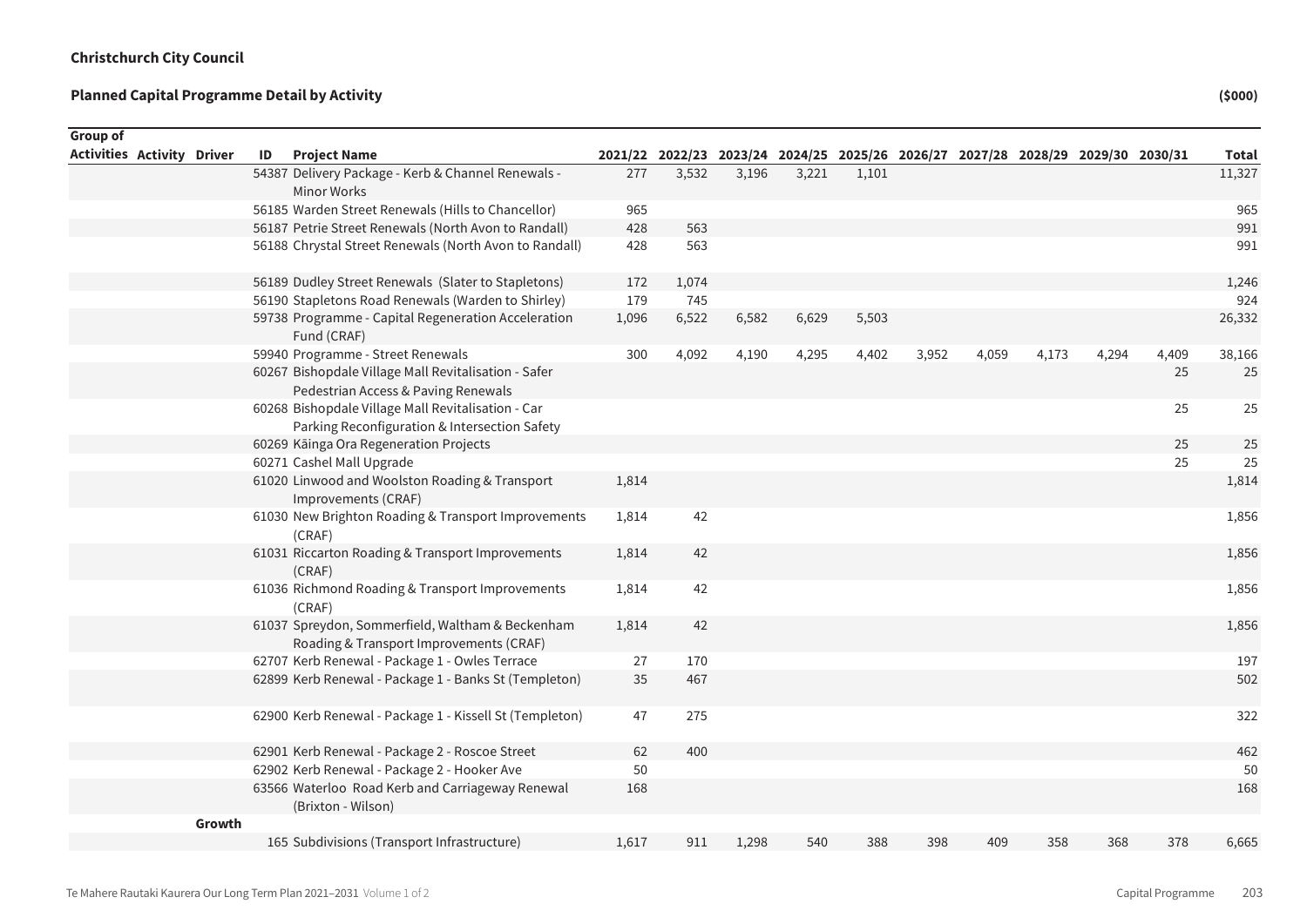| <b>Group of</b> |                                   |    |                                                                             |       |       |       |     |       |       |       |                                                                                 |       |       |              |
|-----------------|-----------------------------------|----|-----------------------------------------------------------------------------|-------|-------|-------|-----|-------|-------|-------|---------------------------------------------------------------------------------|-------|-------|--------------|
|                 | <b>Activities Activity Driver</b> | ID | <b>Project Name</b>                                                         |       |       |       |     |       |       |       | 2021/22 2022/23 2023/24 2024/25 2025/26 2026/27 2027/28 2028/29 2029/30 2030/31 |       |       | <b>Total</b> |
|                 |                                   |    | 232 Northern Arterial Extension including Cranford<br><b>Street Upgrade</b> | 1,400 | 2,264 | 3,626 |     |       |       |       |                                                                                 |       |       | 7,290        |
|                 |                                   |    | 235 Belfast & Marshland Intersection Improvement                            |       |       |       |     |       |       |       | 125                                                                             | 491   | 1,307 | 1,923        |
|                 |                                   |    | 915 Northcote Road Corridor Improvement                                     |       |       |       |     |       |       | 2,135 | 3,292                                                                           | 3,387 | 6,957 | 15,771       |
|                 |                                   |    | 924 Halswell Junction Road Extension                                        | 1,000 | 8,588 |       |     |       |       |       |                                                                                 |       |       | 9,588        |
|                 |                                   |    | 1341 Annex, Birmingham & Wrights Corridor<br>Improvement                    | 56    | 5,796 |       |     |       |       |       |                                                                                 |       |       | 5,852        |
|                 |                                   |    | 1344 Milns, Sparks & Sutherlands Intersection<br>Improvement                |       |       |       |     |       |       | 630   |                                                                                 |       |       | 630          |
|                 |                                   |    | 2025 Hawkins, Hills & Prestons Intersection<br>Improvement                  |       |       |       |     | 402   | 911   | 1,971 |                                                                                 |       |       | 3,284        |
|                 |                                   |    | 2034 Burwood & Mairehau Intersection Improvement                            | 96    | 109   | 981   |     |       |       |       |                                                                                 |       |       | 1,186        |
|                 |                                   |    | 3174 Roydvale, Wairakei & Wooldridge Intersection<br>Improvement            |       |       |       |     | 383   | 550   |       |                                                                                 |       |       | 933          |
|                 |                                   |    | 17044 McLeans Island & Pound Road Corridor<br>Improvement                   | 228   | 1,265 | 524   |     |       |       |       |                                                                                 |       |       | 2,017        |
|                 |                                   |    | 17051 Shands Road Improvements                                              |       | 199   | 1,157 | 221 |       |       |       |                                                                                 |       |       | 1,577        |
|                 |                                   |    | 17052 Sparks Road Improvements                                              | 100   | 153   | 796   |     |       |       |       |                                                                                 |       |       | 1,049        |
|                 |                                   |    | 17082 Main South to South-West Hornby New Link                              |       |       |       |     |       |       | 1,445 |                                                                                 |       |       | 1,445        |
|                 |                                   |    | 17088 Cranford Street Intersection Improvement                              | 2,080 | 767   | 4,714 | 805 | 2,972 |       |       |                                                                                 |       |       | 11,338       |
|                 |                                   |    | 17098 Durey, Memorial, Orchard & Orchard South<br>Intersection Improvement  |       |       |       |     |       |       |       |                                                                                 |       | 126   | 126          |
|                 |                                   |    | 41973 Programme - Northern Corridor Improvements                            |       | 534   | 547   | 561 | 575   | 590   |       |                                                                                 |       |       | 2,807        |
|                 |                                   |    | 42010 Mairehau Road Corridor Improvement (Burwood<br>to Marshland)          | 1,621 | 425   |       |     |       |       |       |                                                                                 |       |       | 2,046        |
|                 |                                   |    | 42013 Cranford Street New Signalised Intersection                           |       |       |       |     |       |       | 363   | 3,362                                                                           |       |       | 3,725        |
|                 |                                   |    | 42022 Quaifes Road Corridor Improvement                                     |       | 343   | 419   | 112 |       |       |       |                                                                                 |       |       | 874          |
|                 |                                   |    | 42027 Wigram & Hayton Intersection Improvement                              | 500   |       |       |     |       |       |       |                                                                                 |       |       | 500          |
|                 |                                   |    | 42030 Carrs Reserve New Link                                                |       |       |       |     |       |       |       |                                                                                 | 1,227 |       | 1,227        |
|                 |                                   |    | 60100 Prestons & Main North Road Intersection<br>Improvement                |       |       | 73    | 107 | 473   |       |       |                                                                                 |       |       | 653          |
|                 |                                   |    | 60104 Prestons & Grimseys Intersection Improvement                          |       |       | 26    | 725 | 550   |       |       |                                                                                 |       |       | 1,301        |
|                 |                                   |    | 60115 Radcliffe Road Corridor Improvement                                   | 50    | 77    |       |     | 2,443 |       |       |                                                                                 |       |       | 2,570        |
|                 |                                   |    | 60117 Gardiners Road Corridor Improvement                                   |       |       |       |     | 55    | 56    | 928   |                                                                                 |       |       | 1,039        |
|                 |                                   |    | 60266 Bishopdale Village Mall Revitalisation Property<br>Purchase           |       |       |       |     |       |       |       |                                                                                 |       | 25    | 25           |
|                 |                                   |    | 63365 Central City Active Travel Area                                       |       |       |       |     | 220   | 2,033 | 5,219 | 5,365                                                                           | 5,520 | 5,669 | 24,026       |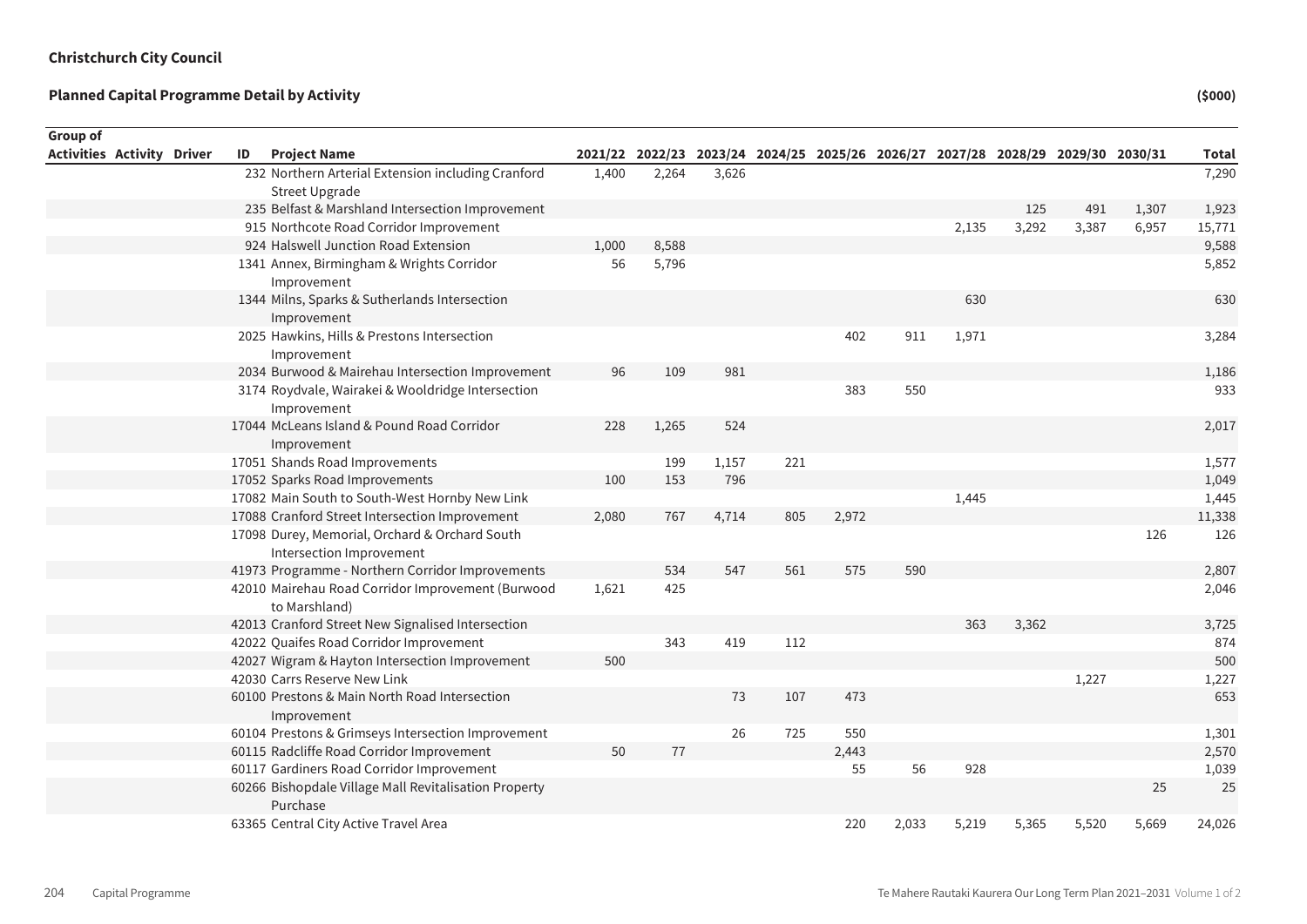| Group of                          |  |    |                                                                            |       |     |       |                                                                                 |       |       |       |       |       |       |              |
|-----------------------------------|--|----|----------------------------------------------------------------------------|-------|-----|-------|---------------------------------------------------------------------------------|-------|-------|-------|-------|-------|-------|--------------|
| <b>Activities Activity Driver</b> |  | ID | <b>Project Name</b>                                                        |       |     |       | 2021/22 2022/23 2023/24 2024/25 2025/26 2026/27 2027/28 2028/29 2029/30 2030/31 |       |       |       |       |       |       | <b>Total</b> |
|                                   |  |    | <b>Level of Service Improvement</b>                                        |       |     |       |                                                                                 |       |       |       |       |       |       |              |
|                                   |  |    | 179 Programme - Advanced Direction Signage<br>Renewals                     |       |     |       | 104                                                                             | 86    | 88    | 91    | 119   | 123   | 126   | 737          |
|                                   |  |    | 288 Programme - New Retaining Walls                                        |       |     |       | 297                                                                             | 230   | 236   | 242   | 298   | 307   | 315   | 1,925        |
|                                   |  |    | 916 Ferry & Moorhouse Corridor Improvements<br>(Aldwins to Fitzgerald)     |       |     |       |                                                                                 |       |       |       |       |       | 492   | 492          |
|                                   |  |    | 1030 City Lanes & Blocks Land Purchases                                    |       |     |       |                                                                                 |       |       |       |       |       | 25    | 25           |
|                                   |  |    | 1346 Cashmere, Hoon Hay & Worsleys Intersection<br>Improvements            | 978   | 22  |       |                                                                                 |       |       |       |       |       |       | 1,000        |
|                                   |  |    | 1969 Central City Projects - Wayfinding                                    | 31    | 615 | 862   |                                                                                 | 550   | 2,372 |       |       |       |       | 4,430        |
|                                   |  |    | 1975 Programme - Sydenham Masterplan                                       |       |     |       |                                                                                 |       |       |       |       |       | 25    | 25           |
|                                   |  |    | 2018 Programme - Transport Corridor Optimisation<br>Works                  |       |     |       | 670                                                                             | 700   | 730   | 762   | 775   | 797   | 819   | 5,253        |
|                                   |  |    | 2027 Hawkins & Radcliffe Intersection Improvement                          |       |     |       |                                                                                 |       |       |       | 119   | 245   | 1,720 | 2,084        |
|                                   |  |    | 17043 Main North Road Corridor Improvement                                 |       |     |       | 121                                                                             | 1,244 |       |       | 1,290 | 1,386 | 1,424 | 5,465        |
|                                   |  |    | 17862 Clyde, Riccarton & Wharenui Intersection<br>Improvements             |       |     |       |                                                                                 | 63    | 60    | 677   |       |       |       | 800          |
|                                   |  |    | 17877 Cranford & Main North Road Intersection<br>Improvements              |       |     |       |                                                                                 |       |       |       |       |       | 33    | 33           |
|                                   |  |    | 18324 Central City Projects - Victoria Street                              | 1,955 |     |       |                                                                                 |       |       |       |       |       |       | 1,955        |
|                                   |  |    | 18325 Central City Projects - Salisbury & Kilmore                          |       |     |       |                                                                                 | 165   | 226   | 765   | 4,418 | 9,672 | 8,819 | 24,065       |
|                                   |  |    | 18338 Central City Projects - Colombo Street (St Asaph<br>to Moorhouse)    |       |     |       | 579                                                                             | 1,780 | 1,217 | 1,250 | 1,285 |       |       | 6,111        |
|                                   |  |    | 18342 Central City Projects - High Street (Cashel to<br>Tuam)              | 242   | 409 | 1,982 | 1,503                                                                           |       |       |       |       |       |       | 4,136        |
|                                   |  |    | 18343 Central City Projects - High Street (Tuam to St<br>Asaph)            | 205   | 917 |       |                                                                                 |       |       |       |       |       |       | 1,122        |
|                                   |  |    | 18361 Central City Projects - Rolleston Avenue (Hereford<br>to Armagh)     |       |     |       | 477                                                                             | 1,466 | 1,504 | 1,545 |       |       |       | 4,992        |
|                                   |  |    | 18366 Central City Projects - Armagh Street (Montreal to<br>Park)          |       |     |       |                                                                                 |       |       |       |       | 32    | 312   | 344          |
|                                   |  |    | 18370 Central City Projects - Gloucester Street (Madras<br>to Manchester)  |       |     |       |                                                                                 | 46    | 1,003 | 242   | 708   | 1,700 |       | 3,699        |
|                                   |  |    | 18371 Central City Projects - Gloucester Street<br>(Manchester to Colombo) |       |     | 1,021 | 2,443                                                                           |       |       |       |       |       |       | 3,464        |
|                                   |  |    | 18372 Central City Projects - Gloucester Street (Oxford<br>to Montreal)    |       |     |       |                                                                                 | 110   | 318   | 2,811 |       |       |       | 3,239        |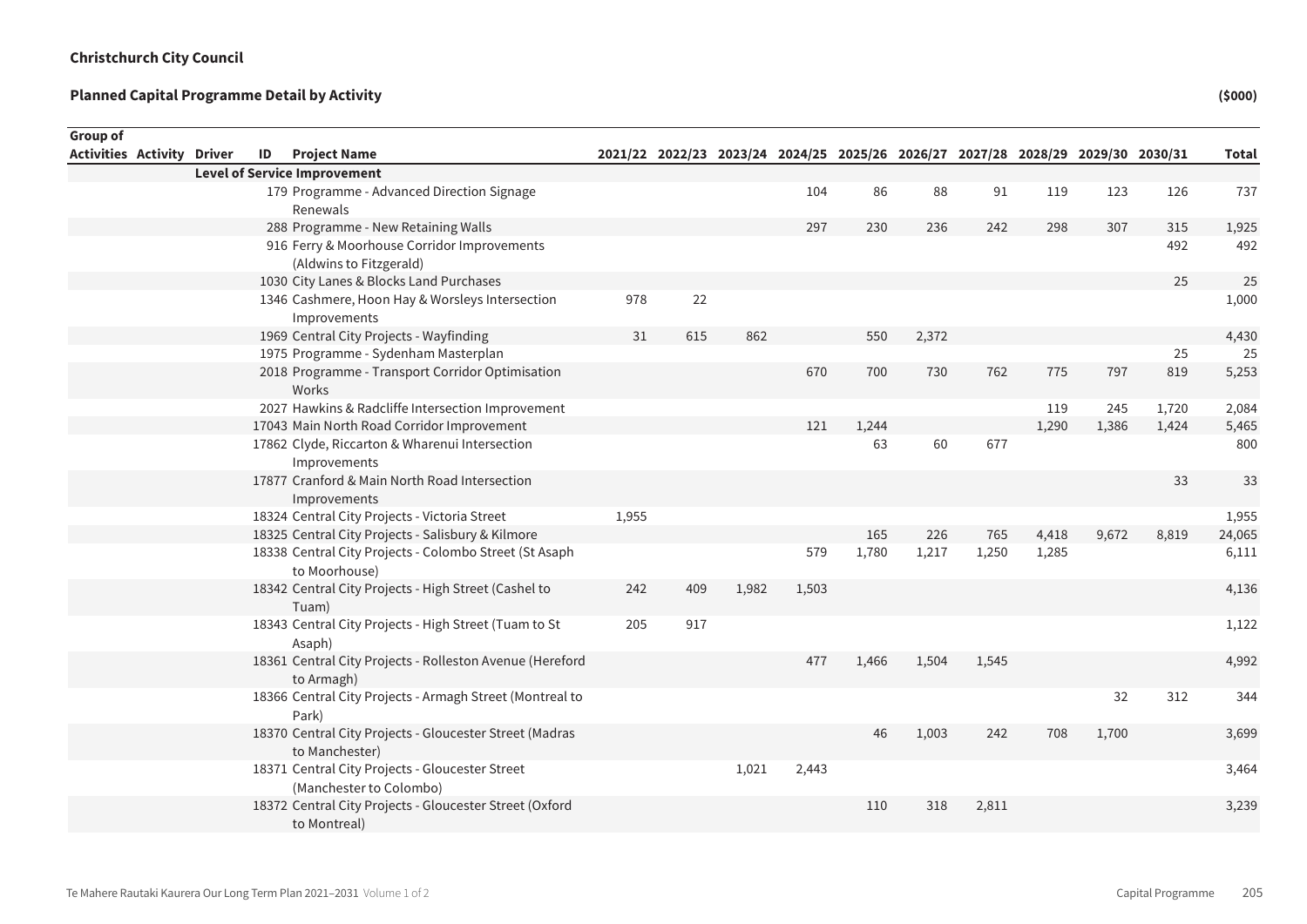| <b>Group of</b><br>Activities Activity Driver | ID | <b>Project Name</b>                                                                |       |     |     |       | 2021/22 2022/23 2023/24 2024/25 2025/26 2026/27 2027/28 2028/29 2029/30 2030/31 |       |       |       |       |       | <b>Total</b> |
|-----------------------------------------------|----|------------------------------------------------------------------------------------|-------|-----|-----|-------|---------------------------------------------------------------------------------|-------|-------|-------|-------|-------|--------------|
|                                               |    | 18374 Central City Projects - Cambridge Terrace<br>(Montreal to Rolleston)         |       |     |     |       |                                                                                 |       | 1,076 | 1,659 |       |       | 2,735        |
|                                               |    | 18375 Central City Projects - Chester Street (Durham to<br>Cranmer)                |       |     |     |       |                                                                                 |       |       |       | 552   |       | 552          |
|                                               |    | 18377 Central City Projects - Chester Street (Cranmer to<br>Park)                  |       |     |     |       |                                                                                 |       |       |       | 460   |       | 460          |
|                                               |    | 18378 Central City Projects - Lichfield Street (Madras to<br>Manchester)           |       | 486 | 663 | 2,209 |                                                                                 |       |       |       |       |       | 3,358        |
|                                               |    | 18384 Central City Projects - Montreal Street (Tuam to St<br>Asaph)                |       |     |     |       |                                                                                 |       | 603   | 2,542 |       |       | 3,145        |
|                                               |    | 18390 Central City Projects - Cashel Street (Cambridge<br>to Montreal)             |       |     |     | 142   | 291                                                                             | 1,043 |       |       |       |       | 1,476        |
|                                               |    | 18395 Central City Projects - Bealey Avenue                                        |       |     |     |       |                                                                                 |       |       |       | 378   | 6,299 | 6,677        |
|                                               |    | 18396 Central City Projects - Madras Street (Kilmore to<br>Lichfield)              |       |     |     |       | 220                                                                             | 226   | 1,160 | 5,131 | 1,246 |       | 7,983        |
|                                               |    | 18398 Central City Projects - Madras Street (Stages 1 - 3)                         |       |     |     |       |                                                                                 |       | 1,160 | 4,769 |       |       | 5,929        |
|                                               |    | 19137 Programme - Main Road Masterplan                                             |       |     |     |       |                                                                                 |       |       |       |       | 25    | 25           |
|                                               |    | 19845 Central City Projects - Oxford Terrace (Kilmore to<br>Madras)                |       |     |     |       |                                                                                 |       |       | 753   |       |       | 753          |
|                                               |    | 19847 Central City Projects - Hereford Street<br>(Manchester to Cambridge)         | 1,586 | 36  |     |       |                                                                                 |       |       |       |       |       | 1,622        |
|                                               |    | 24778 Central City Projects - St Asaph Street (Ferry to<br>Antigua)                |       |     | 555 |       | 517                                                                             |       |       |       |       |       | 1,072        |
|                                               |    | 26620 Ferry Road Masterplan (WL1)                                                  | 1,303 |     |     |       |                                                                                 |       |       |       |       |       | 1,303        |
|                                               |    | 26622 Selwyn Street Masterplan (S1)                                                |       | 708 |     |       |                                                                                 |       |       |       |       |       | 708          |
|                                               |    | 26623 Edgeware Village Masterplan (A1)                                             | 52    |     |     |       |                                                                                 | 565   | 1,589 |       |       |       | 2,206        |
|                                               |    | 34094 Linwood Village Streetscape Enhancements (S1)                                | 1,420 | 61  |     |       |                                                                                 |       |       |       |       |       | 1,481        |
|                                               |    | 34237 Redcliffs Village Streetscape Enhancements (M2)                              |       |     |     |       |                                                                                 |       |       |       |       | 25    | 25           |
|                                               |    | 34238 Moncks Bay Parking & Bus Stop Enhancements<br>(M7)                           | 327   | 73  |     |       |                                                                                 |       |       |       |       |       | 400          |
|                                               |    | 34266 Sumner Shared Space & Viewing Platform<br>(Burgess Street) (P1.3.1 & P1.3.2) |       |     |     |       |                                                                                 |       |       |       |       | 25    | 25           |
|                                               |    | 34774 Heathcote & Oak Streetscape Improvements<br>(WL2)                            |       |     |     |       |                                                                                 |       |       |       |       | 25    | 25           |
|                                               |    | 34784 Ferry Road & Humphreys Drive Crossings<br>Masterplan                         | 188   |     |     |       |                                                                                 |       |       |       |       |       | 188          |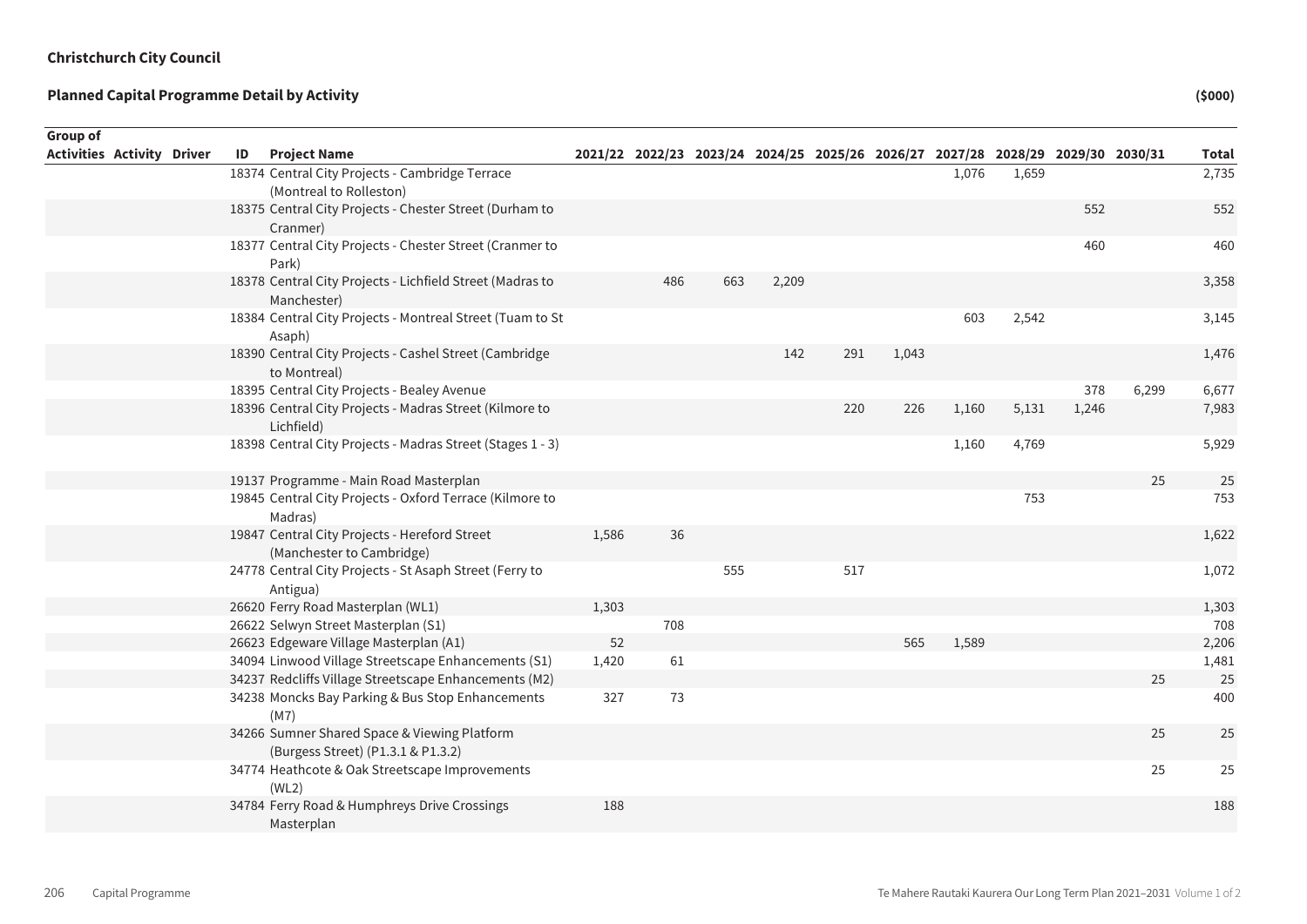Sum of Rounded

| Group of                          |    |                                                                                         |       |       |       |       |       |                                                                                 |       |       |       |       |              |
|-----------------------------------|----|-----------------------------------------------------------------------------------------|-------|-------|-------|-------|-------|---------------------------------------------------------------------------------|-------|-------|-------|-------|--------------|
| <b>Activities Activity Driver</b> | ID | <b>Project Name</b>                                                                     |       |       |       |       |       | 2021/22 2022/23 2023/24 2024/25 2025/26 2026/27 2027/28 2028/29 2029/30 2030/31 |       |       |       |       | <b>Total</b> |
|                                   |    | 37147 McCormacks Bay Streetscape Improvements<br>(Main Road) (M6)                       |       |       |       |       |       |                                                                                 |       |       |       | 25    | 25           |
|                                   |    | 37454 Delivery Package - New Retaining Walls                                            | 468   | 1,535 | 524   |       |       |                                                                                 |       |       |       |       | 2,527        |
|                                   |    | 37858 Ferry Road & Estuary Edge Intersection<br>Improvements (FM3) (Coastal Pathway)    | 769   |       |       |       |       |                                                                                 |       |       |       |       | 769          |
|                                   |    | 39121 The Esplanade Streetscape Enhancements<br>(Sumner) (P1.2.1)                       |       |       |       |       |       |                                                                                 |       |       |       | 25    | 25           |
|                                   |    | 39122 Marriner Streetscape Enhancements (Sumner)<br>(P1.4.1)                            |       |       |       |       |       |                                                                                 |       |       |       | 25    | 25           |
|                                   |    | 39123 The Esplanade Open Space Enhancements &<br>Viewing Platform (Sumner) (P1.2.3)     |       |       |       |       |       |                                                                                 |       |       |       | 25    | 25           |
|                                   |    | 41686 Moorhouse & Stewart Intersection Improvements                                     |       | 82    | 157   | 4,048 |       |                                                                                 |       |       |       |       | 4,287        |
|                                   |    | 45165 New Brighton Public Realm Improvements                                            | 2,600 |       |       |       | 1,268 | 4,320                                                                           | 6,712 | 987   |       |       | 15,887       |
|                                   |    | 45693 Central City Projects - Tuam Street Completion                                    |       | 1,023 |       |       |       |                                                                                 |       |       |       |       | 1,023        |
|                                   |    | 45694 Central City Projects - Lichfield Street Completion                               |       | 277   | 764   |       |       |                                                                                 |       |       |       |       | 1,041        |
|                                   |    | 53733 Heathcote Street Pocket Park & Pedestrian<br>Development                          |       |       |       |       |       |                                                                                 |       |       |       | 25    | 25           |
|                                   |    | 53734 Ferrymead Towpath Connection (FM5)                                                |       |       |       |       |       |                                                                                 |       |       |       | 25    | 25           |
|                                   |    | 60233 Memorial Avenue Corridor Improvement (Clyde to<br>Greers)                         |       |       |       |       |       |                                                                                 |       |       |       | 252   | 252          |
|                                   |    | 60240 Central City Projects - Cathedral Square &<br>Colombo (Hereford to Armagh Street) |       |       |       | 859   | 3,302 | 3,388                                                                           |       | 3,576 | 1,840 | 4,409 | 17,374       |
|                                   |    | 60275 Programme - Intersection Upgrade (Brougham &<br>Moorhouse Area)                   |       |       | 210   | 215   | 440   | 3,049                                                                           |       |       |       |       | 3,914        |
|                                   |    | 60277 Programme - Active Transport Improvement<br>(Brougham & Moorhouse Area)           |       |       |       |       |       |                                                                                 |       |       |       | 252   | 252          |
|                                   |    | 60280 Residential Improvements (Brougham &<br>Moorhouse Area)                           |       |       |       | 107   | 110   |                                                                                 |       |       | 123   |       | 340          |
|                                   |    | 60281 Commercial Improvements (Brougham &<br>Moorhouse Area)                            |       |       | 210   | 215   |       |                                                                                 |       | 238   |       | 252   | 915          |
|                                   |    | 60358 Programme - Corridor Optimisation                                                 |       |       |       |       |       |                                                                                 |       | 1,192 | 1,227 |       | 2,419        |
|                                   |    | 60377 Active Transport Level of Service Enhancements                                    | 150   | 153   | 314   | 1,074 | 1,101 | 1,129                                                                           | 1,160 | 1,192 | 1,227 | 6,299 | 13,799       |
|                                   |    | 60379 Antigua Street Pedestrian Link To Health Precinct                                 |       |       |       |       | 165   |                                                                                 |       |       |       |       | 165          |
|                                   |    | 60387 Diamond Harbour Village Improvements                                              |       |       |       |       | 36    | 113                                                                             | 464   |       |       |       | 613          |
|                                   |    | 60421 Pound & Ryan Road Corridor Improvements                                           |       | 485   | 1,381 | 805   | 825   | 1,694                                                                           |       | 1,192 | 1,472 |       | 7,854        |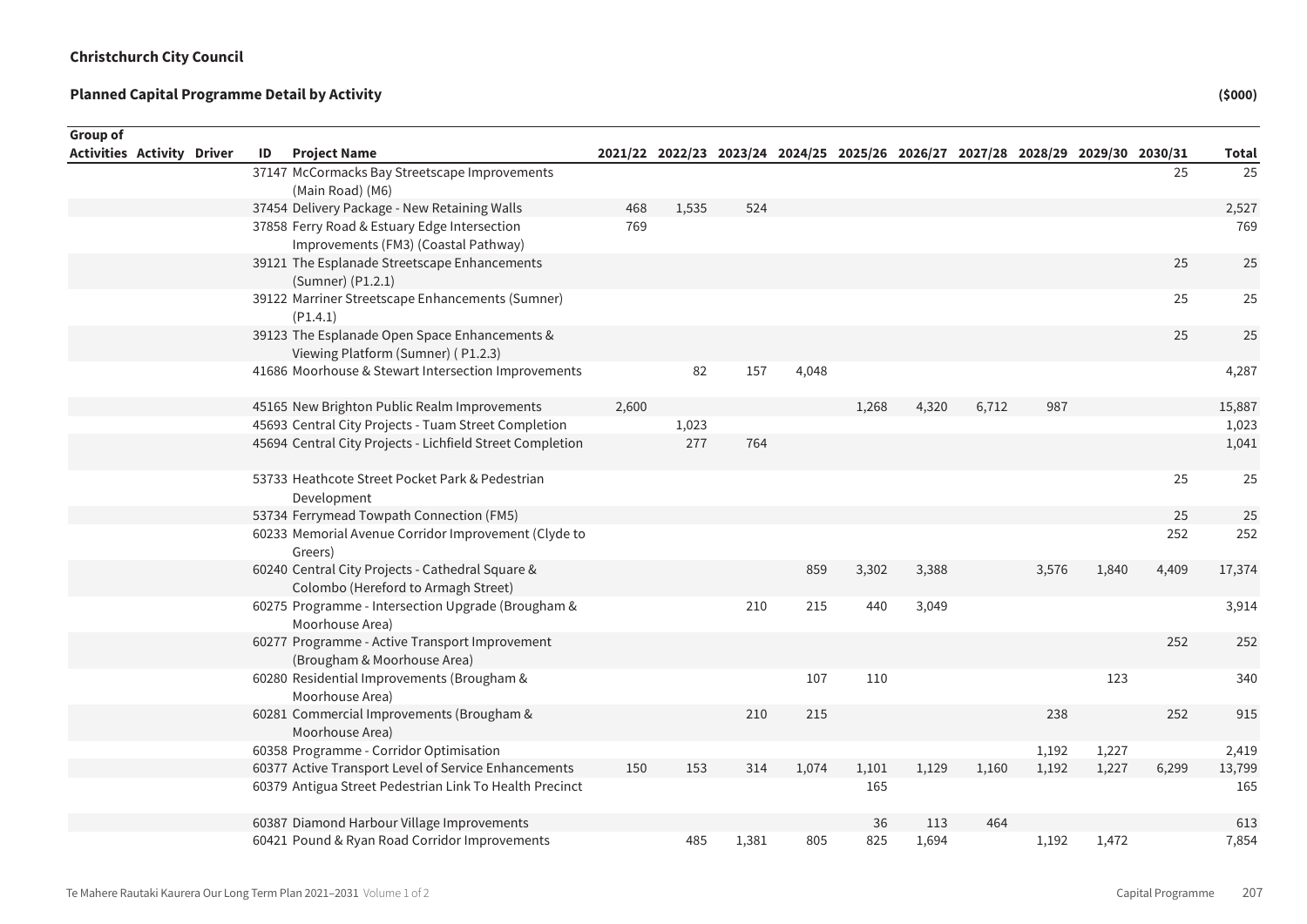Sum of Rounded

| <b>Group of</b>                   |                              |    |                                                                                                 |     |     |       |                                                                                 |       |       |     |     |       |     |              |
|-----------------------------------|------------------------------|----|-------------------------------------------------------------------------------------------------|-----|-----|-------|---------------------------------------------------------------------------------|-------|-------|-----|-----|-------|-----|--------------|
| <b>Activities Activity Driver</b> |                              | ID | <b>Project Name</b>                                                                             |     |     |       | 2021/22 2022/23 2023/24 2024/25 2025/26 2026/27 2027/28 2028/29 2029/30 2030/31 |       |       |     |     |       |     | <b>Total</b> |
|                                   |                              |    | 63360 A2 Marine Parade and A4 Oram Ave open space                                               |     |     |       |                                                                                 |       | 565   | 580 |     |       |     | 1,145        |
|                                   |                              |    | link                                                                                            |     |     |       |                                                                                 |       |       |     |     |       |     |              |
|                                   | <b>New Service</b>           |    |                                                                                                 |     |     |       |                                                                                 |       |       |     |     |       |     |              |
|                                   |                              |    | 45318 High Street Tram Extension                                                                | 600 | 512 | 495   |                                                                                 |       |       |     |     |       |     | 1,607        |
|                                   |                              |    | 52118 London Street Paving - Lytellton (M4)<br>57717 Oxford Terrace Bollards at Hereford Street | 21  |     |       |                                                                                 |       |       |     |     |       |     | 21           |
|                                   |                              |    |                                                                                                 | 254 |     | 105   |                                                                                 |       |       |     |     |       |     | 254<br>910   |
|                                   |                              |    | 60116 Northwood, Johns & Groynes New Link Road<br>Improvement                                   |     |     |       | 805                                                                             |       |       |     |     |       |     |              |
|                                   |                              |    | 60253 Canterbury Multi-Use Arena Support Package                                                |     |     | 210   | 5,154                                                                           |       |       |     |     |       |     | 5,364        |
|                                   |                              |    | 60272 Cathedral Square Improvements - Northern Side                                             |     |     |       |                                                                                 |       |       |     | 119 | 6,011 |     | 6,130        |
|                                   |                              |    | 60273 Cathedral Square Improvements - Worcester<br>Boulevard East & West                        |     |     |       |                                                                                 |       |       |     | 447 | 552   | 850 | 1,849        |
|                                   | <b>Transport Environment</b> |    |                                                                                                 |     |     |       |                                                                                 |       |       |     |     |       |     |              |
|                                   | <b>Asset Renewal</b>         |    |                                                                                                 |     |     |       |                                                                                 |       |       |     |     |       |     |              |
|                                   |                              |    | 211 Delivery Package - Off Road Cycleway Surfacing                                              | 243 | 156 | 155   |                                                                                 |       |       |     |     |       |     | 554          |
|                                   |                              |    | 19037 Delivery Package - Intelligent Transport System<br>Renewals                               | 42  | 43  | 44    |                                                                                 |       |       |     |     |       |     | 129          |
|                                   |                              |    | 37226 Delivery Package - Bus Asset Renewals                                                     | 384 | 598 | 507   | 322                                                                             |       |       |     |     |       |     | 1,811        |
|                                   |                              |    | 37433 Programme - Off Road Cycleway Surfacing                                                   |     |     |       | 167                                                                             | 149   | 165   | 182 | 179 | 184   | 189 | 1,215        |
|                                   |                              |    | Renewals                                                                                        |     |     |       |                                                                                 |       |       |     |     |       |     |              |
|                                   |                              |    | 37883 Programme - Intelligent Transport System<br>Renewals                                      |     |     |       | 45                                                                              | 46    | 47    | 48  |     |       |     | 186          |
|                                   |                              |    | 41656 Programme - Public Transport Assets Renewals                                              | 550 |     |       | 416                                                                             | 428   | 440   | 453 | 525 | 540   | 554 | 3,906        |
|                                   |                              |    | 45298 Programme - Public Transport Stops, Shelters &<br>Seatings Installation (Category 1)      |     |     |       | 709                                                                             | 726   | 745   | 765 | 787 | 810   | 869 | 5,411        |
|                                   | Growth                       |    |                                                                                                 |     |     |       |                                                                                 |       |       |     |     |       |     |              |
|                                   |                              |    | 917 Lincoln Road Passenger Transport Improvements<br>(Between Curletts & Wrights)               | 625 | 787 | 3,256 | 5,221                                                                           |       |       |     |     |       |     | 9,889        |
|                                   |                              |    | 12692 Belfast Park Cycle & Pedestrian Rail Crossing                                             |     | 144 | 105   | 771                                                                             | 3,302 |       |     |     |       |     | 4,322        |
|                                   |                              |    | 17057 Cycle Connections - Rapanui - Shag Rock                                                   |     |     |       | 236                                                                             | 220   | 37    | 210 |     |       | 527 | 1,230        |
|                                   |                              |    | 17058 Cycle Connections - Northern Line                                                         |     |     |       | 94                                                                              | 36    | 279   |     |     |       | 139 | 548          |
|                                   |                              |    | 17059 Cycle Connections - Little River Link                                                     |     |     |       | 118                                                                             | 666   | 186   | 740 |     | 783   |     | 2,493        |
|                                   |                              |    | 17060 Cycle Connections - Uni-Cycle                                                             |     | 236 | 138   | 142                                                                             | 254   |       |     |     |       | 139 | 909          |
|                                   |                              |    | 17214 Local Cycleway - Northern Arterial Link Cranford                                          | 189 | 209 | 695   | 119                                                                             |       |       |     |     |       |     | 1,212        |
|                                   |                              |    | to Rutland Reserve                                                                              |     |     |       |                                                                                 |       |       |     |     |       |     |              |
|                                   |                              |    | 63366 Lincoln Road PT Priority - Whiteleigh to Wrights                                          |     |     |       | 107                                                                             | 440   | 1,468 |     |     |       |     | 2,015        |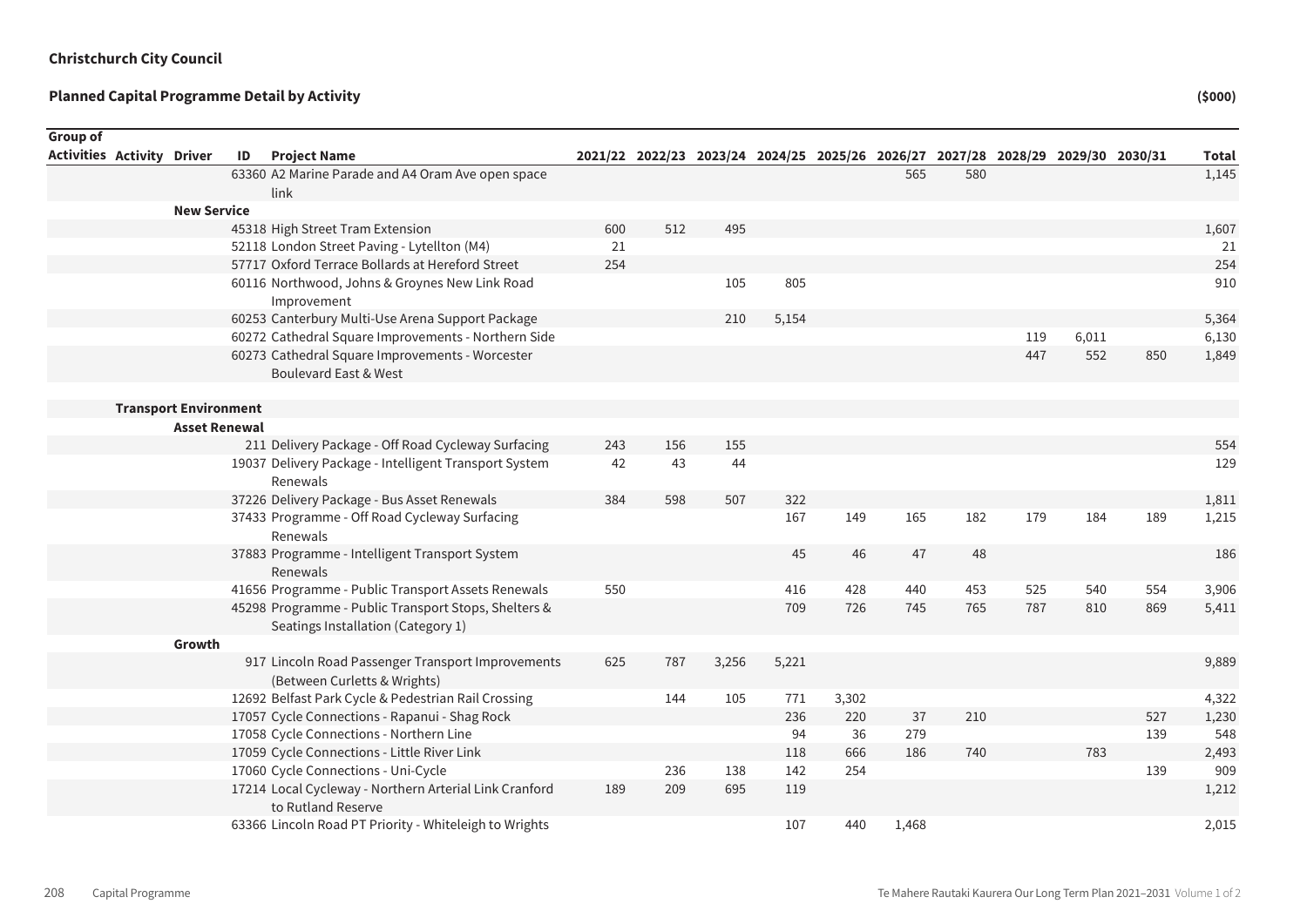Sum of Rounded

| Group of                          |  |    |                                                                                                                     |       |       |       |       |       |       |  |                                                                                 |              |
|-----------------------------------|--|----|---------------------------------------------------------------------------------------------------------------------|-------|-------|-------|-------|-------|-------|--|---------------------------------------------------------------------------------|--------------|
| <b>Activities Activity Driver</b> |  | ID | <b>Project Name</b>                                                                                                 |       |       |       |       |       |       |  | 2021/22 2022/23 2023/24 2024/25 2025/26 2026/27 2027/28 2028/29 2029/30 2030/31 | <b>Total</b> |
|                                   |  |    | <b>Level of Service Improvement</b>                                                                                 |       |       |       |       |       |       |  |                                                                                 |              |
|                                   |  |    | 914 Core Public Transport Corridor & Facilities - South<br>(Colombo St)                                             |       |       | 132   | 248   | 1,399 | 1,129 |  |                                                                                 | 2,908        |
|                                   |  |    | 1980 Programme - Major Cycleway - Rapanui - Shag<br>Rock                                                            |       |       | 1,000 |       |       |       |  |                                                                                 | 1,000        |
|                                   |  |    | 1983 Programme - Major Cycleway - South Express                                                                     |       |       | 2,000 |       |       |       |  |                                                                                 | 2,000        |
|                                   |  |    | 1986 Programme - Major Cycleway - Northern Line<br>Cycleway                                                         |       |       | 1,500 |       |       |       |  |                                                                                 | 1,500        |
|                                   |  |    | 1987 Programme - Major Cycleway - Heathcote<br>Expressway                                                           |       |       | 3,000 |       |       |       |  |                                                                                 | 3,000        |
|                                   |  |    | 1993 Programme - Major Cycleway - Nor'West Arc                                                                      |       |       | 2,000 |       |       |       |  |                                                                                 | 2,000        |
|                                   |  |    | 2274 Core Public Transport Route & Facilities - North<br>(Papanui & Belfast)                                        | 90    |       |       |       |       |       |  |                                                                                 | 90           |
|                                   |  |    | 2428 Programme - Coastal Pathway                                                                                    | 1,500 |       |       |       |       |       |  |                                                                                 | 1,500        |
|                                   |  |    | 9146 Coastal Pathway                                                                                                | 489   |       |       |       |       |       |  |                                                                                 | 489          |
|                                   |  |    | 18336 Central City Projects - Colombo Street (Bealey to<br>Kilmore)                                                 | 491   |       |       |       |       |       |  |                                                                                 | 491          |
|                                   |  |    | 18341 Central City Projects - Ferry Road (St Asaph to<br>Fitzgerald)                                                |       | 135   | 948   | 1,763 | 1,761 |       |  |                                                                                 | 4,607        |
|                                   |  |    | 23080 Major Cycleway - Rapanui - Shag Rock Route<br>(Section 3) Dyers to Ferry Road Bridge                          | 1,000 | 3,217 | 1,734 |       |       |       |  |                                                                                 | 5,951        |
|                                   |  |    | 23094 Major Cycleway - Little River Link Route (Section<br>1) Moorhouse Avenue to Edinburgh Street                  |       |       |       | 185   |       |       |  |                                                                                 | 185          |
|                                   |  |    | 23097 Major Cycleway - Northern Line Route (Section 2a)<br>Tuckers to Sturrocks Including Crossings                 | 161   | 1,107 | 1,331 |       |       |       |  |                                                                                 | 2,599        |
|                                   |  |    | 23098 Major Cycleway - Northern Line Route (Section 1)<br>Blenheim to Kilmarnock and Harewood Crossing<br>& Restell | 2,120 | 711   |       |       |       |       |  |                                                                                 | 2,831        |
|                                   |  |    | 23100 Major Cycleway - Heathcote Expressway Route<br>(Section 2) Tannery to Martindales                             | 1,200 | 3,233 | 2,086 |       |       |       |  |                                                                                 | 6,519        |
|                                   |  |    | 23101 Major Cycleway - Nor'West Arc Route (Section 3)<br>University to Harewood                                     | 1,000 | 4,092 | 5,188 |       |       |       |  |                                                                                 | 10,280       |
|                                   |  |    | 23102 Major Cycleway - Nor'West Arc Route (Section 1a)<br>Cashmere to Sparks                                        | 30    |       |       |       |       |       |  |                                                                                 | 30           |
|                                   |  |    | 23103 Major Cycleway - Nor'West Arc Route (Section 2)<br>Annex & Wigram Road to University                          | 4,000 | 2,747 |       |       |       |       |  |                                                                                 | 6,747        |
|                                   |  |    | 26601 Major Cycleway - Ōtākaro-Avon Route (Section 1)<br>Fitzgerald to Swanns Road Bridge (OARC)                    | 50    | 51    | 105   | 5,261 | 2,311 |       |  |                                                                                 | 7,778        |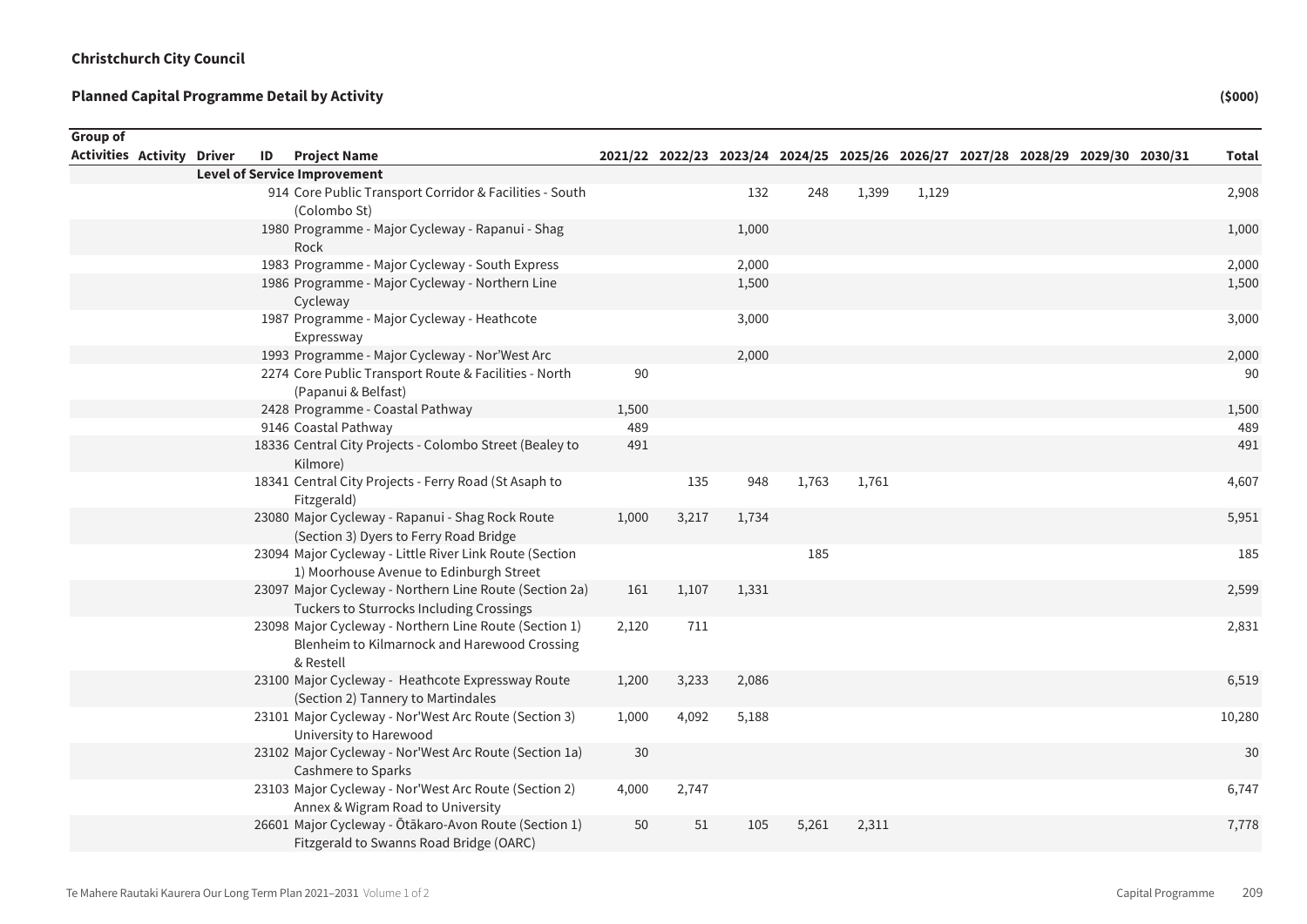| <b>Group of</b>                   |    |                                                                                                          |       |       |       |       |                                                                                 |        |        |     |     |     |              |
|-----------------------------------|----|----------------------------------------------------------------------------------------------------------|-------|-------|-------|-------|---------------------------------------------------------------------------------|--------|--------|-----|-----|-----|--------------|
| <b>Activities Activity Driver</b> | ID | <b>Project Name</b>                                                                                      |       |       |       |       | 2021/22 2022/23 2023/24 2024/25 2025/26 2026/27 2027/28 2028/29 2029/30 2030/31 |        |        |     |     |     | <b>Total</b> |
|                                   |    | 26602 Major Cycleway - Ōtākaro-Avon Route (Section 2)<br>Swanns Road Bridge to Anzac Drive Bridge (OARC) |       |       |       | 2,147 | 2,201                                                                           | 6,775  |        |     |     |     | 11,123       |
|                                   |    | 26603 Major Cycleway - Ōtākaro-Avon Route (Section 3)<br>Anzac Drive Bridge to New Brighton (OARC)       |       |       |       | 2,147 | 1,431                                                                           | 7,566  |        |     |     |     | 11,144       |
|                                   |    | 26604 Major Cycleway - Ōpāwaho River Route (Section<br>1) Princess Margaret Hospital to Corson Avenue    |       |       |       | 215   | 1,101                                                                           | 1,129  | 9,056  |     |     |     | 11,501       |
|                                   |    | 26605 Major Cycleway - Ōpāwaho River Route (Section<br>3) Waltham to Ferrymead Bridge                    | 50    | 51    | 105   | 2,523 | 6,383                                                                           | 10,897 | 17,841 |     |     |     | 37,850       |
|                                   |    | 26606 Major Cycleway - Ōpāwaho River Route (Section<br>2) Corson to Waltham                              |       |       |       | 215   | 1,101                                                                           | 1,129  | 3,657  |     |     |     | 6,102        |
|                                   |    | 26607 Major Cycleway - Southern Lights Route (Section<br>1) Strickland to Tennyson                       |       |       |       | 43    | 1,211                                                                           | 2,695  |        |     |     |     | 3,949        |
|                                   |    | 26608 Major Cycleway - South Express Route (Section 1)<br>Hei Hei to Jones                               | 500   | 2,264 | 4,013 |       |                                                                                 |        |        |     |     |     | 6,777        |
|                                   |    | 26610 Major Cycleway - South Express Route (Section 3)<br>Curletts to Old Blenheim                       | 3,328 | 78    |       |       |                                                                                 |        |        |     |     |     | 3,406        |
|                                   |    | 26611 Major Cycleway - Wheels to Wings Route (Section<br>1) Harewood to Greers                           |       |       |       | 1,288 | 2,412                                                                           | 2,475  |        |     |     |     | 6,175        |
|                                   |    | 26612 Major Cycleway - Wheels to Wings Route (Section<br>2) Greers to Wooldridge                         | 1,200 | 1,023 | 1,048 | 3,311 | 3,394                                                                           |        |        |     |     |     | 9,976        |
|                                   |    | 26613 Major Cycleway - Wheels to Wings Route (Section<br>3) Wooldridge to Johns Road Underpass           |       | 54    |       |       | 660                                                                             | 1,129  | 3,174  |     |     |     | 5,017        |
|                                   |    | 32017 The Palms Public Transport Facilities                                                              | 470   | 364   |       |       |                                                                                 |        |        |     |     |     | 834          |
|                                   |    | 36704 Core Public Transport Route & Facilities -<br>Northwest Orbiter                                    | 250   |       |       |       |                                                                                 |        |        |     |     |     | 250          |
|                                   |    | 37430 Delivery Package - Public Transport Bus Priority<br>Electronic Installations                       | 738   | 17    |       |       |                                                                                 |        |        |     |     |     | 755          |
|                                   |    | 38572 Core Public Transport Route & Facilities - South-<br>West Lincoln Road (Phase 1)                   | 298   | 1,637 | 2,095 |       |                                                                                 |        |        |     |     |     | 4,030        |
|                                   |    | 41844 Cycle Connections - Heathcote Expressway                                                           |       |       |       |       |                                                                                 |        | 38     | 393 | 742 | 166 | 1,339        |
|                                   |    | 41845 Cycle Connections - Quarryman's Trail                                                              |       |       |       |       |                                                                                 | 124    | 159    |     |     |     | 283          |
|                                   |    | 41847 Cycle Connections - Nor'West Arc                                                                   |       |       |       | 1,460 |                                                                                 |        |        |     |     |     | 1,460        |
|                                   |    | 41849 Cycle Connections - South Express                                                                  |       |       |       |       |                                                                                 | 124    | 446    |     |     |     | 570          |
|                                   |    | 41850 Cycle Connections - Southern Lights                                                                |       |       |       |       |                                                                                 |        |        |     | 270 |     | 270          |
|                                   |    | 41851 Cycle Connections - Ōpāwaho River Route                                                            |       |       |       |       |                                                                                 |        |        |     | 135 | 554 | 689          |
|                                   |    | 41852 Cycle Connections - Otākaro-Avon Route                                                             |       |       |       |       |                                                                                 | 112    | 1,021  |     |     |     | 1,133        |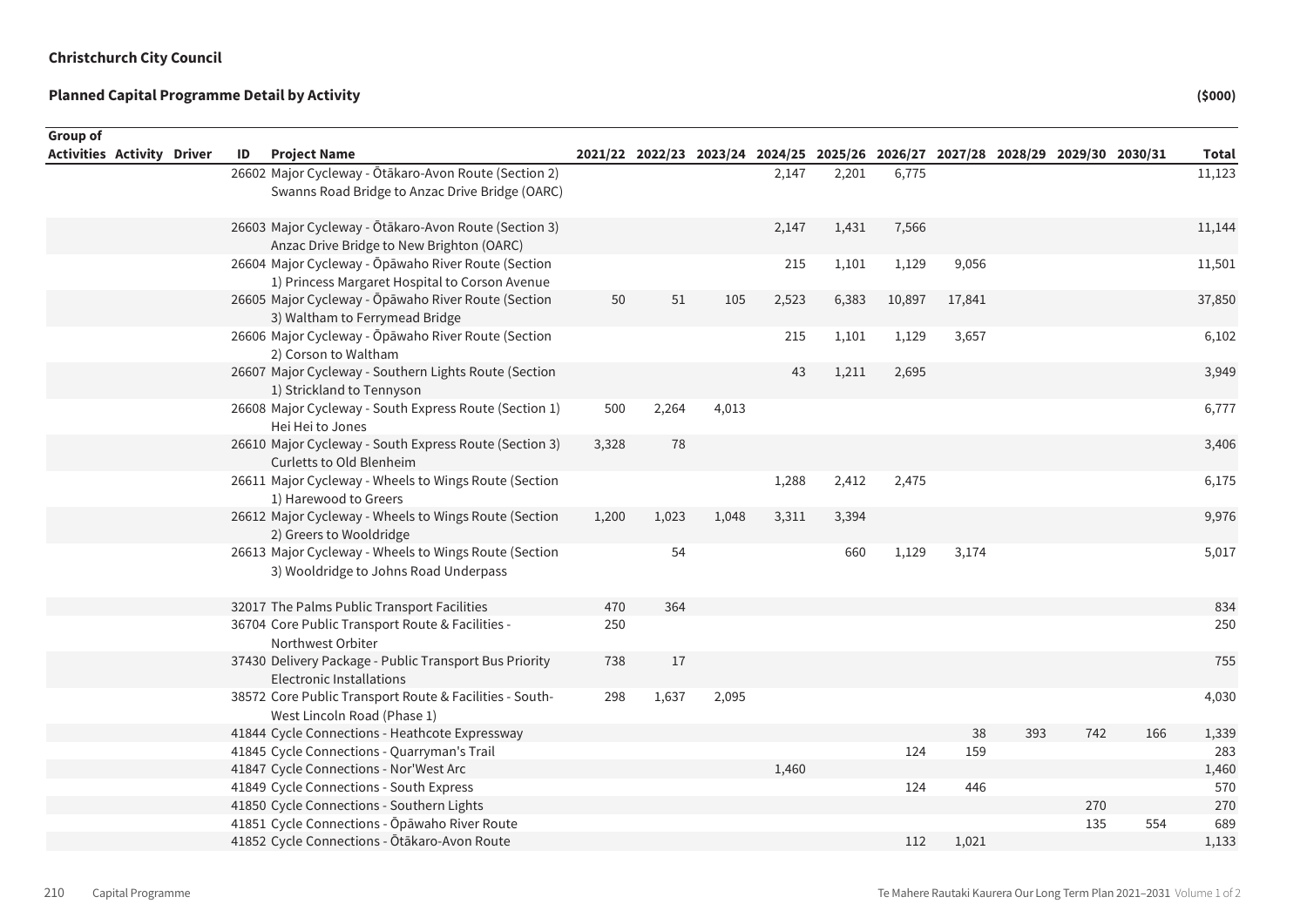| Group of                          |    |                                                                                                |       |       |       |                                                                                 |     |                |       |     |     |       |              |
|-----------------------------------|----|------------------------------------------------------------------------------------------------|-------|-------|-------|---------------------------------------------------------------------------------|-----|----------------|-------|-----|-----|-------|--------------|
| <b>Activities Activity Driver</b> | ID | <b>Project Name</b>                                                                            |       |       |       | 2021/22 2022/23 2023/24 2024/25 2025/26 2026/27 2027/28 2028/29 2029/30 2030/31 |     |                |       |     |     |       | <b>Total</b> |
|                                   |    | 41853 Cycle Connections - Wheels to Wings                                                      |       |       |       |                                                                                 |     |                |       | 92  | 88  |       | 180          |
|                                   |    | 44693 Cycle Connections - Central City                                                         |       |       |       |                                                                                 | 242 | 373            |       |     |     |       | 615          |
|                                   |    | 44695 Local Cycle Network - Inner Western Arc                                                  |       |       |       |                                                                                 | 55  | 62             | 580   |     |     |       | 697          |
|                                   |    | 44696 Local Cycle Network - North West Outer Orbital                                           |       |       |       |                                                                                 |     |                |       |     | 256 | 2,404 | 2,660        |
|                                   |    | 44697 Local Cycle Network - South West Outer Orbital                                           |       |       |       |                                                                                 |     |                |       |     |     | 208   | 208          |
|                                   |    | 44698 Local Cycle Network - Burnside to Villa                                                  |       |       |       |                                                                                 |     |                |       | 5   | 67  | 573   | 645          |
|                                   |    | 44699 Local Cycle Network - The Palms to Heathcote                                             |       |       |       |                                                                                 | 55  | 62             | 529   |     |     |       | 646          |
|                                   |    | Express                                                                                        |       |       |       |                                                                                 |     |                |       |     |     |       |              |
|                                   |    | 44700 Local Cycle Network - Eastern Outer Orbital                                              |       |       |       |                                                                                 |     |                |       |     |     | 557   | 557          |
|                                   |    | 44701 Local Cycle Network - Northern Mid Orbital                                               |       |       |       |                                                                                 | 55  | 93             | 676   |     |     |       | 824          |
|                                   |    | 44702 Local Cycle Network - Northern Outer Orbital                                             |       |       |       |                                                                                 |     |                |       |     |     | 682   | 682          |
|                                   |    | 44703 Local Cycle Network - Northwood                                                          |       |       |       |                                                                                 |     |                |       | 262 | 478 | 2,003 | 2,743        |
|                                   |    | 44704 Local Cycle Network - Opawa & St Martins                                                 |       |       |       |                                                                                 |     |                |       | 92  | 310 |       | 402          |
|                                   |    | 44706 Local Cycle Network - Avonside & Wainoni                                                 |       |       |       |                                                                                 | 90  | 1,129          | 1,901 |     |     |       | 3,120        |
|                                   |    | 44707 Local Cycle Network - Bishopdale & Casebrook                                             |       |       |       |                                                                                 |     |                |       |     | 123 | 151   | 274          |
|                                   |    | 44709 Local Cycle Network - Greers Rd                                                          |       |       |       |                                                                                 | 55  | $\overline{1}$ | 638   | 525 |     |       | 1,225        |
|                                   |    | 44710 Local Cycle Network - Halswell to Hornby                                                 |       |       |       |                                                                                 |     | 199            | 816   |     |     |       | 1,015        |
|                                   |    | 44711 Local Cycle Network - Opawa, Waltham &                                                   |       |       |       |                                                                                 |     |                |       | 92  | 769 |       | 861          |
|                                   |    | Sydenham                                                                                       |       |       |       |                                                                                 |     |                |       |     |     |       |              |
|                                   |    | 44712 Local Cycle Network - Springs Road                                                       |       |       |       |                                                                                 |     |                |       |     | 67  | 624   | 691          |
|                                   |    | 44713 Local Cycle Network - Ōtākaro-Avon                                                       |       |       |       |                                                                                 |     |                |       |     |     | 97    | 97           |
|                                   |    | 44715 Local Cycle Network - Ferrymead                                                          |       |       |       |                                                                                 |     |                |       |     | 216 | 1,926 | 2,142        |
|                                   |    | 47023 Major Cycleway Northern Line Route (Section 2b)<br>Sturrocks to Barnes & Main North Road | 1,780 | 360   |       |                                                                                 |     |                |       |     |     |       | 2,140        |
|                                   |    | 47024 Major Cycleway Northern Line Route (Section 3a)                                          | 1,040 | 50    |       |                                                                                 |     |                |       |     |     |       | 1,090        |
|                                   |    | Styx Mill Overbridge to Northwood Boulevard                                                    |       |       |       |                                                                                 |     |                |       |     |     |       |              |
|                                   |    | 47027 Major Cycleway Nor'West Arc Route (Section 1b)                                           | 4     |       |       |                                                                                 |     |                |       |     |     |       | 4            |
|                                   |    | Sparks to Lincoln & Halswell Intersection                                                      |       |       |       |                                                                                 |     |                |       |     |     |       |              |
|                                   |    | 47028 Major Cycleway Nor'West Arc Route (Section 1c)                                           | 23    |       |       |                                                                                 |     |                |       |     |     |       | 23           |
|                                   |    | Lincoln & Halswell Road Intersection to Annex &                                                |       |       |       |                                                                                 |     |                |       |     |     |       |              |
|                                   |    | Southern Motorway Underpass                                                                    |       |       |       |                                                                                 |     |                |       |     |     |       |              |
|                                   |    | 47031 Major Cycleway South Express Route (Section 2)                                           | 3,400 | 6,138 | 1,089 |                                                                                 |     |                |       |     |     |       | 10,627       |
|                                   |    | Craven to Buchanans                                                                            |       |       |       |                                                                                 |     |                |       |     |     |       |              |
|                                   |    | 50465 Delivery Package - Public Transport Stops,                                               | 298   | 297   | 432   |                                                                                 |     |                |       |     |     |       | 1,027        |
|                                   |    | Shelters & Seatings Installation                                                               |       |       |       |                                                                                 |     |                |       |     |     |       |              |
|                                   |    | 52228 Cycle Facilities & Connection Improvements                                               | 500   |       |       | 97                                                                              |     |                |       |     |     |       | 597          |
|                                   |    | 52498 Eastgate Public Transport Hub Passenger                                                  | 651   | 15    |       |                                                                                 |     |                |       |     |     |       | 666          |
|                                   |    | <b>Facilities Upgrade</b>                                                                      |       |       |       |                                                                                 |     |                |       |     |     |       |              |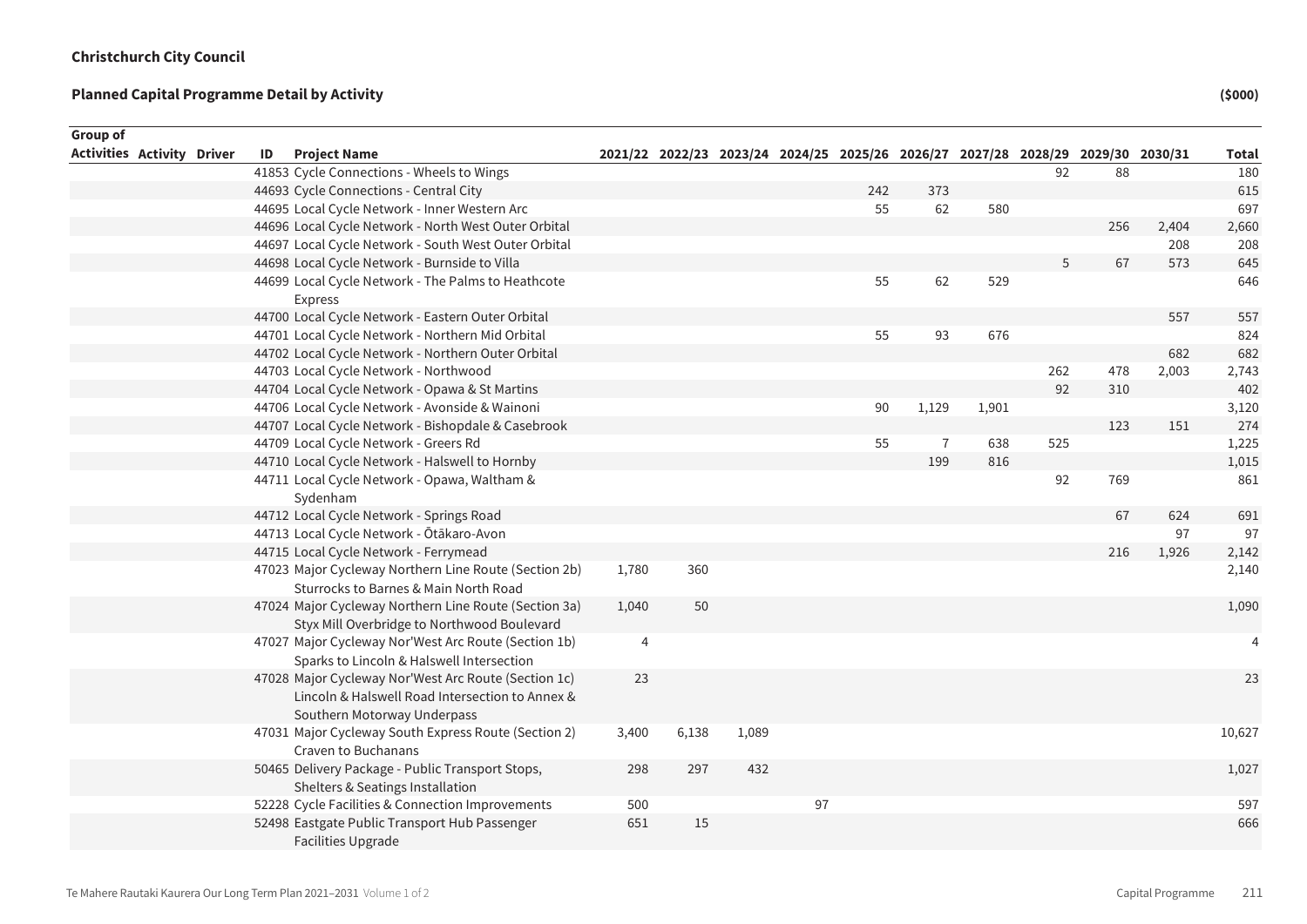| Group of |                                   |                         |    |                                                                                     |       |       |       |       |                                                                                 |       |        |       |        |        |              |
|----------|-----------------------------------|-------------------------|----|-------------------------------------------------------------------------------------|-------|-------|-------|-------|---------------------------------------------------------------------------------|-------|--------|-------|--------|--------|--------------|
|          | <b>Activities Activity Driver</b> |                         | ID | <b>Project Name</b>                                                                 |       |       |       |       | 2021/22 2022/23 2023/24 2024/25 2025/26 2026/27 2027/28 2028/29 2029/30 2030/31 |       |        |       |        |        | <b>Total</b> |
|          |                                   |                         |    | 59181 Antigua Street Central City Cycle Network (Tuam-<br>Moorhouse)                |       | 2,046 | 733   |       |                                                                                 |       |        |       |        |        | 2,779        |
|          |                                   |                         |    | 60244 Central City Projects - Central City Transport                                | 1,400 |       |       |       |                                                                                 |       |        |       |        |        | 1,400        |
|          |                                   |                         |    | Interchange Extension                                                               |       |       |       |       |                                                                                 |       |        |       |        |        |              |
|          |                                   |                         |    | 60276 Public Transport Improvement Programme<br>(Brougham & Moorhouse Area)         |       |       |       |       |                                                                                 |       |        |       |        | 630    | 630          |
|          |                                   |                         |    | 60297 Bus Interchange Upgrades                                                      |       |       |       |       |                                                                                 |       |        |       | 675    | 1,764  | 2,439        |
|          |                                   |                         |    | 60400 Programme - Cycleway Improvement Reseal                                       |       |       |       | 215   | 220                                                                             | 226   | 232    | 238   | 245    | 252    | 1,628        |
|          |                                   |                         |    | Support                                                                             |       |       |       |       |                                                                                 |       |        |       |        |        |              |
|          |                                   |                         |    | 64671 Major Cycleway - Northern Line Route (Section 1)                              | 926   | 1,540 | 2,074 |       |                                                                                 |       |        |       |        |        | 4,540        |
|          |                                   |                         |    | Railway Crossings                                                                   |       |       |       |       |                                                                                 |       |        |       |        |        |              |
|          |                                   | <b>New Service</b>      |    |                                                                                     |       |       |       |       |                                                                                 |       |        |       |        |        |              |
|          |                                   |                         |    | 41655 Programme - Public Transport Intelligent                                      |       |       |       | 46    | 46                                                                              | 45    | 45     | 191   | 196    | 76     | 645          |
|          |                                   |                         |    | Transport System (ITS) Installations                                                |       |       |       |       |                                                                                 |       |        |       |        |        |              |
|          |                                   |                         |    | 50466 Public Transport ITS Installations                                            | 83    | 251   | 266   |       |                                                                                 |       |        |       |        |        | 600          |
|          |                                   |                         |    | 60236 Central City Projects - Worcester Street (Fitzgerald<br>Ave to Madras Street) |       |       | 157   | 322   | 3,192                                                                           | 734   |        |       |        |        | 4,405        |
|          |                                   |                         |    | 60250 Programme - Electric Vehicle Charging At City                                 | 300   |       |       | 483   | 550                                                                             | 565   | 580    | 596   | 613    | 630    | 4,317        |
|          |                                   |                         |    | Council Off Street Parking Buildings & Facilities                                   |       |       |       |       |                                                                                 |       |        |       |        |        |              |
|          |                                   |                         |    | 60293 Programme - Bus Lane Priority                                                 |       |       |       | 1,074 | 1,101                                                                           | 2,823 | 11,133 | 4,292 | 16,561 | 20,157 | 57,141       |
|          |                                   |                         |    | 61843 Coastal Pathway & Moncks Bay                                                  | 2,835 | 3,202 | 2,970 | 2,998 |                                                                                 |       |        |       |        |        | 12,005       |
|          |                                   |                         |    |                                                                                     |       |       |       |       |                                                                                 |       |        |       |        |        |              |
|          |                                   | <b>Transport Safety</b> |    |                                                                                     |       |       |       |       |                                                                                 |       |        |       |        |        |              |
|          |                                   | <b>Asset Renewal</b>    |    |                                                                                     |       |       |       |       |                                                                                 |       |        |       |        |        |              |
|          |                                   |                         |    | 212 Delivery Package - Coloured Surfacing Renewals                                  | 135   | 145   | 141   |       |                                                                                 |       |        |       |        |        | 421          |
|          |                                   |                         |    | 213 Delivery Package - Signs Renewals                                               | 211   | 321   | 328   |       |                                                                                 |       |        |       |        |        | 860          |
|          |                                   |                         |    | 217 Programme - Traffic Signals Renewals                                            |       |       |       | 6,406 | 6,722                                                                           | 5,143 | 4,059  | 2,980 | 3,067  | 3,150  | 31,527       |
|          |                                   |                         |    | 18339 Programme - Guardrail Renewals                                                |       |       |       | 74    | 115                                                                             | 118   | 121    | 119   | 123    | 126    | 796          |
|          |                                   |                         |    | 18340 Delivery Package - Railway Crossing Renewals                                  | 402   | 218   | 211   |       |                                                                                 |       |        |       |        |        | 831          |
|          |                                   |                         |    | 37293 Delivery Package - Traffic Signals Renewals                                   | 1,844 | 3,314 | 3,734 |       |                                                                                 |       |        |       |        |        | 8,892        |
|          |                                   |                         |    | 37434 Programme - Coloured Surfacing Renewals                                       |       |       |       | 148   | 132                                                                             | 142   | 151    | 215   | 221    | 227    | 1,236        |
|          |                                   |                         |    | 37442 Programme - Signs Renewals                                                    |       |       |       | 336   | 287                                                                             | 295   | 303    | 417   | 429    | 441    | 2,508        |
|          |                                   |                         |    | 37450 Delivery Package - Guardrail Renewals                                         | 69    | 73    | 70    |       |                                                                                 |       |        |       |        |        | 212          |
|          |                                   |                         |    | 55894 Evans Pass Road & Reserve Terrace Remedial<br>Works                           | 3,659 |       |       | 1,074 | 5,503                                                                           | 5,646 | 5,045  |       |        |        | 20,927       |
|          |                                   |                         |    | 59753 Traffic Signal Cabinets Safety Improvements                                   | 1,986 | 1,146 | 1,343 |       |                                                                                 |       |        |       |        |        | 4,475        |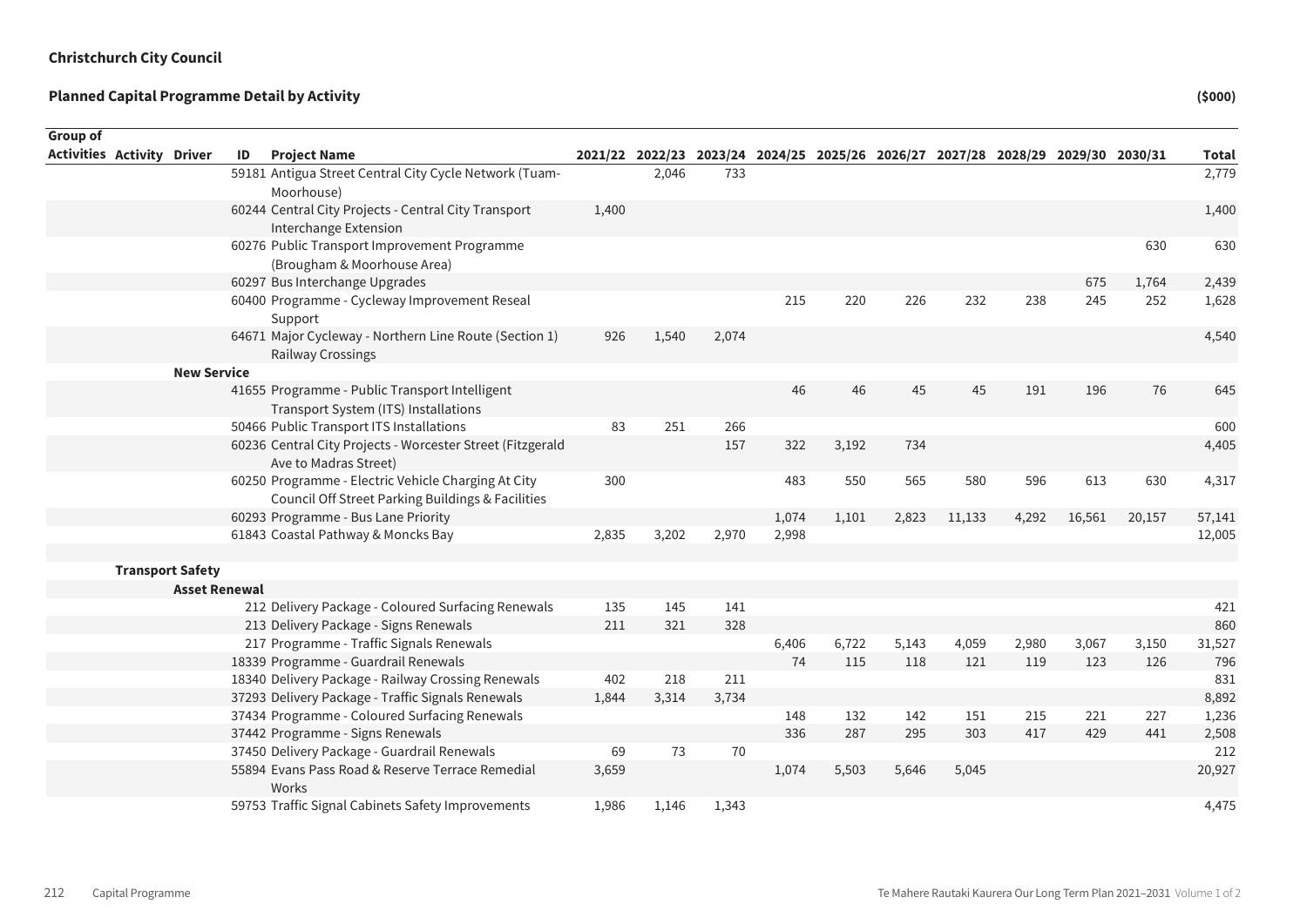| Group of                          |        |    |                                                                                                         |       |       |       |                                                                                 |       |       |       |       |       |       |              |
|-----------------------------------|--------|----|---------------------------------------------------------------------------------------------------------|-------|-------|-------|---------------------------------------------------------------------------------|-------|-------|-------|-------|-------|-------|--------------|
| <b>Activities Activity Driver</b> |        | ID | <b>Project Name</b>                                                                                     |       |       |       | 2021/22 2022/23 2023/24 2024/25 2025/26 2026/27 2027/28 2028/29 2029/30 2030/31 |       |       |       |       |       |       | <b>Total</b> |
|                                   | Growth |    |                                                                                                         |       |       |       |                                                                                 |       |       |       |       |       |       |              |
|                                   |        |    | 930 Sockburn Roundabout Intersection Improvement                                                        |       |       | 84    | 108                                                                             | 797   |       |       |       |       |       | 989          |
|                                   |        |    | 1347 Pūharakekenui Ki Tai - Lower Styx & Marshland<br>Intersection Improvement                          | 345   | 2,309 |       |                                                                                 |       |       |       |       |       |       | 2,654        |
|                                   |        |    | 41752 Pound & Ryans Intersection Improvement                                                            | 200   | 2,064 | 2,895 |                                                                                 |       |       |       |       |       |       | 5,159        |
|                                   |        |    | 41753 Marshs & Springs Intersection Improvements                                                        | 956   | 818   |       |                                                                                 |       |       |       |       |       |       | 1,774        |
|                                   |        |    | 41975 Innes Road Corridor Improvement                                                                   |       |       |       |                                                                                 |       |       |       |       | 513   | 2,632 | 3,145        |
|                                   |        |    | <b>Level of Service Improvement</b>                                                                     |       |       |       |                                                                                 |       |       |       |       |       |       |              |
|                                   |        |    | 243 Greers, Northcote & Sawyers Arms Intersection<br>Improvement                                        |       | 212   | 1,048 | 2,447                                                                           | 1,651 |       |       |       |       |       | 5,358        |
|                                   |        |    | 245 Inner Harbour Road Improvement (Lyttelton to<br>Diamond Harbour)                                    | 22    | 865   | 400   |                                                                                 |       |       |       |       |       |       | 1,287        |
|                                   |        |    | 17112 Barrington, Lincoln & Whiteleigh Intersection<br>Improvement                                      | 978   |       |       |                                                                                 |       |       |       |       |       |       | 978          |
|                                   |        |    | 17136 Gasson, Madras & Moorhouse Intersection<br>Improvement                                            | 158   |       |       |                                                                                 |       |       |       |       |       |       | 158          |
|                                   |        |    | 17144 Ilam, Middleton & Riccarton Intersection<br>Improvement                                           | 200   | 142   |       |                                                                                 |       |       |       |       |       |       | 342          |
|                                   |        |    | 17199 Main North, Marshland & Chaney's Corner<br>Intersection Improvement                               | 215   | 440   |       |                                                                                 |       |       |       |       |       |       | 655          |
|                                   |        |    | 17208 Dyers Pass Corridor Guardrails Installation                                                       | 5,035 | 712   |       |                                                                                 |       |       |       |       |       |       | 5,747        |
|                                   |        |    | 17211 Dyers Pass Road Pedestrian & Cycle Safety<br>Improvements                                         | 1,283 | 205   |       |                                                                                 |       |       |       |       |       |       | 1,488        |
|                                   |        |    | 41650 Programme - Minor Road Safety Improvements                                                        | 2,000 | 3,069 | 4,190 | 3,221                                                                           | 3,302 | 3,388 | 5,798 | 5,961 | 6,134 | 6,299 | 43,362       |
|                                   |        |    | 41653 Programme - School Safety                                                                         | 750   | 767   | 524   | 537                                                                             | 330   | 339   | 232   | 238   | 245   | 252   | 4,214        |
|                                   |        |    | 60097 Marshlands Road Corridor Intersection<br>Improvement (Prestons Road to Old Waimakariri<br>Bridge) |       | 300   | 1,228 |                                                                                 |       |       |       |       |       |       | 1,528        |
|                                   |        |    | 60099 Amyes, Awatea & Springs Intersection<br>Improvement                                               |       |       |       | 107                                                                             | 198   | 1,265 |       |       |       |       | 1,570        |
|                                   |        |    | 60102 Dickeys & Main North Road Intersection<br>Improvement                                             |       |       |       |                                                                                 | 220   | 565   | 986   |       |       |       | 1,771        |
|                                   |        |    | 60106 Disraeli, Harman & Selwyn Intersection<br>Improvement                                             |       |       |       |                                                                                 | 110   | 226   | 638   |       |       |       | 974          |
|                                   |        |    | 60113 Programme - Minor Safety Intervention                                                             | 300   | 307   | 314   | 322                                                                             | 330   | 339   | 348   | 358   | 368   | 378   | 3,364        |
|                                   |        |    | 60274 Programme - Safety Interventions (Brougham &<br>Moorhouse Area)                                   | 200   | 307   | 262   | 268                                                                             | 275   |       |       |       |       |       | 1,312        |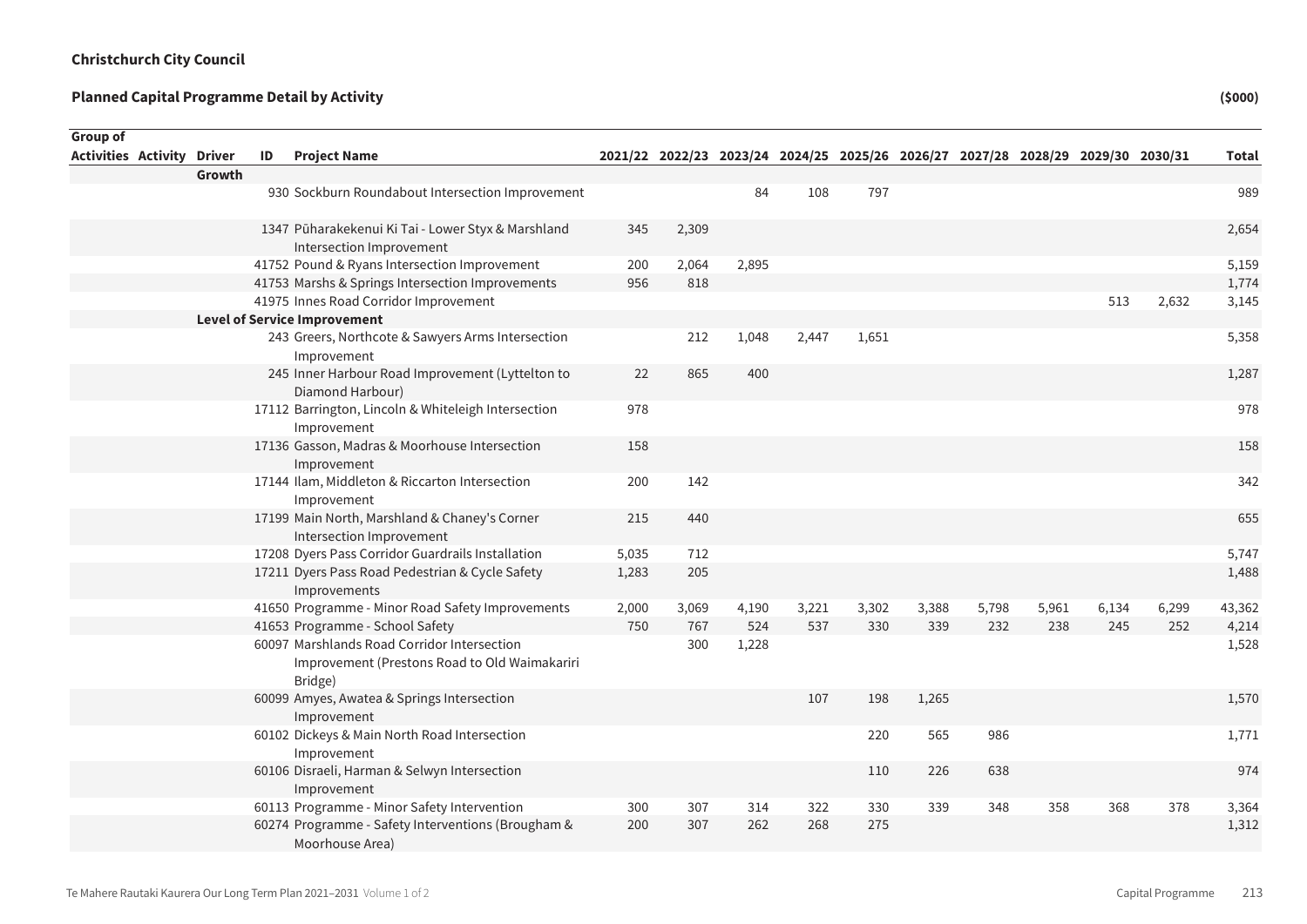Sum of Rounded

| Group of                          |                      |    |                                                                                                          |       |       |        |        |        |        |        |        |                                                                                 |        |                                                                                           |
|-----------------------------------|----------------------|----|----------------------------------------------------------------------------------------------------------|-------|-------|--------|--------|--------|--------|--------|--------|---------------------------------------------------------------------------------|--------|-------------------------------------------------------------------------------------------|
| <b>Activities Activity Driver</b> |                      | ID | <b>Project Name</b>                                                                                      |       |       |        |        |        |        |        |        | 2021/22 2022/23 2023/24 2024/25 2025/26 2026/27 2027/28 2028/29 2029/30 2030/31 |        | Total                                                                                     |
|                                   |                      |    | 62329 Road Safety Priorities Delivery Package (CRAF)                                                     | 2,444 | 1,056 |        |        |        |        |        |        |                                                                                 |        | 3,500                                                                                     |
|                                   |                      |    | 65986 Gardiners Road Shared Path                                                                         | 500   |       |        |        |        |        |        |        |                                                                                 |        | 500                                                                                       |
|                                   |                      |    | 65987 Speed Limits                                                                                       | 250   | 250   | 250    |        |        |        |        |        |                                                                                 |        | 750                                                                                       |
|                                   | <b>New Service</b>   |    |                                                                                                          |       |       |        |        |        |        |        |        |                                                                                 |        |                                                                                           |
|                                   |                      |    | 2420 Programme - Crime Prevention Cameras                                                                |       |       |        | 198    | 203    | 208    | 214    |        |                                                                                 |        | 823                                                                                       |
|                                   |                      |    | 41649 Programme - Traffic Signs & Markings Installation                                                  |       |       |        | 317    | 333    | 357    | 371    | 566    | 583                                                                             | 598    | 3,125                                                                                     |
|                                   |                      |    | 41654 Crime Camera Installation                                                                          | 184   | 188   | 193    |        |        |        |        |        |                                                                                 |        | 565                                                                                       |
|                                   |                      |    | 50461 Road markings and signs                                                                            | 200   | 205   | 210    | 215    | 220    | 226    | 232    | 238    | 245                                                                             | 252    | 2,243                                                                                     |
| <b>Transport Total</b>            |                      |    |                                                                                                          |       |       |        |        |        |        |        |        |                                                                                 |        | 135,996 144,141 138,233 145,333 143,085 140,397 158,307 131,629 153,384 157,270 1,447,775 |
| Wastewater                        |                      |    |                                                                                                          |       |       |        |        |        |        |        |        |                                                                                 |        |                                                                                           |
|                                   |                      |    | <b>Wastewater Collection, Treatment &amp; Disposal</b>                                                   |       |       |        |        |        |        |        |        |                                                                                 |        |                                                                                           |
|                                   | <b>Asset Renewal</b> |    |                                                                                                          |       |       |        |        |        |        |        |        |                                                                                 |        |                                                                                           |
|                                   |                      |    | 35 Programme - WW Reticulation Renewals                                                                  |       | 1,861 | 30,054 | 34,895 | 35,768 | 36,699 | 37,689 | 38,744 | 39,867                                                                          | 40,944 | 296,521                                                                                   |
|                                   |                      |    | 37 LW Laboratory Renewals                                                                                | 109   | 108   | 102    | 268    | 275    | 282    | 290    | 105    | 98                                                                              | 98     | 1,735                                                                                     |
|                                   |                      |    | 63 Programme - WW Pumping & Storage<br><b>Instumentation Control &amp; Automation Renewals</b><br>(ICA)  |       |       |        |        | 396    | 513    | 572    | 588    | 551                                                                             | 549    | 3,169                                                                                     |
|                                   |                      |    | 899 WW Step Screen Renewal                                                                               | 960   | 215   |        |        |        |        |        |        |                                                                                 |        | 1,175                                                                                     |
|                                   |                      |    | 1006 Programme - WW Infrastructure Rebuild of the<br>Wastewater Treatment Plant - Budget Only<br>(Capex) |       | 148   |        |        |        |        |        |        |                                                                                 |        | 148                                                                                       |
|                                   |                      |    | 2304 WW Trickling Filter Media Renewal                                                                   |       |       |        | 107    | 874    | 6,346  | 5,798  |        | 123                                                                             | 708    | 13,956                                                                                    |
|                                   |                      |    | 2318 CWTP WW Health and Safety Renewals                                                                  |       | 110   | 50     | 47     | 50     | 64     | 72     | 74     | 69                                                                              | 68     | 604                                                                                       |
|                                   |                      |    | 2343 CWTP Roading Renewals                                                                               |       | 117   |        | 122    |        | 124    |        |        |                                                                                 |        | 363                                                                                       |
|                                   |                      |    | 2350 Programme - WW Reticulation Structure Renewals                                                      |       |       |        | 339    | 354    | 457    | 510    | 525    | 492                                                                             | 490    | 3,167                                                                                     |
|                                   |                      |    | 2375 WW Pump Station Equipment Reactive Renewals<br>(MEICA)                                              | 180   | 184   | 189    | 285    | 297    | 384    | 429    | 441    | 412                                                                             | 412    | 3,213                                                                                     |
|                                   |                      |    | 2717 CWTP Earthquake Repair Occupied Buildings                                                           | 1,665 | 335   |        |        |        |        |        |        |                                                                                 |        | 2,000                                                                                     |
|                                   |                      |    | 17865 WW Reactive Lateral Renewals                                                                       | 1,982 | 1,697 | 457    | 71     | 74     | 71     | 80     | 79     | 74                                                                              | 73     | 4,658                                                                                     |
|                                   |                      |    | 17875 WW Cranford Street Pump Station Renewal (PS58)                                                     |       | 100   | 1,056  |        |        |        |        |        |                                                                                 |        | 1,156                                                                                     |
|                                   |                      |    | 17876 WW Locarno Street Pump Station Renewal (PS20)                                                      |       |       |        | 107    | 598    | 6,747  | 7,066  | 12,032 | 2,445                                                                           |        | 28,995                                                                                    |
|                                   |                      |    | 17881 WW Treatment Plant Asset Reactive Renewals                                                         | 136   | 149   | 143    | 339    | 354    | 457    | 510    | 525    | 492                                                                             | 490    | 3,595                                                                                     |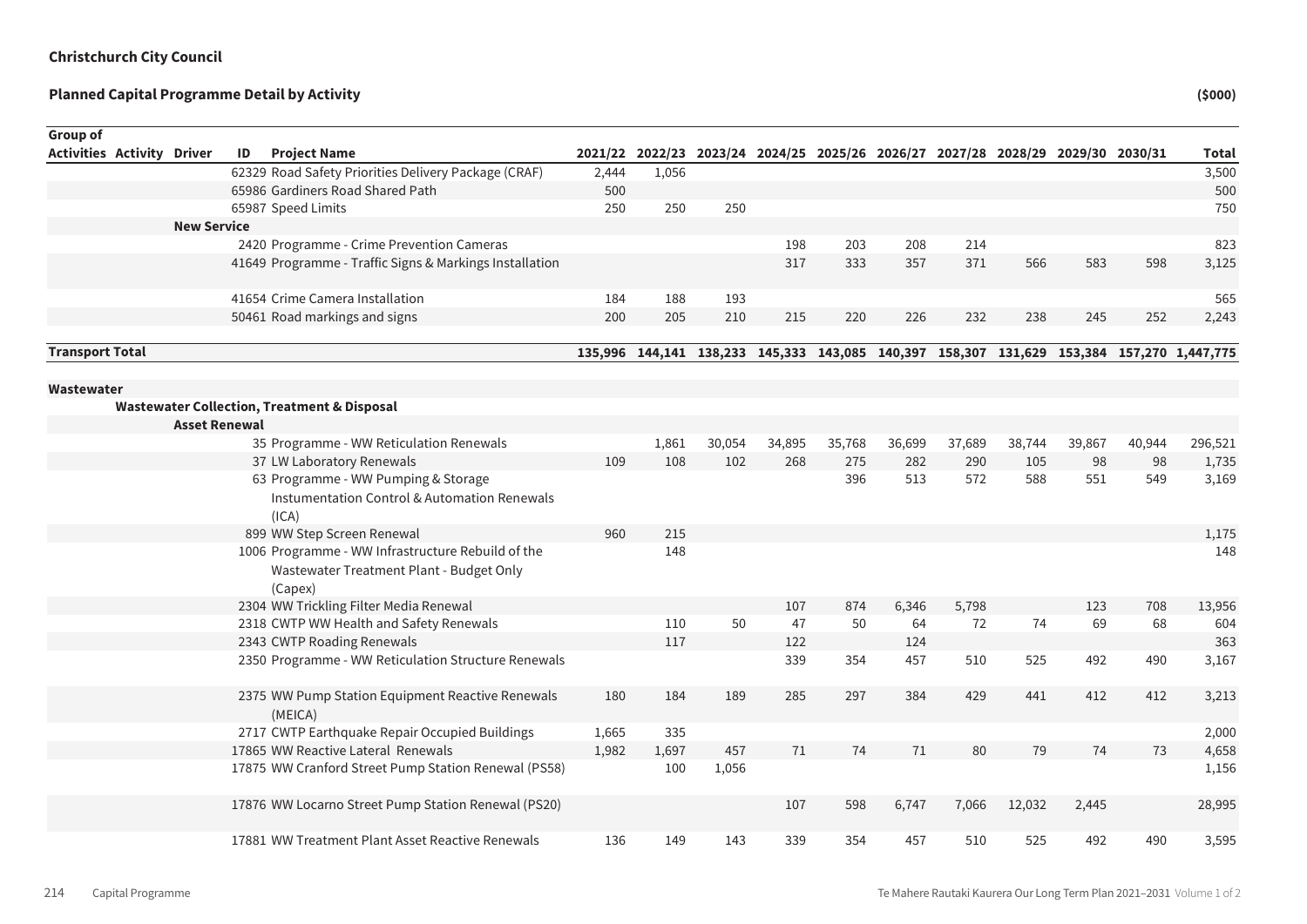Sum of Rounded

| Group of                          |    |                                                                                                          |       |                |       |       |       |       |                                                                                 |       |       |       |              |
|-----------------------------------|----|----------------------------------------------------------------------------------------------------------|-------|----------------|-------|-------|-------|-------|---------------------------------------------------------------------------------|-------|-------|-------|--------------|
| <b>Activities Activity Driver</b> | ID | <b>Project Name</b>                                                                                      |       |                |       |       |       |       | 2021/22 2022/23 2023/24 2024/25 2025/26 2026/27 2027/28 2028/29 2029/30 2030/31 |       |       |       | <b>Total</b> |
|                                   |    | 30219 CWTP Earthquake Channels Restoration                                                               | 36    |                |       |       |       |       |                                                                                 |       |       |       | 36           |
|                                   |    | 37153 CWTP Refurbish Amenities & Mezzanine Roof                                                          | 612   | 2              |       |       |       |       |                                                                                 |       |       |       | 614          |
|                                   |    | 37155 CWTP Digester Roof Renewal (5&6)                                                                   |       | 102            | 943   | 966   | 1,530 |       |                                                                                 |       |       |       | 3,541        |
|                                   |    | 37835 Programme - WW Lateral Renewals                                                                    |       |                |       | 170   | 140   | 143   |                                                                                 |       |       |       | 453          |
|                                   |    | 37839 Programme - WW Treatment Plant<br>Instrumentation, Control & Automation Renewals<br>(ICA)          |       |                |       |       | 2,055 | 2,605 | 2,927                                                                           | 1,668 | 2,039 | 2,016 | 13,310       |
|                                   |    | 41872 Programme - WW Control Software Renewals<br>(SCADA)                                                |       |                |       |       | 64    | 82    | 92                                                                              | 94    | 88    | 88    | 508          |
|                                   |    | 41873 Programme - WW Modelling                                                                           |       | 166            | 183   | 171   | 178   | 230   | 257                                                                             | 265   | 248   | 247   | 1,945        |
|                                   |    | 41875 Programme - WW Pump & Storage Electrical<br>Renewals                                               |       |                |       |       | 238   | 307   | 343                                                                             | 353   | 330   | 329   | 1,900        |
|                                   |    | 41876 Programme - WW Pump & Storage Mechanical<br>Renewals                                               |       |                |       |       | 227   | 292   | 327                                                                             | 336   | 314   | 314   | 1,810        |
|                                   |    | 41878 Programme - WW Local Pressure Sewer Systems<br><b>Reactive Renewals</b>                            |       |                |       | 905   | 2,461 | 1,134 | 1,430                                                                           | 1,663 | 1,762 | 1,984 | 11,339       |
|                                   |    | 41879 Programme - WW Health & Safety Renewals                                                            |       |                |       | 94    | 99    | 128   | 143                                                                             | 147   | 137   | 137   | 885          |
|                                   |    | 41880 Programme - WW Infrastructure Renewals<br>Wastewater Reticulation Affiliated with Roading<br>Works |       | 181            | 1,524 | 1,424 | 1,487 | 1,921 | 2,143                                                                           | 2,204 | 2,063 | 2,942 | 15,889       |
|                                   |    | 44410 WW Mains Renewal Tuam St Reticulation Renewal<br>(Brick Barrel) (Livingstone to Mathesons)         | 1,466 |                |       |       |       |       |                                                                                 |       |       |       | 1,466        |
|                                   |    | 47123 CWTP Biogas Storage Upgrade                                                                        | 1,404 | 6,138          |       |       |       |       |                                                                                 |       |       |       | 7,542        |
|                                   |    | 47211 CWTP Motor Load Centre Renewal (MLCG)                                                              | 641   | 15             |       |       |       |       |                                                                                 |       |       |       | 656          |
|                                   |    | 48900 WW Pump & Storage Equipment Renewals 2021<br>(MEICA)                                               | 587   |                |       |       |       |       |                                                                                 |       |       |       | 587          |
|                                   |    | 48906 WW Health & Safety Renewals                                                                        | 94    | 96             | 99    |       |       |       |                                                                                 |       |       |       | 289          |
|                                   |    | 48919 CWTP Wastewater Network Fibre Ring Renewal                                                         | 253   | 6              |       |       |       |       |                                                                                 |       |       |       | 259          |
|                                   |    | 49712 CWTP Wastewater Hardware & Software Renewal<br>(PLC4 Removal)                                      | 149   | 3              |       |       |       |       |                                                                                 |       |       |       | 152          |
|                                   |    | 49713 CWTP Wastewater Digesters 1-6 Controls Renewal                                                     | 579   | 13             |       |       |       |       |                                                                                 |       |       |       | 592          |
|                                   |    | 49714 CWTP Wastewater Control Renewal (PLC17)                                                            | 325   | $\overline{7}$ |       |       |       |       |                                                                                 |       |       |       | 332          |
|                                   |    | 50436 WW Local Pressure Sewer Systems Reactive<br>Renewals                                               | 37    | 40             | 38    |       |       |       |                                                                                 |       |       |       | 115          |
|                                   |    | 50873 CWTP Wastewater Ponds Midge Control                                                                | 213   | 122            | 159   | 149   | 156   | 201   | 225                                                                             | 231   | 216   | 215   | 1,887        |
|                                   |    |                                                                                                          |       |                |       |       |       |       |                                                                                 |       |       |       |              |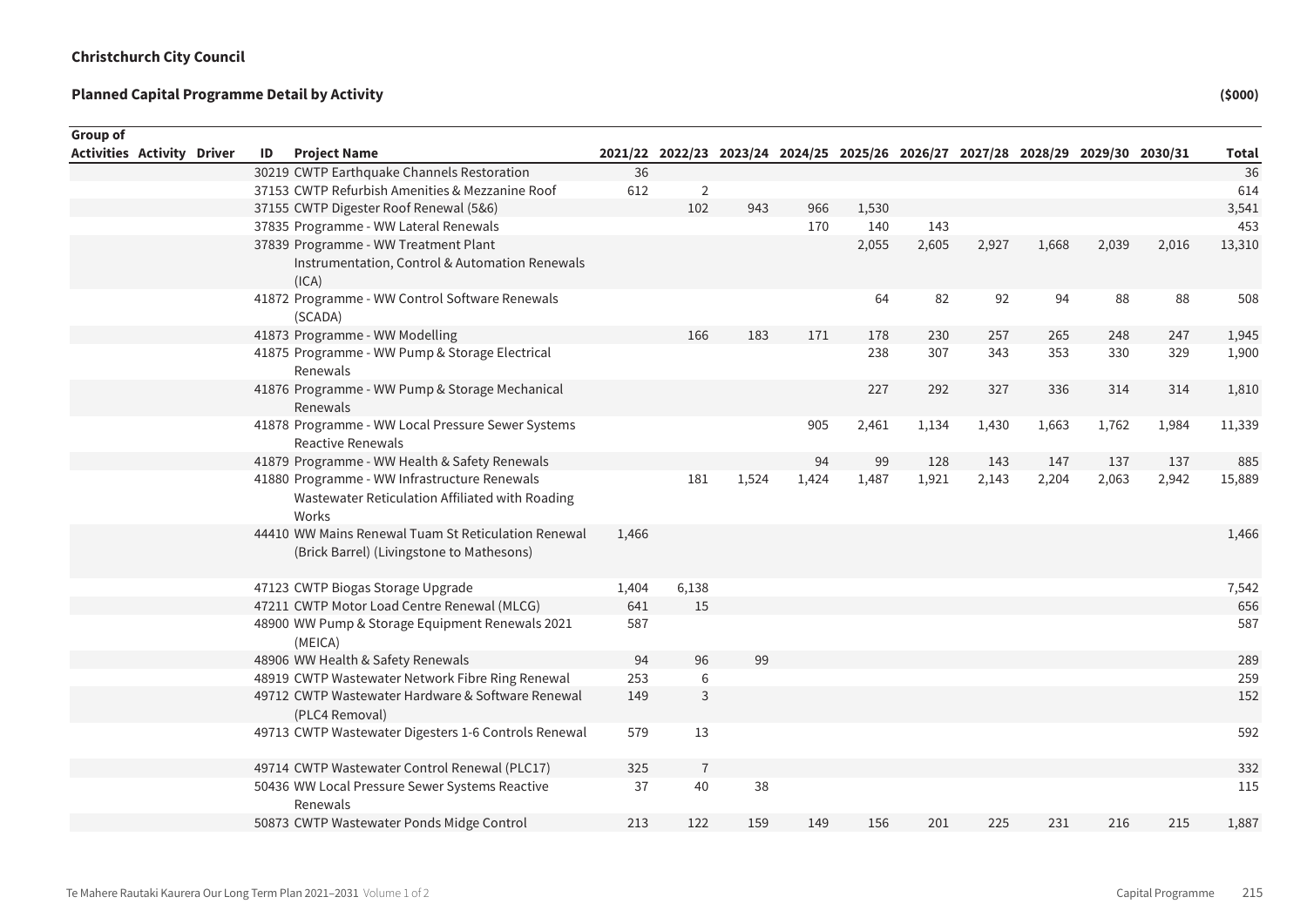| <b>Group of</b> |                                   |    |                                                                                                                                     |       |                |       |       |                                                                                 |       |       |       |       |       |              |
|-----------------|-----------------------------------|----|-------------------------------------------------------------------------------------------------------------------------------------|-------|----------------|-------|-------|---------------------------------------------------------------------------------|-------|-------|-------|-------|-------|--------------|
|                 | <b>Activities Activity Driver</b> | ID | <b>Project Name</b>                                                                                                                 |       |                |       |       | 2021/22 2022/23 2023/24 2024/25 2025/26 2026/27 2027/28 2028/29 2029/30 2030/31 |       |       |       |       |       | <b>Total</b> |
|                 |                                   |    | 55245 WW Ferry Road Masterplan Business Area Mains<br>Renewal                                                                       | 98    | $\overline{2}$ |       |       |                                                                                 |       |       |       |       |       | 100          |
|                 |                                   |    | 56163 WW Riccarton Mains Renewal (Hansons Lane to<br>Euston Street)                                                                 | 1,066 |                |       |       |                                                                                 |       |       |       |       |       | 1,066        |
|                 |                                   |    | 56164 WW Trafalgar, Dover, Cornwall, Lindsay,<br>Caledonian & Ranfurly Mains Renewal                                                | 1,470 |                |       |       |                                                                                 |       |       |       |       |       | 1,470        |
|                 |                                   |    | 56165 WW Upper Totara, Puriri, Balgay, Milnebank,<br>Karamu, Field, Wharenui, Weka, Tui, Leinster &<br><b>Bristol Mains Renewal</b> | 5,047 | 1,707          |       |       |                                                                                 |       |       |       |       |       | 6,754        |
|                 |                                   |    | 56167 WW Philomel, Inverell, Pegasus, Endeavour,<br>Royalist, Effingham, Monowai & Nile Mains<br>Renewal                            | 978   |                |       |       |                                                                                 |       |       |       |       |       | 978          |
|                 |                                   |    | 56175 WW Nalder, Ruru, McLean, Wyon, Rudds, Griffiths,<br>Digby, Rasen & Tilford Mains Renewal                                      | 1,372 |                |       |       |                                                                                 |       |       |       |       |       | 1,372        |
|                 |                                   |    | 56176 WW Sails, Langdons, Hoani, Wilmot, Cone, Perry,<br>Gambia, Frank, Sturrocks & Grassmere Mains<br>Renewal                      | 2,485 |                |       |       |                                                                                 |       |       |       |       |       | 2,485        |
|                 |                                   |    | 56177 WW Ascot, Randwick, Flemington, Beach & Bower<br>Mains Renewal                                                                |       | 3,299          | 2,198 |       |                                                                                 |       |       |       |       |       | 5,497        |
|                 |                                   |    | 56180 WW Tome, Rutlan, Scotsto, Norfol, Benne, May,<br>Tavendal, Chapte, Lingar, Mathia, Paparo &<br>Claremo Mains Renewal          | 4,355 | 2,813          |       |       |                                                                                 |       |       |       |       |       | 7,168        |
|                 |                                   |    | 56181 WW W Edmonds, Randolph, Marcroft, Manning,<br>Wildberry, Hopkins, Ferry & Okeover Mains<br>Renewal                            | 3,727 | 2,595          |       |       |                                                                                 |       |       |       |       |       | 6,322        |
|                 |                                   |    | 56182 WW Edinburgh, Hinemoa, Nairn, Neville, Lyttelton,<br>Torrens, Dundee, Somers & Hillier Mains Renewal                          | 3,874 | 2,648          |       |       |                                                                                 |       |       |       |       |       | 6,522        |
|                 |                                   |    | 56183 WW Allard, Edward, Geraldine & Cleveland Mains<br>Renewal                                                                     | 2,334 | 1,220          |       |       |                                                                                 |       |       |       |       |       | 3,554        |
|                 |                                   |    | 56307 WW Update Model Base Data                                                                                                     | 104   | $\overline{2}$ |       |       |                                                                                 |       |       |       |       |       | 106          |
|                 |                                   |    | 56684 WW Reactive Mains Renewals & Capex Repairs                                                                                    | 489   |                |       |       |                                                                                 |       |       |       |       |       | 489          |
|                 |                                   |    | 57129 Programme - WW Reactive Reticulation Renewals                                                                                 |       | 1,104          | 1,753 | 1,794 | 1,911                                                                           | 2,529 | 2,982 | 3,071 | 2,874 | 2,867 | 20,885       |
|                 |                                   |    | 59076 CWTP Wastewater Treatment Plant Building Three<br>Renewal                                                                     |       |                | 210   | 1,933 | 3,302                                                                           | 2,258 |       |       |       |       | 7,703        |
|                 |                                   |    | 60080 Programme - WW Banks Peninsula Pumping &<br>Storage Electrical Renewals                                                       |       |                |       |       | 85                                                                              | 110   | 123   | 126   | 118   | 117   | 679          |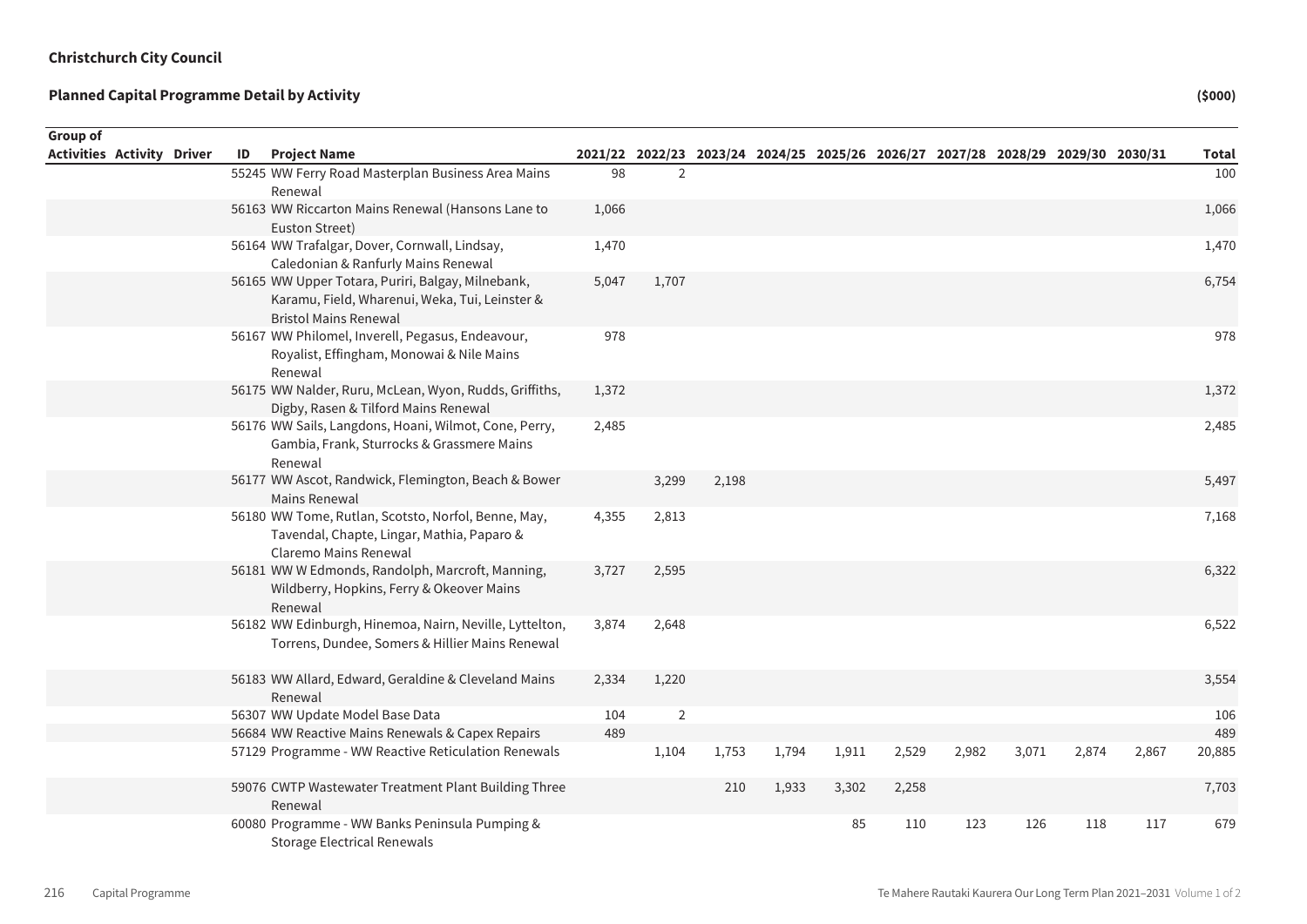| Group of                          |  |    |                                                              |     |       |       |       |     |     |                                                                                 |     |     |     |              |
|-----------------------------------|--|----|--------------------------------------------------------------|-----|-------|-------|-------|-----|-----|---------------------------------------------------------------------------------|-----|-----|-----|--------------|
| <b>Activities Activity Driver</b> |  | ID | <b>Project Name</b>                                          |     |       |       |       |     |     | 2021/22 2022/23 2023/24 2024/25 2025/26 2026/27 2027/28 2028/29 2029/30 2030/31 |     |     |     | <b>Total</b> |
|                                   |  |    | 60081 Programme - WW Banks Peninsula Pumping &               |     |       |       |       | 99  | 128 | 143                                                                             | 147 | 137 | 137 | 791          |
|                                   |  |    | Storage Instrumentation, Control and Automation              |     |       |       |       |     |     |                                                                                 |     |     |     |              |
|                                   |  |    | Renewals (ICA)                                               |     |       |       |       |     |     |                                                                                 |     |     |     |              |
|                                   |  |    | 60084 Programme - WW Banks Peninsula Pumping &               |     |       |       |       | 70  | 91  | 81                                                                              | 83  | 79  | 78  | 482          |
|                                   |  |    | <b>Storage Mechanical Renewals</b>                           |     |       |       |       |     |     |                                                                                 |     |     |     |              |
|                                   |  |    | 60085 Programme - WW Banks Peninsula Treatment               |     |       |       |       |     |     |                                                                                 |     |     | 110 | 110          |
|                                   |  |    | Plant Civils & Buildings                                     |     |       |       |       |     |     |                                                                                 |     |     |     |              |
|                                   |  |    | 60086 Programme - WW Banks Peninsula Treatment               |     |       |       |       |     |     |                                                                                 |     |     | 8   | 8            |
|                                   |  |    | Plant Instrumentation, Control and Automation                |     |       |       |       |     |     |                                                                                 |     |     |     |              |
|                                   |  |    | Renewals (ICA)                                               |     |       |       |       |     |     |                                                                                 |     |     |     |              |
|                                   |  |    | 60087 Programme - WW Banks Peninsula Treatment               |     |       |       |       |     |     | 356                                                                             | 13  |     |     | 369          |
|                                   |  |    | <b>Plant Electricals Renewals</b>                            |     |       |       |       |     |     |                                                                                 |     |     |     |              |
|                                   |  |    | 60088 Programme - WW Banks Peninsula Treatment               |     |       |       |       | 11  | 8   | 95                                                                              |     |     |     | 114          |
|                                   |  |    | <b>Plant Mechanical Renewals</b>                             |     |       |       |       |     |     |                                                                                 |     |     |     |              |
|                                   |  |    | 60168 Wastewater Manholes & Structure Interventions          |     | 278   | 547   | 561   |     |     |                                                                                 |     |     |     | 1,386        |
|                                   |  |    | 2022 to 2024                                                 |     |       |       |       |     |     |                                                                                 |     |     |     |              |
|                                   |  |    | 60172 WW Lock Replacement Project                            |     | 205   | 419   | 429   |     |     |                                                                                 |     |     |     | 1,053        |
|                                   |  |    | 60173 WW Pages Road Pump Station Pump Renewals<br>(PS0001)   |     | 102   | 1,048 | 1,611 | 440 |     |                                                                                 |     |     |     | 3,201        |
|                                   |  |    | 60174 WW PS0015 Alport Pump Station Pump Renewals            | 290 | 102   | 524   | 966   | 120 |     |                                                                                 |     |     |     | 2,002        |
|                                   |  |    | 60175 WW Pump & Storage MEICA Renewals for FY2023            |     | 1,152 | 10    |       |     |     |                                                                                 |     |     |     | 1,162        |
|                                   |  |    | 60176 WW Pump & Storage MEICA Renewals for FY2024            |     | 10    | 1,151 | 10    |     |     |                                                                                 |     |     |     | 1,171        |
|                                   |  |    | 60177 WW Harrison Street Pump Station Renewal                |     | 205   | 838   | 215   |     |     |                                                                                 |     |     |     | 1,258        |
|                                   |  |    | (PS0006)                                                     |     |       |       |       |     |     |                                                                                 |     |     |     |              |
|                                   |  |    | 60178 WW Stapletons Road Pump Station Renewal                |     |       |       | 215   | 880 | 226 |                                                                                 |     |     |     | 1,321        |
|                                   |  |    | (PS0007)                                                     |     |       |       |       |     |     |                                                                                 |     |     |     |              |
|                                   |  |    | 60179 WW Chelsea Street Pump Station Renewal<br>(PS0009)     |     |       |       |       |     | 226 | 928                                                                             | 238 |     |     | 1,392        |
|                                   |  |    | 60180 WW Smith Street Pump Station Renewal (PS0012)          |     |       |       |       |     |     |                                                                                 | 238 | 981 | 252 | 1,471        |
|                                   |  |    |                                                              |     |       |       |       |     |     |                                                                                 |     |     | 252 | 252          |
|                                   |  |    | 60181 WW Tilford Street Pump Station Renewal<br>(PS0013)     |     |       |       |       |     |     |                                                                                 |     |     |     |              |
|                                   |  |    | 60186 WW McCormacks Bay Road Pump Station<br>Renewal (00057) |     | 102   | 733   | 1,288 |     |     |                                                                                 |     |     |     | 2,123        |
|                                   |  |    | 60187 WW Pump & Storage MEICA Renewals for FY2025            |     |       | 10    | 1,005 |     |     |                                                                                 |     |     |     | 1,015        |
|                                   |  |    | 60299 WW Buildings Asbestos Removal                          |     | 102   | 147   | 150   | 154 | 158 | 162                                                                             | 167 | 172 | 176 | 1,388        |
|                                   |  |    | 60300 Landfill Gas Control & Electrical Renewal              |     |       | 210   | 429   |     |     |                                                                                 |     |     |     | 639          |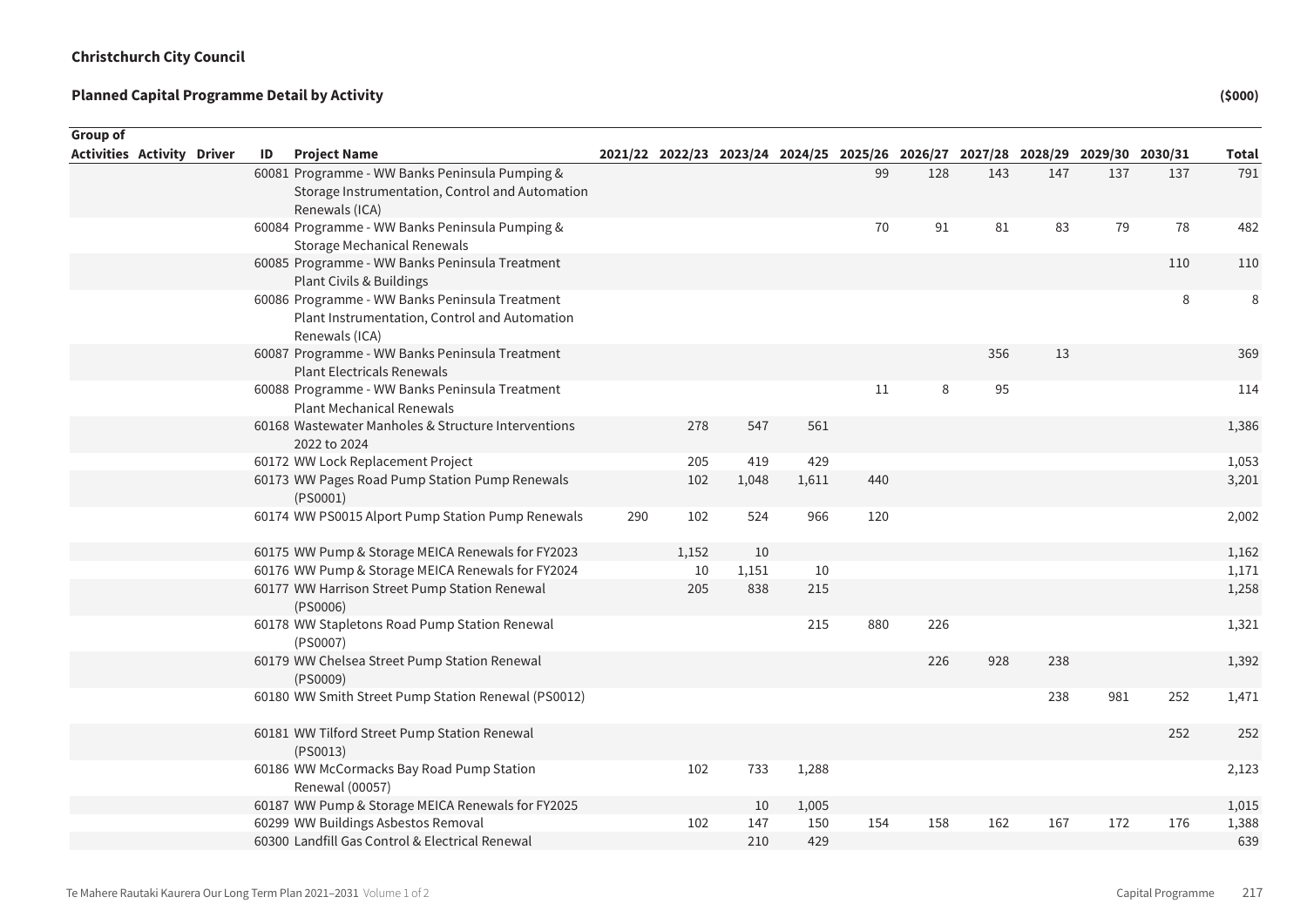| <b>Group of</b> |                                   |    |                                                                                                         |       |     |       |       |                                                                                 |       |       |       |       |       |              |
|-----------------|-----------------------------------|----|---------------------------------------------------------------------------------------------------------|-------|-----|-------|-------|---------------------------------------------------------------------------------|-------|-------|-------|-------|-------|--------------|
|                 | <b>Activities Activity Driver</b> | ID | <b>Project Name</b>                                                                                     |       |     |       |       | 2021/22 2022/23 2023/24 2024/25 2025/26 2026/27 2027/28 2028/29 2029/30 2030/31 |       |       |       |       |       | <b>Total</b> |
|                 |                                   |    | 60301 CWTP Landfill Gas Compressor Renewal                                                              |       |     |       | 537   | 550                                                                             |       |       |       |       |       | 1,087        |
|                 |                                   |    | 60304 WW Taylors Mistake Road Pump Station Renewals<br>(PS70 & 71)                                      |       | 41  | 629   | 451   |                                                                                 |       |       |       |       |       | 1,121        |
|                 |                                   |    | 60306 CWTP Wastewater Oxidation Pond Health &<br>Safety                                                 |       | 61  | 566   |       |                                                                                 |       |       |       |       |       | 627          |
|                 |                                   |    | 60307 CWTP Wastewater Trickling Filter Flow Meter<br>Renewal                                            |       |     | 52    | 483   |                                                                                 |       |       |       |       |       | 535          |
|                 |                                   |    | 60308 CWTP Wastewater Inlet Flow Monitoring                                                             |       |     | 26    | 242   |                                                                                 |       |       |       |       |       | 268          |
|                 |                                   |    | 60309 CWTP Wastewater Clarifier Mechanical Renewals                                                     |       |     |       | 1,288 | 1,321                                                                           |       |       |       |       |       | 2,609        |
|                 |                                   |    | 60310 CWTP Wastewater Digester 1-4 Roof Renewal                                                         |       |     |       |       |                                                                                 |       | 2,319 | 2,384 | 2,453 |       | 7,156        |
|                 |                                   |    | 60313 CWTP Wastewater Secondary Contact Tanks<br>Renewal Pipework                                       |       |     | 105   | 859   | 1,761                                                                           | 790   |       |       |       |       | 3,515        |
|                 |                                   |    | 60314 CWTP Wastewater Influent Structure Renewal<br>(upstream of screens)                               |       |     |       |       |                                                                                 |       |       | 4,769 | 4,907 | 5,039 | 14,715       |
|                 |                                   |    | 60315 CWTP Wastewater Sludge Screen                                                                     |       |     |       | 161   | 1,486                                                                           | 1,694 |       |       |       |       | 3,341        |
|                 |                                   |    | 60316 CWTP Wastewater Pump Station A & B Pump<br>Renewal                                                |       |     |       |       |                                                                                 |       |       | 1,490 | 1,533 |       | 3,023        |
|                 |                                   |    | 60317 CWTP Wastewater Odour Control Renewal &<br>Enhancements                                           |       |     |       |       |                                                                                 | 1,129 | 1,160 | 1,192 |       |       | 3,481        |
|                 |                                   |    | 60318 CWTP Wastewater Uniflare Renewals                                                                 |       |     | 157   | 1,450 |                                                                                 |       |       |       |       |       | 1,607        |
|                 |                                   |    | 60319 CWTP Wastewater Trade Waste Reception Facility<br>Improvements                                    |       |     | 42    | 387   |                                                                                 |       |       |       |       |       | 429          |
|                 |                                   |    | 60320 CWTP Wastewater Ocean Outfall Diffuser Renewal                                                    |       |     |       |       | 1,101                                                                           | 1,129 | 1,160 | 1,192 | 1,227 |       | 5,809        |
|                 |                                   |    | 60321 CWTP Wastewater Toe Drain Reprofiling                                                             |       |     | 105   | 1,074 | 1,101                                                                           | 1,016 |       |       |       |       | 3,296        |
|                 |                                   |    | 60322 CWTP Wastewater Sludge Dryer 1 & 2 Renewal                                                        |       |     |       | 215   | 1,101                                                                           | 1,355 |       |       |       |       | 2,671        |
|                 |                                   |    | 60323 CWTP Wastewater Solids Contact Tanks Air<br>Distribution Pipe Renewal                             |       |     |       |       | 275                                                                             | 1,976 |       |       |       |       | 2,251        |
|                 |                                   |    | 60324 CWTP Wastewater Trickling Filter Mechanical<br>Renewal                                            |       |     | 42    | 387   |                                                                                 |       |       |       |       |       | 429          |
|                 |                                   |    | 60385 WW Mains Renewal - Multi-Use Arena - Barbadoes,<br>Madras, Lichfield, Poplar, Hereford and Cashel |       | 545 | 3,374 | 863   |                                                                                 |       |       |       |       |       | 4,782        |
|                 |                                   |    | 61836 Programme - WW Treatment Plant Electrical<br>Renewals                                             |       |     |       |       | 495                                                                             | 732   | 816   | 945   | 265   | 265   | 3,518        |
|                 |                                   |    | 62349 WW Akaroa Inflow and Infiltration Renewals                                                        | 2,941 |     |       |       |                                                                                 |       |       |       |       |       | 2,941        |
|                 |                                   |    | 62351 WW Duvauchelle Inflow and Infiltration Renewals                                                   | 1,780 |     |       |       |                                                                                 |       |       |       |       |       | 1,780        |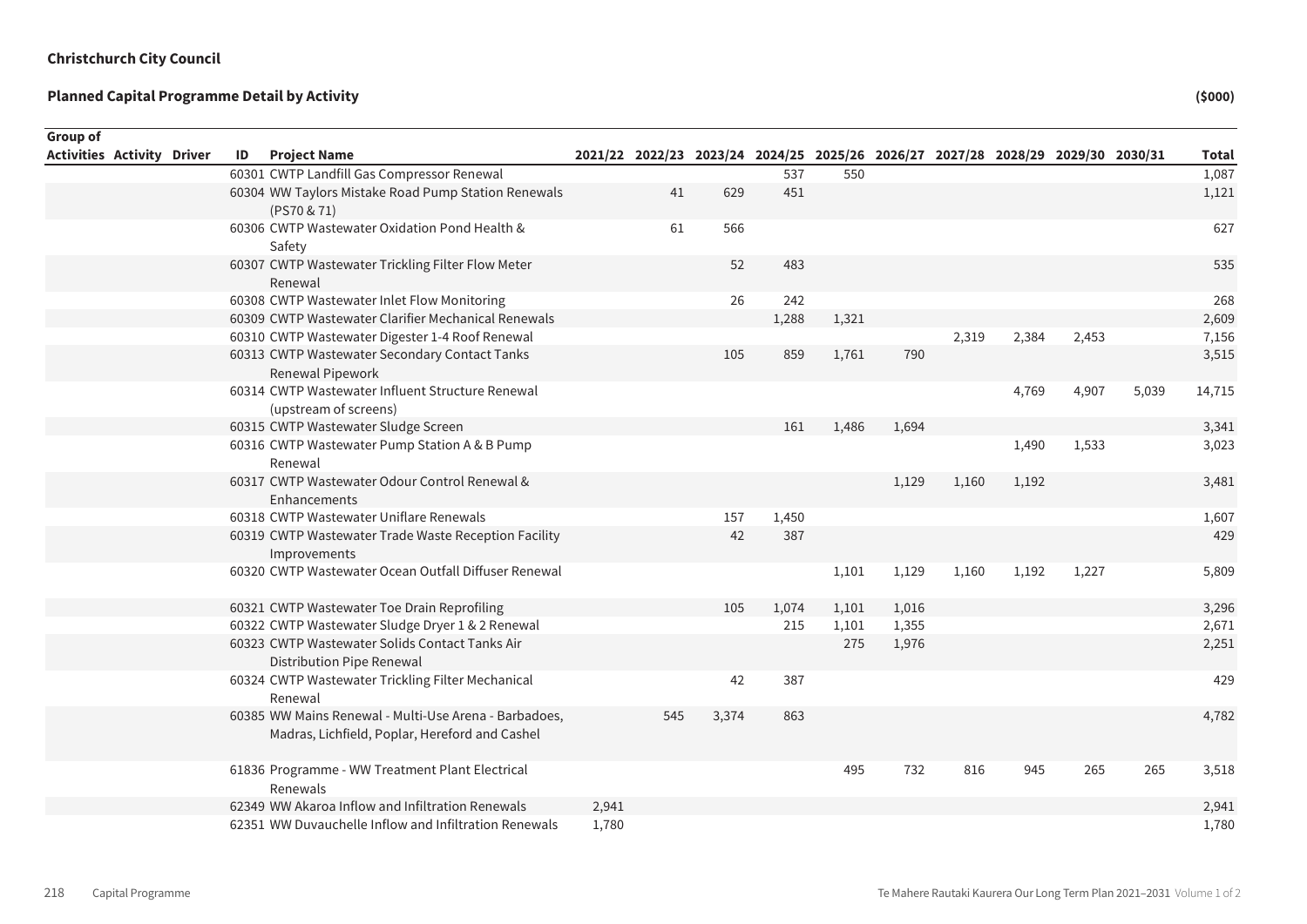| <b>Group of</b>                   |  |    |                                                                                                                  |     |       |       |       |                                                                                 |     |     |     |     |     |              |
|-----------------------------------|--|----|------------------------------------------------------------------------------------------------------------------|-----|-------|-------|-------|---------------------------------------------------------------------------------|-----|-----|-----|-----|-----|--------------|
| <b>Activities Activity Driver</b> |  | ID | <b>Project Name</b>                                                                                              |     |       |       |       | 2021/22 2022/23 2023/24 2024/25 2025/26 2026/27 2027/28 2028/29 2029/30 2030/31 |     |     |     |     |     | <b>Total</b> |
|                                   |  |    | 62640 WW Mairehau High School Mains Renewal                                                                      | 11  | 35    |       |       |                                                                                 |     |     |     |     |     | 46           |
|                                   |  |    | 63627 WW High & Lichfield Mains Renewal                                                                          | 12  | 468   |       |       |                                                                                 |     |     |     |     |     | 480          |
|                                   |  |    | 64993 Landfill Gas Pumping & Storage Reactive<br>Renewals                                                        |     | 221   | 102   | 94    | 99                                                                              | 128 | 143 | 147 | 137 | 137 | 1,208        |
|                                   |  |    | 65016 WW Banks Peninsula Treatment Plant Equipment<br>Renewals 2023 (MEICA)                                      |     | 82    | 184   | 5     |                                                                                 |     |     |     |     |     | 271          |
|                                   |  |    | 65017 WW Banks Peninsula Treatment Plant Reactive<br>Renewals                                                    |     | 106   | 76    | 71    | 75                                                                              | 96  | 107 | 110 | 103 | 103 | 847          |
|                                   |  |    | 65019 CWTP Waste Water Equipment Renewals 2022<br>(EICA)                                                         |     | 1,219 | 20    |       |                                                                                 |     |     |     |     |     | 1,239        |
|                                   |  |    | 65020 CWTP Waste Water Equipment Renewals 2023<br>(EICA)                                                         |     | 10    | 1,772 | 30    |                                                                                 |     |     |     |     |     | 1,812        |
|                                   |  |    | 65021 CWTP Waste Water Equipment Renewals 2024<br>(EICA)                                                         |     | 10    | 10    | 1,453 |                                                                                 |     |     |     |     |     | 1,473        |
|                                   |  |    | 65031 Wastewater Reactive Structural Operational<br>Defects Interventions                                        |     | 357   |       |       |                                                                                 |     |     |     |     |     | 357          |
|                                   |  |    | 65107 WW Banks Peninsula Pumping & Storage Reactive<br>Renewals                                                  |     | 180   | 102   | 94    | 99                                                                              | 128 | 143 | 147 | 137 | 137 | 1,167        |
|                                   |  |    | 65108 WW Banks Peninsula Pumping & Storage<br>Equipment Renewals 2023 (MEICA)                                    |     | 396   |       |       |                                                                                 |     |     |     |     |     | 396          |
|                                   |  |    | 65109 WW Banks Peninsula Pumping & Storage<br>Equipment Renewals 2024 (MEICA)                                    |     |       | 337   |       |                                                                                 |     |     |     |     |     | 337          |
|                                   |  |    | 65110 WW Banks Peninsula Pumping & Storage<br>Equipment Renewals 2025 (MEICA)                                    |     |       |       | 440   |                                                                                 |     |     |     |     |     | 440          |
|                                   |  |    | 65128 WW Stanley Pl Mains Renewals                                                                               | 30  | 846   | 94    |       |                                                                                 |     |     |     |     |     | 970          |
|                                   |  |    | 65129 WW Bradford, Norwood, Hunter, Malcolm, Young,<br>Woodbridge, Penrith, Cardiff et al Mains Renewals         | 99  | 2,750 | 306   |       |                                                                                 |     |     |     |     |     | 3,155        |
|                                   |  |    | 65133 WW Picton, Nelson, Elizabeth, Lyndon,<br>Mandeville, Kipax, Kyle, Peverel, Burdale, Seto<br>Mains Renewals | 268 | 7,685 | 840   |       |                                                                                 |     |     |     |     |     | 8,793        |
|                                   |  |    | 65134 WW Gloucester, Worcester, Hereford, Trent,<br>Nursery, Dearsley & Raglan Mains Renewals                    | 178 | 4,964 | 553   |       |                                                                                 |     |     |     |     |     | 5,695        |
|                                   |  |    | 65136 WW Mains Renewals Projects to Support<br>Transport 2023                                                    |     | 1,628 |       |       |                                                                                 |     |     |     |     |     | 1,628        |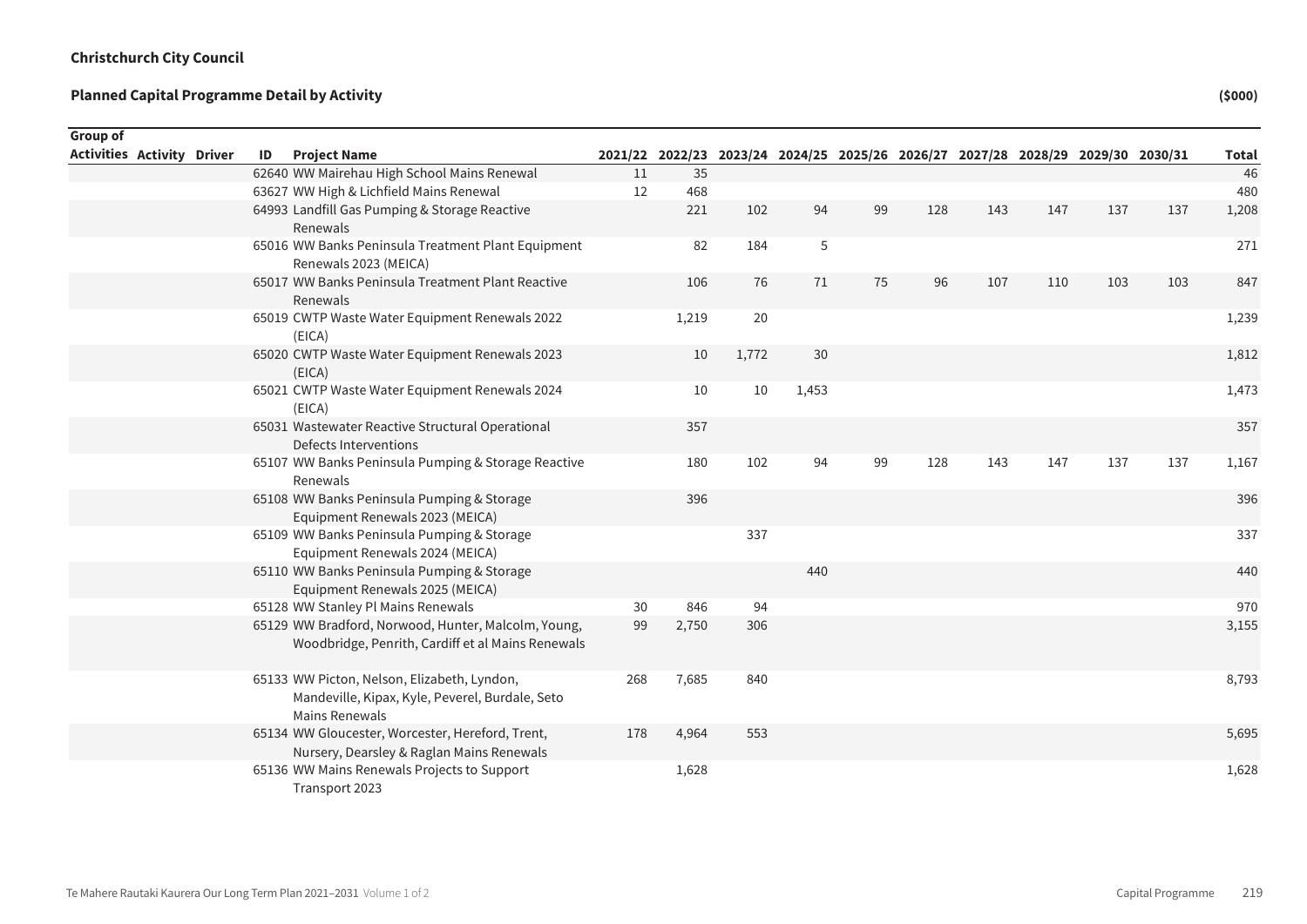| Group of                   |        |    |                                                                                 |       |       |              |        |                                                                                 |        |       |       |       |       |              |
|----------------------------|--------|----|---------------------------------------------------------------------------------|-------|-------|--------------|--------|---------------------------------------------------------------------------------|--------|-------|-------|-------|-------|--------------|
| Activities Activity Driver |        | ID | <b>Project Name</b>                                                             |       |       |              |        | 2021/22 2022/23 2023/24 2024/25 2025/26 2026/27 2027/28 2028/29 2029/30 2030/31 |        |       |       |       |       | <b>Total</b> |
|                            | Growth |    |                                                                                 |       |       |              |        |                                                                                 |        |       |       |       |       |              |
|                            |        |    | 60 Programme - WW New Mains                                                     |       |       | 185          | 583    | 1,724                                                                           | 1,769  | 1,817 | 1,788 | 1,840 | 1,890 | 11,596       |
|                            |        |    | 61 Programme - WW New Pump Stations for Growth                                  |       |       |              |        |                                                                                 |        |       | 894   | 920   | 945   | 2,759        |
|                            |        |    | 94 WW Subdivisions Additional Infrastructure                                    | 105   | 267   | 353          | 393    | 402                                                                             | 413    | 424   | 566   | 583   | 598   | 4,104        |
|                            |        |    | 17873 WW Dufek Crescent Pump Station Renewal (PS65)                             |       | 527   | 471          |        |                                                                                 |        |       |       |       |       | 998          |
|                            |        |    | 42193 WW Halswell Pump Station (Stage 2) (PS60)                                 | 1,300 |       |              |        |                                                                                 |        |       |       |       |       | 1,300        |
|                            |        |    | 43216 WW Tyrone Street Pump Station Capacity<br>Renewal (Stage 2) (PS62)        |       |       |              |        |                                                                                 | 118    | 2,168 |       |       |       | 2,286        |
|                            |        |    | 43219 WW Belfast Northern Wastewater Pump Station<br>(Stage 1)                  |       |       |              |        |                                                                                 |        |       |       | 184   | 441   | 625          |
|                            |        |    | 53889 WW Copper Ridge Private Development<br>Agreement (PDA)                    |       | 334   | 76           |        |                                                                                 |        |       |       |       |       | 410          |
|                            |        |    | 57643 WW Hayton Road Main Renewal                                               | 522   | 1,845 | 1,641        | 657    |                                                                                 |        |       |       |       |       | 4,665        |
|                            |        |    | <b>Meeting Current Levels of Service</b>                                        |       |       |              |        |                                                                                 |        |       |       |       |       |              |
|                            |        |    | 596 WW Akaroa Reclaimed Water Treatment & Reuse<br>Scheme                       | 4,236 | 2,087 | 4,887        | 13,602 | 18,736                                                                          | 15,511 | 7,333 |       |       |       | 66,392       |
|                            |        |    | 1376 Programme - WW New Reticulation Odour Control                              |       | 85    | 192          | 450    | 694                                                                             | 897    | 1,001 | 1,029 | 963   | 961   | 6,272        |
|                            |        |    | 2214 WW Duvauchelle Treatment and Disposal Renewal                              | 1,007 | 2,472 | 1,571        | 2,684  | 2,751                                                                           | 2,823  |       |       |       |       | 13,308       |
|                            |        |    | 2435 Programme - WW Wetwell Safety Improvements                                 |       |       | 24           |        |                                                                                 |        |       |       |       |       | 24           |
|                            |        |    | 30172 WW Riccarton Interceptor (Upper Riccarton)                                | 2,175 | 3,008 | 453          |        |                                                                                 |        |       |       |       |       | 5,636        |
|                            |        |    | 30173 WW Avonhead Road Main Renewal                                             |       | 1,225 | $\mathbf{1}$ | 11     | 2,751                                                                           | 623    |       |       |       |       | 4,611        |
|                            |        |    | 42153 WW Eastern Terrace Wastewater Main Renewal                                | 54    | 818   |              |        |                                                                                 |        |       |       |       |       | 872          |
|                            |        |    | 42154 WW Somerfield Pump Station & Pressure Main                                | 118   | 3,263 | 4,283        |        |                                                                                 |        |       |       |       |       | 7,664        |
|                            |        |    | 42155 Programme - WW Overflow Reduction                                         |       |       |              |        |                                                                                 |        |       | 358   | 491   | 3,780 | 4,629        |
|                            |        |    | 43214 WW Treatment Plant Channel Improvements                                   |       |       |              |        |                                                                                 |        |       |       |       | 252   | 252          |
|                            |        |    | 43335 Wastewater Reticulation Improvements<br>Programme                         |       |       |              | 443    |                                                                                 |        |       |       |       |       | 443          |
|                            |        |    | 43946 WW Tilford Street Pump Station & Pressure Main<br>Capacity Renewal (PS13) | 613   | 414   |              |        |                                                                                 |        |       |       |       |       | 1,027        |
|                            |        |    | 43947 WW Opawa Road Pump Station Capacity Renewal<br>(PS44)                     |       | 31    | 105          |        |                                                                                 |        |       |       |       |       | 136          |
|                            |        |    | 47124 CWTP Biogas Engine Upgrade (Generator 1)                                  |       |       |              |        | 330                                                                             | 5,646  | 5,798 |       |       |       | 11,774       |
|                            |        |    | 48083 WW St Asaph St Odour Treatment                                            | 1,488 |       |              |        |                                                                                 |        |       |       |       |       | 1,488        |
|                            |        |    | 57641 WW Land purchase for Wastewater Assets                                    |       |       |              |        |                                                                                 |        |       | 119   | 123   | 126   | 368          |
|                            |        |    |                                                                                 |       |       |              |        |                                                                                 |        |       |       |       |       |              |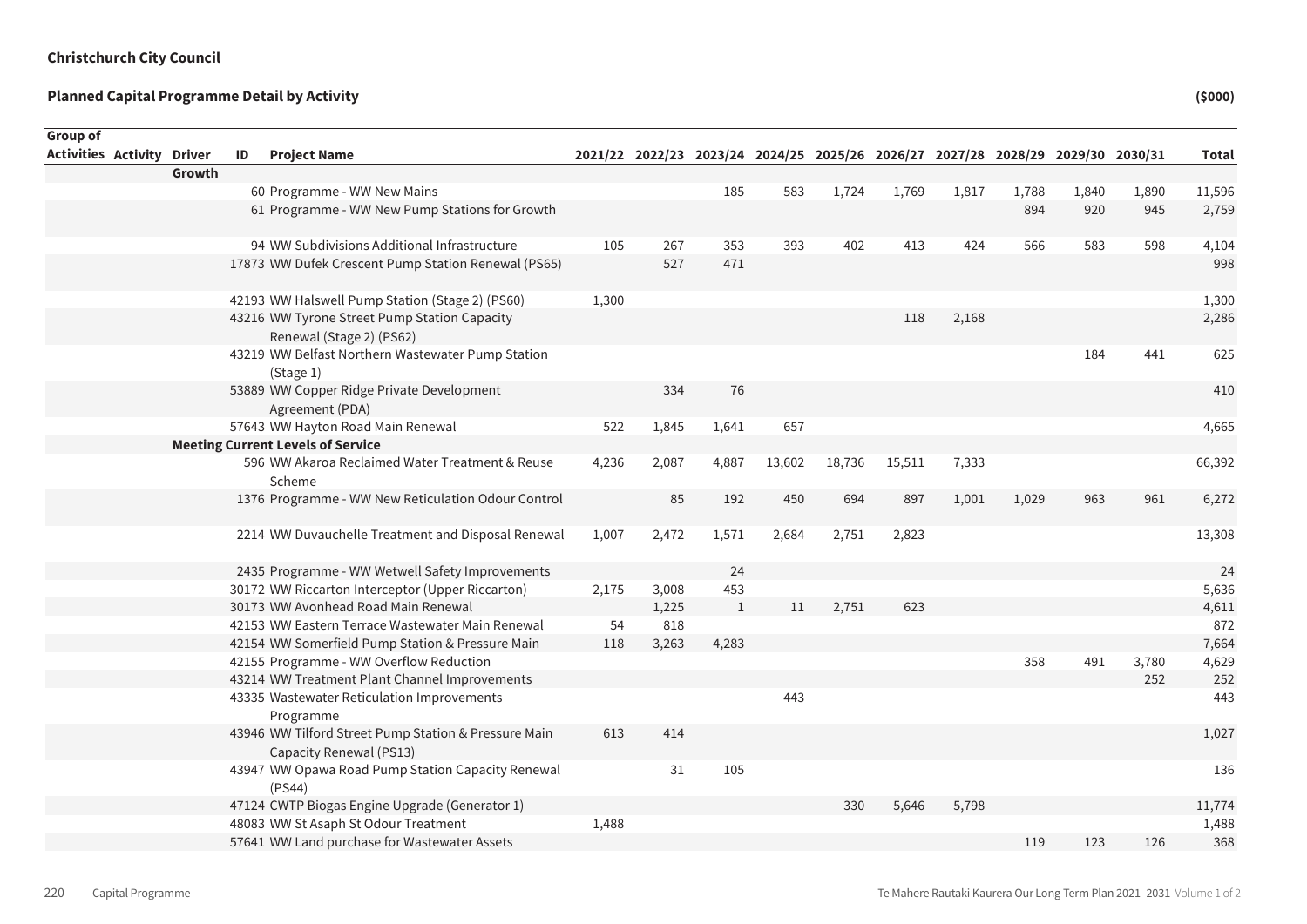| Group of                   |                    |                      |                                                     |        |        |        |        |        |                |        |                                                                                 |        |        |         |
|----------------------------|--------------------|----------------------|-----------------------------------------------------|--------|--------|--------|--------|--------|----------------|--------|---------------------------------------------------------------------------------|--------|--------|---------|
| Activities Activity Driver |                    | ID                   | <b>Project Name</b>                                 |        |        |        |        |        |                |        | 2021/22 2022/23 2023/24 2024/25 2025/26 2026/27 2027/28 2028/29 2029/30 2030/31 |        |        | Total   |
|                            |                    |                      | 57642 WW Southern Relief Easement                   | 140    |        |        |        |        |                |        |                                                                                 |        |        | 140     |
|                            |                    |                      | 58434 WW Smart Overflow Reduction                   | 105    | 107    | 183    | 188    | 193    | 198            | 162    |                                                                                 |        |        | 1,136   |
|                            |                    |                      | 60161 WW Wigram Pump Station & Discharge Odour      | 454    | 10     |        |        |        |                |        |                                                                                 |        |        | 464     |
|                            |                    |                      | Treatment (PS0105 and PM0105)                       |        |        |        |        |        |                |        |                                                                                 |        |        |         |
|                            |                    |                      | 60311 CWTP Wastewater Critical Mechanical Spares    |        | 256    | 262    | 268    | 275    | 282            | 290    | 298                                                                             |        |        | 1,931   |
|                            |                    |                      | 60312 CWTP Wastewater Critical Electrical & Control |        | 205    | 210    | 215    | 220    | 226            | 232    | 238                                                                             |        |        | 1,546   |
|                            |                    |                      | Spares for Increased Resilience                     |        |        |        |        |        |                |        |                                                                                 |        |        |         |
|                            |                    |                      | 65041 WW Halswell, O'Halloran and Upgradient        |        | 394    | 356    |        |        |                |        |                                                                                 |        |        | 750     |
|                            |                    |                      | Catchment Pump Stations Odour Treatment             |        |        |        |        |        |                |        |                                                                                 |        |        |         |
|                            |                    |                      | (60,61,23,81,73,69)                                 |        |        |        |        |        |                |        |                                                                                 |        |        |         |
|                            |                    |                      | 65068 WW Sparks, Awatea, Longhurst and Upgradient   |        | 394    | 356    |        |        |                |        |                                                                                 |        |        | 750     |
|                            |                    |                      | Catchment Pump Stations Odour Treatment (104,       |        |        |        |        |        |                |        |                                                                                 |        |        |         |
|                            |                    |                      | 123, 115)                                           |        |        |        |        |        |                |        |                                                                                 |        |        |         |
|                            | <b>New Service</b> |                      |                                                     |        |        |        |        |        |                |        |                                                                                 |        |        |         |
|                            |                    |                      | 885 WW Reuse (C3 & C4 Water)                        |        |        |        |        |        |                |        |                                                                                 | 491    | 1,890  | 2,381   |
|                            |                    |                      | 20714 WW New Schemes                                |        |        |        |        |        |                |        |                                                                                 |        | 504    | 504     |
|                            |                    |                      | 60260 CWTP Sludge Holding Tank (to stop requirement |        | 102    | 2,252  | 2,416  | 550    |                |        |                                                                                 |        |        | 5,320   |
|                            |                    |                      | for 24/7 manned operation)                          |        |        |        |        |        |                |        |                                                                                 |        |        |         |
|                            |                    |                      | 60303 WW Pressure Sewer System Monitoring & Control |        |        |        | 107    | 220    | 113            |        |                                                                                 |        |        | 440     |
|                            |                    |                      | Relocation (SCADA)                                  |        |        |        |        |        |                |        |                                                                                 |        |        |         |
|                            |                    |                      | 60305 WW Pump Station Flow Meters at all Stations   |        | 98     | 335    | 344    | 387    |                |        |                                                                                 |        |        | 1,164   |
|                            |                    |                      |                                                     |        |        |        |        |        |                |        |                                                                                 |        |        |         |
| <b>Wastewater Total</b>    |                    |                      |                                                     | 56,753 | 69,109 | 72,485 | 84,010 |        | 93,444 103,713 | 90,846 | 81,823                                                                          | 72,538 | 73,169 | 797,890 |
| <b>Water Supply</b>        |                    |                      |                                                     |        |        |        |        |        |                |        |                                                                                 |        |        |         |
| <b>Water Supply</b>        |                    |                      |                                                     |        |        |        |        |        |                |        |                                                                                 |        |        |         |
|                            |                    | <b>Asset Renewal</b> |                                                     |        |        |        |        |        |                |        |                                                                                 |        |        |         |
|                            |                    |                      | 51 Programme - WS Mains Renewals                    | 153    | 1,263  | 33,249 | 37,581 | 37,570 | 41,601         | 46,388 | 47,686                                                                          | 49,069 | 50,394 | 344,954 |
|                            |                    |                      | 52 Programme - WS Headworks Well Renewals           |        |        | 72     | 303    | 708    | 2,744          | 3,062  | 3,150                                                                           | 983    | 1,960  | 12,982  |
|                            |                    |                      | 53 Programme - WS Submains Renewals                 |        | 171    | 5,800  | 3,729  | 3,967  | 5,602          | 6,252  | 6,431                                                                           | 6,020  | 6,006  | 43,978  |
|                            |                    |                      | 73 Programme - WS Pumping & Storage Civils and      |        |        |        |        |        |                |        | 197                                                                             | 737    | 184    | 1,118   |
|                            |                    |                      | <b>Structures Renewals</b>                          |        |        |        |        |        |                |        |                                                                                 |        |        |         |
|                            |                    |                      | 89 WS Submains Meter Renewal                        | 350    | 194    | 227    | 213    | 222    | 287            | 320    | 315                                                                             | 294    | 294    | 2,716   |
|                            |                    |                      | 888 WS Lyttelton Rail Tunnel Pipeline Renewals      | 100    | 512    | 5,238  | 5,369  | 6,453  | 3,567          |        |                                                                                 |        |        | 21,239  |
|                            |                    |                      | 2355 WS Pump Stations Reactive Renewals             | 457    | 307    | 314    | 285    | 297    | 384            | 429    | 441                                                                             | 412    | 412    | 3,738   |
|                            |                    |                      | 14866 WS Ben Rarere Pump Station Bexley Earthquake  | 2,117  |        |        |        |        |                |        |                                                                                 |        |        | 2,117   |
|                            |                    |                      | Replacement                                         |        |        |        |        |        |                |        |                                                                                 |        |        |         |
|                            |                    |                      | 17885 WS Eastern Terrace Trunk Main Renewal         | 5.304  | 10,070 |        |        |        |                |        |                                                                                 |        |        | 15,374  |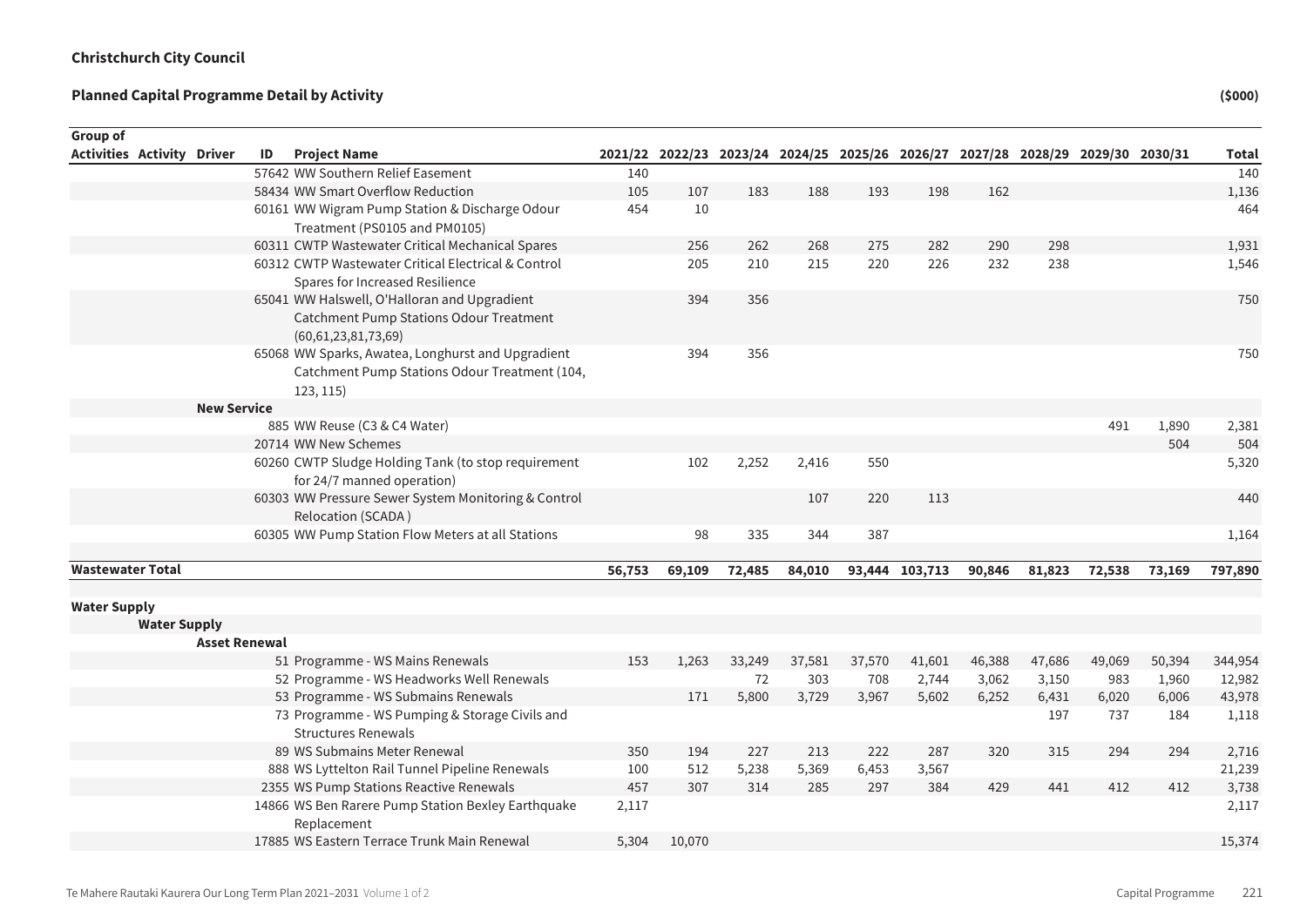| <b>Group of</b>            |    |                                                                                                          |       |       |       |                                                                                 |       |       |       |       |       |       |              |
|----------------------------|----|----------------------------------------------------------------------------------------------------------|-------|-------|-------|---------------------------------------------------------------------------------|-------|-------|-------|-------|-------|-------|--------------|
| Activities Activity Driver | ID | <b>Project Name</b>                                                                                      |       |       |       | 2021/22 2022/23 2023/24 2024/25 2025/26 2026/27 2027/28 2028/29 2029/30 2030/31 |       |       |       |       |       |       | <b>Total</b> |
|                            |    | 17924 WS Averill Street Pump Station Renewal (PS1005)                                                    | 100   | 859   | 3,190 | 5,085                                                                           | 1,811 |       |       |       |       |       | 11,045       |
|                            |    | 33813 WS Jeffreys Road Pump Station Suction Tank<br>Renewal (PS1076)                                     | 3,417 | 501   |       |                                                                                 |       |       |       |       |       |       | 3,918        |
|                            |    | 41874 Programme - WS Mains Renewals Affiliated with<br>Roading Works                                     |       | 100   | 1,053 | 1,017                                                                           | 1,062 | 1,372 | 1,531 | 1,575 | 1,475 | 1,470 | 10,655       |
|                            |    | 41881 Programme - WS Modelling                                                                           |       |       |       | 176                                                                             | 184   | 238   | 266   | 273   | 255   | 254   | 1,646        |
|                            |    | 41882 Programme - WS Pumping & Storage Electrical<br>Renewals                                            |       |       |       |                                                                                 | 238   | 307   | 343   | 353   | 330   | 329   | 1,900        |
|                            |    | 41883 Programme - WS Pumping & Storage Mechanical<br>Renewals                                            |       |       |       |                                                                                 | 158   | 204   | 228   | 272   | 358   | 254   | 1,474        |
|                            |    | 41884 Programme - WS Control Software Renewals<br>(SCADA)                                                |       |       |       |                                                                                 | 88    | 113   | 126   | 130   | 121   | 122   | 700          |
|                            |    | 42082 Programme - WS Pumping & Storage<br>Instrumentation, Control & Automation Renewals<br>(ICA)        |       |       |       |                                                                                 | 396   | 513   | 572   | 693   | 659   | 656   | 3,489        |
|                            |    | 48081 WS Mains Renewal - Halswell Junction Rd<br>Roading Extension                                       | 327   |       |       |                                                                                 |       |       |       |       |       |       | 327          |
|                            |    | 48893 WS Westmont, Bartlett, Peacock & Bridle Path<br>Road Mains Renewals                                |       | 6     |       |                                                                                 |       |       |       |       |       |       | 6            |
|                            |    | 48901 WS Pump & Storage Equipment Renewals 2020<br>(MEICA)                                               | 293   |       |       |                                                                                 |       |       |       |       |       |       | 293          |
|                            |    | 48907 WS Health & Safety Renewals                                                                        | 63    | 64    | 66    | 94                                                                              | 99    | 128   | 143   | 147   | 137   | 137   | 1,078        |
|                            |    | 50340 WS Grassmere Well Renewal (1)                                                                      | 66    |       |       |                                                                                 |       |       |       |       |       |       | 66           |
|                            |    | 50341 WS Mays Well Renewal (3)                                                                           | 375   |       |       |                                                                                 |       |       |       |       |       |       | 375          |
|                            |    | 50437 WS Treatment Plant Reactive Renewals                                                               | 39    | 43    | 41    | 24                                                                              | 25    | 32    | 36    | 37    | 34    | 34    | 345          |
|                            |    | 50446 WS Suction Tank & Reservoir Renewals                                                               | 260   | 6     |       |                                                                                 |       |       |       |       |       |       | 266          |
|                            |    | 50449 WS Sydenham Suction Tank Replacment                                                                | 3,126 |       |       |                                                                                 |       |       |       |       |       |       | 3,126        |
|                            |    | 55781 WS Libeau & Chemin Du Nache Mains Renewal                                                          | 346   |       |       |                                                                                 |       |       |       |       |       |       | 346          |
|                            |    | 55782 WS Riccarton Road Mains Renewal (Hansons to<br>Matipo)                                             | 2,492 | 630   |       |                                                                                 |       |       |       |       |       |       | 3,122        |
|                            |    | 55783 WS Scruttons Road Pump Station to Lyttelton<br>Road Tunnel & St Andrews Hill Road Mains<br>Renewal | 2,717 |       |       |                                                                                 |       |       |       |       |       |       | 2,717        |
|                            |    | 55784 WS Hackthorne & Dyers Pass Road to Takahē<br><b>Pump Station Mains Renewal</b>                     | 1,094 | 300   |       |                                                                                 |       |       |       |       |       |       | 1,394        |
|                            |    | 55785 WS Rocking Horse, Heron, Plover, Mermaid &<br>Pukeko Mains Renewal                                 | 1,366 | 1,077 |       |                                                                                 |       |       |       |       |       |       | 2,443        |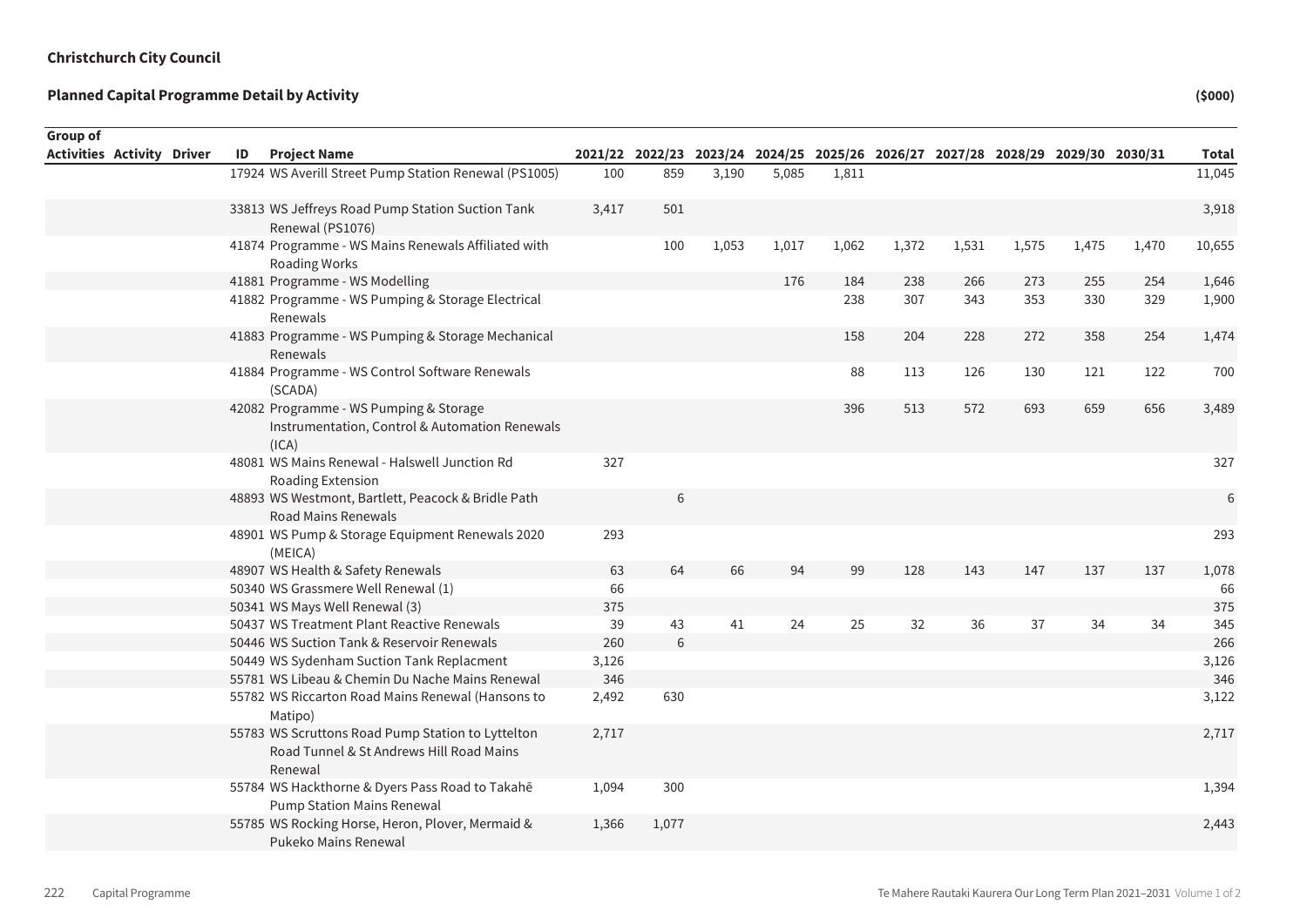| Group of                          |    |                                                                                                                        |       |                |       |       |                                                                                 |       |       |       |       |       |              |
|-----------------------------------|----|------------------------------------------------------------------------------------------------------------------------|-------|----------------|-------|-------|---------------------------------------------------------------------------------|-------|-------|-------|-------|-------|--------------|
| <b>Activities Activity Driver</b> | ID | <b>Project Name</b>                                                                                                    |       |                |       |       | 2021/22 2022/23 2023/24 2024/25 2025/26 2026/27 2027/28 2028/29 2029/30 2030/31 |       |       |       |       |       | <b>Total</b> |
|                                   |    | 55786 WS Purau, Waipapa, Marine, Whero, Rawhiti & Te                                                                   | 2,068 | 1,535          |       |       |                                                                                 |       |       |       |       |       | 3,603        |
|                                   |    | Ra Mains Renewal                                                                                                       |       |                |       |       |                                                                                 |       |       |       |       |       |              |
|                                   |    | 55788 WS Fenchurch, Grosvenor, Paddington, Ealing,<br>Camden, Uxbridge & Aldgate Mains Renewal                         | 1,918 | 1,228          |       |       |                                                                                 |       |       |       |       |       | 3,146        |
|                                   |    | 55789 WS Grahams, Hounslow & Rembrandt Mains<br>Renewal                                                                | 1,659 | 1,333          |       |       |                                                                                 |       |       |       |       |       | 2,992        |
|                                   |    | 55790 WS Puriri, Kilmarnock, Wharenui, Ilam, Maidstone,<br>Wainui, George, Division, Deans & Waimairi Mains<br>Renewal | 3,679 | 2,557          |       |       |                                                                                 |       |       |       |       |       | 6,236        |
|                                   |    | 55796 WS Bridle Path, Station, Rollin, Marsden & Port<br>Hills Road Mains Renewal                                      | 1,395 | 1,023          |       |       |                                                                                 |       |       |       |       |       | 2,418        |
|                                   |    | 55797 WS Park, Governors Bay, Cressy, Pages, Buxtons &<br>Gladstone Quay Mains Renewal                                 | 1,103 | 2,046          |       |       |                                                                                 |       |       |       |       |       | 3,149        |
|                                   |    | 55798 WS Conway, Hollis, Centaurus, Palatine, Herbs &<br>Eastern Terrace Mains Renewal                                 | 1,308 | 440            |       |       |                                                                                 |       |       |       |       |       | 1,748        |
|                                   |    | 55801 WS Aranui & South New Brighton Area Submains<br>Renewal 2022                                                     | 1,282 |                |       |       |                                                                                 |       |       |       |       |       | 1,282        |
|                                   |    | 55802 WS North New Brighton Area & Bossu Road<br><b>Submains Renewal</b>                                               | 600   | 35             |       |       |                                                                                 |       |       |       |       |       | 635          |
|                                   |    | 56060 WS Update Model Base Data                                                                                        | 104   | 114            | 109   |       |                                                                                 |       |       |       |       |       | 327          |
|                                   |    | 56683 WS Reactive Mains & Submains Renewal                                                                             | 331   | 450            | 254   | 237   | 248                                                                             | 320   | 357   | 367   | 343   | 343   | 3,250        |
|                                   |    | 57144 WS Reactive Water Meter Renewal                                                                                  | 1,120 | 833            | 1,088 | 1,329 | 1,536                                                                           | 2,287 | 2,551 | 2,625 | 2,457 | 2,452 | 18,278       |
|                                   |    | 57801 WS Redwood Pump Station Well 1 & Well 2<br>Renewal (PS1077)                                                      | 1,435 | 757            |       |       |                                                                                 |       |       |       |       |       | 2,192        |
|                                   |    | 57805 WS Birdlings Flat Well                                                                                           |       | 327            |       |       |                                                                                 |       |       |       |       |       | 327          |
|                                   |    | 58135 WS Ashgrove, Macmillan, Cashmere, Dyers Pass,<br>Victoria, Barry Hogan & Hackthorne Mains<br>Renewals            | 2,048 | 1,023          |       |       |                                                                                 |       |       |       |       |       | 3,071        |
|                                   |    | 58146 WS Port Hills Road Mains Renewals                                                                                | 98    | $\overline{2}$ |       |       |                                                                                 |       |       |       |       |       | 100          |
|                                   |    | 58147 WS Cranford, Sherborne & Victoria Mains<br>Renewals                                                              | 441   |                |       |       |                                                                                 |       |       |       |       |       | 441          |
|                                   |    | 58162 WS London, Canterbury, Dublin, Oxford, Norwich,<br>Gladstone, Exeter & Donald Mains Renewals                     | 267   | 6              |       |       |                                                                                 |       |       |       |       |       | 273          |
|                                   |    | 58178 WS Hackthorne Reservoir Renewal                                                                                  | 968   | 582            |       |       |                                                                                 |       |       |       |       |       | 1,550        |
|                                   |    | 58910 WS Quarry Reservoir Renewal                                                                                      | 663   | 367            |       |       |                                                                                 |       |       |       |       |       | 1,030        |
|                                   |    | 59075 WS Pumping & Storage MEICA Renewals for<br>FY2022                                                                | 955   |                |       |       |                                                                                 |       |       |       |       |       | 955          |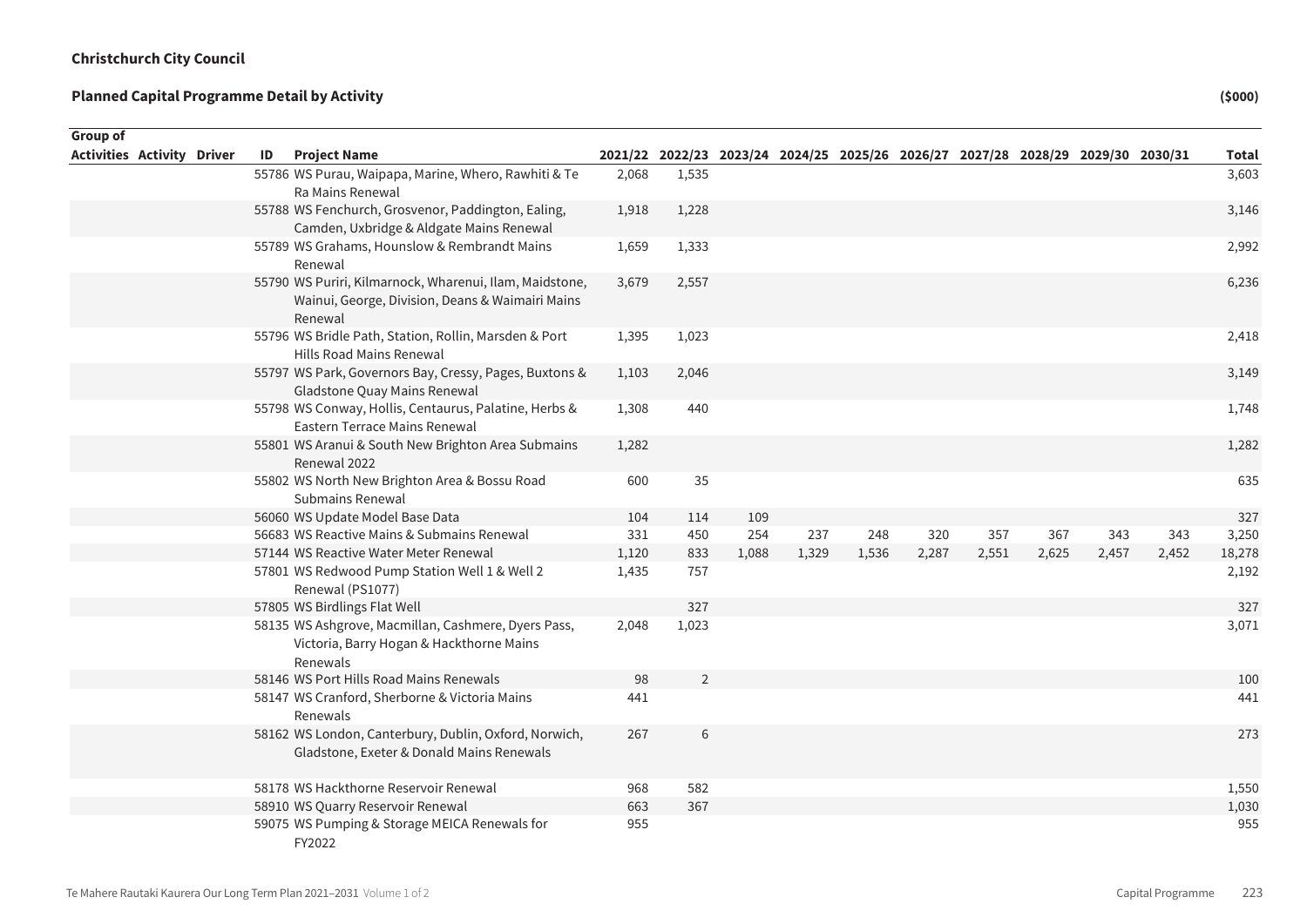| Group of                          |  |    |                                                                                                                            |       |       |       |                                                                                 |       |       |       |     |       |     |              |
|-----------------------------------|--|----|----------------------------------------------------------------------------------------------------------------------------|-------|-------|-------|---------------------------------------------------------------------------------|-------|-------|-------|-----|-------|-----|--------------|
| <b>Activities Activity Driver</b> |  | ID | <b>Project Name</b>                                                                                                        |       |       |       | 2021/22 2022/23 2023/24 2024/25 2025/26 2026/27 2027/28 2028/29 2029/30 2030/31 |       |       |       |     |       |     | <b>Total</b> |
|                                   |  |    | 60071 Programme - WS Banks Peninsula Pumping &<br><b>Storage Mechanical Renewals</b>                                       |       |       |       |                                                                                 | 56    | 73    | 253   | 279 | 353   | 242 | 1,256        |
|                                   |  |    | 60072 Programme - WS Banks Peninsula Pumping &<br><b>Storage Electrical Renewals</b>                                       |       |       |       |                                                                                 | 85    | 110   | 123   | 126 | 118   | 117 | 679          |
|                                   |  |    | 60073 Programme - WS Banks Peninsula Pumping &<br>Storage Instrumentation, Control and<br><b>Automation Renewals (ICA)</b> |       |       |       |                                                                                 | 142   | 183   | 247   | 259 | 265   | 237 | 1,333        |
|                                   |  |    | 60079 Programme - WS Banks Peninsula Pumping &<br>Storage Civils & Structures Renewals                                     |       |       |       |                                                                                 |       |       | 642   | 730 | 1,032 | 614 | 3,018        |
|                                   |  |    | 60096 WS Blighs Road Pump Station Well 3 Renewal<br>(PS1007)                                                               | 977   | 22    |       |                                                                                 |       |       |       |     |       |     | 999          |
|                                   |  |    | 60152 WS Kerrs Road Pump Station Station Renewal<br>(PS1022)                                                               |       | 102   | 775   | 2,168                                                                           | 5,175 | 1,858 |       |     |       |     | 10,078       |
|                                   |  |    | 60153 WS Tara Street Replacement Building, Electrics &<br>Controls                                                         |       |       | 236   | 1,074                                                                           | 275   |       |       |     |       |     | 1,585        |
|                                   |  |    | 60154 WS Grampian Street Suction Tank Renewal                                                                              |       | 26    | 236   | 1,074                                                                           | 3,434 | 2,909 | 1,909 |     |       |     | 9,588        |
|                                   |  |    | 60155 WS Auburn Avenue Pump Station Renewal<br>(PS1068)                                                                    |       |       | 105   | 795                                                                             | 248   | 1,129 | 290   |     |       |     | 2,567        |
|                                   |  |    | 60158 WS Pump & Storage MEICA Renewals for FY2023                                                                          |       | 1,182 |       |                                                                                 |       |       |       |     |       |     | 1,182        |
|                                   |  |    | 60159 WS Pump & Storage MEICA Renewals for FY2024                                                                          |       | 10    | 2,177 |                                                                                 |       |       |       |     |       |     | 2,187        |
|                                   |  |    | 60160 WS Pump & Storage MEICA Renewals for FY2025                                                                          |       | 10    | 1,600 | 1,008                                                                           |       |       |       |     |       |     | 2,618        |
|                                   |  |    | 60162 WS Mount Herbert Reservoir Replacement                                                                               |       |       |       | 27                                                                              | 330   |       |       |     |       |     | 357          |
|                                   |  |    | 60163 WS Scarborough 1 Pump Station Relocation out<br>of Rock Fall Zone                                                    |       |       |       | 107                                                                             | 330   | 1,694 | 696   |     |       |     | 2,827        |
|                                   |  |    | 60164 WS Lock Renewals                                                                                                     |       | 102   | 314   | 322                                                                             | 330   |       |       |     |       |     | 1,068        |
|                                   |  |    | 60171 WS SCADA Communications Upgrade Works                                                                                |       | 1,341 |       |                                                                                 |       |       |       |     |       |     | 1,341        |
|                                   |  |    | 60200 WS Woolston Well 3 Renewal (PS1065)                                                                                  |       | 10    | 837   | 200                                                                             |       |       |       |     |       |     | 1,047        |
|                                   |  |    | 60257 WS Spreydon Well 2 & Well 3 Renewal (PS1030)                                                                         | 1,221 | 520   | 375   |                                                                                 |       |       |       |     |       |     | 2,116        |
|                                   |  |    | 60261 WS Montreal Street Well 2 Renewal (PS1027)                                                                           |       | 51    | 820   | 175                                                                             |       |       |       |     |       |     | 1,046        |
|                                   |  |    | 60325 WS Pump Station - Diesel Tank Renewals to Meet<br>Regional Plan                                                      |       | 51    | 393   | 268                                                                             |       |       |       |     |       |     | 712          |
|                                   |  |    | 60326 WS Asbestos Removal                                                                                                  |       | 143   | 147   | 150                                                                             | 154   | 158   | 162   | 167 | 172   | 176 | 1,429        |
|                                   |  |    | 60375 WS Mains Renewal - Multi-Use Arena - Barbadoes<br>and Madras                                                         |       | 315   | 3,415 |                                                                                 |       |       |       |     |       |     | 3,730        |
|                                   |  |    | 63039 WS Mains Renewal - Lincoln Rd and Hazeldean Rd                                                                       | 147   | 1,413 |       |                                                                                 |       |       |       |     |       |     | 1,560        |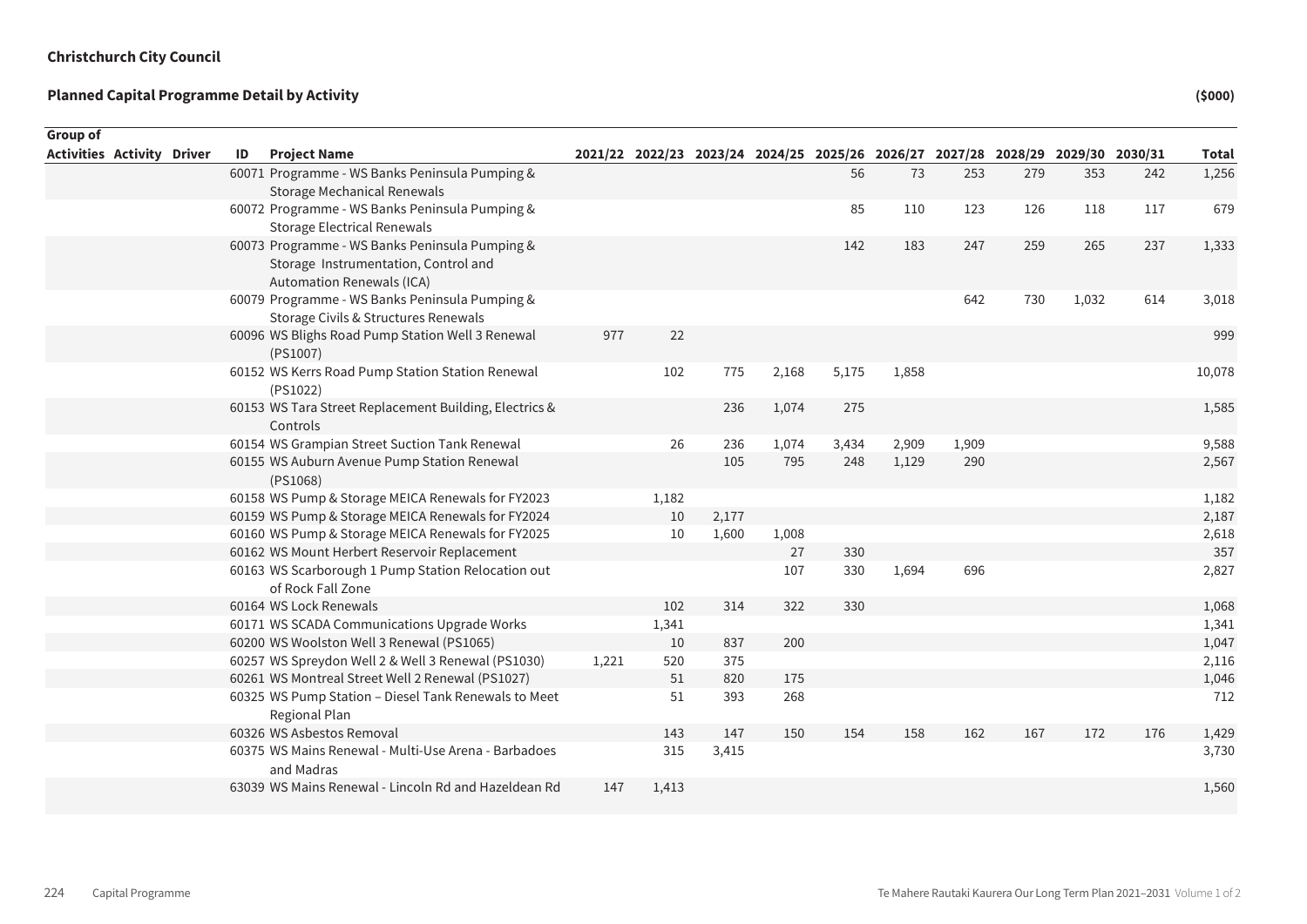| Group of                          |    |                                                                                                    |     |       |       |                                                                                 |     |     |     |     |     |     |              |
|-----------------------------------|----|----------------------------------------------------------------------------------------------------|-----|-------|-------|---------------------------------------------------------------------------------|-----|-----|-----|-----|-----|-----|--------------|
| <b>Activities Activity Driver</b> | ID | <b>Project Name</b>                                                                                |     |       |       | 2021/22 2022/23 2023/24 2024/25 2025/26 2026/27 2027/28 2028/29 2029/30 2030/31 |     |     |     |     |     |     | <b>Total</b> |
|                                   |    | 64331 WS Sefton, Pascoe, Webb, Walnut, Hutcheson,                                                  | 153 | 1,605 |       |                                                                                 |     |     |     |     |     |     | 1,758        |
|                                   |    | Bradford, Walsall, Hammond, Willis & Dobs Mains                                                    |     |       |       |                                                                                 |     |     |     |     |     |     |              |
|                                   |    | Renewals                                                                                           |     |       |       |                                                                                 |     |     |     |     |     |     |              |
|                                   |    | 64690 WS - PS1012 Estuary Reservoir Water Security                                                 | 39  |       |       |                                                                                 |     |     |     |     |     |     | 39           |
|                                   |    | Renewals & Upgrades                                                                                |     |       |       |                                                                                 |     |     |     |     |     |     |              |
|                                   |    | 64691 WS - PS1014 Grassmere WS-Suction Tank 01                                                     | 77  |       |       |                                                                                 |     |     |     |     |     |     | 77           |
|                                   |    | Water Security Renewals & Upgrades                                                                 |     |       |       |                                                                                 |     |     |     |     |     |     |              |
|                                   |    | 64692 WS - PS1026 Mays WS-Suction Tank 01 Water                                                    | 148 |       |       |                                                                                 |     |     |     |     |     |     | 148          |
|                                   |    | Security Renewals & Upgrades                                                                       |     |       |       |                                                                                 |     |     |     |     |     |     |              |
|                                   |    | 64693 WS - PS1052 Mount Pleasant 3 Reservoir 01 Water<br>Security Renewals & Upgrades              | 95  |       |       |                                                                                 |     |     |     |     |     |     | 95           |
|                                   |    | 64694 WS - PS1108 Halswell 2 Reservoir Water Security                                              | 30  |       |       |                                                                                 |     |     |     |     |     |     | 30           |
|                                   |    | Renewals & Upgrades                                                                                |     |       |       |                                                                                 |     |     |     |     |     |     |              |
|                                   |    | 64695 WS - PS1125 Gardiners Suction Tank Water                                                     | 60  |       |       |                                                                                 |     |     |     |     |     |     | 60           |
|                                   |    | Security Renewals & Upgrades                                                                       |     |       |       |                                                                                 |     |     |     |     |     |     |              |
|                                   |    | 64696 WS - PS1052 Mount Pleasant 3 Reservoir 02 Water                                              | 15  |       |       |                                                                                 |     |     |     |     |     |     | 15           |
|                                   |    | Security Renewals & Upgrades                                                                       |     |       |       |                                                                                 |     |     |     |     |     |     |              |
|                                   |    | 64986 WS Akaroa L'Aube Hill Reservoir Replacement                                                  |     | 815   | 1,585 |                                                                                 |     |     |     |     |     |     | 2,400        |
|                                   |    | 65002 WS Banks Peninsula Treatment Plant Equipment                                                 |     | 369   |       |                                                                                 |     |     |     |     |     |     | 369          |
|                                   |    | Renewals FY2023 (MEICA)                                                                            |     |       |       |                                                                                 |     |     |     |     |     |     |              |
|                                   |    | 65032 WS Banks Peninsula Pumping & Storage                                                         |     | 217   |       |                                                                                 |     |     |     |     |     |     | 217          |
|                                   |    | Equipment Renewals 2023 (MEICA)                                                                    |     |       |       |                                                                                 |     |     |     |     |     |     |              |
|                                   |    | 65033 WS Banks Peninsula Pumping & Storage                                                         |     |       | 501   |                                                                                 |     |     |     |     |     |     | 501          |
|                                   |    | Equipment Renewals 2024 (MEICA)                                                                    |     |       |       |                                                                                 |     |     |     |     |     |     |              |
|                                   |    | 65038 WS Banks Peninsula Pumping & Storage                                                         |     |       |       | 272                                                                             |     |     |     |     |     |     | 272          |
|                                   |    | Equipment Renewals 2025 (MEICA)                                                                    |     |       |       |                                                                                 |     |     |     |     |     |     |              |
|                                   |    | 65039 WS Banks Peninsula Pumping & Storage Reactive                                                |     | 158   | 72    | 135                                                                             | 142 | 183 | 204 | 210 | 196 | 197 | 1,497        |
|                                   |    | Renewal                                                                                            |     |       |       |                                                                                 |     |     |     |     |     |     |              |
|                                   |    | 65082 WS Vanguard, Browning, St James, Riverlaw,                                                   | 754 |       |       |                                                                                 |     |     |     |     |     |     | 754          |
|                                   |    | Worcester, Olivine, Curries & Lismore Submains                                                     |     |       |       |                                                                                 |     |     |     |     |     |     |              |
|                                   |    | Renewal                                                                                            |     |       |       |                                                                                 |     |     |     |     |     |     |              |
|                                   |    | 65083 WS Mecca, Kearneys, Price, Nicholas, Highbury &                                              | 736 |       |       |                                                                                 |     |     |     |     |     |     | 736          |
|                                   |    | Aldwins Submains Renewal                                                                           | 787 |       |       |                                                                                 |     |     |     |     |     |     | 787          |
|                                   |    | 65098 WS Carnarvon, Sewell, Gloucester, Wildwood,<br>Odie, Ruru, Chelsea & Nalder Submains Renewal |     |       |       |                                                                                 |     |     |     |     |     |     |              |
|                                   |    | 65099 WS McGregors, Keighleys, Walcot, Ferry, Manning,                                             | 26  | 863   |       |                                                                                 |     |     |     |     |     |     | 889          |
|                                   |    | Seaforth, Buckleys & Bordesley Submains                                                            |     |       |       |                                                                                 |     |     |     |     |     |     |              |
|                                   |    | Renewal                                                                                            |     |       |       |                                                                                 |     |     |     |     |     |     |              |
|                                   |    |                                                                                                    |     |       |       |                                                                                 |     |     |     |     |     |     |              |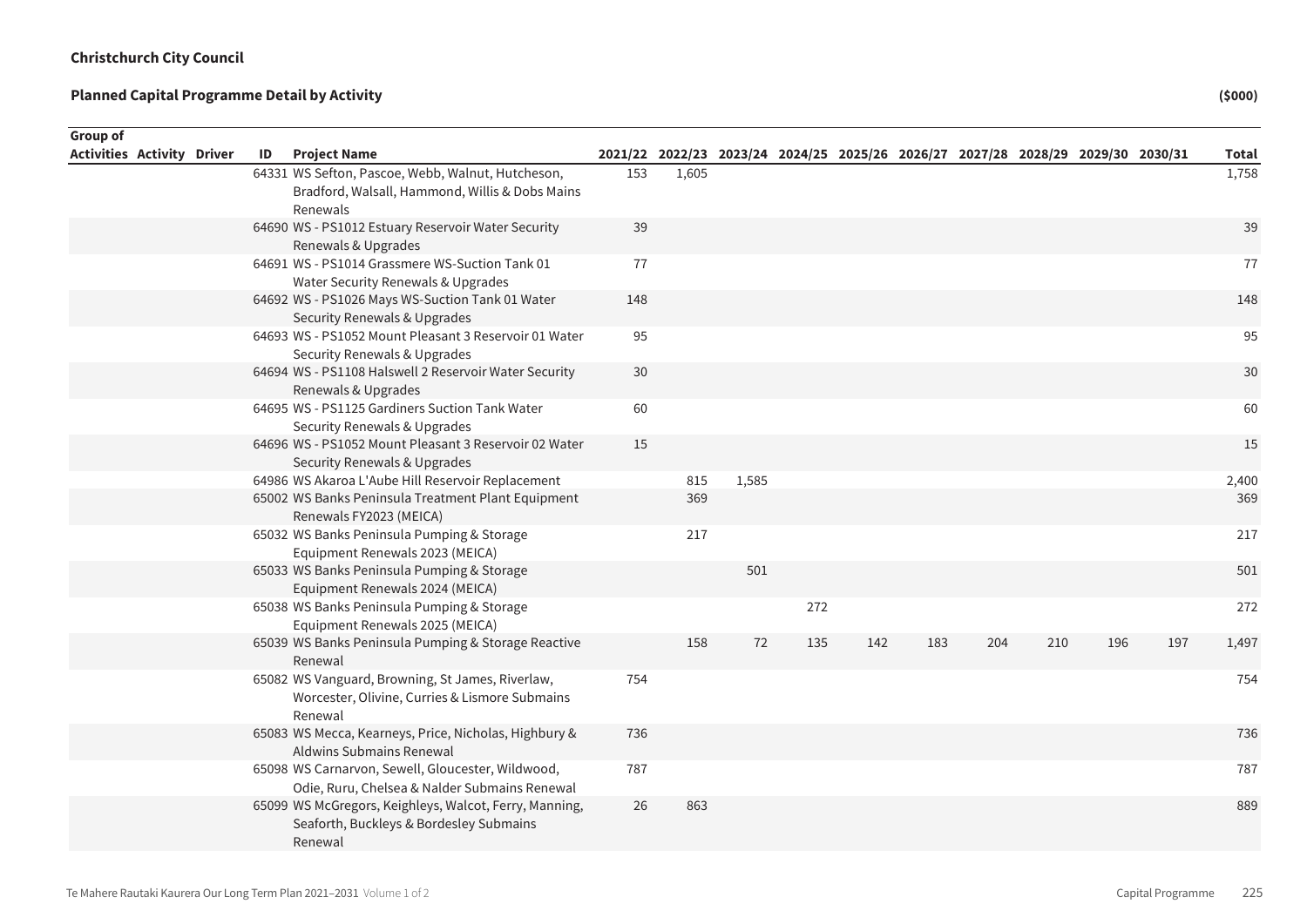| Group of                          |        |    |                                                            |           |              |       |                                                                                 |       |       |       |       |       |       |                |
|-----------------------------------|--------|----|------------------------------------------------------------|-----------|--------------|-------|---------------------------------------------------------------------------------|-------|-------|-------|-------|-------|-------|----------------|
| <b>Activities Activity Driver</b> |        | ID | <b>Project Name</b>                                        |           |              |       | 2021/22 2022/23 2023/24 2024/25 2025/26 2026/27 2027/28 2028/29 2029/30 2030/31 |       |       |       |       |       |       | <b>Total</b>   |
|                                   |        |    | 65100 WS Tilford, Frensham, Jura, Islay, Staffa, Gow,      | 28        | 925          |       |                                                                                 |       |       |       |       |       |       | 953            |
|                                   |        |    | Bute & Alport Submains Renewal                             |           |              |       |                                                                                 |       |       |       |       |       |       |                |
|                                   |        |    | 65101 WS Maunsell, Worcester, Adams, Bromley, Lane,        | 26        | 882          |       |                                                                                 |       |       |       |       |       |       | 908            |
|                                   |        |    | Bayswater, St Johns, Connal, et al Submains                |           |              |       |                                                                                 |       |       |       |       |       |       |                |
|                                   |        |    | Renewal                                                    |           |              |       |                                                                                 |       |       |       |       |       |       |                |
|                                   |        |    | 65111 WS Bridle Path, Ticehurst, Hawkhurst, Coleridge,     | 421       | 2,743        |       |                                                                                 |       |       |       |       |       |       | 3,164          |
|                                   |        |    | Dublin, Selwyn, Brittan, Charlotte J Mains                 |           |              |       |                                                                                 |       |       |       |       |       |       |                |
|                                   |        |    | Renewals                                                   |           |              |       |                                                                                 |       |       |       |       |       |       |                |
|                                   |        |    | 65112 WS Grahams, Powell, Pulford, Sunningvale,            | 302       | 3,213        |       |                                                                                 |       |       |       |       |       |       | 3,515          |
|                                   |        |    | Bainton, Rolfe, Gregan, Farrington, Hillsbo Mains          |           |              |       |                                                                                 |       |       |       |       |       |       |                |
|                                   |        |    | Renewals                                                   |           |              |       |                                                                                 |       |       |       |       |       |       |                |
|                                   |        |    | 65113 WS Mt Pleasant, Moorhouse, Struthers, Troup,         | 280       | 2,947        |       |                                                                                 |       |       |       |       |       |       | 3,227          |
|                                   |        |    | Oxford, Kevin, Dalkeith, Cedars & Wyn Mains                |           |              |       |                                                                                 |       |       |       |       |       |       |                |
|                                   |        |    | Renewals                                                   |           |              |       |                                                                                 |       |       |       |       |       |       |                |
|                                   |        |    | 65118 WS Petrie, Nicholls & Dulles Mains Renewals          |           | 933          | 35    |                                                                                 |       |       |       |       |       |       | 968            |
|                                   | Growth |    |                                                            |           |              |       |                                                                                 |       |       |       |       |       |       |                |
|                                   |        |    | 45 WS New Connections                                      | 1,253     | 1,282        | 1,149 | 678                                                                             | 708   | 915   | 1,021 | 1,050 | 983   | 980   | 10,019         |
|                                   |        |    | 49 WS Subdivisions Add Infrastructure For                  | 306       | 313          | 296   | 303                                                                             | 299   | 307   | 315   | 548   | 564   | 517   | 3,768          |
|                                   |        |    | Development                                                |           |              |       |                                                                                 |       |       |       |       |       |       |                |
|                                   |        |    | 50 Programme - WS Reticulation New Mains                   |           |              | 826   | 1,166                                                                           | 1,196 | 1,227 | 1,260 | 1,311 | 1,349 | 1,386 | 9,721          |
|                                   |        |    | 64 Programme - WS Land Purchase for Pump                   |           |              |       |                                                                                 | 1,651 |       |       | 1,788 |       | 1,890 | 5,329          |
|                                   |        |    | <b>Stations</b>                                            |           |              |       |                                                                                 |       |       |       |       |       |       |                |
|                                   |        |    | 870 Programme - WS New Wells for Growth                    |           |              |       |                                                                                 | 1,205 | 826   | 1,696 | 1,788 | 1,840 | 1,890 | 9,245          |
|                                   |        |    | 1258 Programme - WS New Pump Stations for Growth           |           |              |       |                                                                                 |       | 2,098 | 3,028 | 358   | 3,680 | 5,039 | 14,203         |
|                                   |        |    | 56129 WS Highsted Road Water Supply Main                   | 338       | 8            |       |                                                                                 |       |       |       |       |       |       | 346            |
|                                   |        |    | 57800 WS Metro Sports Facility Wells & Pump Station        | 29<br>440 | 2,804<br>712 | 5,073 | 1,844                                                                           |       |       |       |       |       |       | 9,750<br>1,152 |
|                                   |        |    | 59938 WS Metro Pump Station to Antigua Street Link<br>Main |           |              |       |                                                                                 |       |       |       |       |       |       |                |
|                                   |        |    | 60262 WS Carters Pump Station to Dyers Pump Station        |           | 496          | 2,619 | 1,090                                                                           |       |       |       |       |       |       | 4,205          |
|                                   |        |    | 65003 WS Candys Road Water Supply Main                     |           | 104          | 311   |                                                                                 |       |       |       |       |       |       | 415            |
|                                   |        |    | 65008 WS Grassmere Water Supply Main                       |           | 415          |       |                                                                                 |       |       |       |       |       |       | 415            |
|                                   |        |    | <b>Level of Service Improvement</b>                        |           |              |       |                                                                                 |       |       |       |       |       |       |                |
|                                   |        |    | 63367 WS Transient Mitigation                              | 492       | 350          | 400   | 258                                                                             |       |       |       |       |       |       | 1,500          |
|                                   |        |    | <b>Meeting Current Levels of Service</b>                   |           |              |       |                                                                                 |       |       |       |       |       |       |                |
|                                   |        |    | 865 WS Security                                            | 49        | 50           | 48    | 14                                                                              | 14    | 18    | 21    | 21    | 20    | 20    | 275            |
|                                   |        |    | 2201 WS City Water Supply Rezoning & Demand                |           |              | 424   | 2,853                                                                           | 3,027 | 3,105 | 3,189 | 3,576 | 3,680 | 3,150 | 23,004         |
|                                   |        |    | Management                                                 |           |              |       |                                                                                 |       |       |       |       |       |       |                |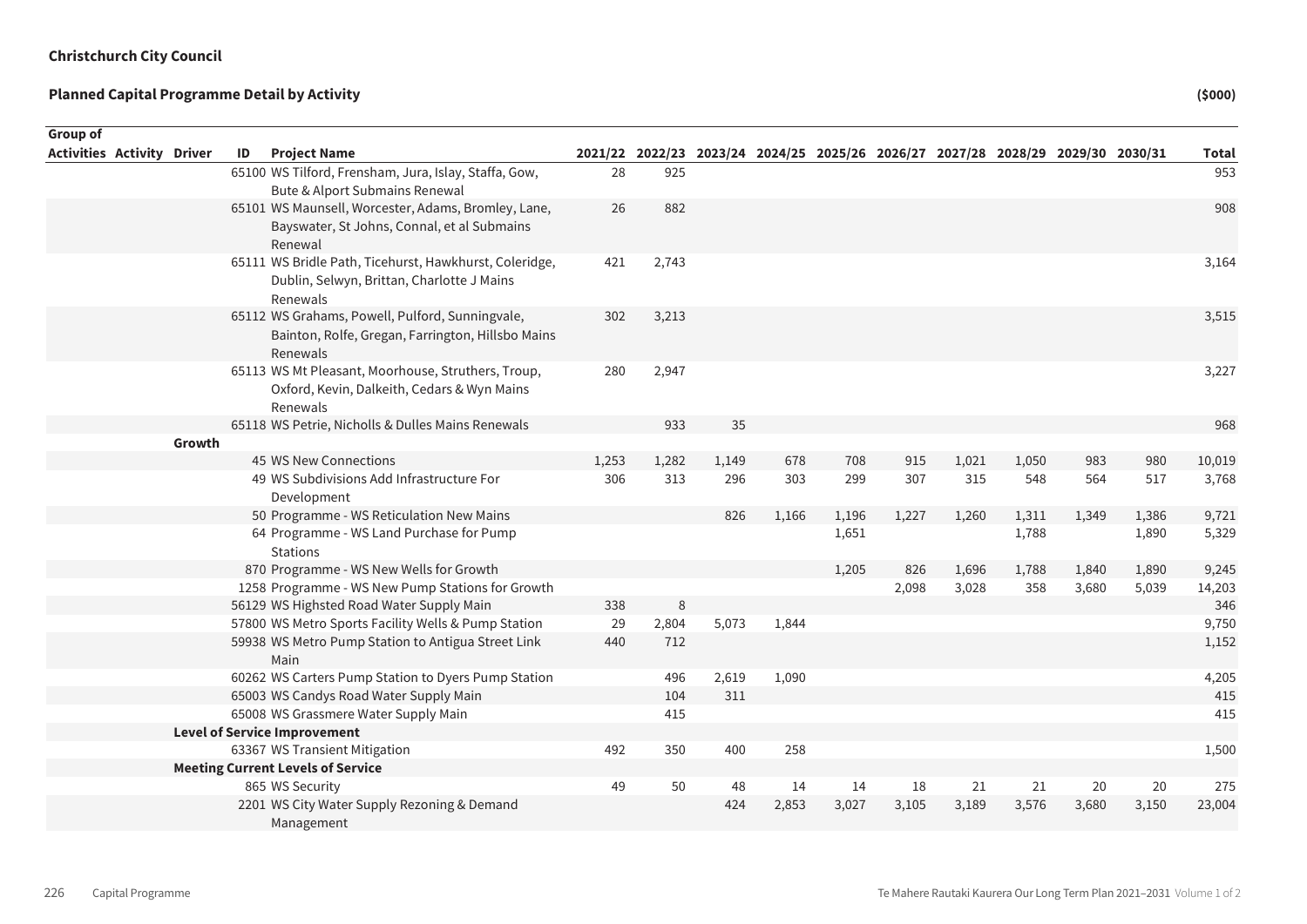| Group of |                                   |    |                                                                      |       |       |       |       |                                                                                 |       |       |       |       |       |              |
|----------|-----------------------------------|----|----------------------------------------------------------------------|-------|-------|-------|-------|---------------------------------------------------------------------------------|-------|-------|-------|-------|-------|--------------|
|          | <b>Activities Activity Driver</b> | ID | <b>Project Name</b>                                                  |       |       |       |       | 2021/22 2022/23 2023/24 2024/25 2025/26 2026/27 2027/28 2028/29 2029/30 2030/31 |       |       |       |       |       | <b>Total</b> |
|          |                                   |    | 2363 Programme - WS Water Supply Pump Station &                      |       |       |       |       | 51                                                                              |       |       |       |       |       | 51           |
|          |                                   |    | Reservoir Safety Improvements                                        |       |       |       |       |                                                                                 |       |       |       |       |       |              |
|          |                                   |    | 18281 Programme - WS Land Purchase for Catchment                     |       |       |       |       |                                                                                 |       |       | 490   | 510   | 524   | 1,524        |
|          |                                   |    | Protection                                                           |       |       |       |       |                                                                                 |       |       |       |       |       |              |
|          |                                   |    | 20716 WS Smart Customer Water Meters                                 |       |       | 2,095 | 2,147 | 2,201                                                                           | 2,258 | 2,319 | 2,384 | 2,453 | 2,520 | 18,377       |
|          |                                   |    | 43331 WS Birdlings Flat Improvements                                 |       |       |       | 268   |                                                                                 |       |       |       |       |       | 268          |
|          |                                   |    | 43873 Programme - WS Backflow Prevention                             | 20    | 112   | 72    | 68    | 70                                                                              | 91    | 102   | 105   | 98    | 98    | 836          |
|          |                                   |    | 45202 WS Wrights Suction Tank & Pump Station Building                |       |       |       | 150   | 1,020                                                                           | 2,457 | 1,677 |       |       |       | 5,304        |
|          |                                   |    | 51454 WS Hydrogeological Groundwater Model                           | 8     | 44    | 325   | 55    | 56                                                                              | 73    | 81    | 387   | 79    | 78    | 1,186        |
|          |                                   |    | 56258 WS Drinking Water Sampling Point Installations                 | 9     | 50    | 65    | 61    | 57                                                                              |       |       | 11    |       |       | 253          |
|          |                                   |    | 56783 WS Rawhiti Smart Water Technology                              | 707   |       |       |       |                                                                                 |       |       |       |       |       | 707          |
|          |                                   |    | 57804 WS Aylmers Valley Well                                         |       | 552   |       |       |                                                                                 |       |       |       |       |       | 552          |
|          |                                   |    | 57806 WS Settlers Hill Well                                          |       | 327   |       |       |                                                                                 |       |       |       |       |       | 327          |
|          |                                   |    | 57807 WS Little River Well (01)                                      |       | 276   |       |       |                                                                                 |       |       |       |       |       | 276          |
|          |                                   |    | 57808 WS Duvauchelle Membrane Filtration                             | 100   | 527   | 1,676 | 537   |                                                                                 |       |       |       |       |       | 2,840        |
|          |                                   |    | 58140 WS Rezoning Linwood & Woolston Subzones                        | 360   | 610   | 724   | 2,041 | 274                                                                             |       |       |       |       |       | 4,009        |
|          |                                   |    | 58174 WS Above Ground Well Head Conversions                          | 1,500 | 614   |       |       |                                                                                 |       |       |       |       |       | 2,114        |
|          |                                   |    | 58177 WS Pump Station Resilience Renewal                             | 600   |       |       |       |                                                                                 |       |       |       |       |       | 600          |
|          |                                   |    | 59939 Programme - WS Smart Water Network                             |       | 1,688 | 1,571 | 1,611 | 1,651                                                                           | 1,694 | 1,160 | 1,609 |       |       | 10,984       |
|          |                                   |    | 59941 WS Banks Peninsula Communal Fire Storage                       |       |       |       | 54    | 55                                                                              | 56    | 58    | 60    |       |       | 283          |
|          |                                   |    | 60007 WS Lyttelton Harbour Water Supply Security                     |       |       |       |       |                                                                                 | 2,823 | 5,798 | 8,941 | 9,200 | 9,449 | 36,211       |
|          |                                   |    | 60258 Programme - Water Supply Safety Improvements                   |       | 4,550 | 2,605 | 2,147 | 2,201                                                                           | 1,129 |       |       |       |       | 12,632       |
|          |                                   |    | 60328 WS Pumping & Storage Water Security<br>Improvements            |       | 20    | 189   | 215   | 220                                                                             | 226   | 232   | 238   | 245   |       | 1,585        |
|          |                                   |    | 60329 WS Tank & Reservoir Water Security Renewals                    |       | 38    | 354   | 403   | 413                                                                             | 423   | 435   | 447   | 460   |       | 2,973        |
|          |                                   |    | 60330 WS Banks Peninsula Tank & Reservoir Water<br>Security Renewals |       | 20    | 189   | 215   | 110                                                                             |       |       |       |       |       | 534          |
|          |                                   |    | 62350 WS Smart Water Monitoring System                               | 2,695 |       |       |       |                                                                                 |       |       |       |       |       | 2,695        |
|          |                                   |    | 62352 WS Rezoning - Hackthorne WSZ                                   | 160   |       |       |       |                                                                                 |       |       |       |       |       | 160          |
|          |                                   |    | 64149 WS L'Aube Hill Reservoir Bypass                                | 153   |       |       |       |                                                                                 |       |       |       |       |       | 153          |